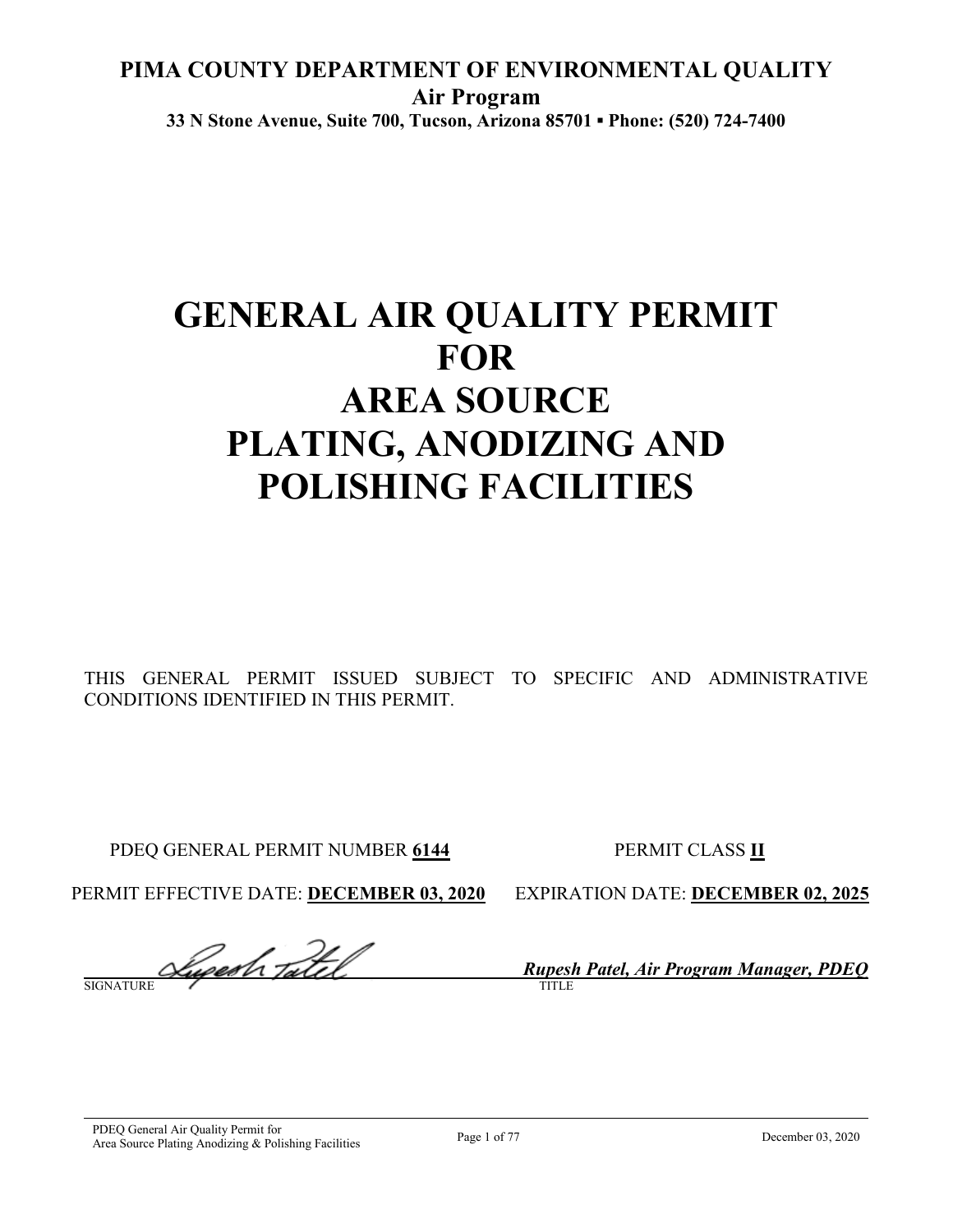# **Table of Contents**

| <b>Explanation of Permit Structure</b><br>Pima County Code (Applicable to all Sources Operating in Pima County) [11, 2010] [11, 2010]<br>PART I Hard and Decorative Chromium Electroplating and Chromium Anodizing Tanks<br>Definitions 10<br>Standards 14<br>Emission Limits 23 |
|----------------------------------------------------------------------------------------------------------------------------------------------------------------------------------------------------------------------------------------------------------------------------------|
|                                                                                                                                                                                                                                                                                  |
|                                                                                                                                                                                                                                                                                  |
|                                                                                                                                                                                                                                                                                  |
|                                                                                                                                                                                                                                                                                  |
|                                                                                                                                                                                                                                                                                  |
|                                                                                                                                                                                                                                                                                  |
|                                                                                                                                                                                                                                                                                  |
|                                                                                                                                                                                                                                                                                  |
|                                                                                                                                                                                                                                                                                  |
|                                                                                                                                                                                                                                                                                  |
|                                                                                                                                                                                                                                                                                  |
|                                                                                                                                                                                                                                                                                  |
|                                                                                                                                                                                                                                                                                  |
| <b>Specific Conditions:</b>                                                                                                                                                                                                                                                      |
|                                                                                                                                                                                                                                                                                  |
|                                                                                                                                                                                                                                                                                  |
| Category 3 - Decorative Chromium Electroplating Tanks using a Chromic Acid Bath,                                                                                                                                                                                                 |
| Trivalent Chromium Bath that does not incorporate a Wetting Agent and                                                                                                                                                                                                            |
|                                                                                                                                                                                                                                                                                  |
| Category 4 - Decorative Chromium Electroplating Tanks using a Trivalent Chromium Bath that                                                                                                                                                                                       |
|                                                                                                                                                                                                                                                                                  |
| incorporates a Wetting Agent manual content and the state of the S7                                                                                                                                                                                                              |
| <b>PART II Plating and Polishing Operations</b>                                                                                                                                                                                                                                  |
| Definitions <b>Definitions CONSTRAINER AND INCORPORATION CONSTRAINING CONTINUES AND ACTUAL CONSTRAINING CONTINUES AND ACTUAL CONTINUES AND ACTUAL CONTINUES.</b><br>59                                                                                                           |

|                           | 64   |
|---------------------------|------|
|                           |      |
|                           | 65   |
|                           |      |
|                           | -68  |
| <b>General Provisions</b> | - 69 |
| Op7Applicable Regulations | 69   |

# **Specific Conditions:**

| Category 5 - Non-Cyanide Electrolytic Process Tanks                                 | 70 |
|-------------------------------------------------------------------------------------|----|
| Category 6 - Cyanide Electrolytic Process Tanks                                     | 74 |
| Category 7 - Thermal Spraying Operations                                            |    |
| Category 8 - Dry Mechanical Polishing Operations                                    | 76 |
| Category 9 - Electroless Plating and other Non-Electrolytic Metal Coating Processes |    |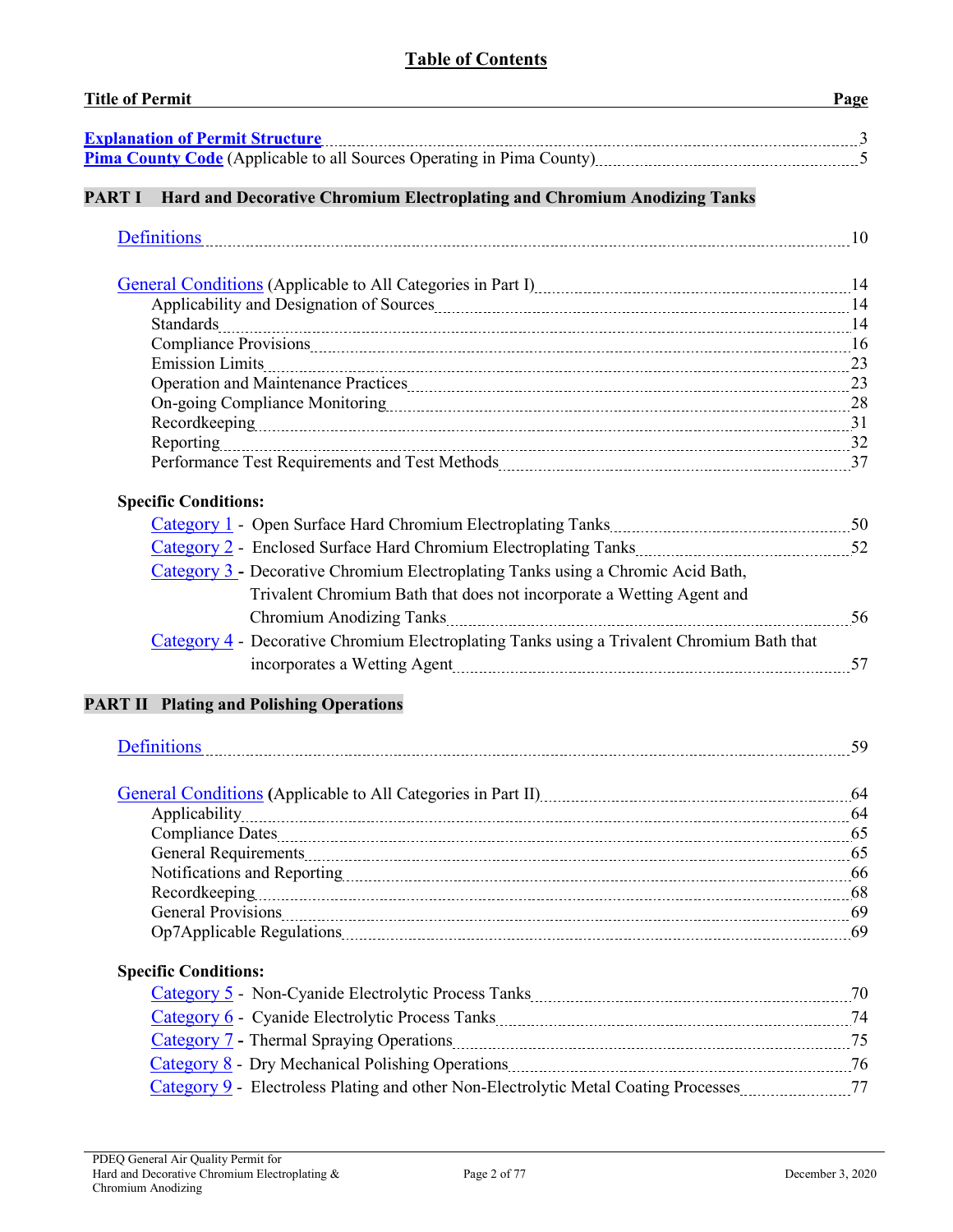# **Explanation of Permit Structure**

<span id="page-2-0"></span>This General Permit covers sources that meet the requirements as laid out in the general permit application packet for Area Source Plating Anodizing and Polishing Operations. The affected activities are:

- 1) Electrolytic Processes: Electroplating, Electroforming and Electropolishing;
- 2) Thermal spraying;
- 3) Dry mechanical polishing of finished metals and formed products after plating;
- 4) Electroless (non-electrolytic) plating and other non-electrolytic metal coating processes (chromate conversion coating, nickel acetate sealing, sodium dichromate sealing, and manganese phosphate coating).

**A Permittee may be subject to one, multiple or all sections of the permit depending on the activities declared in the permit application.** The first section of the permit contains Pima County Code (PCC) provisions that apply to all sources of air contaminants operating in Pima County and are Locally Enforceable Conditions unless noted otherwise.

**Part I** of this general permit covers sources that have at least one electroplating or anodizing tank, subject to the National Emission Standards for Hazardous Air Pollutants (NESHAP) regulations in **40 CFR Part 63, Subpart N (Hard and Decorative Chromium Electroplating and Chromium Anodizing Tanks)**. The processes covered under Subpart N have been grouped into the following four categories:

- **Category 1**: Open Surface Hard Chromium Electroplating Tanks,
- **Category 2**: Enclosed Surface Hard Chromium Electroplating Tanks,
- **Category 3**: Decorative Chromium Electroplating Tanks using a Chromic Acid Bath, Decorative Chromium Electroplating Tanks using a Trivalent Chromium Bath that does **NOT** Incorporate a Wetting Agent and Chromium Anodizing Tanks, and
- **Category 4**: Decorative Chromium Electroplating Tanks using a Trivalent Chromium Bath that Incorporates a Wetting Agent.

Whereas all electroplating processes covered under Part I are substantially similar, the regulations governing the operation and monitoring of these categories varies significantly.

Depending on the type of chromium plating or chromium anodizing process, each process is subject to specific regulations. Some regulations, however, are the same for all processes and do not vary. To reflect this, Part I is divided into "General Conditions" and "Specific Conditions." General Conditions are the provisions contained in Subpart N that apply to all categories of chromium plating and chromium anodizing tanks. The Specific Conditions are the provisions and emission standards contained in Subpart N that apply to the affected sources grouped in each of the four categories of affected tanks listed above. All affected sources subject to Part I General and Specific Conditions are regulated by applying maximum achievable control technology (MACT).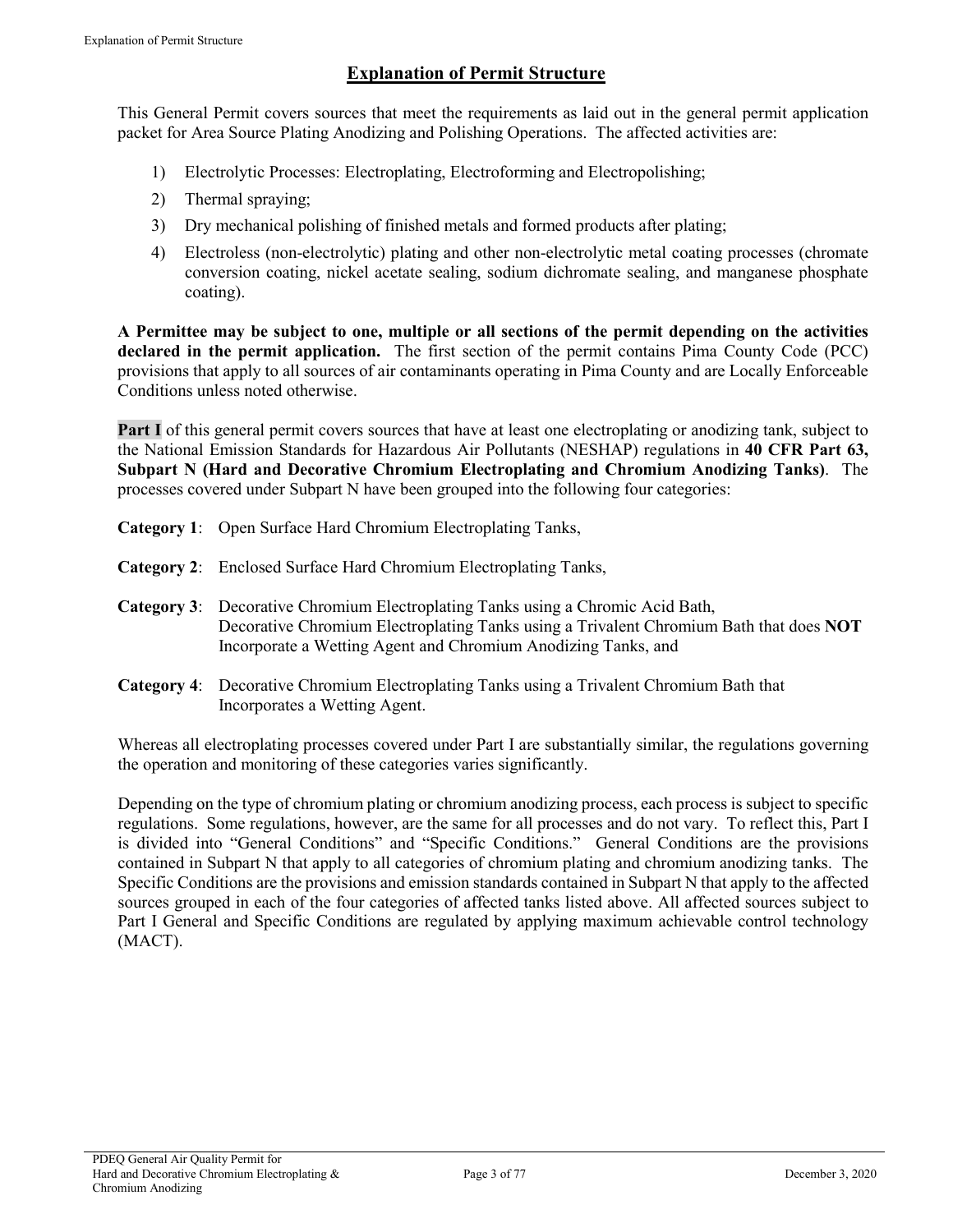**Part II** of this general permit covers those sources that have a least one tank or operation that is subject to the NESHAP regulation in **40 CFR Part 63, Subpart WWWWWW (6W) (Plating and Polishing Operations)**. The processes covered under Subpart 6W have been grouped into the following five categories:

**Category 5**: Non-Cyanide Electrolytic Process Tanks, **Category 6**: Cyanide Electrolytic Process Tanks, **Category 7**: Thermal Spraying Operations, **Category 8**: Dry Mechanical Polishing Operations, and **Category 9**: Electroless Plating and Other Non-Electrolytic Metal Coating Processes

Part II is divided into "General Conditions" and "Specific Conditions." The General Conditions contain the general provisions in Subpart 6W that apply to all plating and polishing processes. The Specific Conditions separate categories of "Specific Conditions" contain the specific provisions in Subpart 6W that apply to the affected sources grouped into each of the five categories of affected processes listed above. All affected sources subject to Part II General and Specific Conditions are regulated by applying generally available control technology (GACT).

All the conditions listed in Part I and Part II of this permit are Federally Enforceable, unless otherwise noted.

Each plating and polishing process authorized to operate in Pima County at the permitted facility shall be issued an Authorization to Operate (ATO) certificate. This certificate will list each plating and polishing process at the permitted facility, along with the specific category that each process belongs to and the corresponding parts of the general permit that apply to each plating and polishing process.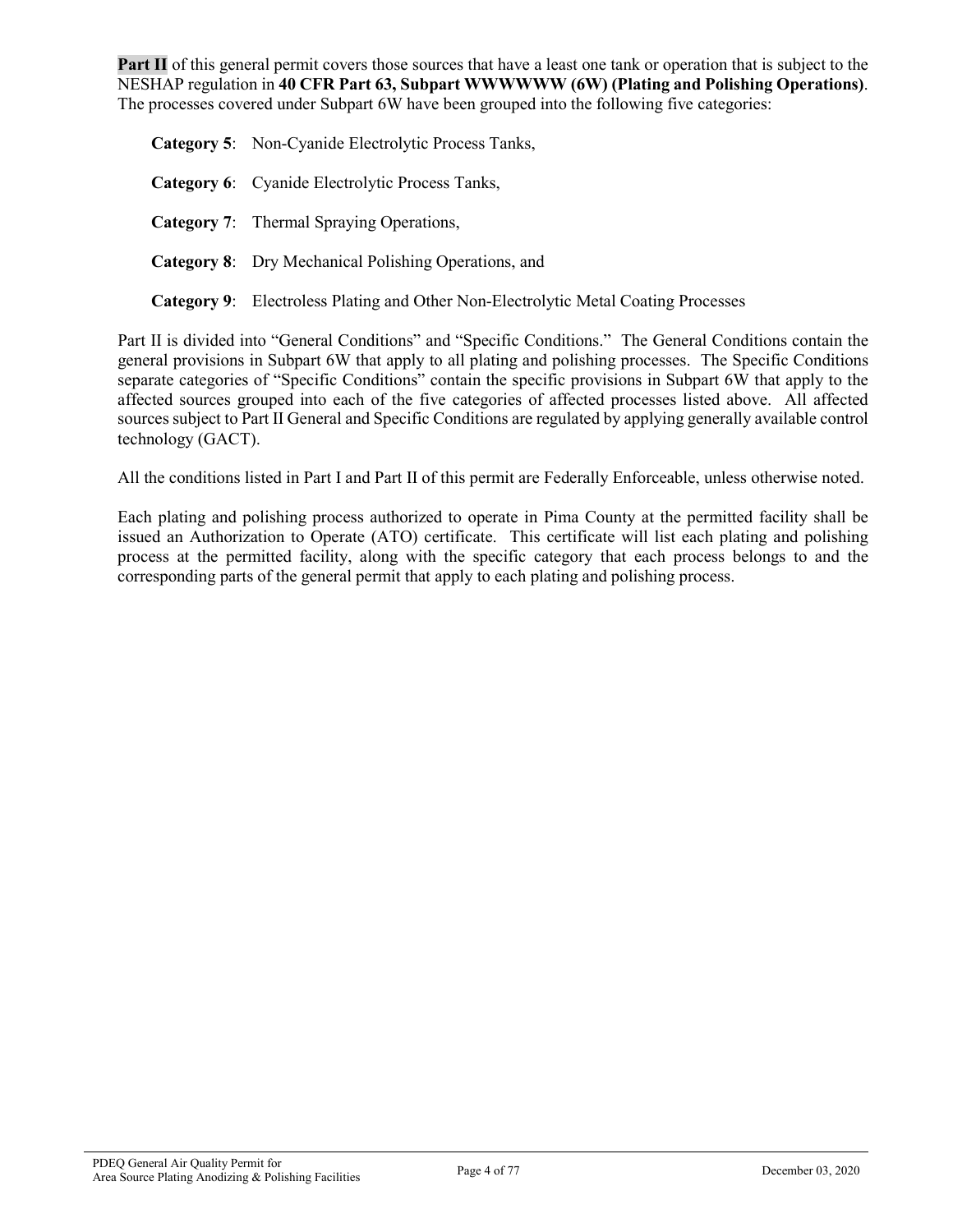# **Pima County Code**

(The following provisions contained in this section apply to all sources of air contaminants operating in Pima County and are Locally Enforceable Conditions unless noted otherwise.)

#### **Emission Limitations and Standards** [PCC 17.13.020.A.2]

- 1. General Control Standards
	- a. The Permittee shall not cause or permit the planning, construction, installation, erection, modification, use or operation of an emission source which will cause or contribute to a violation of a performance standard in Title 17 of the Pima County Code. [PCC 17.11.020 & PCC 17.16.020.A]
	- b. Where a stack, vent or other outlet is at such a level that fumes, gas mist, odor, smoke, vapor or any combination thereof constituting air pollution are discharged to adjoining property, the Control Officer may require the installation of abatement equipment or the alteration of such stack, vent or other outlet by the owner or operator thereof to a degree that will adequately reduce or eliminate the discharge of air pollution to adjoining property. [PCC 17.16.020.B]
- 2. Materials Handling Standards
	- a. The Permittee shall not transport or store VOC's without taking necessary and feasible measures to control evaporation, leakage, or other discharge into the atmosphere. [PCC 17.16.400.A]
	- b. Materials including solvents or other volatile compounds, paints, acids, alkalies, pesticides, fertilizers and manure shall be processed, stored, used and transported in such a manner and by such means that they will not evaporate, leak, escape or be otherwise discharged into the ambient air so as to cause or contribute to air pollution. Where means are available to reduce effectively the contribution to air pollution from evaporation, leakage or discharge, the installation and use of such control methods, devices, or equipment shall be mandatory. [PCC 17.16.430.F]
- 3. Odor Limiting Standard

The Permittee shall not emit gaseous or odorous materials from equipment, operations or premises under his control in such quantities or concentrations as to cause air pollution. [PCC 17.16.030]

4. Opacity Limit

Except as otherwise specified in the Specific Conditions of this permit, the opacity of all plumes and effluents from all point, non-point, or fugitive emission sources shall not exceed 20% as determined by EPA Reference Method 9, Appendix A, 40 CFR Part 60.

[PCC 17.16.050.B, PCC 17.16.040 & PCC 17.16.130.B.1] *[This condition is Federally Enforceable when opacity is above 40%]*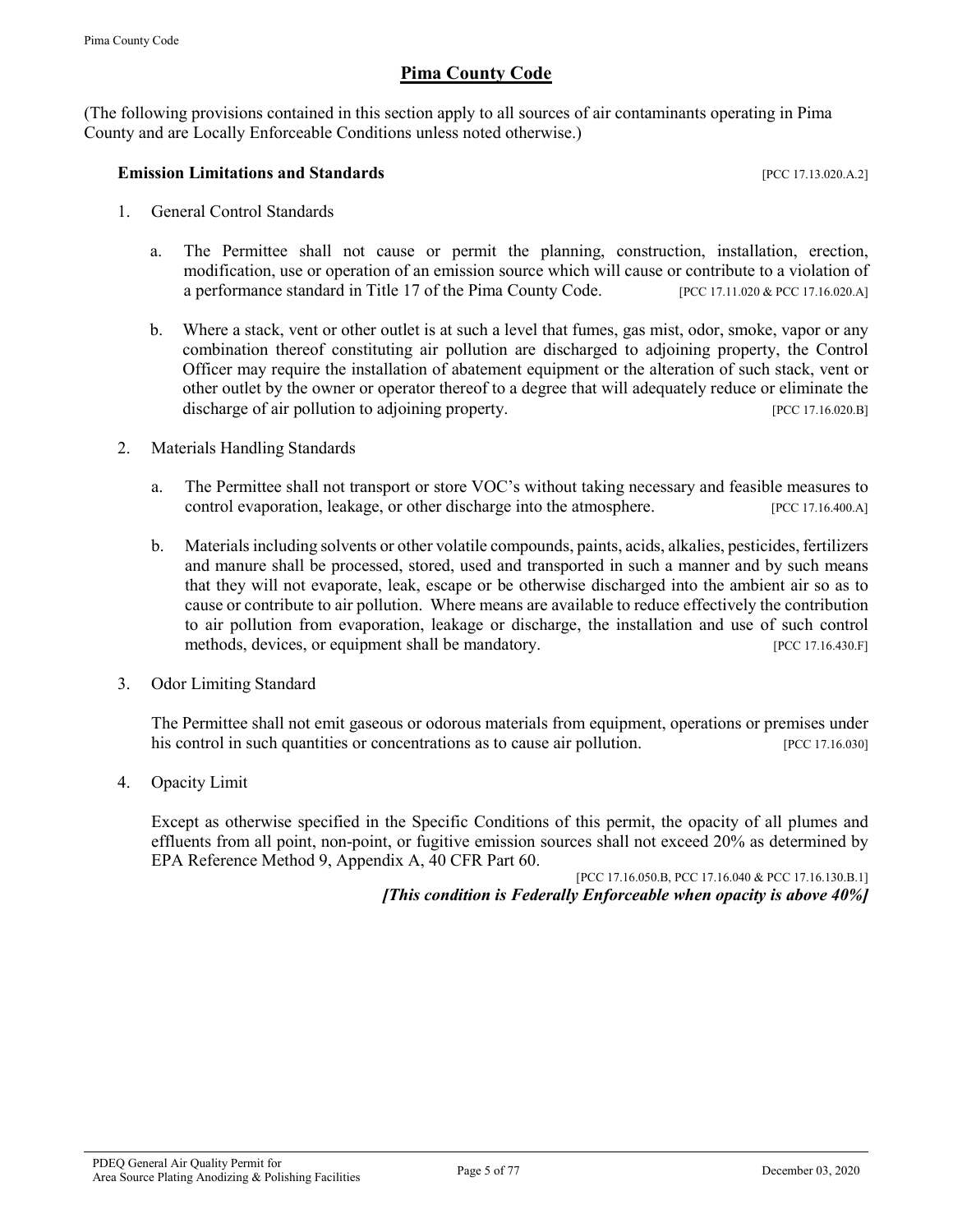- a. The Permittee shall not cause, suffer, allow or permit operations or activities likely to result in excessive amounts of airborne dust without taking reasonable precautions to prevent excessive amounts of particulate matter from becoming airborne.
- b. The Permittee shall not cause, suffer, allow, or permit diffusion of visible emissions, including fugitive dust, beyond the property boundary line within which the emissions become airborne, without taking reasonably necessary and feasible precautions to control generation of airborne particulate matter. Sources may be required to cease temporarily the activity or operation which is causing or contributing to the emissions until reasonably necessary and feasible precautions are taken.
	- i. 5.b of this Section shall not apply when wind speeds exceed twenty-five (25) miles per hour (using the Beaufort Scale of Wind-Speed Equivalents, or as recorded by the National Weather Service). This exception does not apply if control measures have not been taken or were not commensurate with the size or scope of the emission source.
	- ii. 5.b of this Section shall not apply to the generation of airborne particulate matter from undisturbed land.

## **Monitoring Requirements** [PCC 17.13.020.A.3]

6. Visible Emissions (VE)

If at any time or while conducting an opacity check required by the Specific Conditions of this permit the Permittee sees any plume or effluent from a facility source, that, on an instantaneous basis, appears to exceed 20% opacity, or diffuse beyond the property boundary line, the Permittee shall investigate the source of the emissions and, if required, take corrective action. If the plume persists or the activity or operation which is causing or contributing to the emissions cannot be corrected or halted, the Permittee shall, when practicable, make a visual determination of the opacity in accordance with EPA reference Method 9 using a certified visible emissions evaluator. If the VE determination exceeds the applicable opacity limit, or the emissions diffuse beyond the property boundary line, the Permittee shall report this as an excess emission in accordance with 11 of this Section. [PCC 17.16.040]

7. Additional Monitoring Requirement

Monitoring facility-wide operations for compliance with the standards in 1 through 5 of this Section shall not be necessary as the use of good modern practices prevents emissions in excess of the standards. The Control Officer may ask the Permittee to monitor and control emissions if the Control Officer has reasonable cause to believe a violation of the standards has been committed.

### **Recordkeeping Requirements** [PCC 17.13.020.A.4]

8. Monitoring Records

The Permittee shall maintain records of required monitoring information. Records shall include at a minimum: [PCC 17.13.020.A.4.a]

- a. The date, time, and the place defined in the permit requiring the measurement, sampling, inspection, or observation;
- b. The name of the person conducting the measurement, sampling, inspection or observation;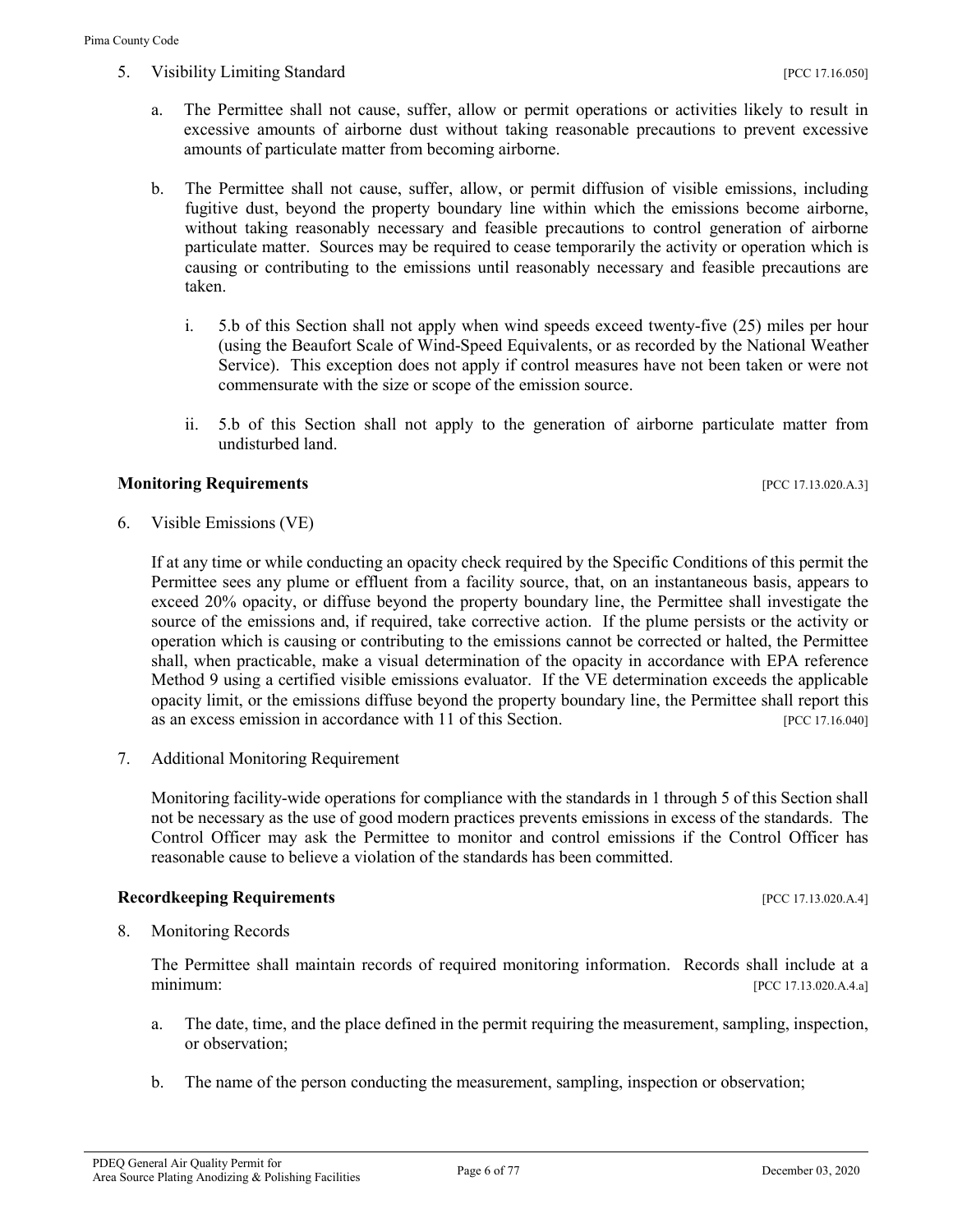- c. The particular piece of equipment, process, or area being measured, sampled, inspected or observed including a description of the operating conditions and monitoring techniques or methods used as applicable; and,
- d. The results of the measurement, sampling, inspection or observation including any discrepancy or excess emissions. If there are any monitoring discrepancies or excess emissions, the record shall include the corrective action taken.
- 9. Record Retention

The Permittee shall retain records of all required monitoring and support information for at least 5 years from the date of the monitoring sample, measurement, report, or application. Support information includes copies of all reports required by the permit. [PCC 17.13.020.4.b]

10. Recordkeeping for Compliance Determinations

The Permittee shall retain a copy of the permit onsite including all required monitoring records and support information. In addition, all equipment identified in the permit equipment list shall be marked with a unique, clearly visible, and accessible ID to identify the piece of equipment. The Permittee shall be considered in compliance by demonstrating that sufficient information on the equipment and facility operations is periodically collected, recorded, and maintained to assure that the compliance status of any specific condition of this permit can be readily ascertained at any time. [PCC 17.11.060, & PCC 17.24.020.A]

#### **Reporting Requirements** *PCC 17.13.020.A.5*

11. Excess Emissions Reporting

The Permittee shall report to the Control Officer any emissions in excess of the limits established by this permit in accordance with 19.b of the Additional Permit Conditions of this Section. [PCC 17.13.190]

12. Emissions Inventory Reporting: [17.13.180]

The Permittee shall complete and submit to the control officer, when requested, an annual emissions inventory questionnaire pursuant to PCC 17.13.180.

13. Certification of Truth Accuracy and Completeness

All reports required by this permit shall contain certification by a responsible official of truth, accuracy and completeness stating that based on information and belief formed after reasonable inquiry, the statements and information in the document are true, accurate and complete. [PCC 17.13.010.I]

## **Facility Changes**

14. Permit Revision Application

Before installing additional units, modifying existing emission equipment, or switching fuels, the Permittee shall apply for the appropriate revision in accordance with PCC 17.13.100, PCC 17.13.130.B or PCC 17.13.140. [PCC 17.13.100, PCC 17.13.130, PCC 17.13.140]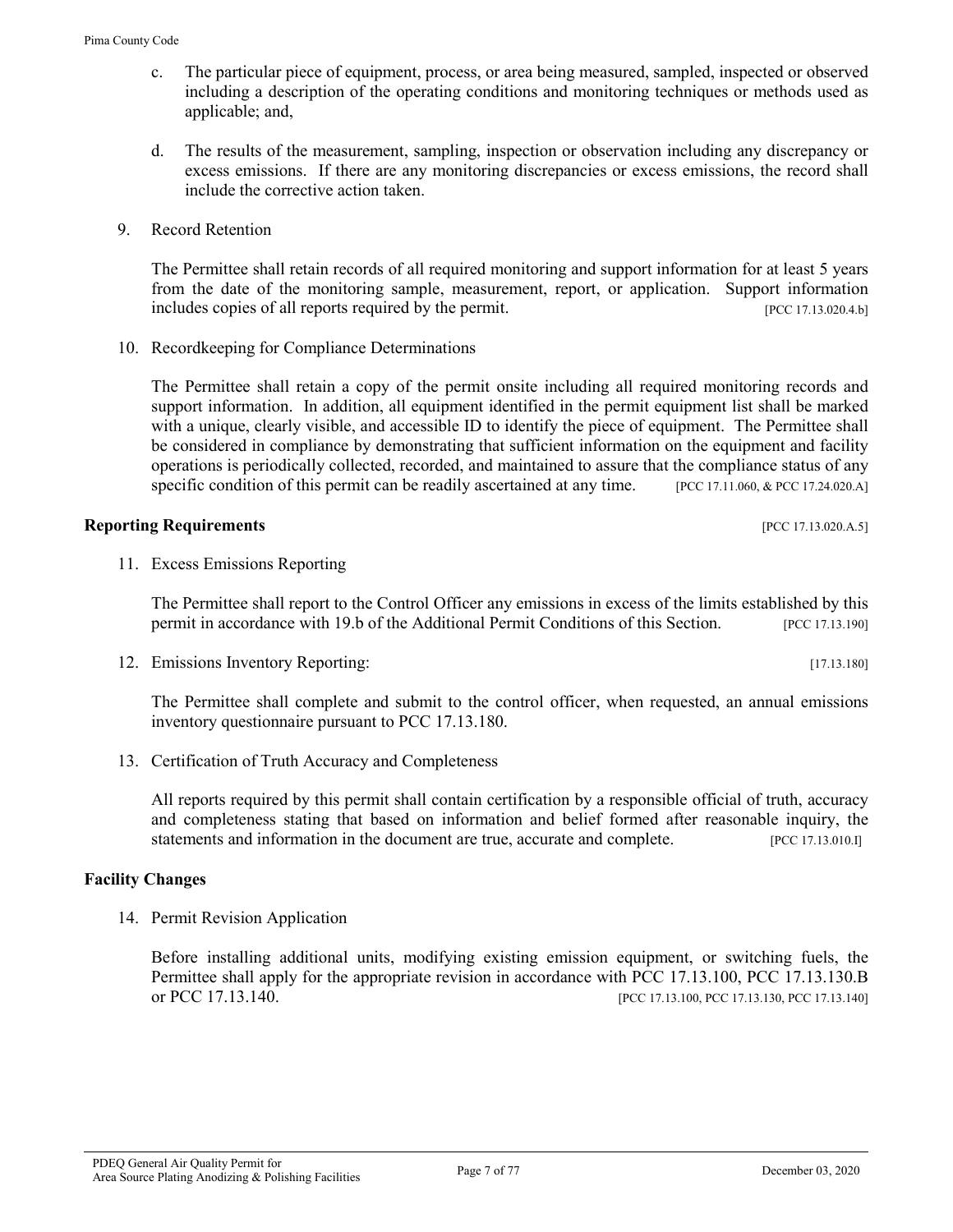15. Notification

For facility changes that do not require revision, the Permittee may make the changes if written notice is provided to the Control Officer in advance of the changes in accordance with PCC 17.13.110.C. **[PCC 17.13.110.C]** 

16. Recordkeeping Log

The Permittee shall maintain a log of other facility changes that do not require revision or notice pursuant to PCC 17.13.110.B. **[PCC17.13.110.B]** 

**Testing Requirements [PCC 17.11.160, PCC 17.11.210 & PCC 17.20.010]** 

For purposes of demonstrating compliance, these test methods shall be used, provided that for the purpose of establishing whether or not the facility has violated or is in violation of any provision of this permit, nothing in this permit shall preclude the use, including the exclusive use, of any credible evidence or information relevant to whether a source would have been in compliance with applicable federal requirements if the appropriate performance or compliance procedures or methods had been performed. Methods referenced below are from 40 CFR Part 60, Appendix A unless otherwise noted.

- 17. When required, EPA Test Method 9 shall be used to monitor compliance with the opacity standards identified in this Permit.
- 18. Should the Permittee desire to test or be required to test to demonstrate compliance with the standards contained in this permit, the Permittee shall contact the control officer for test methods and guidelines.

#### **Additional Permit Requirements**

19. Compliance with Permit Conditions [PCC 17.13.020.A.7.a & b]

- a. The Permittee shall comply with all conditions of this permit including all applicable requirements of the Arizona air quality statutes and the air quality rules. Any permit noncompliance constitutes a violation of the Arizona Revised Statutes and is grounds for enforcement action; for permit termination, revocation and reissuance, or revision; or for denial of a permit renewal application. In addition, noncompliance with any federally enforceable requirement constitutes a violation of the Clean Air Act.
- b. The Permittee shall report to the Control Officer any emissions in excess of the limits established by this permit. The report shall be in 2 parts as specified below: [PCC 17.13.020.A.5 & PCC 17.13.190]
	- i. Notification by telephone or facsimile within 24 hours of the time the Permittee first learned of the occurrence of excess emission that includes all available information pursuant to PCC 17.13.190.B. To report excess emissions call **520-724-7400** or fax to **520-838-7432.**
	- ii. Detailed written notification by submission of an excess emissions report within 72 hours of the notification in 19.b.i above. **Send to PDEQ 33 N. Stone Ave, Suite 700, Tucson, Arizona 85701.**
- c. It shall not be a defense for a Permittee in an enforcement action that it would have been necessary to halt or reduce the permitted activity in order to maintain compliance with the conditions of this permit.
- d. The permit does not convey any property rights of any sort, or any exclusive privilege to the permit holder.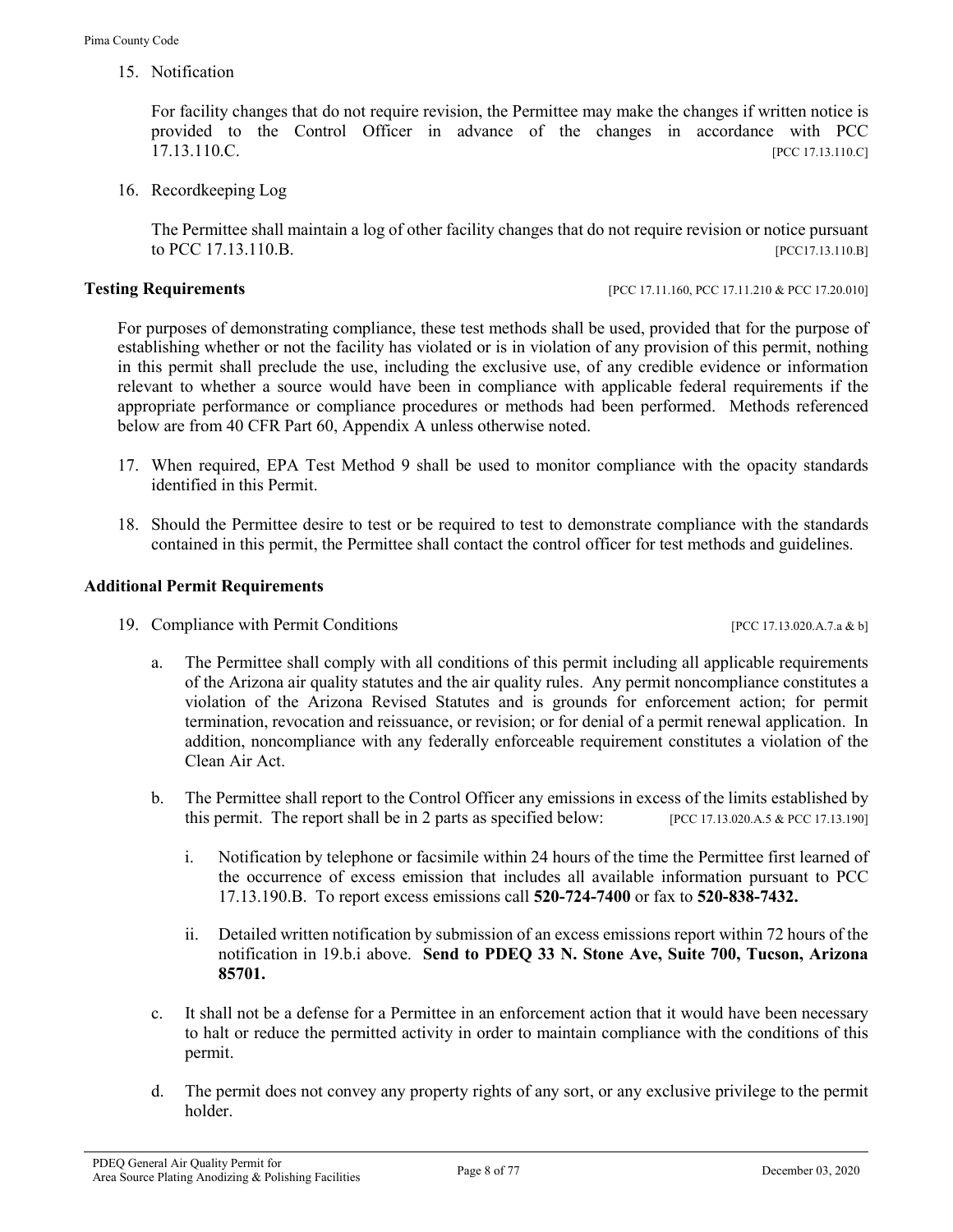e. The Permittee shall pay fees to the Control Officer pursuant to PCC 17.13.240.

[PCC 17.13.020.A.9 & PCC 17.13.240]

20. Permit Revision, Reopening, Revocation and Reissuance, or Termination for cause

[PCC 17.13.020.A.7.c]

The permit may be revised, reopened, revoked and reissued, or terminated for cause pursuant to PCC 17.13.150. The filing of a request by the Permittee for a permit revision, revocation and reissuance, or termination; or of a notification of planned changes or anticipated noncompliance does not stay any permit condition.

- 21. Duty to Provide Information [PCC 17.13.010.G & PCC 17.13.020.A.7.e]
	- a. The Permittee shall furnish to the Control Officer, within a reasonable time, any information that the Control Officer may request in writing to determine whether cause exists for revising, revoking and reissuing, or terminating the permit or to determine compliance with the permit. Upon request, the Permittee shall also furnish to the Control Officer copies of records required to be kept by the permit. For information claimed to be confidential, the Permittee shall furnish a copy of such records to the Control Officer along with a claim of confidentiality.
	- b. If the Permittee has failed to submit any relevant facts or if the Permittee has submitted incorrect information in the permit application, the Permittee shall, upon becoming aware of such failure or incorrect submittal, promptly submit such supplementary facts or corrected information.

### 22. Severability Clause [PCC 17.13.020.A.6]

The provisions of this permit are severable. If any provision of this permit is held invalid, the remainder of this permit shall not be affected thereby.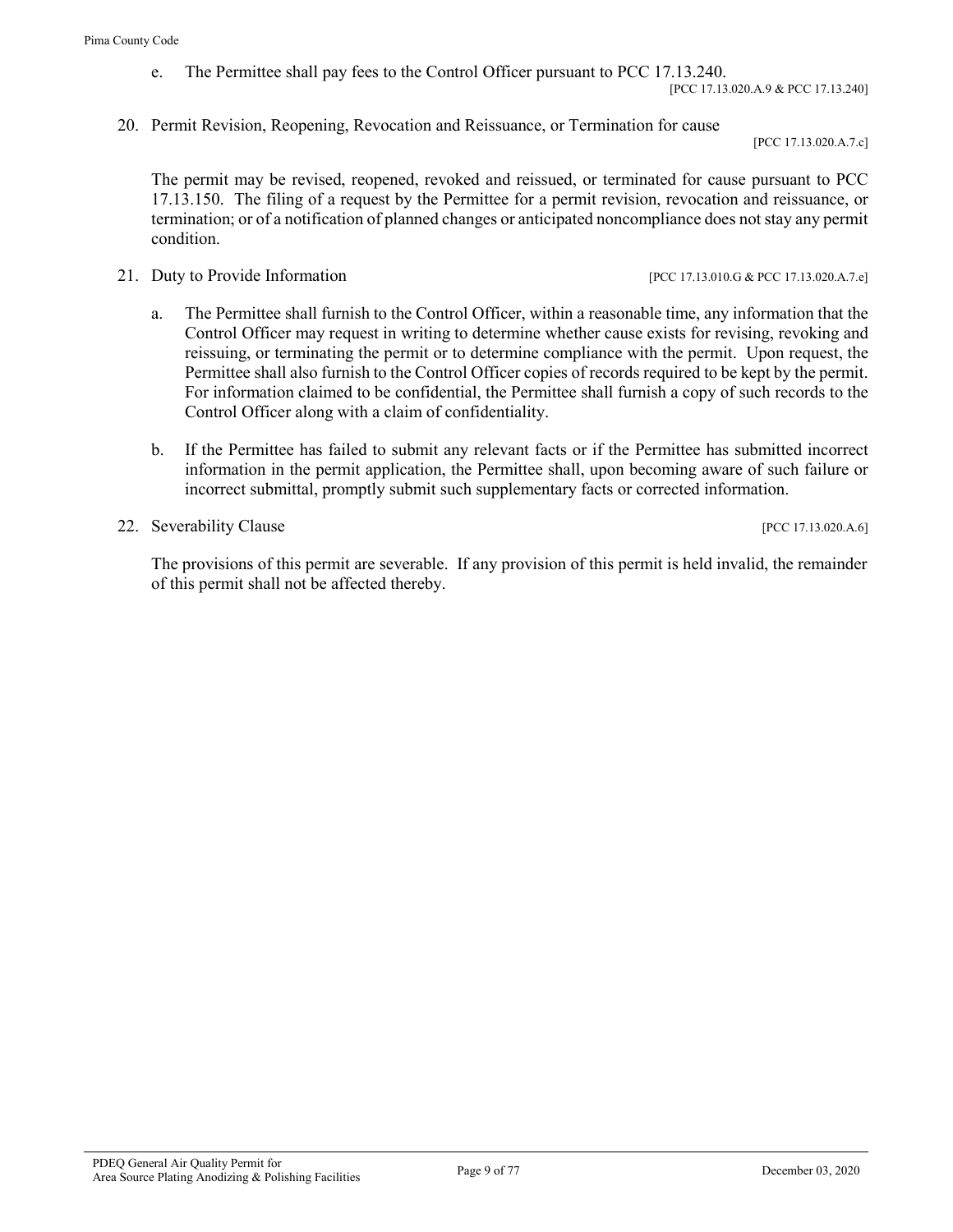# **PART I**

# **Hard and Decorative Chromium Electroplating and Chromium Anodizing Tanks Subject to 40 CFR 63 Subpart N**

# **Definitions**

<span id="page-9-0"></span>The definitions used in Part I of this general permit are defined in 40 CFR, Part 63, Subpart N, unless otherwise noted, are provided below for reference:

**Add-on air pollution control device** means equipment installed in the ventilation system of chromium electroplating and anodizing tanks for the purposes of collecting and containing chromium emissions from the  $tank(s)$ .

**Affirmative defense** means, in the context of an enforcement proceeding, a response or a defense put forward by a defendant, regarding which the defendant has the burden of proof, and the merits of which are independently and objectively evaluated in a judicial or administrative proceeding.

**Air pollution control technique** means any method, such as an add-on air pollution control device or a chemical fume suppressant that is used to reduce chromium emissions from chromium electroplating and chromium anodizing tanks.

**Area source** means any stationary source of hazardous air pollutants that is not a major source as defined in this Part. [40 CFR 63.2]

**Base metal** means the metal or metal alloy that comprises the workpiece.

**Bath component** means the trade or brand name of each component(s) in trivalent chromium plating baths. For trivalent chromium baths, the bath composition is proprietary in most cases. Therefore, the trade or brand name for each component(s) can be used; however, the chemical name of the wetting agent contained in that component must be identified.

**Chemical fume suppressant** means any chemical agent that reduces or suppresses fumes or mists at the surface of an electroplating or anodizing bath; another term for fume suppressant is mist suppressant.

**Chromic acid** means the common name for chromium anhydride (CrO3).

**Chromium anodizing** means the electrolytic process by which an oxide layer is produced on the surface of a base metal for functional purposes (e.g., corrosion resistance or electrical insulation) using a chromic acid solution. In chromium anodizing, the part to be anodized acts as the anode in the electrical circuit, and the chromic acid solution, with a concentration typically ranging from 50 to 100 grams per liter  $(g/L)$ , serves as the electrolyte.

**Chromium anodizing tank** means the receptacle or container along with the following accompanying internal and external components needed for chromium anodizing: rectifiers fitted with controls to allow for voltage adjustments, heat exchanger equipment, circulation pumps, and air agitation systems.

**Chromium electroplating tank** means the receptacle or container along with the following internal and external components needed for chromium electroplating: Rectifiers, anodes, heat exchanger equipment, circulation pumps, and air agitation systems.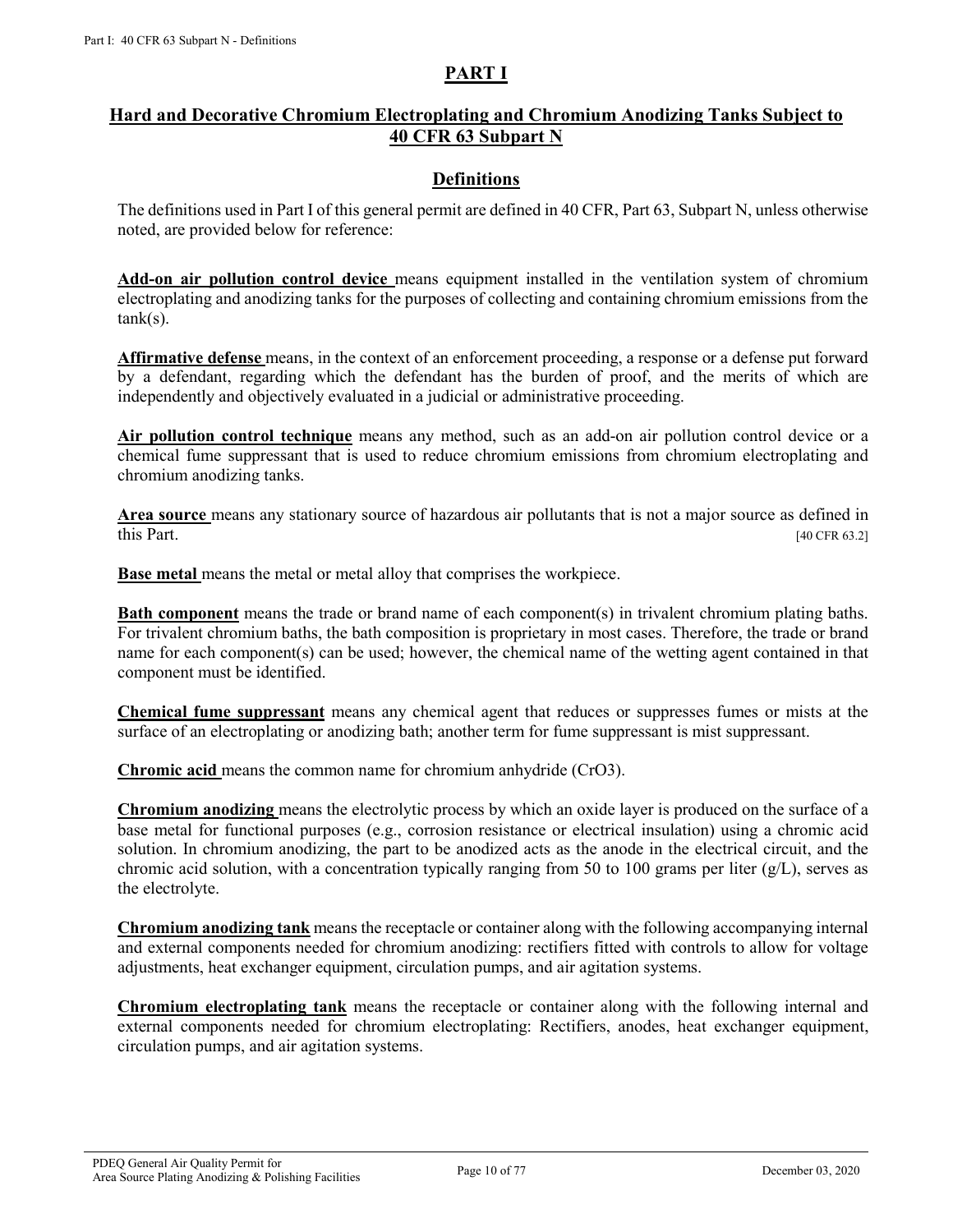**Composite mesh-pad system** means an add-on air pollution control device typically consisting of several mesh-pad stages. The purpose of the first stage is to remove large particles. Smaller particles are removed in the second stage, which consists of the composite mesh pad. A final stage may remove any reentrained particles not collected by the composite mesh pad.

**Contains hexavalent chromium** means, the substance consists of, or contains 0.1 percent or greater by weight, chromium trioxide, chromium (VI) oxide, chromic acid, or chromic anhydride.

**Decorative chromium electroplating** means the process by which a thin layer of chromium (typically 0.003 to 2.5 microns) is electrodeposited on a base metal, plastic, or undercoating to provide a bright surface with wear and tarnish resistance. In this process, the part(s) serves as the cathode in the electrolytic cell and the solution serves as the electrolyte. Typical current density applied during this process ranges from 540 to 2,400 Amperes per square meter  $(A/m2)$  for total plating times ranging between 0.5 to 5 minutes.

**Electroplating or anodizing bath** means the electrolytic solution used as the conducting medium in which the flow of current is accompanied by movement of metal ions for the purposes of electroplating metal out of the solution onto a workpiece or for oxidizing the base material.

**Emission limitation** means, for the purposes of this subpart, the concentration of total chromium allowed to be emitted expressed in milligrams per dry standard cubic meter (mg/dscm), or the allowable surface tension expressed in dynes per centimeter (dynes/cm).

**Enclosed hard chromium electroplating tank** means a chromium electroplating tank that is equipped with an enclosing hood and ventilated at half the rate or less that of an open surface tank of the same surface area.

**Existing affected source** means an affected hard chromium electroplating tank, decorative chromium electroplating tank, or chromium anodizing tank, the construction or reconstruction of which commenced on or before February 8, 2012.

**Facility** means the major or area source at which chromium electroplating or chromium anodizing is performed.

**Fiber-bed mist eliminator** means an add-on air pollution control device that removes contaminants from a gas stream through the mechanisms of inertial impaction and Brownian diffusion. These devices are typically installed downstream of another control device, which serves to prevent plugging, and consist of one or more fiber beds. Each bed consists of a hollow cylinder formed from two concentric screens; the fiber between the screens may be fabricated from glass, ceramic plastic, or metal.

**Foam blanket** means the type of chemical fume suppressant that generates a layer of foam across the surface of a solution when current is applied to that solution.

**Fresh water** means water, such as tap water, that has not been previously used in a process operation or, if the water has been recycled from a process operation, it has been treated and meets the effluent guidelines for chromium wastewater.

**Hard chromium electroplating or industrial chromium electroplating** means a process by which a thick layer of chromium (typically 1.3 to 760 microns) is electrodeposited on a base material to provide a surface with functional properties such as wear resistance, a low coefficient of friction, hardness, and corrosion resistance. In this process, the part serves as the cathode in the electrolytic cell and the solution serves as the electrolyte. Hard chromium electroplating process is performed at current densities typically ranging from 1,600 to 6,500 A/m2 for total plating times ranging from 20 minutes to 36 hours depending upon the desired plate thickness.

**Hexavalent chromium** means the form of chromium in a valence state of +6.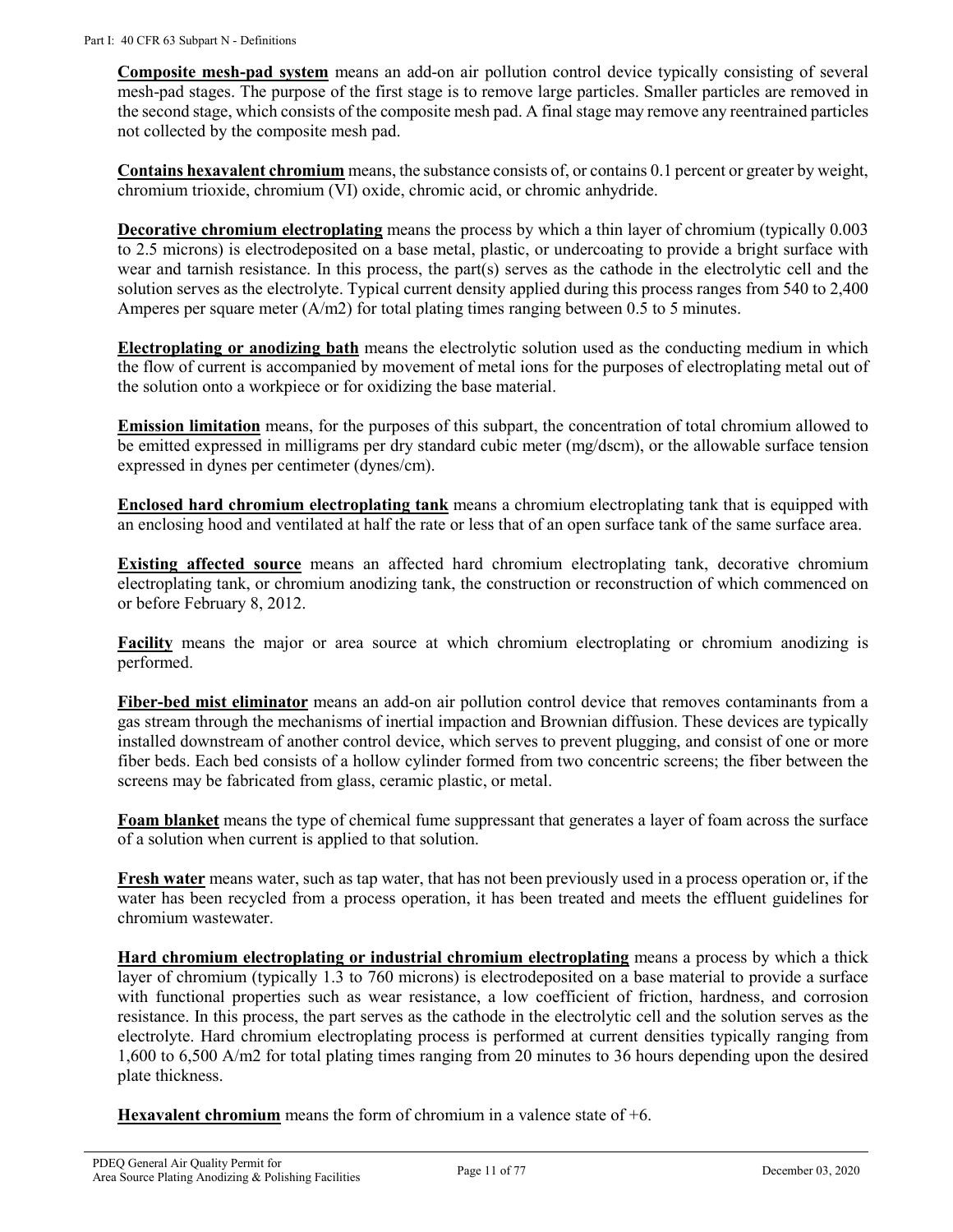**Large, hard chromium electroplating facility** means a facility that performs hard chromium electroplating and has a maximum cumulative potential rectifier capacity greater than or equal to 60 million ampere-hours per year (amp-hr/yr).

**Major source** means any stationary source or group of stationary sources located within a contiguous area and under common control that emits or has the potential to emit considering controls, in the aggregate, 10 tons per year or more of any hazardous air pollutant or 25 tons per year or more of any combination of hazardous air pollutants, unless the Administrator establishes a lesser quantity, or in the case of radionuclides, different criteria from those specified in this sentence. [40 CFR 63.2]

**Maximum cumulative potential rectifier capacity** means the summation of the total installed rectifier capacity associated with the hard chromium electroplating tanks at a facility, expressed in amperes, multiplied by the maximum potential operating schedule of 8,400 hours per year and 0.7, which assumes that electrodes are energized 70 percent of the total operating time. The maximum potential operating schedule is based on operating 24 hours per day, 7 days per week, and 50 weeks per year.

**New affected source** means an affected hard chromium electroplating tank, decorative chromium electroplating tank, or chromium anodizing tank, the construction or reconstruction of which commenced after February 8, 2012.

**Open surface hard chromium electroplating tank** means a chromium electroplating tank that is ventilated at a rate consistent with good ventilation practices for open tanks.

**Operating parameter value** means a minimum or maximum value established for a control device or process parameter which, if achieved by itself or in combination with one or more other operating parameter values, determines that the Permittee is in continual compliance with the applicable emission limitation or standard.

**Packed-bed scrubber** means an add-on air pollution control device consisting of a single or double packed bed that contains packing media on which the chromic acid droplets impinge. The packed-bed section of the scrubber is followed by a mist eliminator to remove any water entrained from the packed-bed section.

**Perfluorooctane sulfonic acid (PFOS)-based fume suppressant** means a fume suppressant that contains 1 percent or greater PFOS by weight.

**Performance test** means the collection of data resulting from the execution of a test method (usually three emission test runs) used to demonstrate compliance with a relevant emission standard as specified in the performance test section of the relevant standard

**Reconstruction**, unless otherwise defined in a relevant standard, means the replacement of components of an affected or a previously non-affected source to such an extent that:

- (1) The fixed capital cost of the new components exceeds 50 percent of the fixed capital cost that would be required to construct a comparable new source; and
- (2) It is technologically and economically feasible for the reconstructed source to meet the relevant standard(s) established by the Administrator (or a State) pursuant to section 112 of the Act. Upon reconstruction, an affected source, or a stationary source that becomes an affected source, is subject to relevant standards for new sources, including compliance dates, irrespective of any change in emissions of hazardous air pollutants from that source.

**Research or laboratory operation** means an operation whose primary purpose is for research and development of new processes and products, that is conducted under the close supervision of technically trained personnel, and that is not involved in the manufacture of products for commercial sale in commerce, except in a de minimis manner.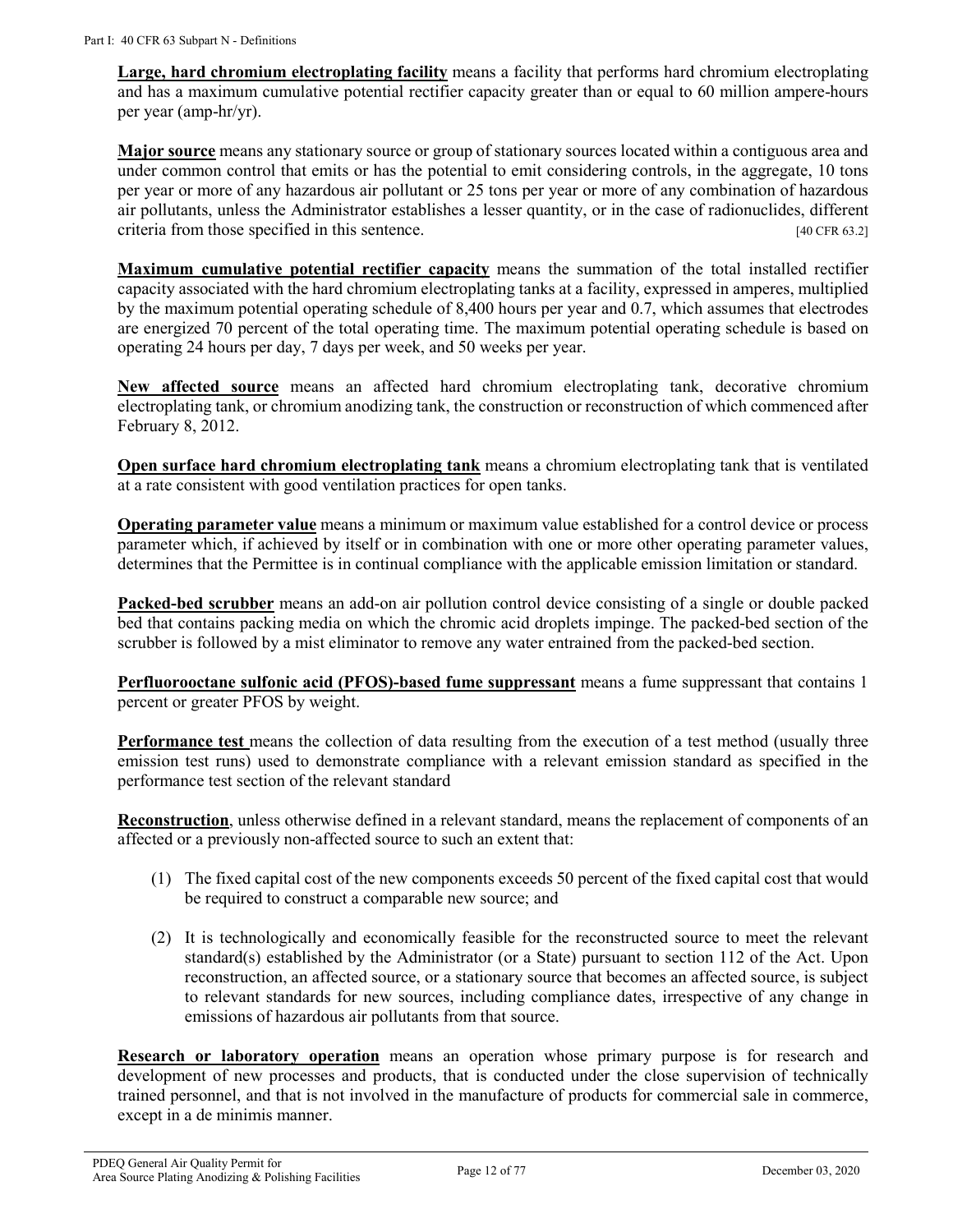**Small, hard chromium electroplating facility** means a facility that performs hard chromium electroplating and has a maximum cumulative potential rectifier capacity less than 60 million amp-hr/yr.

**Stalagmometer** means an instrument used to measure the surface tension of a solution by determining the mass of a drop of liquid by weighing a known number of drops or by counting the number of drops obtained from a given volume of liquid.

**Surface tension** means the property, due to molecular forces, that exists in the surface film of all liquids and tends to prevent liquid from spreading.

**Tank operation** means the time in which current and/or voltage is being applied to a chromium electroplating tank or a chromium anodizing tank.

**Tensiometer** means an instrument used to measure the surface tension of a solution by determining the amount of force needed to pull a ring from the liquid surface. The amount of force is proportional to the surface tension.

**Trivalent chromium** means the form of chromium in a valence state of +3.

**Trivalent chromium process** means the process used for electrodeposition of a thin layer of chromium onto a base material using a trivalent chromium solution instead of a chromic acid solution.

**Wetting agent** means the type of commercially available chemical fume suppressant that materially reduces the surface tension of a liquid.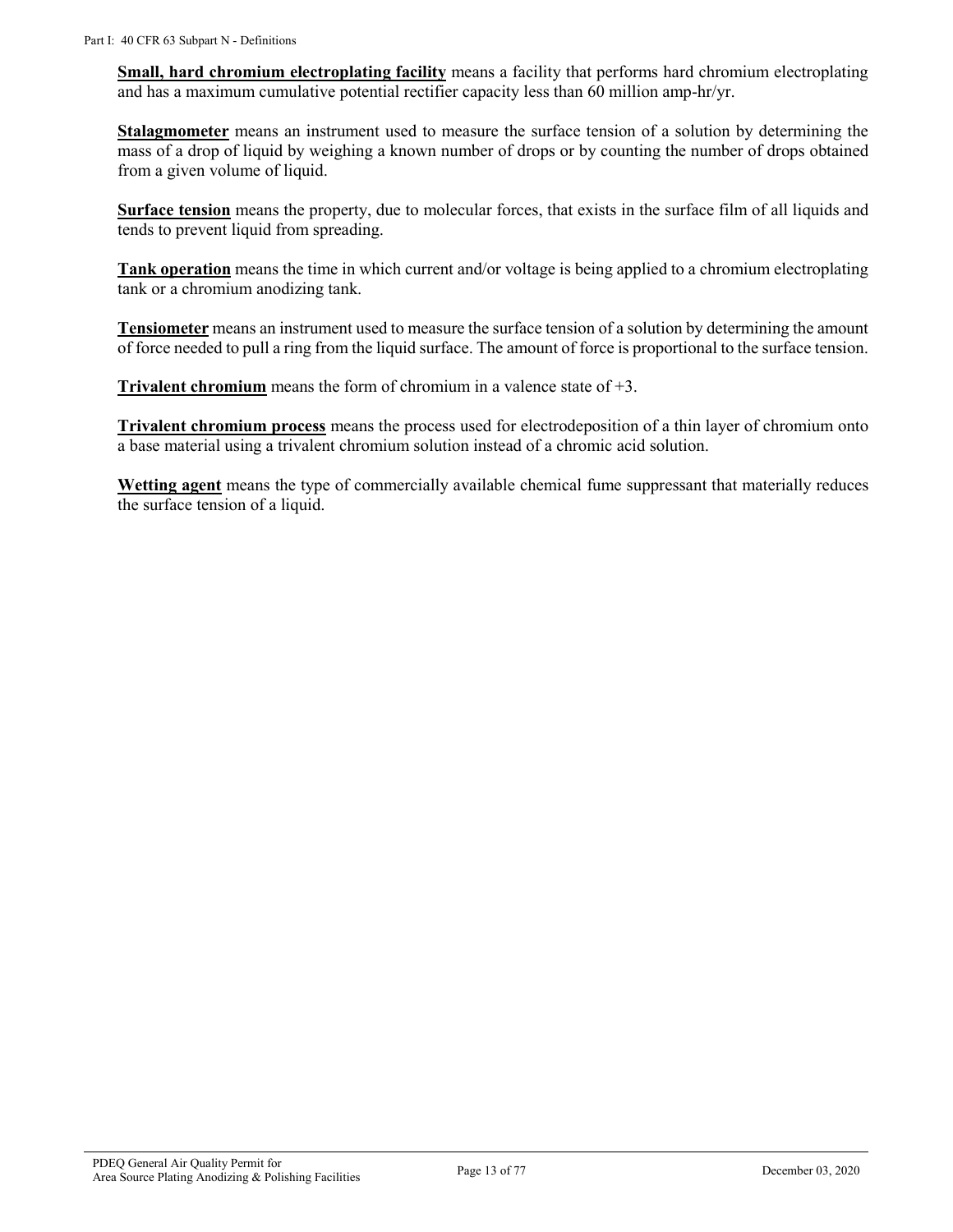# **PART I**

# **General Conditions**

# <span id="page-13-0"></span>(Applicable to **all** hard and decorative chromium electroplating and chromium anodizing tanks)

### *All standards, conditions and provisions of this permit are federally enforceable unless otherwise stated.*

#### **Applicability and Designation of Sources Section**

- 1. The affected source to which the provisions of this Part I (General Conditions) apply is each chromium electroplating or chromium anodizing tank at facilities performing hard chromium electroplating, decorative chromium electroplating, or chromium anodizing. [40 CFR 63.340(a)]
- 2. The Permittee must also comply with the requirements of 40 CFR 63, Subpart A, according to the applicability of 40 CFR 63, Subpart A to such sources, as identified in Table 1 of Part 63, Subpart N (Refer to Page 43 of this permit).  $[40 \text{ CFR } 63.340(b)]$
- 3. Process tanks associated with a chromium electroplating or chromium anodizing process, but in which neither chromium electroplating nor chromium anodizing is taking place, are not subject to the provisions of this Part. Examples of such tanks include, but are not limited to, rinse tanks, etching tanks, and cleaning tanks. Likewise, tanks that contain a chromium solution, but in which no electrolytic process occurs, are not subject to this Part. An example of such a tank is a chrome conversion coating tank where no electrical current is applied.  $[40 \text{ CFR } 63.340(c)]$
- 4. Affected sources in which research and laboratory operations are performed are exempt from the provisions of this Part when such operations are taking place. [40 CFR 63.340(d)]
- 5. If you are the Permittee of an area source subject to 40 CFR 63 Subpart N, you are exempt from the obligation to obtain a permit under 40 CFR Part 70 or 71, provided you are not required to obtain a permit under 40 CFR 70.3(a) or 71.3(a) for a reason other than your status as an area source under Subpart N. Notwithstanding the previous sentence, you must continue to comply with the provisions of this Part applicable to area sources. [40 CFR 63.340(e)]

### **Standards Section**

- 6. At all times, each Permittee must operate and maintain any affected source subject to the requirements of this Part, including associated air pollution control equipment and monitoring equipment, in a manner consistent with safety and good air pollution control practices for minimizing emissions. The general duty to minimize emissions does not require the Permittee to make any further efforts to reduce emissions if levels required by this standard have been achieved. Determination of whether such operation and maintenance procedures are being used will be based on information available to the Control Officer which may include, but is not limited to, monitoring results, review of operation and maintenance procedures, review of operation and maintenance records, and inspection of the source. [40 CFR 63.342(a)(1)]
- 7. Each Permittee of an affected source subject to the provisions of Subpart N shall comply with the requirements in this Part I on and after the compliance dates specified in section 9 of these general conditions. All affected sources are regulated by applying maximum achievable control technology. [40 CFR 63.342(a)(2) & 40 CFR 63.343(a)]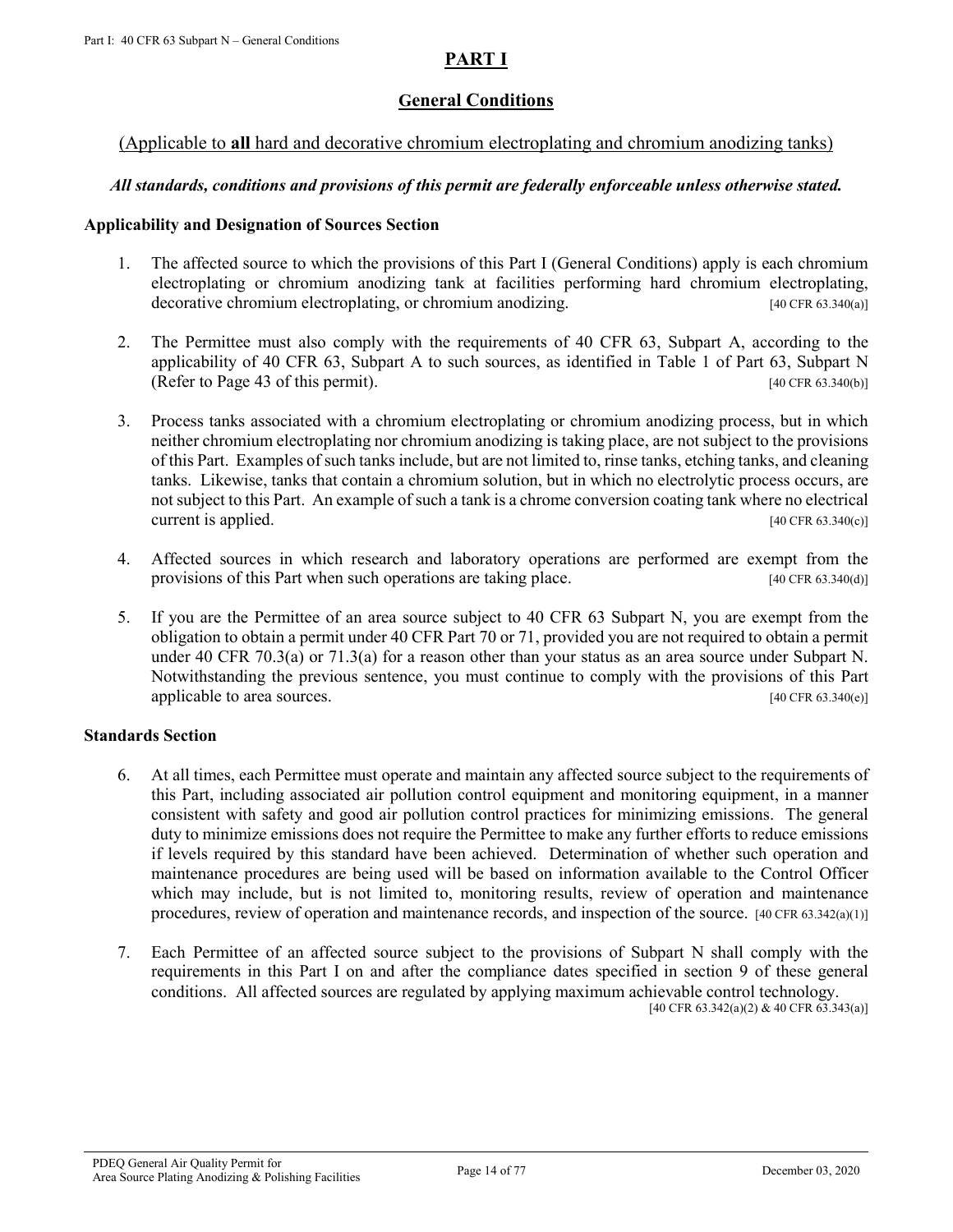- 8. Applicability of emission limitations.
	- a. The emission limitations in Category 1, 2 and 3 of this Part apply during tank operation and during periods of startup and shutdown as these are routine occurrences for affected sources subject to Subpart N. In response to an action to enforce the standards set forth in Subpart N, the Permittee may assert a defense to a claim for civil penalties for violations of such standards that are caused by a malfunction. Appropriate penalties may be assessed, however, if the Permittee fails to meet the burden of proving all the requirements in the affirmative defense; the affirmative defense shall not be available for claims for injunctive relief.  $[40 \text{ CFR } 63.342(b)(1) \& 40 \text{ CFR } 63.341]$ 
		- i. To establish the affirmative defense in any action to enforce such a standard, the Permittee must timely meet the reporting requirements of section 8.a.ii of these general conditions, and must prove by a preponderance of evidence that:  $[40 \text{ CFR } 63.342(b)(1)(i) \& 40 \text{ CFR } 63.342(b)(1)(ii)]$ 
			- (A) The violation was caused by a sudden, infrequent, and unavoidable failure of air pollution control equipment, process equipment, or a process to operate in a normal and usual manner; and could not have been prevented through careful planning, proper design or better operation and maintenance practices; and did not stem from any activity or event that could have been foreseen and avoided, or planned for; and was not part of a recurring pattern indicative of inadequate design, operation, or maintenance; and

 $[40 \text{ CFR } 63.342(b)(1)(i)(A)]$ 

- (B) Repairs were made as expeditiously as possible when exceeded violation occurred. Offshift and overtime labor were used, to the extent practicable to make these repairs; and  $[40 \text{ CFR } 63.342(b)(1)(i)(B)]$
- (C) The frequency, amount and duration of the violation (including any bypass) were minimized to the maximum extent practicable; and  $[40 \text{ CFR } 63.342(b)(1)(i)(C)]$
- (D) If the violation resulted from a bypass of control equipment or a process, then the bypass was unavoidable to prevent loss of life, personal injury, or severe property damage; and  $[40 \text{ CFR } 63.342(b)(1)(i)(D)]$
- (E) All possible steps were taken to minimize the impact of the violation on ambient air quality, the environment, and human health; and  $[40 \text{ CFR } 63.342(b)(1)(i)(E)]$
- (F) All emissions monitoring and control systems were kept in operation if at all possible, consistent with safety and good air pollution control practices; and  $[40 \text{ CFR } 63.342 \text{ (b)}(1)(i) \text{ (F)}]$
- (G) All of the actions in response to the violation were documented by properly signed, contemporaneous operating logs; and  $[40 \text{ CFR } 63.342(b)(1)(i)(G)]$
- (H) At all times, the affected sources were operated in a manner consistent with good practices for minimizing emissions; and  $[40 \text{ CFR } 63.342(b)(1)(i)(\text{H})]$
- (I) A written root cause analysis was prepared, the purpose of which is to determine, correct, and eliminate the primary causes of the malfunction and the excess emissions resulting from the malfunction event at issue. The analysis shall also specify, using the best monitoring methods and engineering judgment, the amount of excess emissions that were the result of the malfunction.  $[40 \text{ CFR } 63.342(b)(1)(i)(I)]$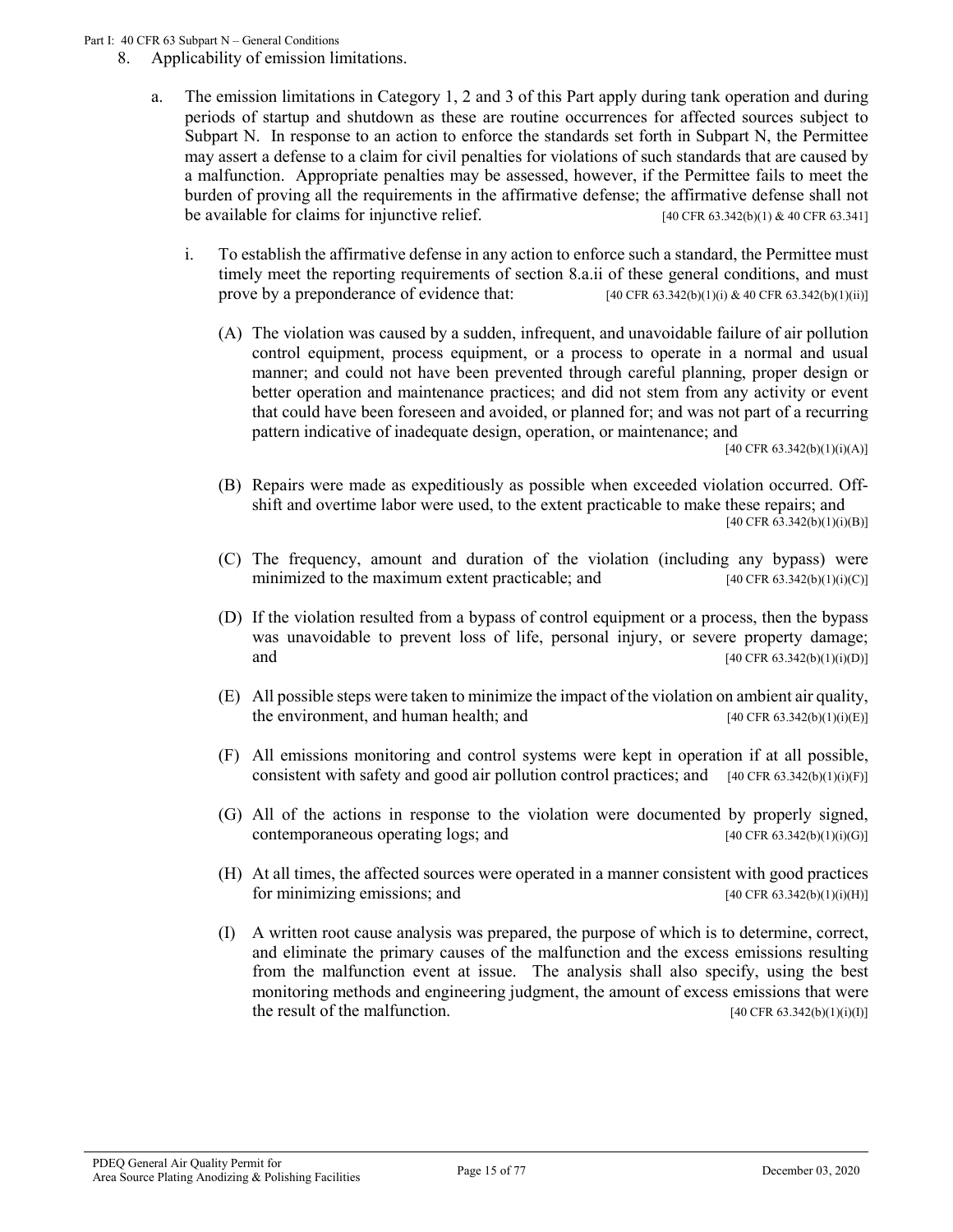- ii. Report. The Permittee seeking to assert an affirmative defense shall submit a written report to the Control Officer with all necessary supporting documentation, that it has met the requirements set forth in section 8.a.i of these general conditions. This affirmative defense report shall be included in the first periodic compliance, deviation report or excess emission report otherwise required after the initial occurrence of the violation of the relevant standard (which may be the end of any applicable averaging period). If such compliance, deviation report or excess emission report is due less than 45 days after the initial occurrence of the violation, the affirmation defense report may be included in the second compliance, deviation report or excess emission report due after the initial occurrence of the violation of the relevant standard. [40 CFR 63.342(b)(1)(ii) & 40 CFR 63.342(b)(i)]
- b. If the Permittee is controlling a group of tanks with a common add-on air pollution control device, the emission limitations in each Category of this Part I apply whenever any one affected source is operated. The emission limitation that applies to the group of affected sources is:

 $[40 \text{ CFR } 63.342 \text{ (b)} \text{ (2)} \& 40 \text{ CFR } 63.342 \text{ (c)}, \text{ (d)} \& \text{ (e)}]$ 

i. The emission limitation identified in Category 1 through 3 of this Part I if the affected sources are performing the same type of operation (e.g., hard chromium electroplating), are subject to the same emission limitation, and are not controlled by an add-on air pollution control device also controlling non-affected sources;

[40 CFR 63.342(b)(2)(i) & 40 CFR 63.342(c), (d) & (e)]

- ii. The emission limitation calculated according to section 33.c of these general conditions if affected sources are performing the same type of operation, are subject to the same emission limitation, and are controlled with an add-on air pollution control device that is also controlling nonaffected sources; and [40 CFR 63.342(b)(2)(ii) & 40 CFR 63.344(e)(3)]
- iii. The emission limitation calculated according to section 33.d of these general conditions if affected sources are performing different types of operations, or affected sources are performing the same operations but subject to different emission limitations, and are controlled with an addon air pollution control device that may also be controlling emissions from non-affected sources. [40 CFR 63.342(b)(2)(iii) & 40 CFR 63.344(e)(4)]

### **Compliance Provisions Section**

- 9. Compliance Dates
	- a. The Permittee of an existing affected source shall comply with the emission limitations in each applicable Category of this Part no later than September 19, 2014. [40 CFR 60.343(a)(1)]
	- b. The Permittee of a new or reconstructed affected source that has initial startup after September 19, 2012 shall comply with the emission limitations in each applicable Category of this Part of this permit immediately upon startup of the source. [40 CFR 63.343(a)(2)]
	- c. The Permittee of an existing area source that increases actual or potential emissions of hazardous air pollutants such that the area source becomes a major source must comply with the provisions for existing major sources, including the reporting provisions in section 17 of these general conditions, immediately upon becoming a major source.  $[40 \text{ CFR } 63.343(a)(3) \& 40 \text{ CFR } 63.347(g)]$
	- d. After March 19, 2013, the Permittee of an affected source that is subject to the standards in Category 1, 2, or 3 shall implement the housekeeping procedures specified in Table 2 of these general conditions. [40 CFR 63.343(a)(8), 40 CFR 63.342(c) and (d) & 40 CFR 63.342 Table 2]
	- e. After September 21, 2015, the Permittee of an affected source shall not add perfluorooctane sulfonic acid (PFOS)-based fume suppressants to any affected tank.

[40 CFR  $63.342(c)(1)(v)$ ,  $(c)(2)(viii)$ ,  $(d)(4) & (e)(2)]$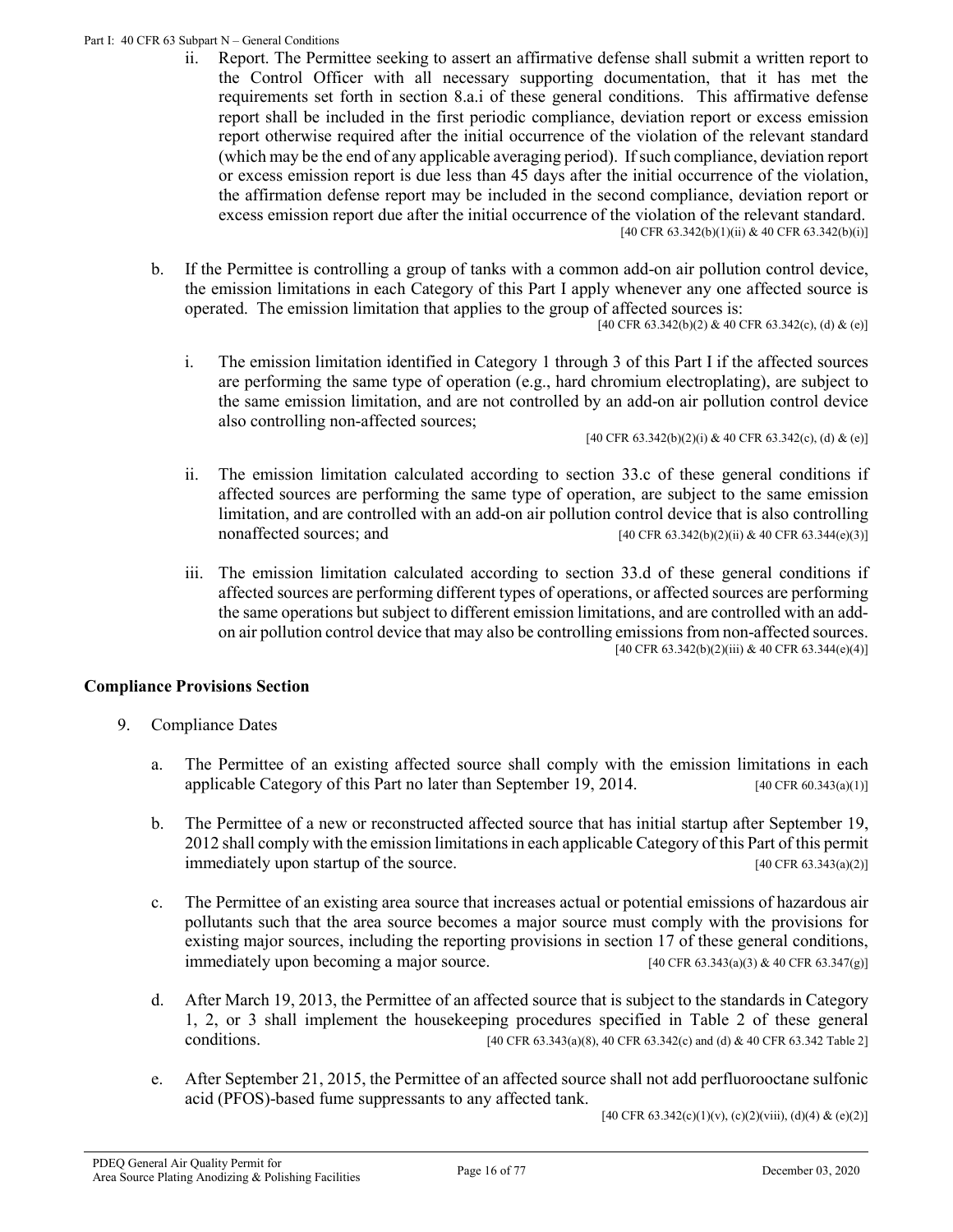- f. Request for an extension of compliance. An owner or operator of an affected source or sources that requests an extension of compliance shall do so in accordance with this paragraph and the applicable paragraphs of §63.6(i). When the owner or operator is requesting the extension for more than one affected source located at the facility, then only one request may be submitted for all affected sources at the facility.  $[40 \text{ CFR } 63.343(a)(6)]$ 
	- i. The Permittee of an existing affected source who is unable to comply with a relevant standard under this Part may request that the Control Officer grant an extension allowing the owner or operator up to 1 additional year to comply with the standard for the affected source. The Permittee of an affected source who has requested an extension of compliance under this paragraph and is otherwise required to obtain a title V permit for the source shall apply for such permit or apply to have the title V permit revised to incorporate the conditions of the extension of compliance. The conditions of an extension of compliance granted under this paragraph will be incorporated into the owner or operator's title V permit for the affected source(s) according to the provisions of 40 CFR part 70 or 40 CFR part 71, whichever is applicable.

[40 CFR 63.343(a)(6)(i)]

- ii. Any request under this paragraph for an extension of compliance with a relevant standard shall be submitted in writing to the Control Officer not later than 6 months before the affected source's compliance date as specified in this section.  $[40 \text{ CFR } 63.343(a)(6)(ii)]$
- 10. Methods to Demonstrate Initial Compliance
	- a. Except as provided in section 10.b and c of these general conditions, the Permittee of an affected source subject to the requirements of 40 CFR Subpart N (sections 29 through 33 of this Part) is required to conduct an initial performance test as required under 40 CFR 63.7 using the procedures and test methods listed in CFR 63.7 and section I of these General Conditions.

[40 CFR 63.343(b)(1) & 40 CFR 63.344]

- b. If the Permittee of an affected source meets all of the following criteria, an initial performance test is not required to be conducted.  $[40 \text{ CFR } 63.343(b)(2)]$ 
	- i. The affected source is a hard chromium electroplating tank, a decorative chromium electroplating tank or a chromium anodizing tank; and  $[40 \text{ CFR } 63.343(b)(2)(i)]$
	- ii. A wetting agent is used in the plating or anodizing bath to inhibit chromium emissions from the affected source; and  $[40 \text{ CFR } 63.343(b)(2)(ii)]$
	- iii. The Permittee complies with the applicable surface tension limit in (Category 1, section 7), (Category 2, section 11) or (Category 3, section 5) of this Permit as demonstrated through the continuous compliance monitoring required in section 11.e.ii of these General Conditions.  $[40 \text{ CFR } 63.343(b)(2)(iii) \& 40 \text{ CFR } 63.342(c)(1)(iii) \& (c)(2)(iii) \& (d)(2)]$
- c. If the affected source is a decorative chromium electroplating tank using a trivalent chromium bath that incorporates a wetting agent as a bath ingredient (Category 4), an initial performance test is not required to be conducted under this subpart.  $[40 \text{ CFR } 63.343(b)(3) \& 40 \text{ CFR } 63.342(e)]$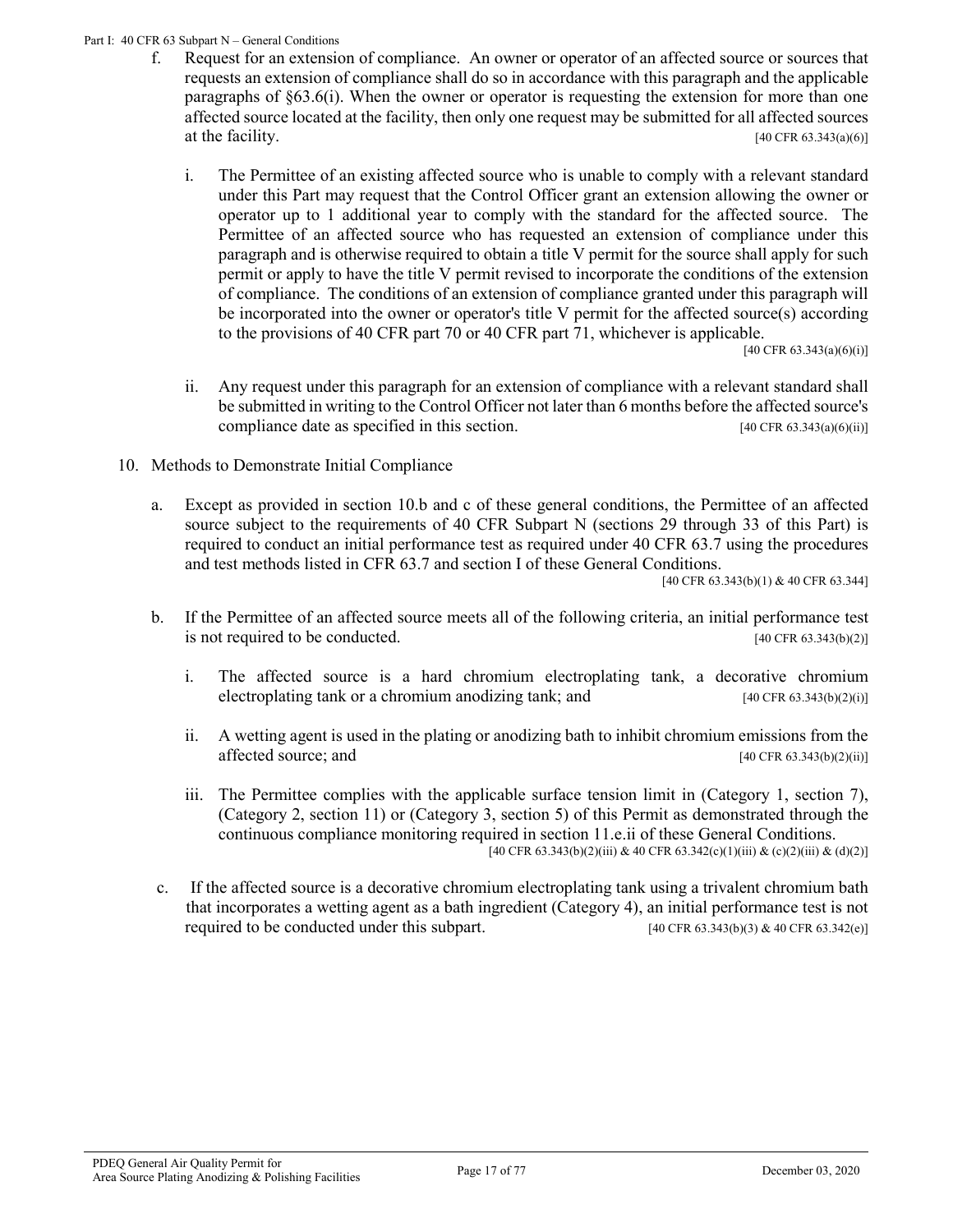11. Monitoring to Demonstrate Continuous Compliance.

The Permittee of an affected source subject to the emission limitations of this Part shall conduct monitoring according to the type of air pollution control technique that is used to comply with the emission limitations. The monitoring required, to demonstrate continuous compliance with the emission limitations, isidentified below for the air pollution control techniques expected to be used by the Permittee of affected sources. As an alternative to the daily monitoring, the Permittee of an affected source may install a continuous pressure monitoring system: [40 CFR 63.343(c)]

a. Composite mesh-pad systems.  $[40 \text{ CFR } 63.343(c)(1)]$ 

i. During the initial performance test, the Permittee of an affected source, or a group of affected sources under common control, complying with the emission limitation requirements in the Specific Conditions in Category 1, 2 or 3 of this permit through the use of a composite meshpad system shall determine the outlet chromium concentration using the test methods and procedures in section 31 of these General Conditions, and shall establish as a site-specific operating parameter the pressure drop across the system, setting the value that corresponds to compliance with the applicable emission limitation, using the procedures in section 32.e of these General Conditions. The Permittee may conduct multiple performance tests to establish a range of compliant pressure drop values, or may set as the compliant value the average pressure drop measured over the three test runs of one performance test and accept  $\pm 2$  inches of water column from this value as the compliant range.

[40 CFR 63.343(c)(1)(i), 40 CFR 63.342, 40 CFR 63.344(c), 40 CFR 63.344(d)(5)]

ii. On and after the date on which the initial performance test is required to be completed, the Permittee of an affected source, or group of affected sources under common control, shall monitor and record the pressure drop across the composite mesh-pad system once each day that any affected source is operating. To be in compliance with the standards, the composite meshpad system shall be operated within  $\pm 2$  inches of water column of the pressure drop value established during the initial performance test, or shall be operated within the range of compliant values for pressure drop established during multiple performance tests.

[40 CFR 63.343(c)(1)(ii) & 40 CFR 63.7]

- iii. The Permittee of an affected source complying with the emission limitation requirements in this Part, through the use of a composite mesh-pad system, may repeat the performance test and establish as a new site-specific operating parameter the pressure drop across the composite mesh-pad system according to the requirements in section 11.a.i or ii of these General Conditions. To establish a new site-specific operating parameter for pressure drop, the Permittee shall satisfy the requirements specified in section 11.a.iii(A) through (D) of these General Conditions. [40 CFR 63.343(c)(1)(iii)]
	- (A) Determine the outlet chromium concentration using the test methods and procedures in section 31 of these General Conditions;  $[40 \text{ CFR } 63.343(c)(1)(iii)(A & 40 \text{ CFR } 63.344(c))]$
	- (B) Establish the site-specific operating parameter value using the procedures in section 32.e of these General Conditions; [40 CFR 63.343(c)(1)(iii)(B) & 40 CFR 63.344(d)(5)]
	- (C) Satisfy the recordkeeping requirements in section 21.f through h of these General Conditions; and [40 CFR 63.343(c)(1)(iii)(C)& 40 CFR 63.346(b)(6) through (8)]
	- (D) Satisfy the reporting requirements in section 26 and 28 of these General Conditions.  $[40 \text{ CFR } 63.343 \text{ (c)}(1) \text{ (iii)}(D), 40 \text{ CFR } 63.342 \text{ \& } 40 \text{ CFR } 63.347 \text{ (d)} \text{ and (f)}]$
- iv. The requirement to operate a composite mesh-pad system within the range of pressure drop values established under section 11.a.i through iii of these General Conditions does not apply during automatic wash-down cycles of the composite mesh-pad system. [40 CFR 63.343(c)(1)(iv)]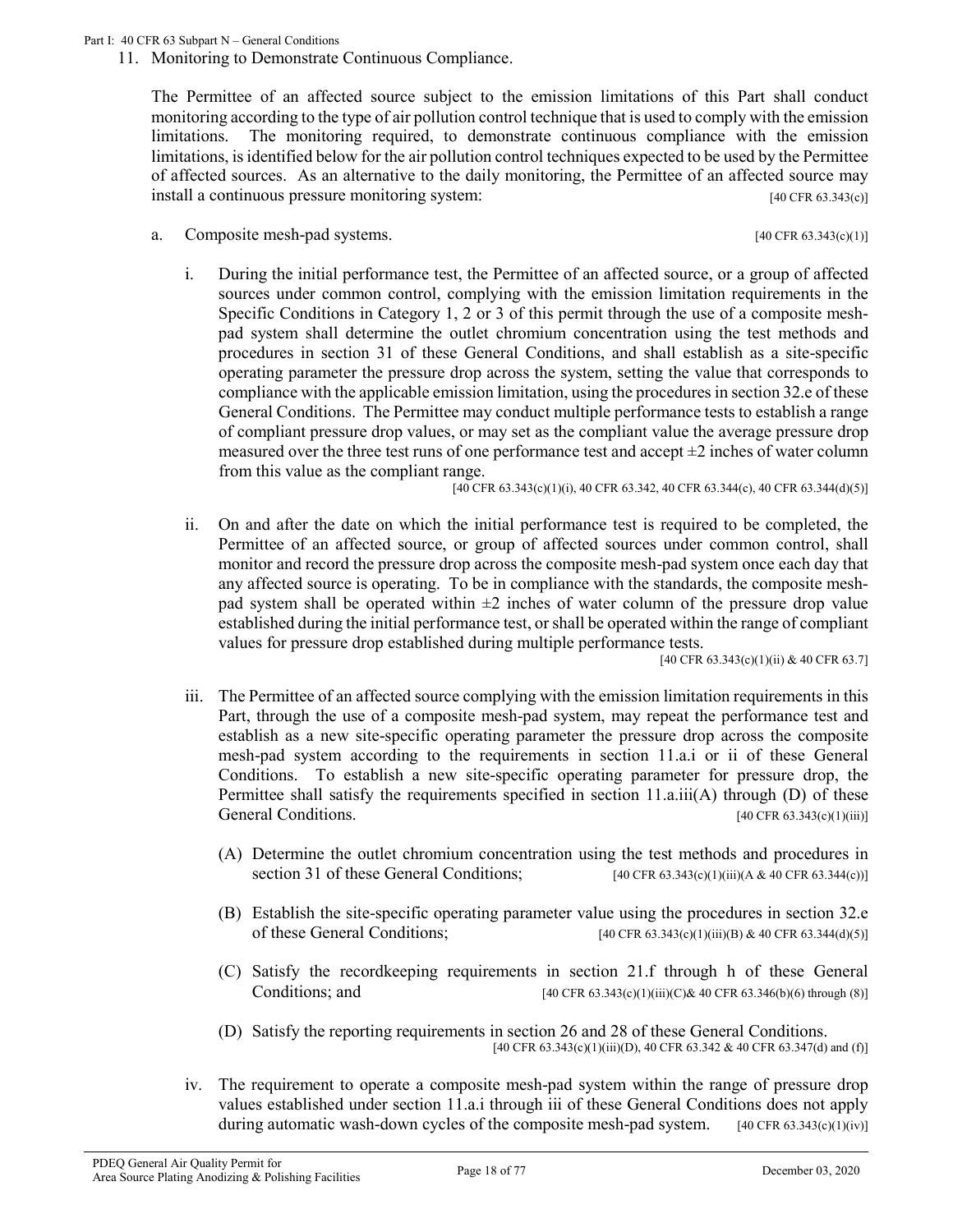- b. Packed-bed scrubber systems
	- i. During the initial performance test, the Permittee of an affected source, or group of affected sources under common control, complying with the emission limitations in this Part through the use of a packed-bed scrubber system shall determine the outlet chromium concentration using the procedures in section 31 of these General Conditions, and shall establish as site-specific operating parameters the pressure drop across the system and the velocity pressure at the common inlet of the control device, setting the value that corresponds to compliance with the applicable emission limitation using the procedures in section 32.d and e of these General Conditions. The Permittee may conduct multiple performance tests to establish a range of compliant operating parameter values. Alternatively, the Permittee may set as the compliant value the average pressure drop and inlet velocity pressure measured over the three test runs of one performance test, and accept  $\pm 1$  inch of water column from the pressure drop value and  $\pm 10$ percent from the velocity pressure value as the compliant range.

[40 CFR 63.343(c)(2)(i), 40 CFR 63.644(c) & 40 CFR 63.344(d)(4) and (5)]

- ii. On and after the date on which the initial performance test is required to be completed, the Permittee of an affected source, or group of affected sources under common control, shall monitor and record the velocity pressure at the inlet to the packed-bed system and the pressure drop across the scrubber system once each day that any affected source is operating. To be in compliance with the standards, the scrubber system shall be operated within  $\pm 10$  percent of the velocity pressure value established during the initial performance test, and within  $\pm 1$  inch of water column of the pressure drop value established during the initial performance test, or within the range of compliant operating parameter values established during multiple performance tests.  $[40 \text{ CFR } 63.343 \text{ (c)}(2) \text{ (ii)} \& 40 \text{ CFR } 63.7]$
- c. Packed-bed scrubber/composite mesh-pad system

The Permittee of an affected source, or group of affected sources under common control, that uses a packed-bed scrubber in conjunction with a composite mesh-pad system to meet the emission limitations of this Part, shall comply with the monitoring requirements for composite mesh-pad systems as identified in section 11.a of these General Conditions. [40 CFR 63.343(c)(3) & 40 CFR 63.342]

- d. Fiber-bed mist eliminator  $[40 \text{ CFR } 63.343(c)(4)]$ 
	- i. During the initial performance test, the Permittee of an affected source, or group of affected sources under common control, complying with the emission limitations in this Part through the use of a fiber-bed mist eliminator shall determine the outlet chromium concentration using the procedures in section 31 of these General Conditions, and shall establish as a site-specific operating parameter the pressure drop across the fiber-bed mist eliminator and the pressure drop across the control device installed upstream of the fiber bed to prevent plugging, setting the value that corresponds to compliance with the applicable emission limitation using the procedures in section 32.e of these General Conditions. A Permittee may conduct multiple performance tests to establish a range of compliant pressure drop values, or may set as the compliant value the average pressure drop measured over the three test runs of one performance test and accept  $\pm 1$  inch of water column from this value as the compliant range.

[40 CFR 63.343(c)(4)(i), 40 CFR 63.342, 40 CFR 63.344(c) & 40 CFR 63.344(d)(5)]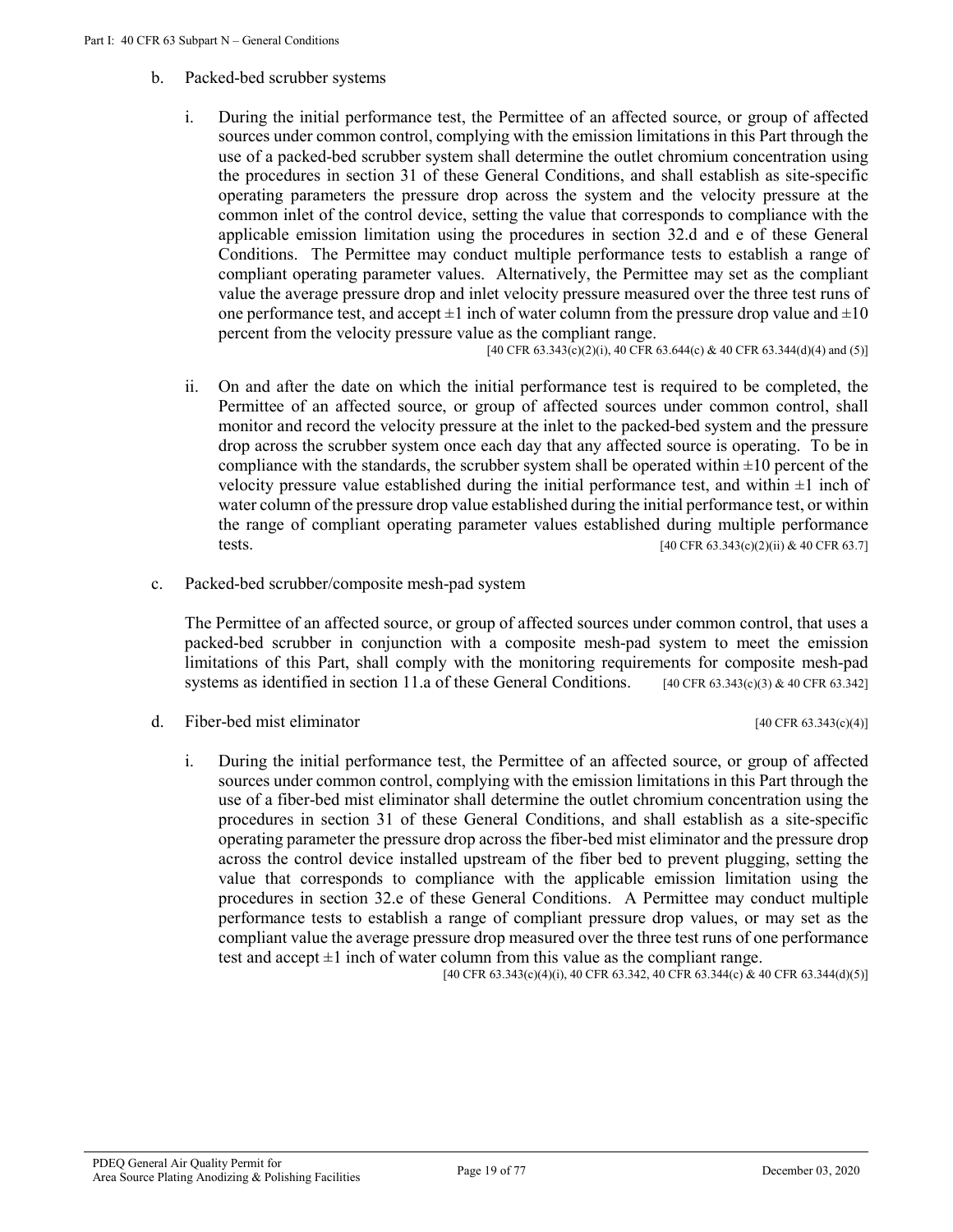ii. On and after the date on which the initial performance test is required to be completed, the Permittee of an affected source, or group of affected sources under common control, shall monitor and record the pressure drop across the fiber-bed mist eliminator, and the control device installed upstream of the fiber bed to prevent plugging, once each day that any affected source is operating. To be in compliance with the standards, the fiber-bed mist eliminator and the upstream control device shall be operated within  $\pm 1$  inch of water column of the pressure drop value established during the initial performance test, or shall be operated within the range of compliant values for pressure drop established during multiple performance tests.

[40 CFR 63.343(c)(4)(ii) & 40 CFR 63.7]

e. Wetting agent-type or combination wetting agent-type/foam blanket fume suppressants.

[40 CFR 63.343(c)(5)]

- i. During the initial performance test, the Permittee of an affected source complying with the emission limitations in this Part through the use of a wetting agent in the electroplating or anodizing bath shall determine the outlet chromium concentration using the procedures in section 31 of these General Conditions. The Permittee shall establish as the site-specific operating parameter the surface tension of the bath using Method 306B, Appendix A of 40 CFR 63, setting the maximum value that corresponds to compliance with the applicable emission limitation. In lieu of establishing the maximum surface tension during the performance test, the Permittee may accept 40 dynes/cm as measured by a Stalagmometer or 33 dynes/cm as measured by a Tensiometer as the maximum surface tension value that corresponds to compliance with the applicable emission limitation. However, the Permittee is exempt from conducting a performance test only if the applicable criteria of section 10.a of these General Conditions are met.  $[40 \text{ CFR } 63.343 \text{ (e)} (5) \text{ (i)}, 40 \text{ CFR } 63.643 \text{ (b)} (1), 40 \text{ CFR } 63.342 \text{ and } 40 \text{ CFR } 63.344 \text{ (c)}]$
- ii. On and after the date on which the initial performance test is required to be completed under 40 CFR 63.7, the Permittee of an affected source shall monitor the surface tension of the electroplating or anodizing bath. Operation of the affected source at a surface tension greater than the value established during the performance test, or greater than 40 dynes/cm as measured by a Stalagmometer or 33 dynes/cm as measured by a Tensiometer if the Permittee is using this value in accordance with section 11.e.i of these General Conditions, shall constitute noncompliance with the standards. The surface tension shall be monitored according to the following schedule:  $[40 \text{ CFR } 63.343(c)(5)(ii) \& 40 \text{ CFR } 63.343(c)(5)(i)]$ 
	- (A) The surface tension shall be measured once every 4 hours during operation of the tank with a Stalagmometer or a Tensiometer as specified in Method 306B, Appendix A of 40 CFR 63. [40 CFR 63.343(c)(5)(ii)(A)]

**Federal Register / Vol. 60, No. 16 / Wednesday, January 25, 1995 / Rules and Regulations**

(B) The time between monitoring can be increased if there have been no exceedances. The surface tension shall be measured once every 4 hours of tank operation for the first 40 hours of tank operation after the compliance date. Once there are no exceedances during 40 hours of tank operation, surface tension measurement may be conducted once every 8 hours of tank operation. Once there are no exceedances during 40 hours of tank operation, surface tension measurement may be conducted once every 40 hours of tank operation on an ongoing basis, until an exceedance occurs. The minimum frequency of monitoring allowed by Subpart N is once every 40 hours of tank operation. [40 CFR 63.343(c)(5)(ii)(B)] **Federal Register / Vol. 60, No. 16 / Wednesday, January 25, 1995 / Rules and Regulations**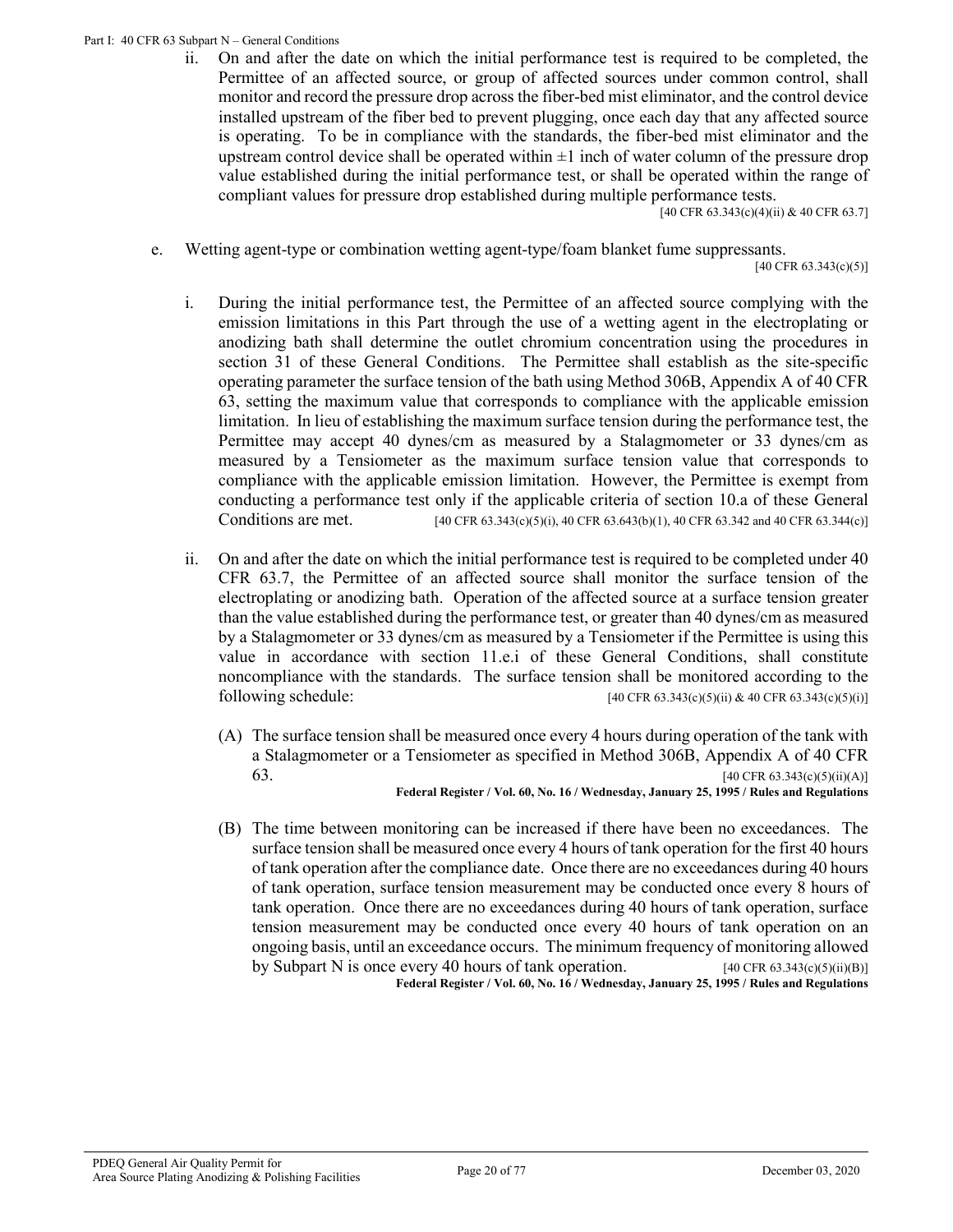- (C) Once an exceedance occurs as indicated through surface tension monitoring, the original monitoring schedule of once every 4 hours must be resumed. A subsequent decrease in frequency shall follow the schedule laid out in section 11.e.ii.(B) of these General Conditions. For example, if the Permittee had been monitoring an affected source once every 40 hours and an exceedance occurs, subsequent monitoring would take place once every 4 hours of tank operation. Once an exceedance does not occur for 40 hours of tank operation, monitoring can occur once every 8 hours of tank operation. Once an exceedance does not occur for 40 hours of tank operation on this schedule, monitoring can occur once every 40 hours of tank operation.  $[40 \text{ CFR } 63.343(c)(5)(ii)(C) \& 40 \text{ CFR } 63.343(c)(5)(ii)(B)]$ **Federal Register / Vol. 60, No. 16 / Wednesday, January 25, 1995 / Rules and Regulations**
- iii. Once a bath solution is drained from the affected tank and a new solution added, the original monitoring schedule of once every 4 hours must be resumed, with a decrease in monitoring frequency allowed following the procedures of section 11.e.ii.(B) and (C) of these General Conditions. [40 CFR 63.343(c)(5)(iii), 40 CFR 63.343(c)(5)(ii)(B) & 40 CFR 63.343(c)(5)(ii)(C)] **Federal Register / Vol. 60, No. 16 / Wednesday, January 25, 1995 / Rules and Regulations**
- f. Foam blanket-type fume suppressants [40 CFR 63.343(c)(6)]

i. During the initial performance test, the Permittee of an affected source complying with the emission limitations in this Part through the use of a foam blanket in the electroplating or anodizing bath shall determine the outlet chromium concentration using the procedures in section 31 of these General Conditions, and shall establish as the site-specific operating parameter the thickness of the foam blanket, setting the minimum thickness that corresponds to compliance with the applicable emission limitation. In lieu of establishing the minimum foam blanket thickness during the performance test, the Permittee may accept 2.54 centimeters (1 inch) as the minimum foam blanket thickness that corresponds to compliance with the applicable emission limitation. All foam blanket measurements must be taken in close proximity to the workpiece or cathode area in the plating tank(s).

[40 CFR 63.343(c)(6)(i), 40 CFR 63.342 & 40 CFR 63.344(c)]

ii. On and after the date on which the initial performance test is required to be completed under 40 CFR 63.7, the Permittee of an affected source shall monitor the foam blanket thickness of the electroplating or anodizing bath. Operation of the affected source at a foam blanket thickness less than the value established during the performance test, or less than 2.54 cm (1 inch) if the Permittee is using this value in accordance with section 11.f.i of these General Conditions, shall constitute noncompliance with the standards. The foam blanket thickness shall be measured according to the following schedule:  $[40 \text{ CFR } 63.343(c)(6)(ii) \& 40 \text{ CFR } 63.343(c)(6)(i)]$ 

(A) The foam blanket thickness shall be measured once every 1 hour of tank operation.

 $[40 \text{ CFR } 63.343(c)(6)(ii)(A)]$ **Federal Register / Vol. 60, No. 16 / Wednesday, January 25, 1995 / Rules and Regulations**

(B) The time between monitoring can be increased if there have been no exceedances. The foam blanket thickness shall be measured once every hour of tank operation for the first 40 hours of tank operation after the compliance date. Once there are no exceedances for 40 hours of tank operation, foam blanket thickness measurement may be conducted once every 4 hours of tank operation. Once there are no exceedances during 40 hours of tank operation, foam blanket thickness measurement may be conducted once every 8 hours of tank operation on an ongoing basis, until an exceedance occurs. The minimum frequency of monitoring allowed by this subpart is once per 8 hours of tank operation.

> [40 CFR 63.343(c)(6)(ii)(B)] **Federal Register / Vol. 60, No. 16 / Wednesday, January 25, 1995 / Rules and Regulations**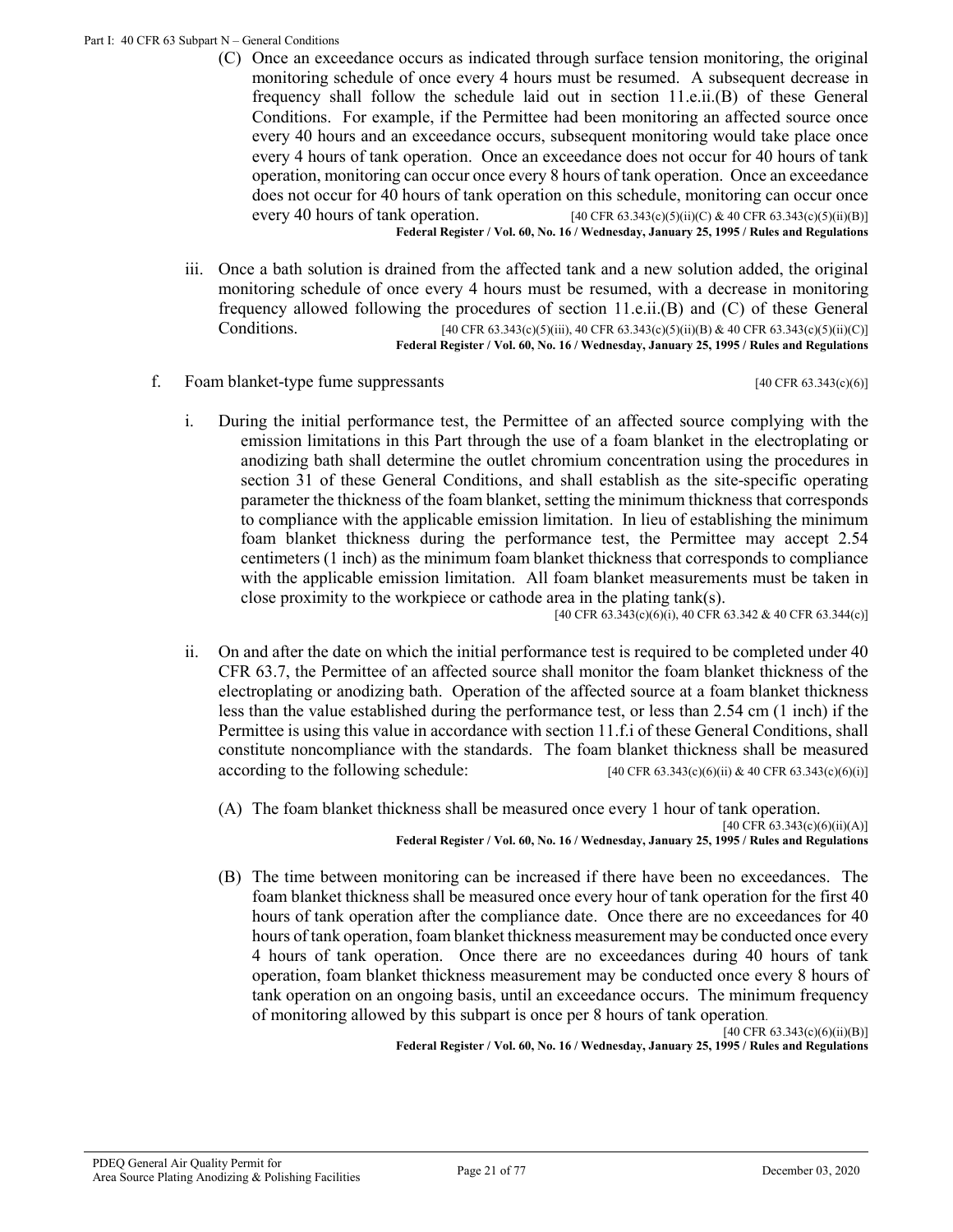(C) Once an exceedance occurs as indicated through foam blanket thickness monitoring, the original monitoring schedule of once every hour must be resumed. A subsequent decrease in frequency shall follow the schedule laid out in section 11.f.ii(B) of this Part. For example, if the Permittee had been monitoring an affected source once every 8 hours and an exceedance occurs, subsequent monitoring would take place once every hour of tank operation. Once an exceedance does not occur for 40 hours of tank operation, monitoring can occur once every 4 hours of tank operation. Once an exceedance does not occur for 40 hours of tank operation on this schedule, monitoring can occur once every 8 hours of tank operation. [40 CFR 63.343(c)(6)(ii)(C) & 40 CFR 63.343(c)(6)(ii)(B)]

**Federal Register / Vol. 60, No. 16 / Wednesday, January 25, 1995 / Rules and Regulations**

- iii. Once a bath solution is drained from the affected tank and a new solution added, the original monitoring schedule of once every hour must be resumed, with a decrease in monitoring frequency allowed following the procedures of sections  $11.f.ii(B)$  and  $(C)$  of this Part.  $[40 \text{ CFR } 63.343 \text{(c)} (6)(iii), 40 \text{ CFR } 63.343 \text{(c)} (6)(ii)(B) \& 40 \text{ CFR } 63.343 \text{(c)} (6)(ii)(C)]$
- g. Fume suppressant/add-on control device
	- i. If the Permittee of an affected source uses both a fume suppressant and add-on control device and both are needed to comply with the applicable emission limit, monitoring requirements as identified in section 11.a through f of these General Conditions, and the work practice standards of Table 1 of these General Conditions, apply for each of the control techniques used.  $[40 \text{ CFR } 63.343(c)(7)(i), 40 \text{ CFR } 63.343(c)(1 through 6) & Table 1 of 40 \text{ CFR } 63.342]$

ii. If the Permittee of an affected source uses both a fume suppressant and add-on control device, but only one of these techniques is needed to comply with the applicable emission limit, monitoring requirements as identified in section 11.a through f of this Part, and work practice standards of Table 1 of this Part, apply only for the control technique used to achieve compliance. [40 CFR 63.343(c)(7)(ii), 40 CFR 63.343(c)(1 through 6) & Table 1 of 40 CFR 63.342]

h. Use of an alternative monitoring method  $[40 \text{ CFR } 63.343(c)(8)]$ 

- i. Requests and approvals of alternative monitoring methods shall be considered in accordance with 40 CFR 63.8(f)(1), (f)(3), (f)(4), and (f)(5). [40 CFR 63.343(c)(8)(i)]
- ii. After receipt and consideration of an application for an alternative monitoring method, the Control Officer may approve alternatives to any monitoring methods or procedures of this Part including, but not limited to, the following: [40 CFR 63.343(c)(8)(ii)]
	- (A) Alternative monitoring requirements when installation or use of monitoring devices specified in this subpart would not provide accurate measurements due to interferences caused by substances within the effluent gases; or  $[40 \text{ CFR } 63.343 \text{ (c)}(8) \text{ (ii)}(A)]$
	- (B) Alternative locations for installing monitoring devices when the Permittee can demonstrate that installation at alternate locations will enable accurate and representative measurements.  $[40 \text{ CFR } 63.343(c)(8)(ii)(B)]$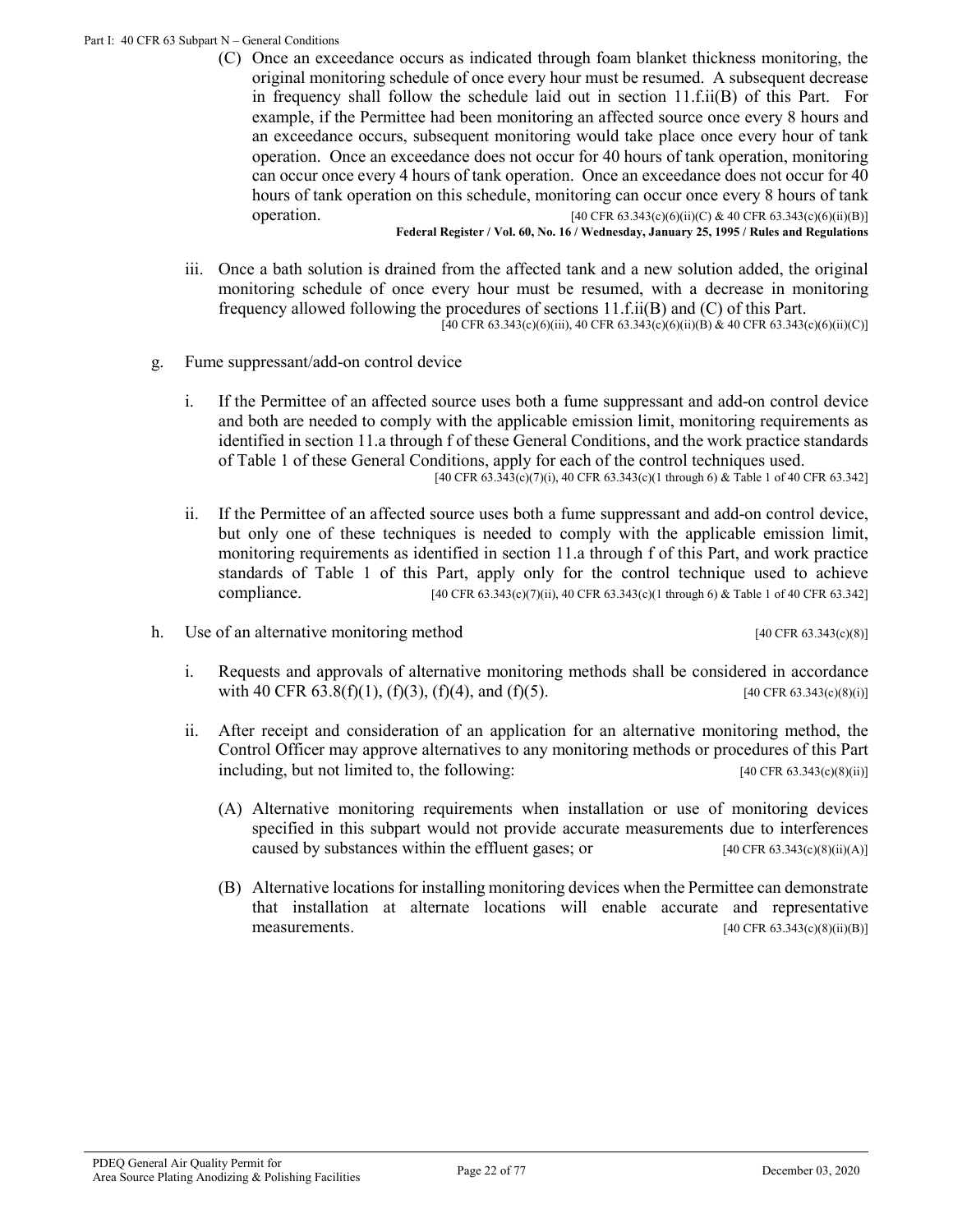12. A Permittee who uses an air pollution control device not listed in these General Conditions shall submit a description of the device, test results collected in accordance with section 31 of these General Conditions, verifying the performance of the device for reducing chromium emissions to the atmosphere to the level required by this Part, a copy of the operation and maintenance plan referenced in section E of these General Conditions, including operation and maintenance practices, and appropriate operating parameters that will be monitored to establish continuous compliance with the standards. The monitoring plan submitted identifying the continuous compliance monitoring is subject to the Control Officer's approval. [40 CFR 63.343(d), 40 CFR 63.344(c) & 40 CFR 63.342(f)]

#### **Emission Limits Section**

13. The specific emission limit provisions for each category of plating/anodizing process are identified in whole within each Category of this permit.

### **Operation and Maintenance Practices Section**

- 14. All Permittees subject to the specific emission limitations in Category 1, 2 or 3 of this permit are subject to these operation and maintenance practices: [40 CFR 63.342(f), 40 CFR 63.342(c) & 40 CFR 63.342(d)]
	- a. At all times, including periods of startup, shutdown, and malfunction, Permittees shall operate and maintain any affected source, including associated air pollution control devices and monitoring equipment, in a manner consistent with good air pollution control practices.  $[40 \text{ CFR } 63.342 \text{ (f)}(1)(i)]$
	- b. Malfunctions shall be corrected as soon as practicable after their occurrence.  $[40 \text{ CFR } 63.342 \text{ (f)}(1) \text{ (ii)}]$
	- c. Operation and maintenance requirements established pursuant to Section 112 of the Clean Air Act (that addresses emissions of hazardous air pollutants) are enforceable independent of emissions limitations or other requirements in relevant standards. [40 CFR 63.342(f)(1)(iii)]
	- d. Determination of whether acceptable operation and maintenance procedures are being used will be based on information available to the Control Officer, which may include, but is not limited to, monitoring results; review of the operation and maintenance plan, procedures, and records; and inspection of the source.  $[40 \text{ CFR } 63.342 \text{ (f)}(2) \text{ (i)}]$
	- e. Based on the results of a determination made under section 14.d of these General Conditions, the Control Officer may require that a Permittee of an affected source make changes to the operation and maintenance plan required by section 15 of these General Conditions for that source. Revisions may be required if the Control Officer finds that the plan:

 $[40 \text{ CFR } 63.342 \text{ (f)} \text{ (2)} \text{ (ii)}, 40 \text{ CFR } 63.342 \text{ (f)} \text{ (2)} \text{ (i)} \& 40 \text{ CFR } 63.342 \text{ (f)} \text{ (3)}]$ 

- i. Does not address a malfunction that has occurred;  $[40 \text{ CFR } 63.342 \text{ (f)}(2) \text{ (ii)}(A)]$
- ii. Fails to provide for the proper operation of the affected source, the air pollution control techniques, or the control system and process monitoring equipment during a malfunction in a manner consistent with good air pollution control practices; or  $[40 \text{ CFR } 63.342 \text{ (f)}(2) \text{ (ii)}(A)]$
- iii. Does not provide adequate procedures for correcting malfunctioning process equipment, air pollution control techniques, or monitoring equipment as quickly as practicable.

[40 CFR 63.342(f)(2)(ii)(C)]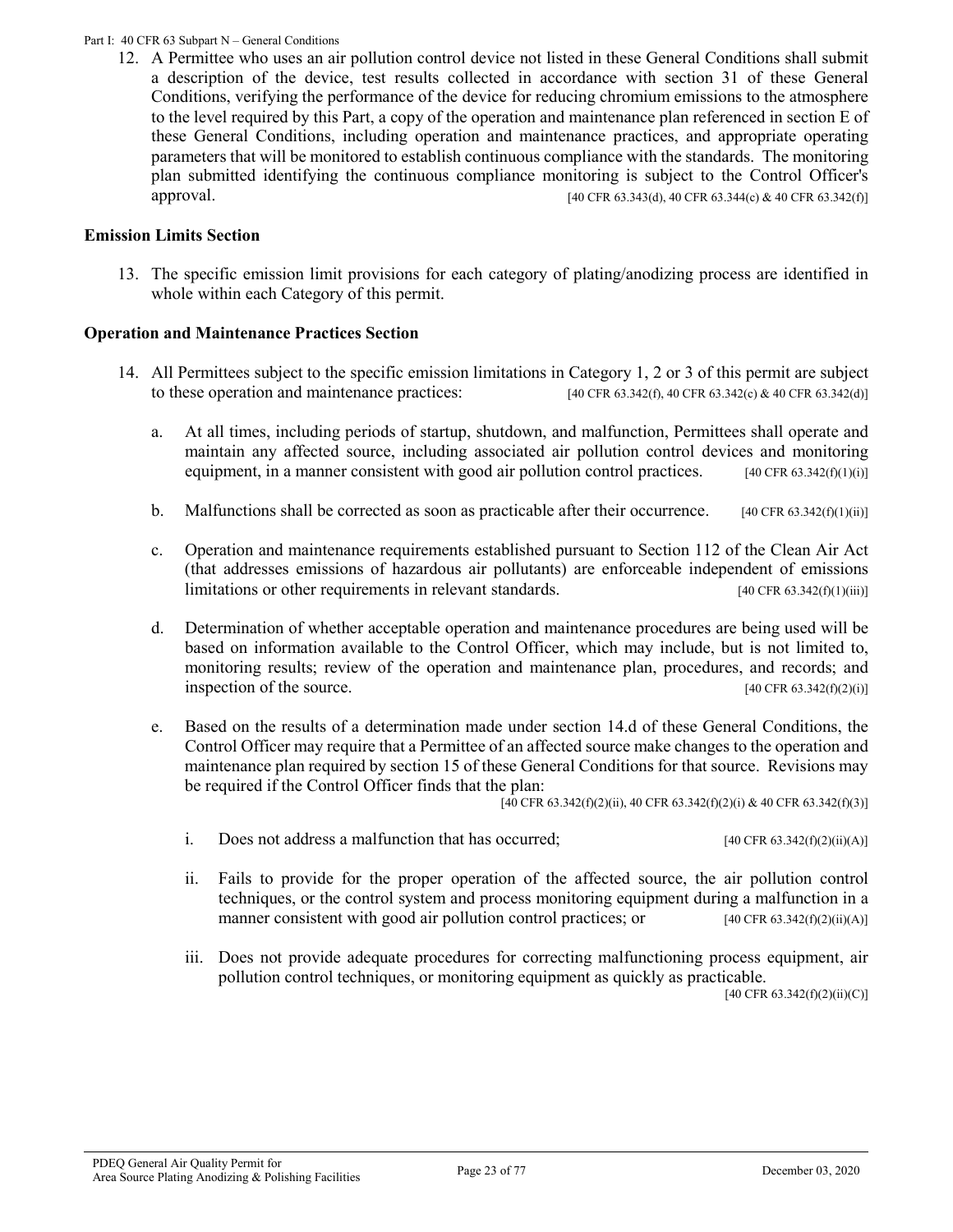- 15. Operation and Maintenance Plan [40 CFR 63.342(f)(3)]
	- a. The Permittee of an affected source subject to Category 1, 2 or 3 of this Permit shall prepare an operation and maintenance plan no later than the compliance date. The plan shall be incorporated by reference into the source's Title V permit, if and when a Title V permit is required. The plan shall include the following elements:  $[40 \text{ CFR } 63.342 \text{ (f)}(3)(i)]$ 
		- i. The plan shall specify the operation and maintenance criteria for the affected source, the addon air pollution control device (if such a device is used to comply with the emission limits), and the process and control system monitoring equipment, and shall include a standardized checklist to document the operation and maintenance of this equipment;  $[40 \text{ CFR } 63.342 \text{ (f)}(3) \text{ (i)}(A)]$
		- ii. For sources using an add-on control device or monitoring equipment to comply with this subpart, the plan shall incorporate the operation and maintenance practices for that device or monitoring equipment, as identified in Table 1 of these General Conditions, if the specific equipment used is identified in Table 1 of these General Conditions;

[40 CFR 63.342(f)(3)(i)(B) & Table 1 of 40 CFR 63.342]

- iii. If the specific equipment used is not identified in Table 1 of this Part, the plan shall incorporate proposed operation and maintenance practices. These proposed operation and maintenance practices shall be submitted for approval as part of the submittal required under section 12 of this Part. [40 CFR 63.342(f)(3)(i)(C), 40 CFR 63.343(d) & Table 1 of 40 CFR 63.342]
- iv. The plan shall specify procedures to be followed to ensure that equipment or process malfunctions due to poor maintenance or other preventable conditions do not occur; and [40 CFR 63.342(f)(3)(i)(D)]
- v. The plan shall include a systematic procedure for identifying malfunctions of process equipment, add-on air pollution control devices, and process and control system monitoring equipment and for implementing corrective actions to address such malfunctions. [40 CFR 63.342(f)(3)(i)(E)]

- vi. The plan shall include housekeeping procedures, as specified in Table 2 of these General **Conditions.** [40 CFR 63.342(f)(3)(i)(F) & Table 2 of 40 CFR 63.342)]
- b. If the operation and maintenance plan fails to address or inadequately addresses an event that meets the characteristics of a malfunction at the time the plan is initially developed, the Permittee shall revise the operation and maintenance plan within 45 days after such an event occurs. The revised plan shall include procedures for operating and maintaining the process equipment, add-on air pollution control device, or monitoring equipment during similar malfunction events, and a program for corrective action for such events. [40 CFR 63.342(f)(3)(ii)]
- c. Recordkeeping associated with the operation and maintenance plan is identified in section 21 of these General Conditions. Reporting associated with the operation and maintenance plan is identified in sections 17 and 15.d of these General Conditions.

[40 CFR 63.342(f)(3)(iii), 40 CFR 63.347(g) & (h), 40 CFR 63.347(f)(3)(iv) & 40 CFR 63.346(b)]

d. If actions taken by the Permittee during periods of malfunction are inconsistent with the procedures specified in the operation and maintenance plan required by section 15.a of these General Conditions, the Permittee shall record the actions taken for that event and shall report by phone such actions within 2 working days after commencing actions inconsistent with the plan. This report shall be followed by a letter within 7 working days after the end of the event, unless the Permittee makes alternative reporting arrangements, in advance, with the Control Officer.

 $[40 \text{ CFR } 63.342 \text{ (f)} \text{)(3)} \text{ (iv)} \& 40 \text{ CFR } 63.342 \text{ (f)} \text{((3)} \text{)(i)}]$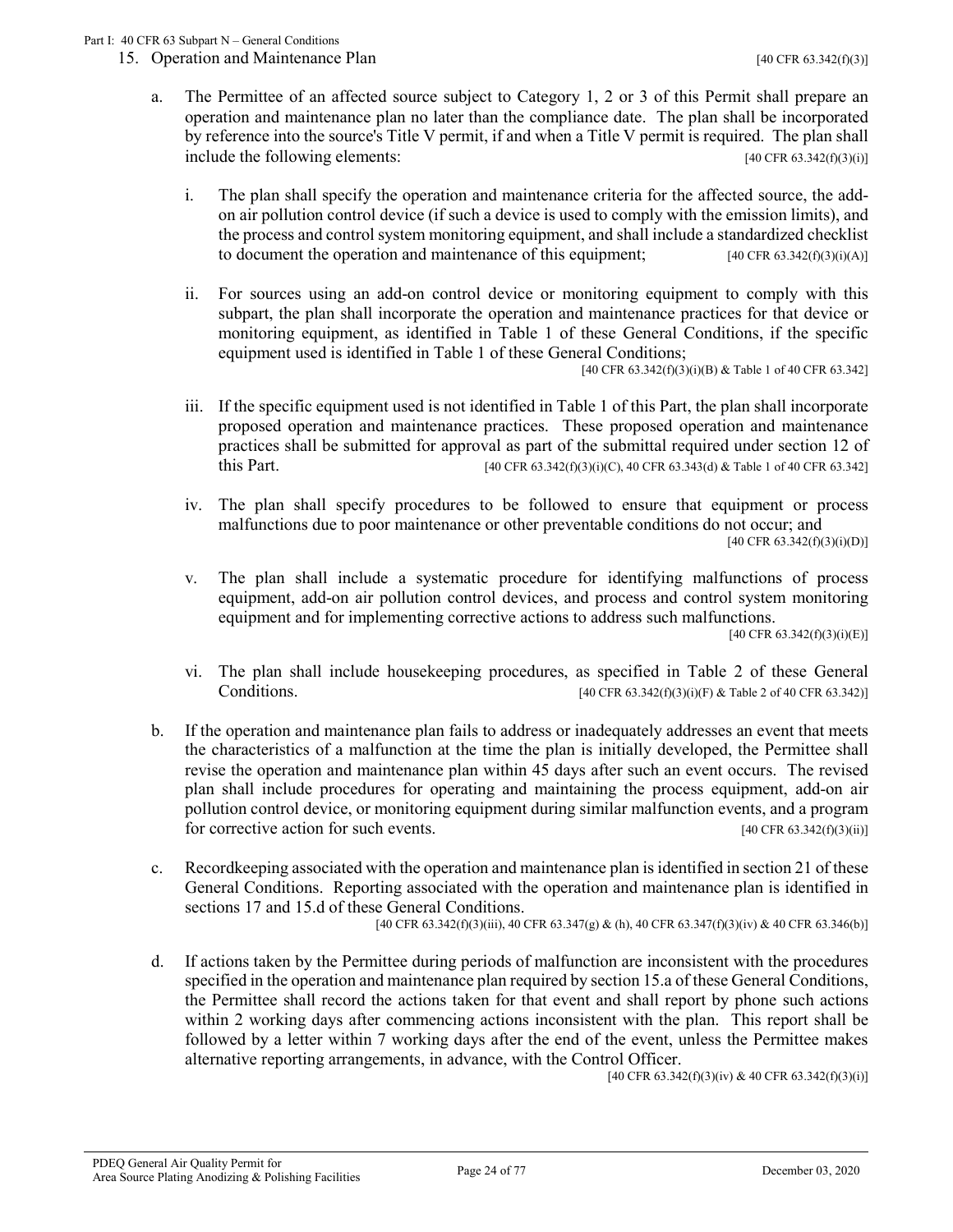- e. The Permittee shall keep the written operation and maintenance plan on record after it is developed to be made available for inspection, upon request, by the Control Officer for the life of the affected source or until the source is no longer subject to the provisions of these General Conditions. In addition, if the operation and maintenance plan is revised, the Permittee shall keep previous (i.e., superseded) versions of the operation and maintenance plan on record to be made available for inspection, upon request, by the Control Officer for a period of 5 years after each revision to the plan.  $[40 \text{ CFR } 63.342(f)(3)(v)]$
- f. To satisfy the requirements of section 15 of these General Conditions, the Permittee may use applicable standard operating procedure (SOP) manuals, Occupational Safety and Health Administration (OSHA) plans, or other existing plans, provided the alternative plans meet the requirements of this section.  $[40 \text{ CFR } 63.342 \text{ (f)}(3) \text{ (vi)}]$
- 16. The standards in this section that apply to chromic acid baths shall not be met by using a reducing agent to change the form of chromium from hexavalent to trivalent. [40 CFR 63.342(g)]

| <b>Control Technique</b>               |    | <b>Operation and Maintenance Practices</b>                                                                                                                                                 | Frequency                       |
|----------------------------------------|----|--------------------------------------------------------------------------------------------------------------------------------------------------------------------------------------------|---------------------------------|
| Composite mesh-<br>pad (CMP)<br>system | 1. | Visually inspect device to ensure there is proper drainage, no<br>chromic acid buildup on the pads, and no evidence of chemical<br>attack on the structural integrity of the device        | 1. $1$ /quarter.                |
|                                        | 2. | Visually inspect back portion of the mesh pad closest to the fan<br>to ensure there is no breakthrough of chromic acid mist                                                                | 2. 1/quarter.                   |
|                                        | 3. | Visually inspect ductwork from tank to the control device to<br>ensure there are no leaks                                                                                                  | 3. $1$ /quarter.                |
|                                        |    | 4. Perform wash-down of the composite mesh-pads in accordance<br>with manufacturers recommendations                                                                                        | 4. Per manufacturer.            |
| Packed-bed<br>scrubber (PSB)           | 1. | Visually inspect device to ensure there is proper drainage, no<br>chromic acid buildup on the packed beds, and no evidence of<br>chemical attack on the structural integrity of the device | 1. $1$ /quarter.                |
|                                        | 2. | Visually inspect back portion of the chevron blade mist<br>eliminator to ensure that it is dry and there is no breakthrough of<br>chromic acid mist                                        | 2. $1$ /quarter.                |
|                                        | 3. | Same as number 3 above                                                                                                                                                                     | 3. 1/quarter.                   |
|                                        | 4. | Add fresh makeup water to the top of the packed bed a,b                                                                                                                                    | 4. Whenever<br>makeup is added. |
| $\text{PBS/CMP}$ system   1.           |    | Same as for CMP system                                                                                                                                                                     | 1. $1$ /quarter.                |
|                                        | 2. | Same as for CMP system                                                                                                                                                                     | 2. 1/quarter.                   |
|                                        | 3. | Same as for CMP system                                                                                                                                                                     | 3. 1/quarter.                   |
|                                        | 4. | Same as for CMP system                                                                                                                                                                     | 4. Per manufacturer.            |

#### **TABLE 1 Summary of Operation and Maintenance Practices** [Table 1 to 40 CFR 63.342]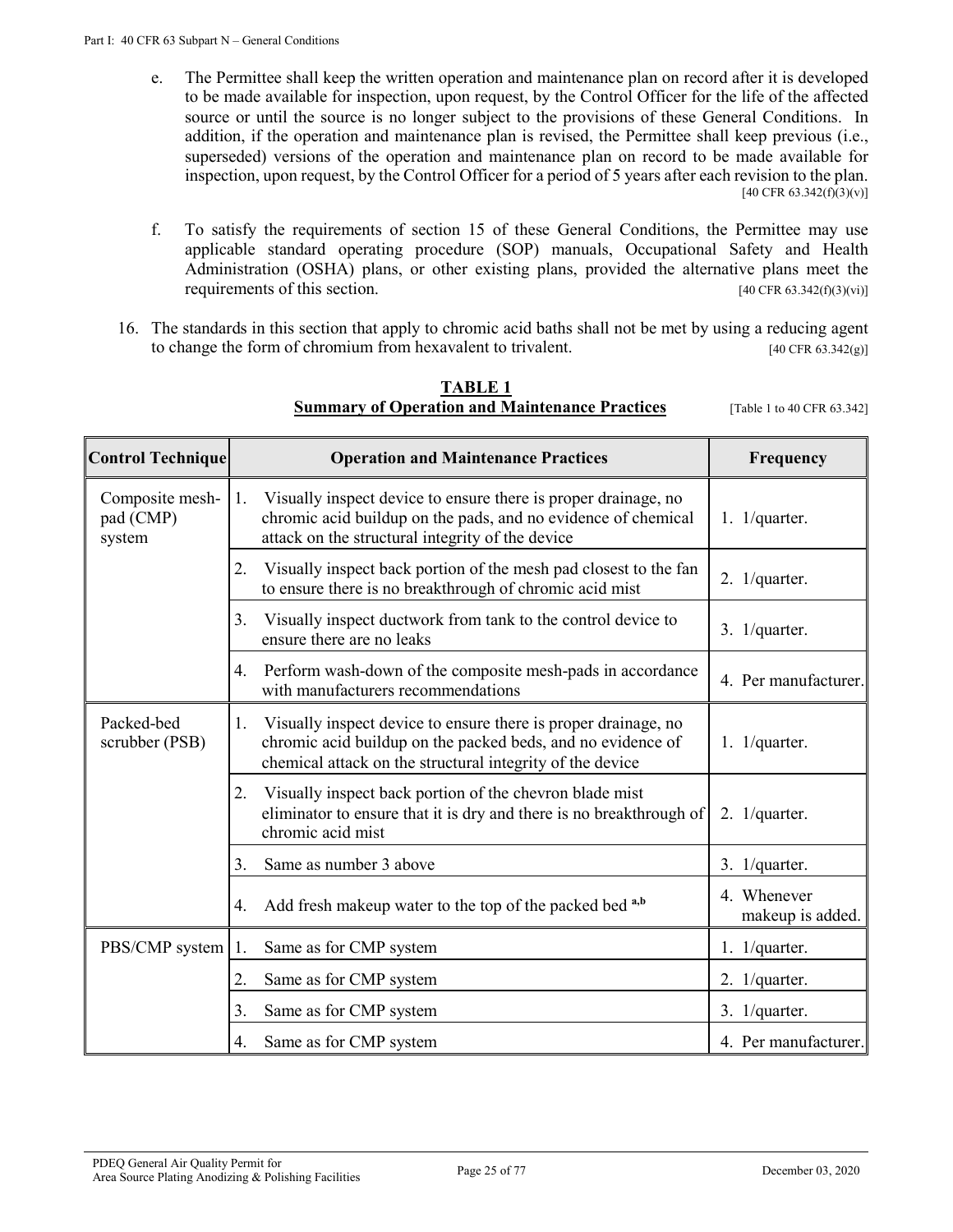**TABLE 1 Summary of Operation and Maintenance Practices (Continued)**

| Control<br>Technique                                            | <b>Operation and Maintenance Practices</b>                                                                                                                                                                                                                  | Frequency            |
|-----------------------------------------------------------------|-------------------------------------------------------------------------------------------------------------------------------------------------------------------------------------------------------------------------------------------------------------|----------------------|
| Fiber-bed mist<br>eliminator <sup>e</sup>                       | 1. Visually inspect fiber-bed unit and prefiltering device to ensure<br>there is proper drainage, no chromic acid buildup in the units, and<br>no evidence of chemical attack on the structural integrity of the<br>devices                                 |                      |
|                                                                 | 2. Visually inspect ductwork from tank or tanks to the control<br>device to ensure there are no leaks                                                                                                                                                       | 2. 1/quarter.        |
|                                                                 | 3. Perform wash-down of fiber elements in accordance with<br>manufacturers recommendations                                                                                                                                                                  | 3. Per manufacturer. |
| Air pollution<br>control device<br>(APCD) not<br>listed in rule | To be proposed by the source for approval by the Control Officer                                                                                                                                                                                            |                      |
| <b>Monitoring Equipment</b>                                     |                                                                                                                                                                                                                                                             |                      |
| Pitot tube                                                      | Backflush with water, or remove from the duct and rinse with fresh<br>water. Replace in the duct and rotate 180 degrees to ensure that the<br>same zero reading is obtained. Check pitot tube ends for damage.<br>Replace pitot tube if cracked or fatigued | $1$ /quarter.        |
| Stalagmometer <sup>d</sup>                                      |                                                                                                                                                                                                                                                             |                      |
| Tensiometer <sup>d</sup>                                        | Follow manufacturers recommendations                                                                                                                                                                                                                        | Per manufacturer     |

Footnotes to Table 1:

- <sup>a.</sup> If greater than 50 percent of the scrubber water is drained (e.g., for maintenance purposes), makeup water may be added to the scrubber basin.
- b. For horizontal-flow scrubbers, top is defined as the section of the unit directly above the packing media such that the makeup water would flow perpendicular to the air flow through the packing. For verticalflow units, the top is defined as the area downstream of the packing material such that the makeup water would flow countercurrent to the air flow through the unit.
- <sup>c.</sup> Work practice standards for the control device installed upstream of the fiber-bed mist eliminator to prevent plugging do not apply as long as the work practice standards for the fiber-bed unit are followed.
- <sup>d.</sup> Device used to measure the surface tension of the bath solution.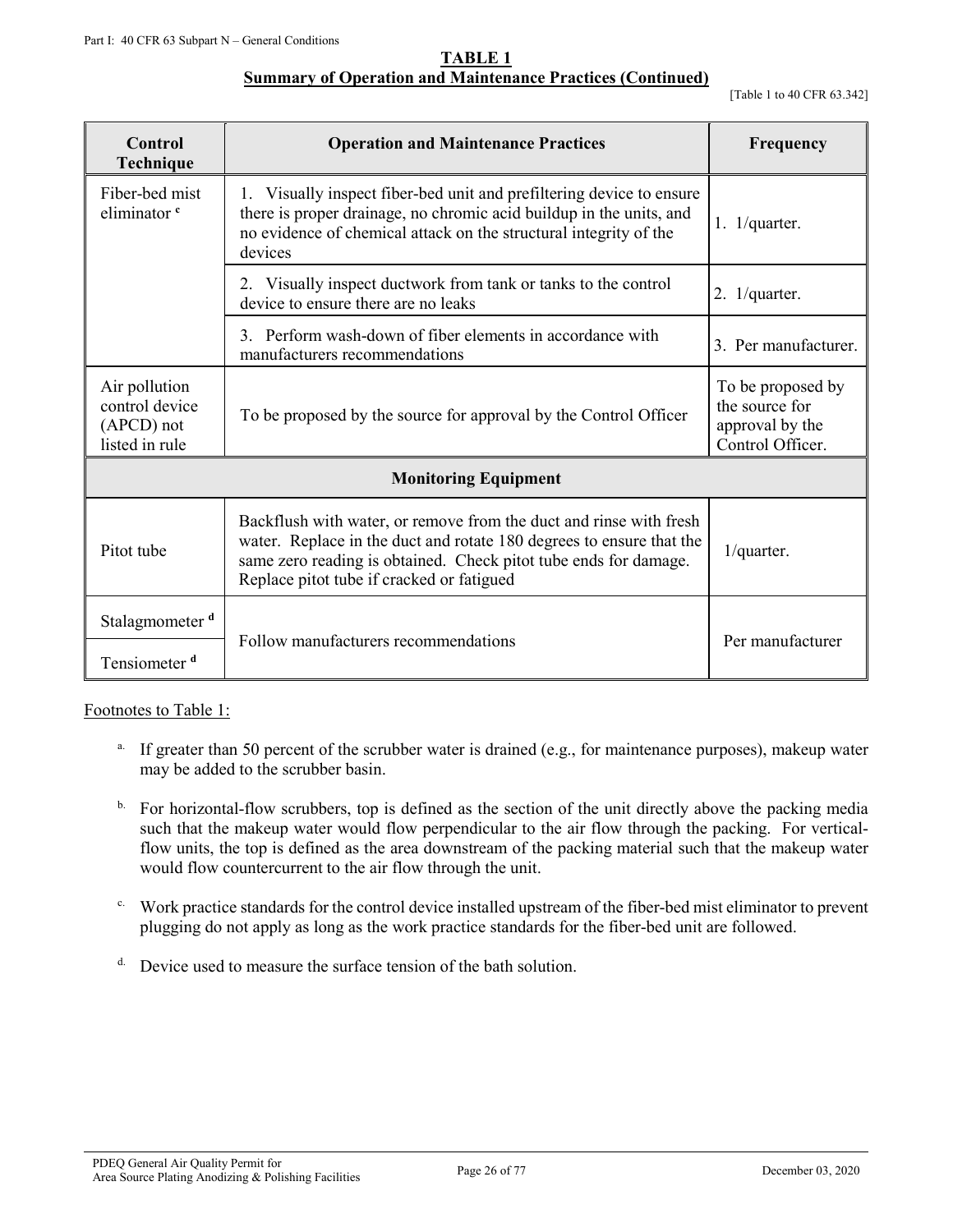| For                                                                                                                                                                                                                                            | You must:                                                                                                                                                                                                                                                                                                              | At this minimum frequency                                                                                                                                                                                                                                                              |  |
|------------------------------------------------------------------------------------------------------------------------------------------------------------------------------------------------------------------------------------------------|------------------------------------------------------------------------------------------------------------------------------------------------------------------------------------------------------------------------------------------------------------------------------------------------------------------------|----------------------------------------------------------------------------------------------------------------------------------------------------------------------------------------------------------------------------------------------------------------------------------------|--|
| Any substance used in<br>1.<br>a<br>chromium affected electroplating<br>or chromium anodizing tank that<br>contains hexavalent chromium                                                                                                        | (a) Store the substance in a closed<br>container in an enclosed storage<br>area or building; AND                                                                                                                                                                                                                       | all<br>At<br>times,<br>except<br>when<br>transferring the substance to and<br>from the container.                                                                                                                                                                                      |  |
|                                                                                                                                                                                                                                                | (b) Use a closed container when<br>transporting the substance from the<br>enclosed storage area                                                                                                                                                                                                                        | Whenever transporting substance,<br>transferring<br>except<br>when<br>the<br>substance to and from the container.                                                                                                                                                                      |  |
| 2. Each affected tank, to minimize<br>spills of bath solution that result<br>from dragout. Note: this measure<br>does not require the return of<br>contaminated bath solution to the<br>tank. This requirement applies only                    | (a) Install drip trays that collect and<br>return to the tank any bath solution<br>that drips or drains from parts as the<br>parts are removed from the tank;<br><b>OR</b>                                                                                                                                             | Prior to operating the tank.                                                                                                                                                                                                                                                           |  |
| as the parts are removed from the<br>tank. Once away from the tank area,<br>any spilled solution must be<br>handled in accordance with Item 4<br>of these housekeeping measures                                                                | (b) Contain and return to the tank<br>any bath solution that drains or<br>drips from parts as the parts are<br>removed from the tank; OR                                                                                                                                                                               | Whenever removing parts from an<br>affected tank.                                                                                                                                                                                                                                      |  |
|                                                                                                                                                                                                                                                | (c) Collect and treat in an onsite<br>wastewater treatment plant any bath<br>solution that drains or drips from<br>parts as the parts are removed from<br>the tank                                                                                                                                                     | Whenever removing parts from an<br>affected tank.                                                                                                                                                                                                                                      |  |
| 3. Each spraying operation for<br>removing excess chromic acid from<br>parts removed from, and occurring<br>over, an affected tank                                                                                                             | Install a splash guard to minimize<br>overspray<br>during<br>spraying<br>operations and to ensure that any<br>hexavalent chromium laden liquid<br>captured by the splash guard is<br>returned to the affected chromium<br>electroplating or anodizing tank                                                             | Prior<br>to<br>such<br>spraying<br>any<br>operation.                                                                                                                                                                                                                                   |  |
| 4. Each operation that involves the<br>handling or use of any substance<br>used in an affected chromium<br>electroplating<br>chromium<br>or<br>that<br>anodizing<br>tank<br>contains<br>hexavalent chromium                                    | Begin clean up, or otherwise<br>contain, all spills of the substance.<br>Note: substances that fall or flow<br>into drip trays, pans, sumps, or<br>other containment areas are not<br>considered spills                                                                                                                | Within 1 hour of the spill.                                                                                                                                                                                                                                                            |  |
| 5. Surfaces within the enclosed<br>storage area, open floor area,<br>walkways around affected tanks<br>contaminated<br>with<br>hexavalent<br>chromium<br>affected<br>from<br>an<br>chromium<br>electroplating<br>or<br>chromium anodizing tank | (a) Clean the surfaces using one or<br>more of the following methods:<br>HEPA vacuuming; Hand-wiping<br>with a damp cloth; Wet mopping;<br>Hose down or rinse with potable<br>water that is collected in a<br>collection<br>wastewater<br>system;<br>Other cleaning method approved by<br>the permitting authority; OR | At least once every 7 days if one or<br>more chromium electroplating or<br>chromium anodizing tanks were<br>used, or at least after every 40 hours<br>of operating time of one or more<br>affected chromium electroplating or<br>chromium<br>anodizing<br>tank,<br>whichever is later. |  |
|                                                                                                                                                                                                                                                | (b) Apply a non-toxic chemical dust<br>suppressant to the surfaces                                                                                                                                                                                                                                                     | According<br>manufacturer's<br>to<br>recommendations.                                                                                                                                                                                                                                  |  |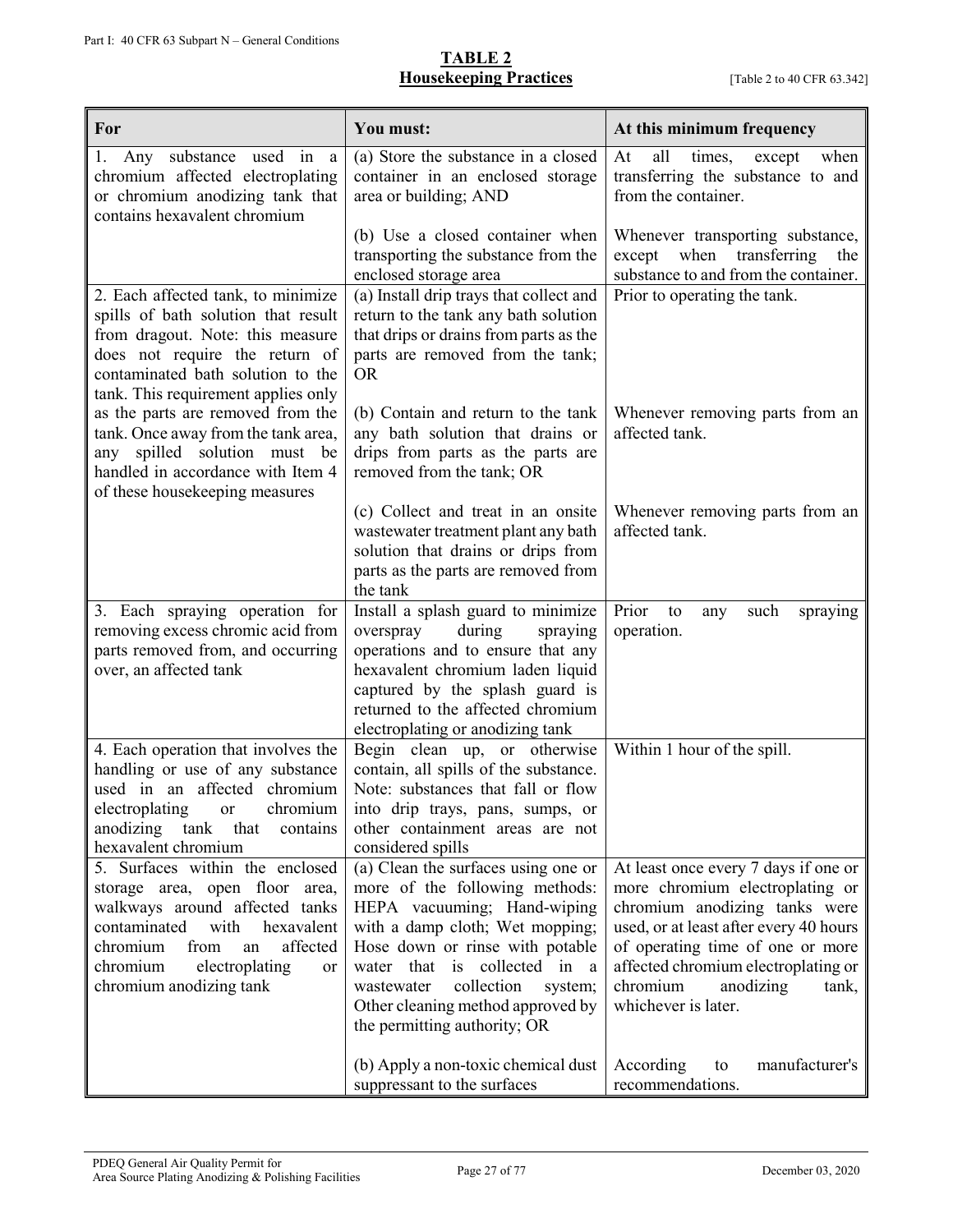**Table 2 Housekeeping Practices (continued)** [Table 2 to 40 CFR 63.342]

| For                                                                                                                                                                           | You must:                                                                                                                                                                            | At this minimum frequency                                            |
|-------------------------------------------------------------------------------------------------------------------------------------------------------------------------------|--------------------------------------------------------------------------------------------------------------------------------------------------------------------------------------|----------------------------------------------------------------------|
| 6. All buffing, grinding,<br>or  <br>polishing operations that<br>are 1<br>located in the same room<br>as<br>chromium electroplating<br>or  <br>chromium anodizing operations | Separate the operation from any<br>affected electroplating or anodizing<br>operation by installing a physical<br>barrier; the barrier may take the<br>form of plastic strip curtains | Prior to beginning the buffing,<br>grinding, or polishing operation. |
| 7. All chromium or chromium-<br>containing wastes generated from<br>housekeeping activities                                                                                   | Store, dispose, recover, or recycle<br>the wastes using practices that do<br>not lead to fugitive dust and in<br>accordance with hazardous waste<br>requirements                     | At all times.                                                        |

#### **On-going Compliance Monitoring Section**

17. Summary Reports

The Permittee of an affected source, for which compliance monitoring is required in accordance with section 11 of this Part and that is located at an area source site, shall prepare a summary report to document the ongoing compliance status of the affected source. The report shall contain the information identified below and shall be completed annually and retained on site, and made available to the Control Officer upon request. The report shall be completed annually except as provided in section 18 of these General Conditions. [40 CFR 63.347(h)(1), CFR 63.3473(c) & 40 CFR 63.347(g)(3)]

- a. The company name and address of the affected source;  $[40 \text{ CFR } 63.347(g)(3)(i)]$
- b. An identification of the operating parameter that is monitored for compliance determination, as required by section 11 of these General Conditions;  $[40 \text{ CFR } 63.347(g)(3)(ii) \& 40 \text{ CFR } 63.343(c)]$
- c. The relevant emission limitation for the affected source, and the operating parameter value, or range of values, that correspond to compliance with this emission limitation as specified in the notification of compliance status required by section 27 of these General Conditions;

[40 CFR 63.347(g)(3)(iii) and 40 CFR 63.347(e)]

|    | The beginning and ending dates of the reporting period;                      | [40 CFR 63.347(g)(3)(iv)]            |
|----|------------------------------------------------------------------------------|--------------------------------------|
| e. | A description of the type of process performed in the affected source;       | [40 CFR 63.347(g)(3)(y)]             |
|    | The total operating time of the affected source during the reporting period; | $[40 \text{ CFR } 63.347(g)(3)(vi)]$ |

- g. If the affected source is a hard chromium electroplating tank and the Permittee is limiting the maximum cumulative rectifier capacity in accordance with section 2 of Category 1 and Category 2 of this Permit, the actual cumulative rectifier capacity expended during the reporting period, on a month-by-month basis;  $[40 \text{ CFR } 63.347(g)(3)(\text{vii}) \& 40 \text{ CFR } 63.342(c)(3)]$
- h. A summary of operating parameter values, including the total duration of excess emissions during the reporting period as indicated by those values, the total duration of excess emissions expressed as a percent of the total source operating time during that reporting period, and a breakdown of the total duration of excess emissions during the reporting period into those that are due to process upsets, control equipment malfunctions, other known causes, and unknown causes;  $[40 \text{ CFR } 63.347 \text{ (g)}(3) \text{ (viii)}]$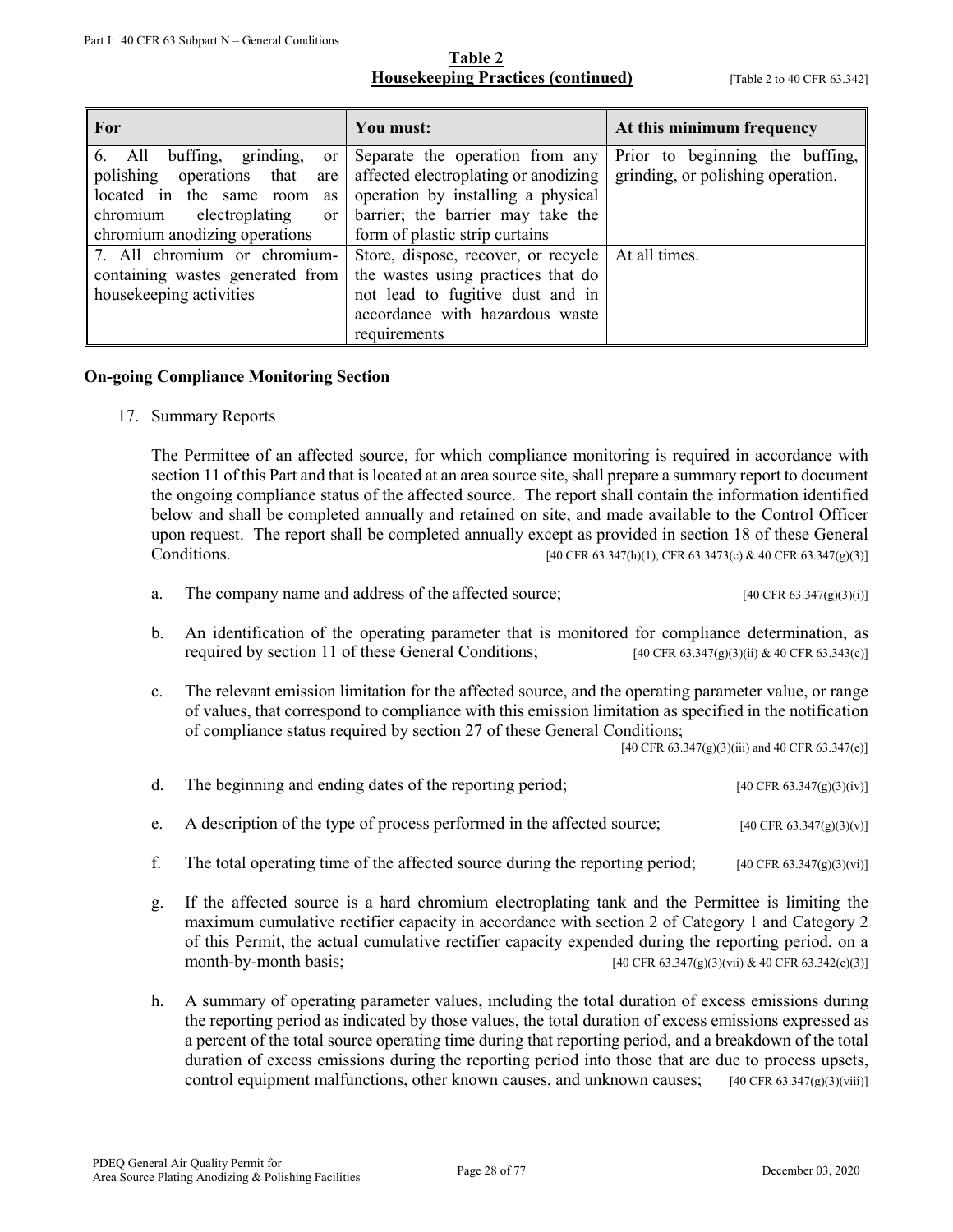- i. A certification by a Responsible Official, as defined in PCC 17.04.340.A.200, that the work practice standards in section E of these General Conditions were followed in accordance with the operation and maintenance plan for the source;  $[40 \text{ CFR } 63.347 \text{ (g)}(3) \text{ (ix)}, \text{PCC } 17.04340 \text{ A}.200 \& 40 \text{ CFR } 63.342 \text{ (f)}]$
- j. If the operation and maintenance plan required by section 15 of these General Conditions was not followed, an explanation of the reasons for not following the provisions, an assessment of whether any excess emission and/or parameter monitoring exceedances are believed to have occurred, and a copy of the report(s) required by section 15.b of these General Conditions documenting that the operation and maintenance plan was not followed;

[40 CFR 63.347(g)(3)(x), 40 CFR 63.342(f)(3) & 40 CFR 63.342(f)(3)(iv)]

- k. A description of any changes in monitoring, processes, or controls since the last reporting period;  $[40 \text{ CFR } 63.347(g)(3)(xi)]$
- l. The number, duration, and a brief description for each type of malfunction which occurred during the reporting period and which caused or may have caused any applicable emission limitation to be exceeded. The report must also include a description of actions taken by the Permittee during a malfunction of an affected source to minimize emissions in accordance with section 6 of these General Conditions, including actions taken to correct a malfunction.

[40 CFR 63.347(g)(3)(xii) and 40 CFR 342(a)(1)]

m. The name, title, and signature of the responsible official who is certifying the accuracy of the report; and  $[40 \text{ CFR } 63.347(g)(3)(xiii)]$ 

- n. The date of the report. [40 CFR 63.347(g)(3)(xiv)]
- 18. Reports of Exceedances
	- a. If either of the following conditions is met, semiannual reports shall be prepared and submitted to the Control Officer:  $[40 \text{ CFR } 63.347 \text{ (h)}(2)(i)]$ 
		- i. The total duration of excess emissions (as indicated by the monitoring data collected by the Permittee of the affected source in accordance with section 11 of these General Conditions is 1 percent or greater of the total operating time for the reporting period; or

 $[40 \text{ CFR } 63.347 \text{ (h)} (2) \text{ (i)} (A) \& 40 \text{ CFR } 63.343 \text{ (c)}]$ 

- ii. The total duration of malfunctions of the add-on air pollution control device and monitoring equipment is 5 percent or greater of the total operating time. [40 CFR 63.347(h)(2)(i)(B)]
- b. Once the Permittee of an affected source reports an exceedance as defined in section 18 of these General Conditions, ongoing compliance status reports shall be submitted semiannually until a request to reduce reporting frequency under section 19 of these General Conditions is approved.

[40 CFR 63.347(h)(2)(ii), 40 CFR 63.347(h)(2)(i) & 40 CFR 63.347(h)(3)]

c. The Control Officer may determine on a case-by-case basis that the summary report shall be completed more frequently and submitted, or that the annual report shall be submitted instead of being retained on site, if these measures are necessary to accurately assess the compliance status of the source.  $[40 \text{ CFR } 63.347 \text{ (h)}(2) \text{ (iii)}]$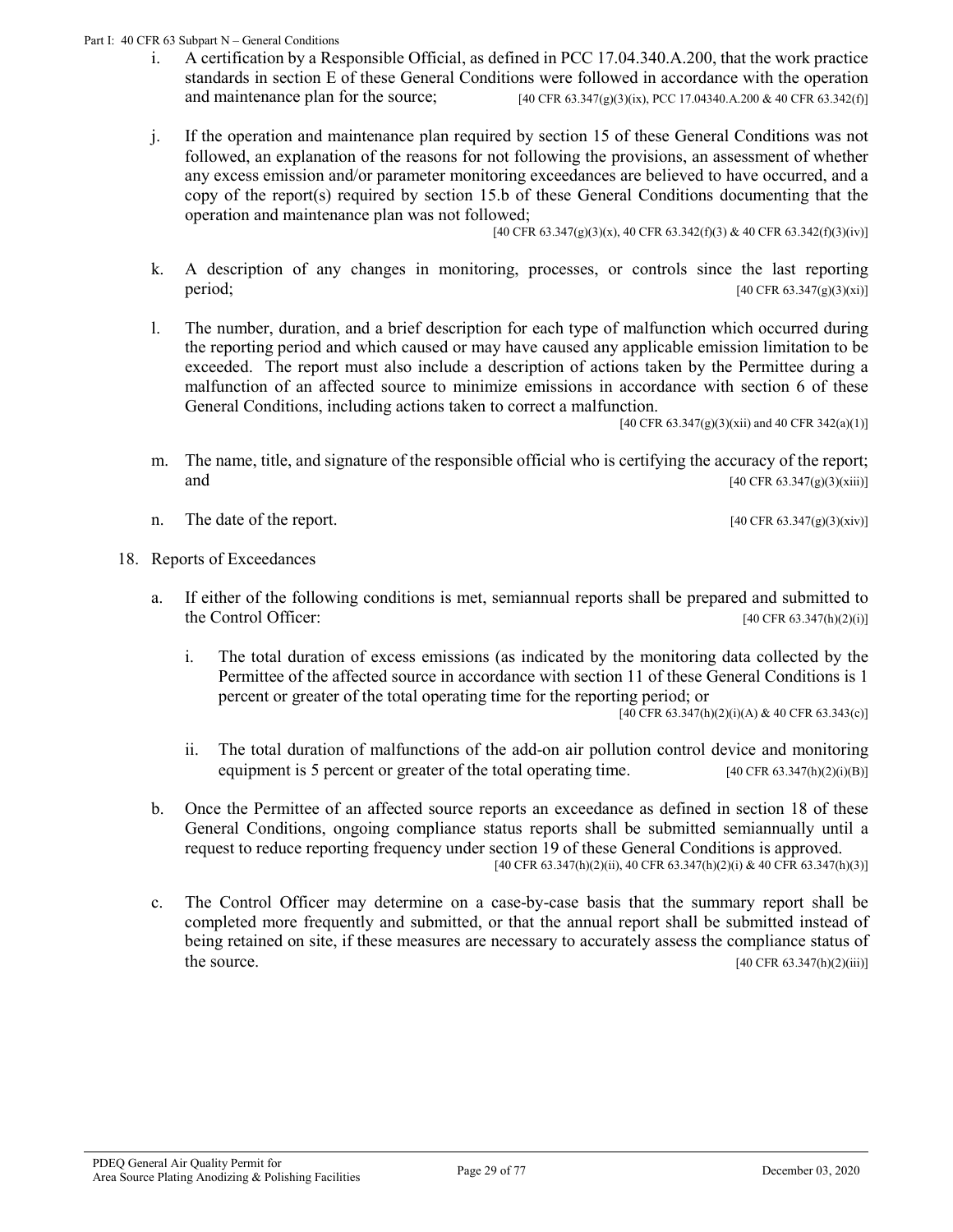19. Request to reduce frequency of ongoing compliance status reports.

- a. A Permittee who is required to submit ongoing compliance status reports on a semiannual (or more frequent) basis, or is required to submit its annual report instead of retaining it on site, may reduce the frequency of reporting to annual and/or be allowed to maintain the annual report onsite if all of the following conditions are met:  $[40 \text{ CFR } 63.347 \text{ (h)}(3)(i)]$ 
	- i. For 1 full year (e.g., 2 semiannual or 4 quarterly reporting periods), the ongoing compliance status reports demonstrate that the affected source is in compliance with the relevant emission  $\lim_{\lambda \to 0}$  [40 CFR 63.347(h)(3)(i)(A)]
	- ii. The Permittee continues to comply with all applicable recordkeeping and monitoring requirements of 40 CFR 63 Subpart A and these General Conditions; and

 $[40 \text{ CFR } 63.347 \text{ (h)} (3) \text{ (i)} \text{ (B)}]$ 

iii. The Control Officer does not object to a reduced reporting frequency for the affected source, as provided in section 19.b and 19.c of these General Conditions.

[40 CFR 63.347(h)(3)(i)(C), 40 CFR 63.347(h)(3)(ii) & 40 CFR 63.347(h)(3)(iii)]

- b. The frequency of submitting ongoing compliance status reports may be reduced only after the Permittee notifies the Control Officer in writing of his or her intention to make such a change, and the Control Officer does not object to the intended change. In deciding whether to approve a reduced reporting frequency, the Control Officer may review information concerning the source's previous performance history during the 5-year recordkeeping period prior to the intended change, or the recordkeeping period since the source's compliance date, whichever is shorter. Records subject to review may include performance test results, monitoring data, and evaluations of a Permittee's conformance with emission limitations and work practice standards. Such information may be used by the Control Officer to make a judgment about the source's potential for noncompliance in the future. If the Control Officer disapproves the Permittee's request to reduce reporting frequency, the Control Officer will notify the Permittee in writing within 45 days after receiving notice of the Permittee's intention. The notification from the Control Officer to the Permittee will specify the grounds on which the disapproval is based. In the absence of a notice of disapproval within 45 days, approval is automatically granted.  $[40 \text{ CFR } 63.347 \text{ (h)}(3) \text{ (ii)}]$
- c. As soon as the monitoring data required by section 11 of these General Conditions shows that the source is not in compliance with the relevant emission limit, the frequency of reporting shall revert to semiannual, and the Permittee shall state this exceedance in the ongoing compliance status report for the next reporting period. After demonstrating ongoing compliance with the relevant emission limit for another full year, the Permittee may again request approval from the Control Officer to reduce the reporting frequency as allowed by section 19 of these General Conditions.

[40 CFR 63.347(h)(3)(iii), 40 CFR 63.343(c) & 40 CFR 63.347(h)(3)]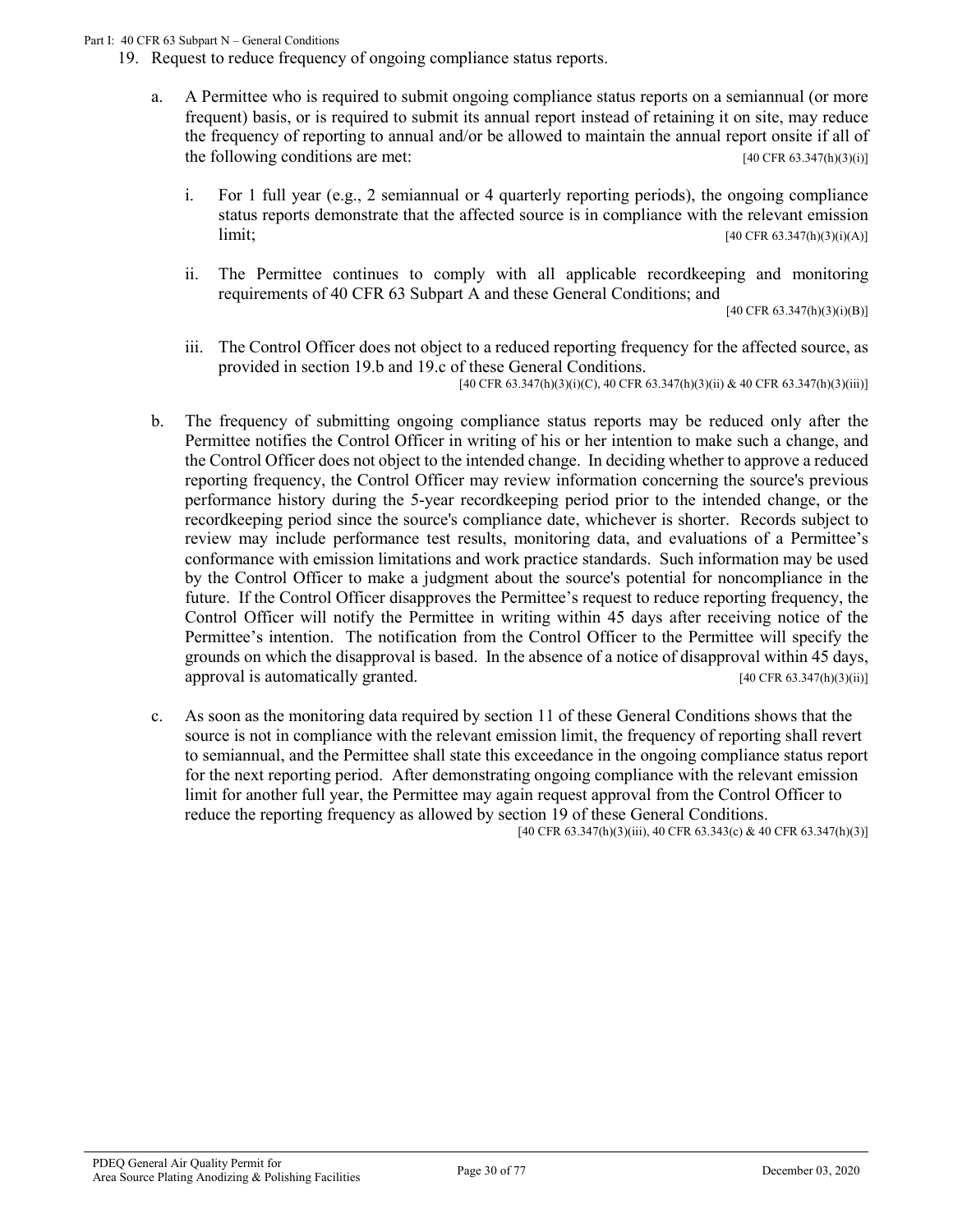- 20. The Permittee of each affected source subject to the standards in this Part shall fulfill all recordkeeping requirements outlined in this section and in the General Provisions to 40 CFR Part 63, according to the applicability of Subpart A of 40 CFR Part 63 as identified in Table 1 to Subpart N of Part  $(40 \text{ CFR } 63.346(a))$
- 21. The Permittee of an affected source subject to the provisions of this Part shall maintain the following records for such source: [40 CFR 63.346(b)]
	- a. Inspection records for the add-on air pollution control device, if such a device is used, and monitoring equipment, to document that the inspection and maintenance required by the work practice standards of section E and Table 1 of these General Conditions have taken place. The record can take the form of a checklist and should identify the device inspected, the date of inspection, a brief description of the working condition of the device during the inspection, and any actions taken to correct deficiencies found during the inspection.  $[40 \text{ CFR } 63.346(b)(1), 40 \text{ CFR } 63.342(f) \& \text{Table 1 to 40 CFR } 63.342]$
	- b. Records of all maintenance performed on the affected source, the add-on air pollution control device, and monitoring equipment, except routine housekeeping practices; [40 CFR 63.346(b)(2)]
	- c. Records of the occurrence, duration, and cause (if known) of each malfunction of process, add-on air pollution control, and monitoring equipment; [40 CFR 63.346(b)(3)]
	- d. Records of actions taken during periods of malfunction to minimize emissions in accordance with section 6 of these General Conditions, including corrective actions to restore malfunctioning process and air pollution control and monitoring equipment to its normal or usual manner of operation; [40 CFR 63.346(b)(4) and 40 CFR 63.342(a)(1)]
	- e. Other records, which may take the form of checklists, necessary to demonstrate consistency with the provisions of the operation and maintenance plan required by section 15 of these General Conditions. [40 CFR 63.346(b)(5) & 40 CFR 63.342(f)(3)]
	- f. Test reports documenting results of all performance tests;  $[40 \text{ CFR } 63.346(b)(6)]$
	- g. All measurements as may be necessary to determine the conditions of performance tests, including measurements necessary to determine compliance with the special compliance procedures of section 33 of these General Conditions: [40 CFR 63.346(b)(7) & 40 CFR 63.344(e)]
	- h. Records of monitoring data required by section 11 of these General Conditions that are used to demonstrate compliance with the standard including the date and time the data are collected; [40 CFR 63.346(b)(8) & 40 CFR 63.343(c)]

- i. The specific identification (i.e., the date and time of commencement and completion) of each period of excess emissions, as indicated by monitoring data, that occurs during malfunction of the process, add-on air pollution control, or monitoring equipment; [40 CFR 63.346(b)(9)]
- j. The specific identification (i.e., the date and time of commencement and completion) of each period of excess emissions, as indicated by monitoring data, that occurs during periods other than malfunction of the process, add-on air pollution control, or monitoring equipment;

[40 CFR 63.346(b)(10)]

k. The total process operating time of the affected source during the reporting period;

[40 CFR 63.346(b)(11)]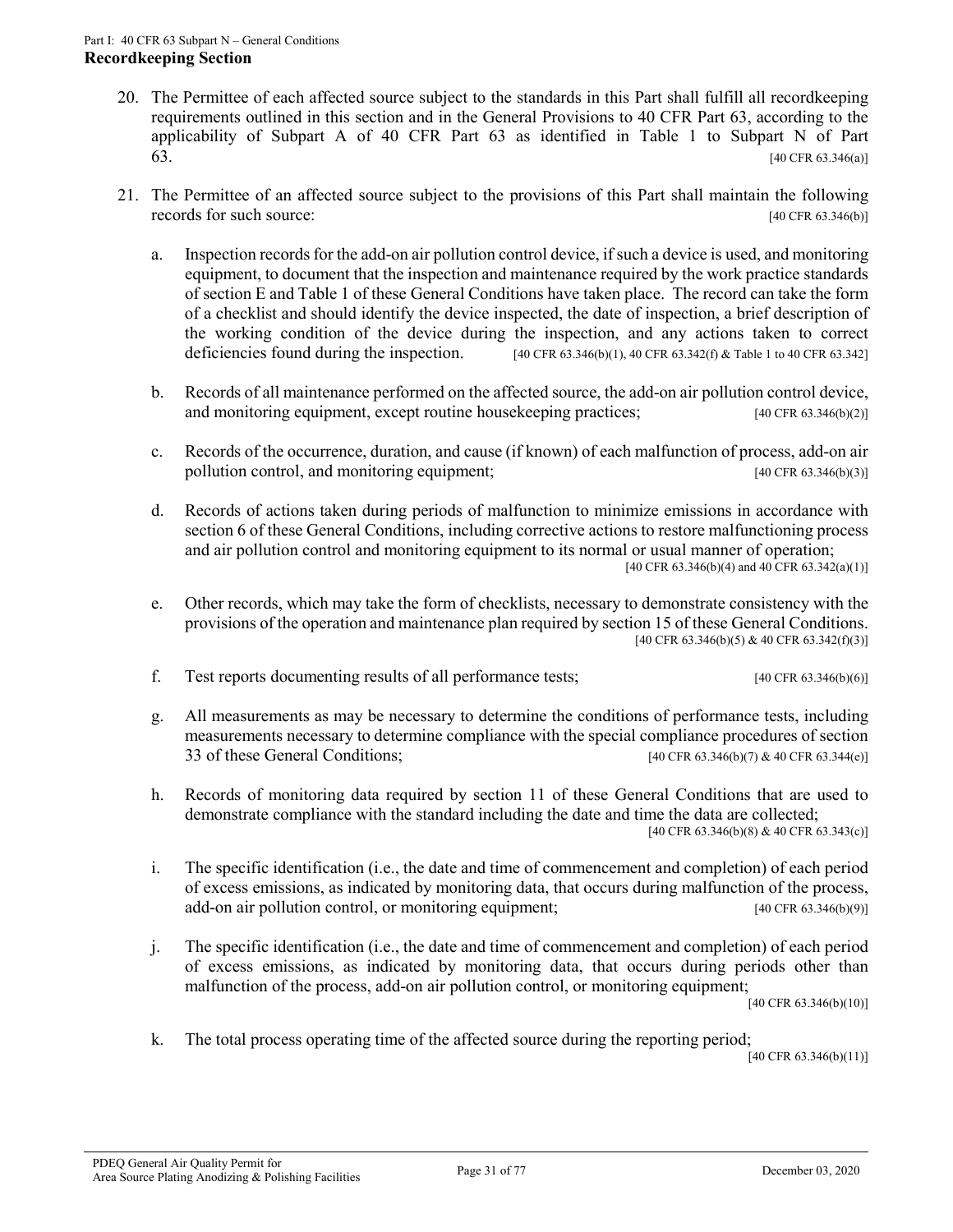- l. Records of the actual cumulative rectifier capacity of hard chromium electroplating tanks at a facility expended during each month of the reporting period, and the total capacity expended to date for a reporting period, if the Permittee is using the actual cumulative rectifier capacity to determine facility size in accordance with section 2 of Category 1 or section 2 of Category 2 of this Part;  $[40 \text{ CFR } 63.346(b)(12) \text{ and } 40 \text{ CFR } 63.342(c)(3)]$
- m. For sources using fume suppressants to comply with the standards, records of the date and time that fume suppressants are added to the electroplating or anodizing bath and records of the fume suppressant manufacturer and product name;<br>
[40 CFR 63.346(b)(13)]
- n. Any information demonstrating whether a source is meeting the requirements for a waiver of recordkeeping or reporting requirements, if the source has been granted a waiver under 40 CFR 63.10(f); and  $[40 \text{ CFR } 63.346(b)(15)]$
- o. All documentation supporting the notifications and reports required by 40 CFR 63.9, 40 CFR 63.10, and sections 23 through 28 of these General Conditions [40 CFR 63.346(b)(16) & 40 CFR 63.347]
- 22. All records shall be maintained for a period of 5 years in accordance with 40 CFR 63.10(b)(1).

 $[40 \text{ CFR } 63.346(c)]$ 

### **Reporting Section**

- 23. The Permittee of each affected source subject to these standards shall fulfill all reporting requirements outlined in this section and in the General Provisions to 40 CFR Part 63, according to the applicability of Subpart A, as identified in Table 1 to Subpart N of Part 63 (Table 1 of these General Conditions). These reports shall be made to the Control Officer at the appropriate address identified on the front page of this permit. [40 CFR 63.347(a)]
	- a. Reports required by Subpart A of 40 CFR Part 63 and this Part may be sent by U.S. mail, fax, or by another courier. [40 CFR 63.347(a)(1)]
		- i. Submittals sent by U.S. mail shall be postmarked on or before the specified date.

[40 CFR 63.347(a)(1)(i)]

- ii. Submittals sent by other methods shall be received by the Control Officer on or before the specified date.  $[40 \text{ CFR } 63.347(a)(1)(ii)]$
- b. If acceptable to both the Control Officer and the Permittee of an affected source, reports may be submitted on electronic media. [40 CFR 63.347(a)(2)]
- 24. The reporting requirements of this Part apply to the Permittee of an affected source when such source becomes subject to the provisions of this permit. [40 CFR 63.347(b)]
- 25. Initial notifications.
	- a. The Permittee of an affected source that has an initial startup before January 25, 1995, shall notify the Control Officer in writing that the source is subject to this subpart. The notification shall be submitted no later than 180 calendar days after January 25, 1995, and shall contain the following information:  $[40 \text{ CFR } 63.347 \text{ (c)}(1)]$

|     | The name, title, and address of the Permittee;                                   | [40 CFR 63.347(c)(1)(i)]              |
|-----|----------------------------------------------------------------------------------|---------------------------------------|
| 11. | The address (i.e., physical location) of each affected source;                   | $[40 \text{ CFR } 63.347(c)(1)(ii)]$  |
|     | iii. A statement that Subpart N of this part is the basis for this notification; | $[40 \text{ CFR } 63.347(c)(1)(iii)]$ |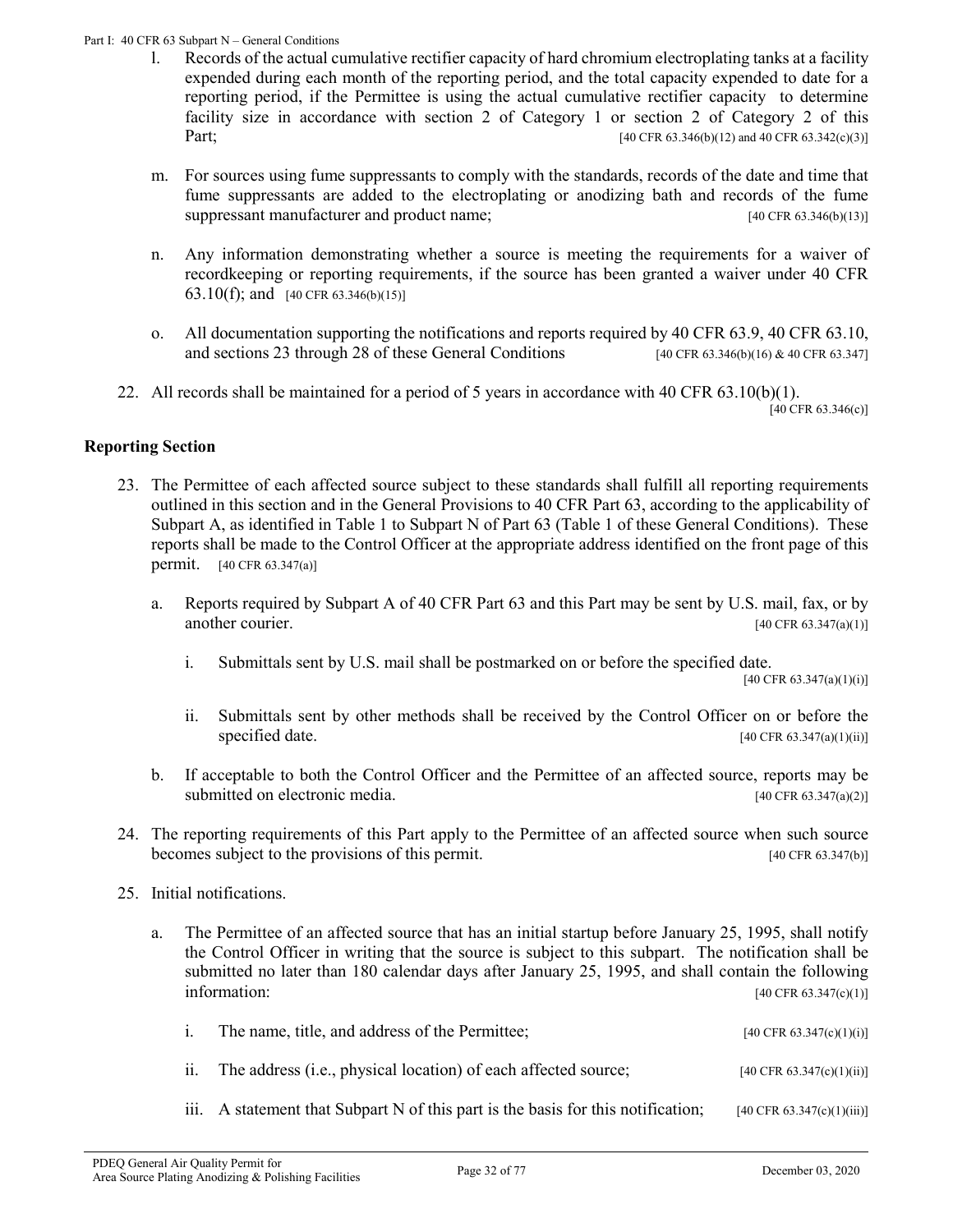- iv. Identification of the applicable emission limitation and compliance date for each affected source;  $[40 \text{ CFR } 63.347(c)(1)(iv)]$
- v. A brief description of each affected source, including the type of process operation performed;  $[40 \text{ CFR } 63.347 \text{(c)}(1) \text{(v)}]$
- vi. A statement of whether the affected source is located at a major source or an area source as defined in the definitions in the General Conditions of this Part. [40 CFR 63.347(c)(ix) & 40 CFR 63.2]
- b. The Permittee of a new or reconstructed affected source that has an initial startup after January 25, 1995 shall submit an initial notification as follows: [40 CFR 63.347(c)(2)]
	- i. A notification of the date when construction or reconstruction was commenced shall be submitted simultaneously with the notification of construction or reconstruction, if construction or reconstruction was commenced before January 25, 1995;  $[40 \text{ CFR } 63.347 \text{ (c)}(2)(i)]$
	- ii. A notification of the date when construction or reconstruction was commenced, shall be submitted no later than 30 calendar days after such date, if construction or reconstruction was commenced after January 25, 1995; and  $[40 \text{ CFR } 63.347 \text{ (c)}(2)(ii)]$
	- iii. A notification of the actual date of startup of the source shall be submitted within 30 calendar days after such date.  $[40 \text{ CFR } 63.347 \text{ (c)}(2) \text{ (iii)}]$
	- iv. After January 25, 1995, the Permittee may not construct a new affected source or reconstruct an affected source subject to Part I of this permit, or reconstruct a source such that it becomes an affected source subject to this subpart, without submitting a notification of construction or reconstruction to the Control Officer. The notification shall contain the information identified in section 25.b.v and vi of these General Conditions, as appropriate.

 $[40 \text{ CFR } 63.345 \text{ (b)}(1) \& 40 \text{ CFR } 63.345 \text{ (b)}(2) \text{ and } (3)]$ 

- v. The notification of construction or reconstruction required under section 25.iv of these General Conditions shall include:  $[40 \text{ CFR } 63.345(b)(2) \& 40 \text{ CFR } 63.345(b)(1)]$ 
	- (A) The Permittees name, title, and address;  $[40 \text{ CFR } 63.345(b)(2)(i)]$
	- (B) The address (i.e., physical location) or proposed address of the affected source if different from the Permittees;  $[40 \text{ CFR } 63.345(b)(2)(ii)]$
	- (C) A notification of intention to construct a new affected source or make any physical or operational changes to an affected source that may meet or has been determined to meet the criteria for a reconstruction as defined in 40 CFR 63.2 (see Definitions of Part I of this **permit);**  $[40 \text{ CFR } 63.345(b)(2)(iii)]$
	- (D) An identification of Subpart N of 40 CFR Part 63 as the basis for the notification;

[40 CFR 63.345(b)(2)(iv)]

- (E) The expected commencement and completion dates of the construction or reconstruction;  $[40 \text{ CFR } 63.345(b)(2)(v)]$
- (F) The anticipated date of (initial) startup of the affected source;  $[40 \text{ CFR } 63.345(b)(2)(vi)]$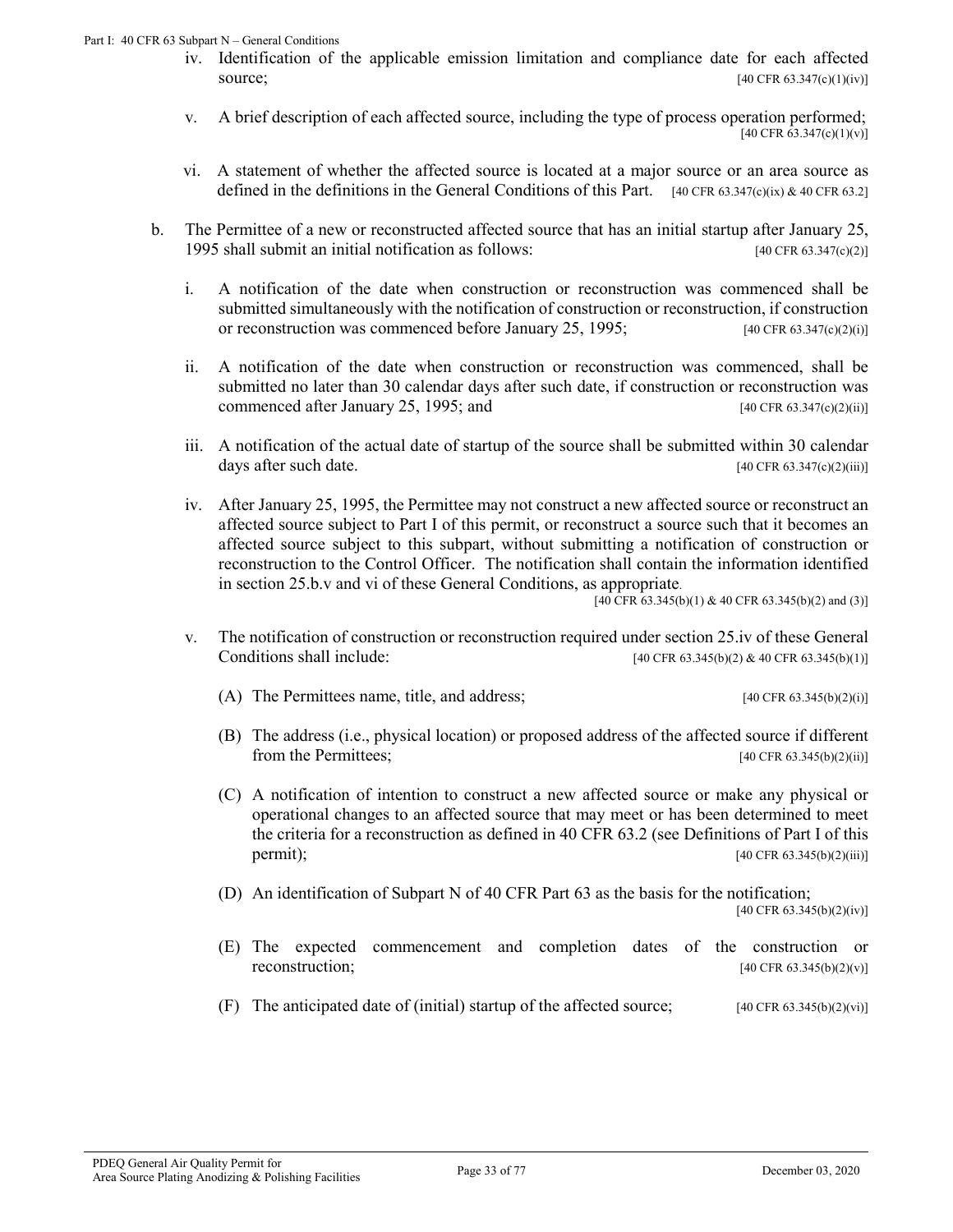- (G) The type of process operation to be performed (hard or decorative chromium electroplating, or chromium anodizing);  $[40 \text{ CFR } 63.345(b)(2)(\text{vii})]$
- (H) A description of the air pollution control technique to be used to control emissions from the affected source, such as preliminary design drawings and design capacity if an add-on air pollution control device is used; and  $[40 \text{ CFR } 63.345(b)(2)(viii)]$
- (I) An estimate of emissions from the source based on engineering calculations and vendor information on control device efficiency, expressed in units consistent with the emission limits of this subpart. Calculations of emission estimates should be in sufficient detail to permit assessment of the validity of the calculations. [40 CFR 63.345(b)(2)(ix)]
- vi. If a reconstruction is to occur, the notification required under section 25.b.iv of these General Conditions shall include the following in addition to the information required in section 25.b.v of these General Conditions:  $[40 \text{ CFR } 63.345(b)(3) \& 40 \text{ CFR } 63.345(b)(1) \text{ and } (2)]$ 
	- (A) A brief description of the affected source and the components to be replaced;

[40 CFR 63.345(b)(3)(i)]

- (B) A brief description of the present and proposed emission control technique, including the information required by section 25.b.v.(H) and (I) of these General Conditions; [40 CFR 63.345(b)(3)(ii)]
- (C) An estimate of the fixed capital cost of the replacements and of constructing a comparable entirely new source; [40 CFR 63.345(b)(3)(iii)]
- (D) The estimated life of the affected source after the replacements; and  $[40 \text{ CFR } 63.345(b)(3)(iv)]$
- (E) A discussion of any economic or technical limitations the source may have in complying with relevant standards or other requirements after the proposed replacements. The discussion shall be sufficiently detailed to demonstrate to the Control Officers satisfaction that the technical or economic limitations affect the source's ability to comply with the relevant standard and how they do so.  $[40 \text{ CFR } 63.345(\text{b})(3)(\text{v})]$
- (F) If in the notification of reconstruction, the Permittee designates the affected source as a reconstructed source and declares that there are no economic or technical limitations to prevent the source from complying with all relevant standards or requirements, the Permittee need not submit the information required in section 25.b.vi.(C) through (E) of these General Conditions. [40 CFR 63.345(b)(3)(vi) & 40 CFR 63.345(b)(3)(iii) – (v)]
- vii. The Permittee of a new or reconstructed affected source that submits a notification in accordance with section 25.b.iv through vi of these General Conditions is not subject to approval by the Control Officer. Construction or reconstruction is subject only to notification and can begin upon submission of a complete notification.  $[40 \text{ CFR } 63.345 \text{ (b)}(4)]$
- viii. Submittal timeframes. After January 25, 1995, the Permittee of a new or reconstructed affected source shall submit the notification of construction or reconstruction required by section 25.b.iv of these General Conditions according to the following schedule: [40 CFR 63.345(b)(5)]
	- (A) If construction or reconstruction commences after January 25, 1995, the notification shall be submitted as soon as practicable before the construction or reconstruction is planned to **commence.** [40 CFR 63.345(b)(5)(i)]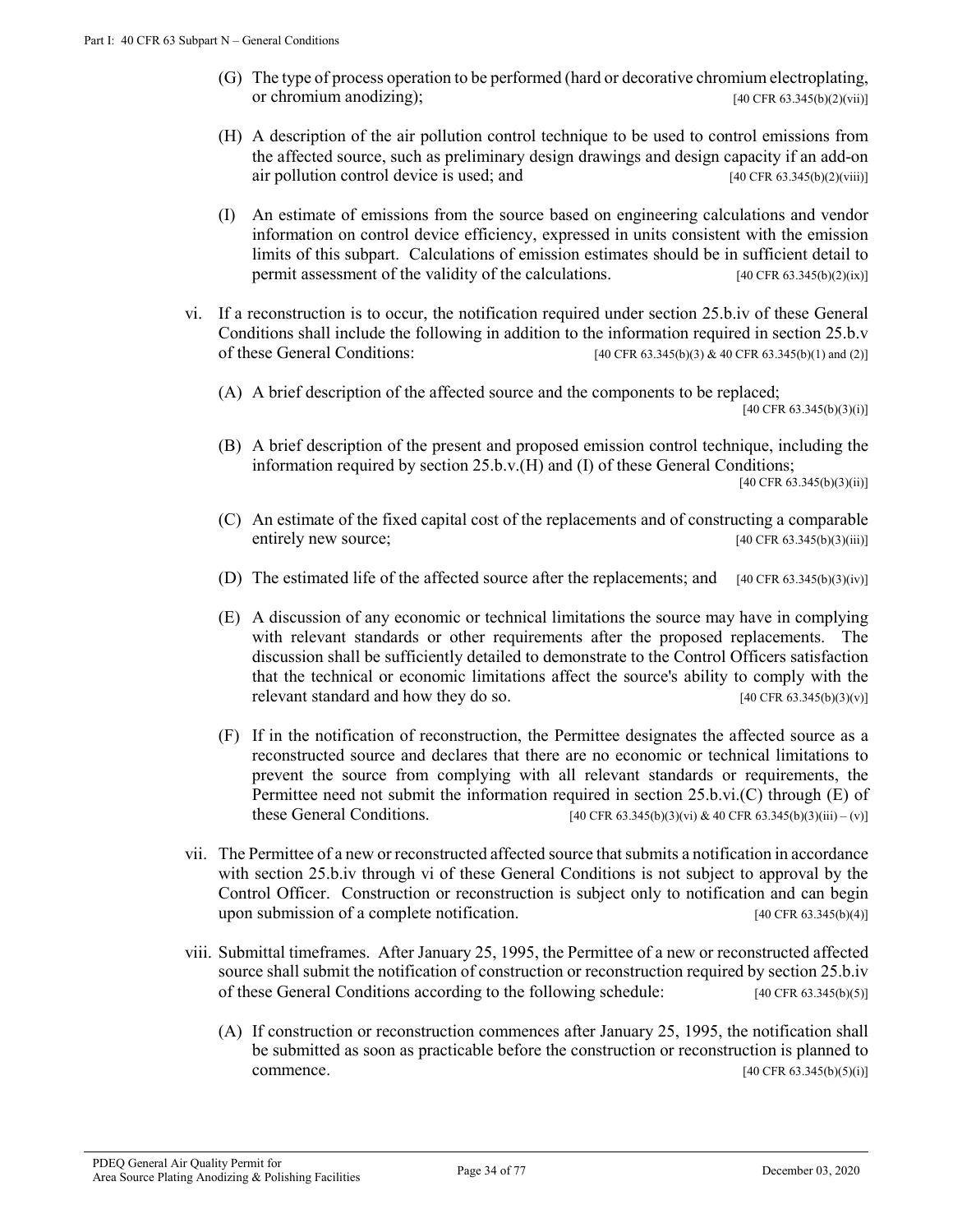- (B) If the construction or reconstruction had commenced and initial startup had not occurred before January 25, 1995, the notification shall be submitted as soon as practicable before startup but no later than 60 days after January 25, 1995. [40 CFR 63.345(b)(5)(ii)]
- 26. Notification of performance test.
	- a. The Permittee of an affected source shall notify the Control Officer in writing of his or her intention to conduct a performance test at least 60 calendar days before the test is scheduled to begin to allow the Control Officer to have an observer present during the test. Observation of the performance test by the Control Officer is optional.  $[40 \text{ CFR } 63.347(d)(1)]$
	- b. In the event the Permittee is unable to conduct the performance test as scheduled, the provisions of 40 CFR 63.7(b)(2) apply. [40 CFR 63.347(d)(2)]
- 27. Notification of compliance status.
	- a. A notification of compliance status is required each time that an affected source becomes subject to the requirements of Part I of this permit.  $[40 \text{ CFR } 63.347\text{ (e)}(1)]$
	- b. The notification of compliance status shall be submitted to the Control Officer. The notification shall list for each affected source: [40 CFR 63.347(e)(2)]
		- i. The applicable emission limitation and the methods that were used to determine compliance with this limitation;  $[40 \text{ CFR } 63.347\text{ (e)}(2)(i)]$
		- ii. If a performance test is required by this Permit, the test report documenting the results of the performance test, which contains the elements required by sections 29 through 33 of these General Conditions, including measurements and calculations to support the special compliance provisions of section 33 of these General Conditions if these are being followed;

[40 CFR 63.347(e)(2)(ii), 40 CFR 63.344(a) & 40 CFR 63.344(e)]

- iii. The type and quantity of hazardous air pollutants emitted by the source reported in mg/dscm or mg/hr if the source is using the special provisions of section 33 of these General Conditions to comply with the standards. (If the Permittee is subject to the construction and reconstruction provisions of section 25.b.iv through viii these General Conditions and had previously submitted emission estimates, the Permittee shall state that this report corrects or verifies the previous estimate.) For sources not required to conduct a performance test in accordance with section 10.b of these General Conditions, the surface tension measurement may fulfill this requirement;  $[40 \text{ CFR } 63.347 \text{ (e)} (2) \text{ (iii)}$ ,  $40 \text{ CFR } 63.344 \text{ (e)}$ ,  $40 \text{ CFR } 63.345 \& 40 \text{ CFR } 63.343 \text{ (b)}]$
- iv. For each monitored parameter for which a compliant value is to be established under section 11 of these General Conditions, the specific operating parameter value, or range of values, that corresponds to compliance with the applicable emission limit;

[40 CFR 63.347(e)(2)(iv) & 40 CFR 63.343(c)]

- v. The methods that will be used to determine continuous compliance, including a description of monitoring and reporting requirements, if methods differ from those identified in this  $\text{subpart};$  [40 CFR 63.347(e)(2)(v)]
- vi. A description of the air pollution control technique for each emission point;

[40 CFR 63.347(e)(2)(vi)]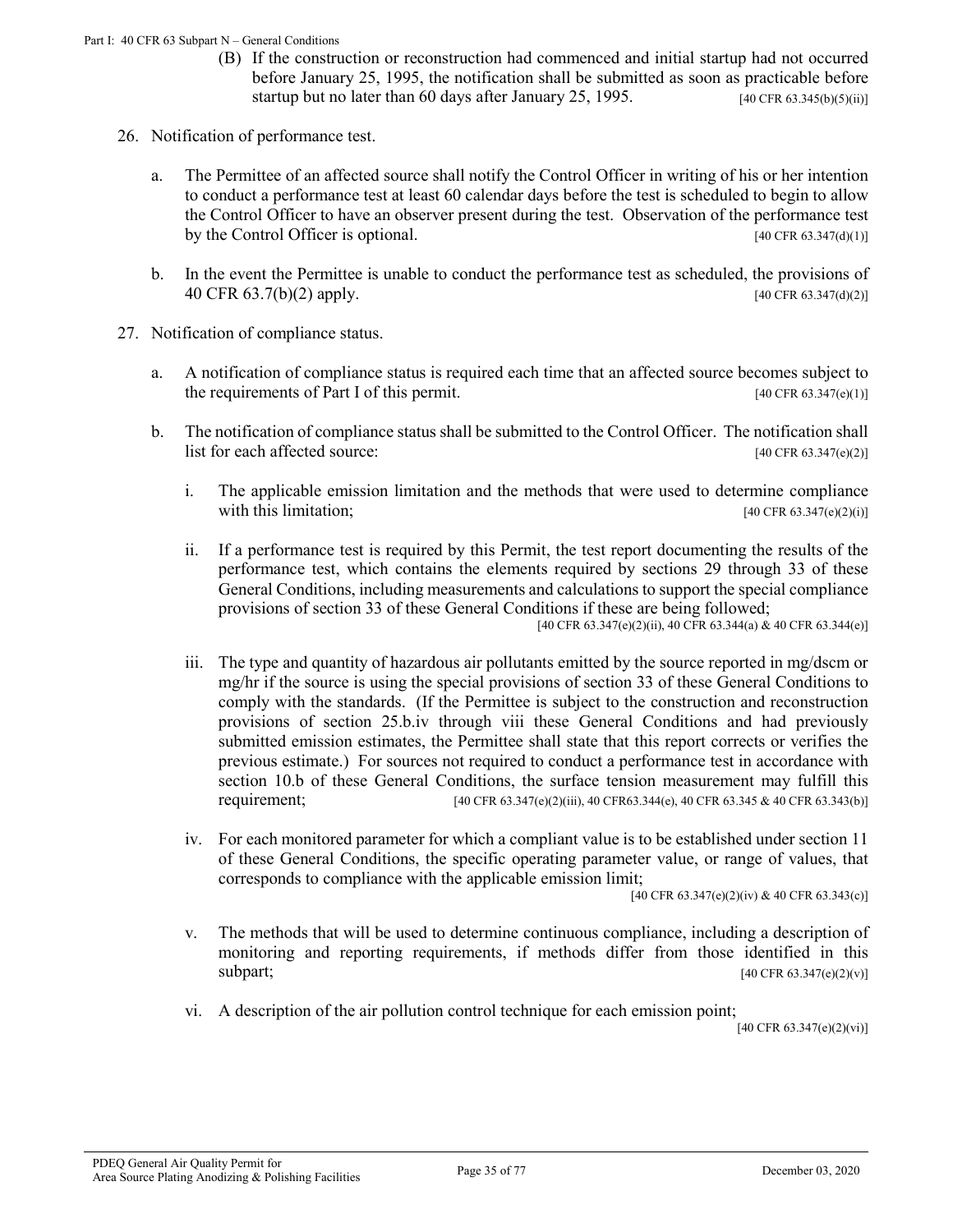- vii. A statement that the Permittee has completed and has on file the operation and maintenance plan as required by the work practice standards in section. 14 through 16 of these General Conditions; [40 CFR 63.347(e)(2)(vii) & 40 CFR 63.342(f)]
- viii. If the Permittee is determining facility size based on records of actual cumulative rectifier capacity in accordance with Category 1 section 2 or Category 2 section 2 of this Part to support that the facility is small then, for existing sources, records from any 12-month period preceding the compliance date shall be used or a description of how operations will change to meet a small designation shall be provided. For new sources, records of projected rectifier capacity for the first 12-month period of tank operation shall be used;  $[40 \text{ CFR } 63.347 \text{ (e)}(2) \text{ (viii)}$ , 40 CFR 63.342(c)(3)(i)]
- ix. A statement by the Permittee of the affected source as to whether the source has complied with the provisions of this subpart.  $[40 \text{ CFR } 63.347 \text{ (e)} \text{ (2)} \text{ (ix)}]$
- c. For sources required to conduct a performance test by section 10 of these General Conditions, the notification of compliance status shall be submitted to the Control Officer no later than 90 calendar days following completion of the compliance demonstration required by 40 CFR 63.7 and by section 10.a of these General Conditions. [40 CFR 63.347(e)(3) & 40 CFR 63.343(b)]
- d. For sources that are not required to complete a performance test in accordance with section 10 of these General Conditions, the notification of compliance status shall be submitted to the Control Officer no later than 30 days after the compliance date specified in section 9 of these General Conditions.  $[40 \text{ CFR } 63.347(e)(4), 40 \text{ CFR } 63.343(b) \& 40 \text{ CFR } 63.343(a)]$
- 28. Reports of performance test results.
	- a. The Permittee of an affected source should report performance test results to the Control  $\text{Office:}$  [40 CFR 63.347(f)(1)]
	- b. Reports of performance test results shall be submitted no later than 90 days following the completion of the performance test, and shall be submitted as part of the notification of compliance status required by section 27 of these General Conditions. [40 CFR 63.347(f)(2) & 40 CFR 63.347(e)]
	- c. Within 60 days after the date of completing each performance test (defined in 40 CFR 63.2) as required by this Part, you must submit the results of the performance tests, including any associated fuel analyses, required by this subpart to the EPA's WebFIRE database by using the Compliance and Emissions Data Reporting Interface (CEDRI) that is accessed through the EPA's Central Data Exchange (CDX) [\(www.epa.gov/cdx\)](file://Central/Centralfs/DEQ/_Shared%20Data/Air/0%20-%20Stationary%20Sources/Permits/PDEQ%20General%20Permits/Electroplating%20and%20Anodizing%20Subpart%20N/Draft%20Permit%20Docs/www.epa.gov/cdx). Performance test data must be submitted in the file format generated through use of the EPA's Electronic Reporting Tool (ERT) (se[e](file:///%5C%5Ccentral%5CCentralfs%5CDEQ%5C_Shared%20Data%5CAir%5C0%20-%20Stationary%20Sources%5CPermits%5CPDEQ%20General%20Permits%5CElectroplating%20and%20Anodizing%20Subpart%20N%5CDraft%20Permit%20Docs%5CWithin%2060%20days%20after%20the%20date%20of%20completing%20each%20performance%20test%20(defined%20in%20%C2%A763.2)%20as%20required%20by%20this%20subpart,%20you%20must%20submit%20the%20results%20of%20the%20performance%20tests,%20including%20any%20associated%20fuel%20analyses,%20required%20by%20this%20subpart%20to%20the%20EPA) [http://www.epa.gov/ttn/chief/ert/index.html](file:///%5C%5Ccentral%5CCentralfs%5CDEQ%5C_Shared%20Data%5CAir%5C0%20-%20Stationary%20Sources%5CPermits%5CPDEQ%20General%20Permits%5CElectroplating%20and%20Anodizing%20Subpart%20N%5CDraft%20Permit%20Docs%5CWithin%2060%20days%20after%20the%20date%20of%20completing%20each%20performance%20test%20(defined%20in%20%C2%A763.2)%20as%20required%20by%20this%20subpart,%20you%20must%20submit%20the%20results%20of%20the%20performance%20tests,%20including%20any%20associated%20fuel%20analyses,%20required%20by%20this%20subpart%20to%20the%20EPA)). Only data collected using test methods on the ERT Web site are subject to this requirement for submitting reports electronically to WebFIRE. Owners or operators who claim that some of the information being submitted for performance tests is confidential business information (CBI) must submit a complete ERT file including information claimed to be CBI on a compact disk, flash drive or other commonly used electronic storage media to the EPA. The electronic media must be clearly marked as CBI and mailed to U.S. EPA/OAPQS/CORE CBI Office, Attention: WebFIRE Administrator, MD C404-02, 4930 Old Page Rd., Durham, NC 27703. The same ERT file with the CBI omitted must be submitted to the EPA via CDX as described earlier in this paragraph. At the discretion of the Control Officer, you must also submit these reports, including the confidential business information, to the Control Officer in the format specified by the Control Officer. For any performance test conducted using test methods that are not listed on the ERT Web site, the Permittee shall submit the results of the performance test to the Control Officer at **PDEQ 33 N. Stone Ave, Suite 700, Tucson, Arizona 85701.**

[40 CFR 63.347(f)(3)(i), 40 CFR 63.13 & 40 CFR 63.2]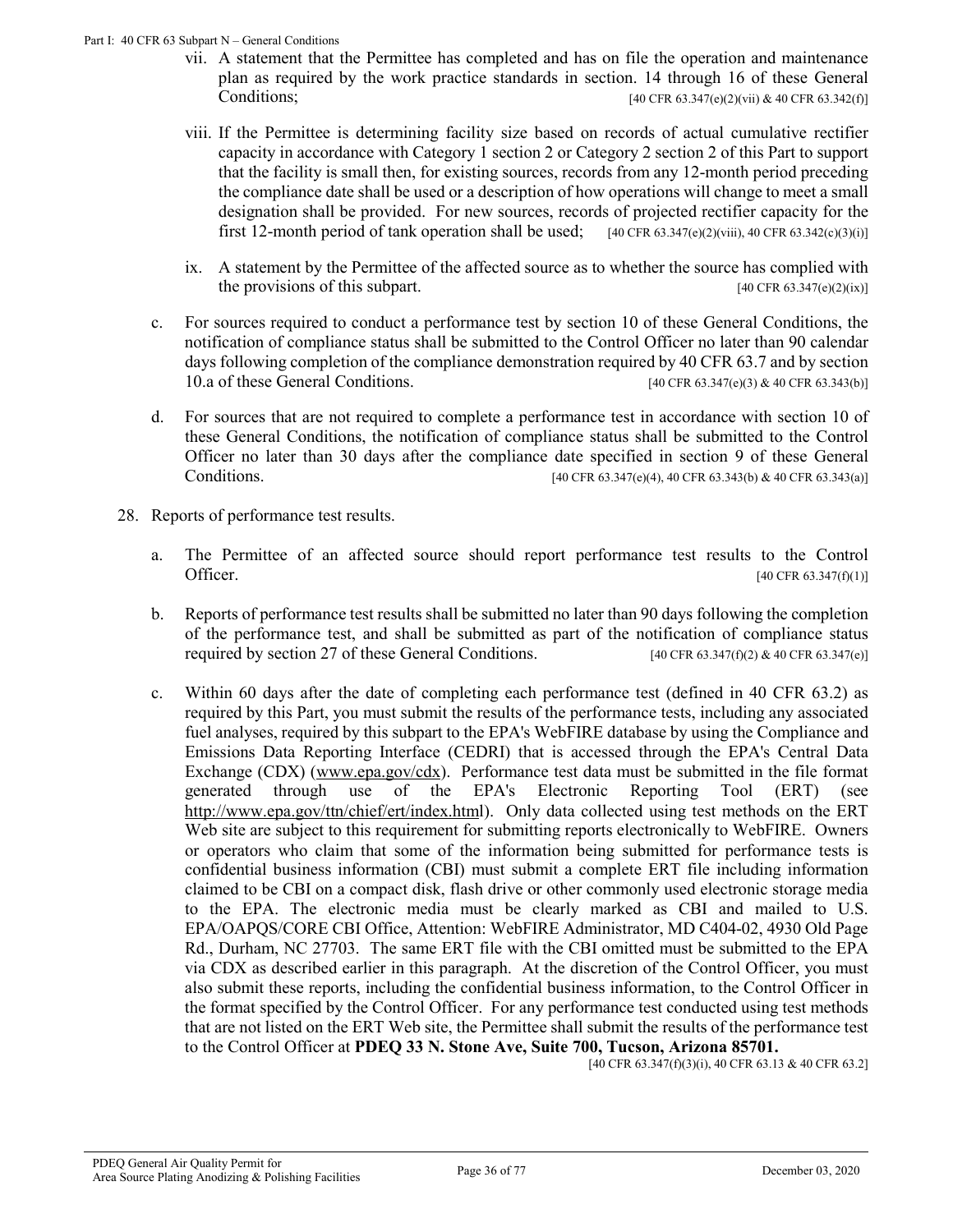29. Test Plan

Performance tests shall be conducted using the test methods and procedures in this section. Performance tests shall be conducted under such conditions as the Control Officer specifies to the Permittee based on representative performance of the affected source for the period being tested. Upon request, the Permittee shall make available to the Control Officer such records as may be necessary to determine the conditions of performance tests. Performance test results shall be documented in complete test reports that contain the information required by section 29.a through i of these General Conditions. The test plan to be followed shall be made available to the Control Officer prior to the testing, if requested.

 $[40 \text{ CFR } 63.344(a)(1 \text{ through } 9)]$ 

- a. A brief process description;
- b. Sampling location description(s);
- c. A description of sampling and analytical procedures and any modifications to standard procedures;
- d. Test results;
- e. Quality assurance procedures and results;
- f. Records of operating conditions during the test, preparation of standards, and calibration procedures;
- g. Raw data sheets for field sampling and field and laboratory analyses;
- h. Documentation of calculations; and
- i. Any other information required by the test method.
- 30. Compliance Demonstration
	- a. If the Permittee of an affected source conducts performance testing at startup to obtain an operating permit in the State in which the affected source is located, the results of such testing may be used to demonstrate compliance with this subpart if: [40 CFR 63.344(b)(1)]
		- i. The test methods and procedures identified in section 31 of these General Conditions were used during the performance test;  $[40 \text{ CFR } 63.344(b)(1)(i)]$
		- ii. The performance test was conducted under representative operating conditions for the source; [40 CFR 63.344(b)(1)(ii)]
		- iii. The performance test report contains the elements required by section 29 of these General Conditions; and [40 CFR 63.344(b)(1)(iii)]
		- iv. The Permittee of the affected source for which the performance test was conducted has sufficient data to establish the operating parameter value(s) that correspond to compliance with the standards, as required for continuous compliance monitoring under section 11 of these General Conditions;  $[40 \text{ CFR } 63.344(b)(1)(iv) \& 40 \text{ CFR } 63.343(c)]$
		- v. The performance test was conducted after January 25, 1995; [40 CFR 63.344(b)(1)(v)]
		- vi. As of September 19, 2012 the source was using the same emissions controls that were used during the compliance test;  $[40 \text{ CFR } 63.344(b)(1)(vi)]$
		- vii. As of September 19, 2012, the source was operating under conditions that are representative of the conditions under which the source was operating during the compliance test; and

[40 CFR 63.344(b)(1)(vii)]

viii. Based on approval from the permitting authority. [40 CFR 63.344(b)(1)(viii)]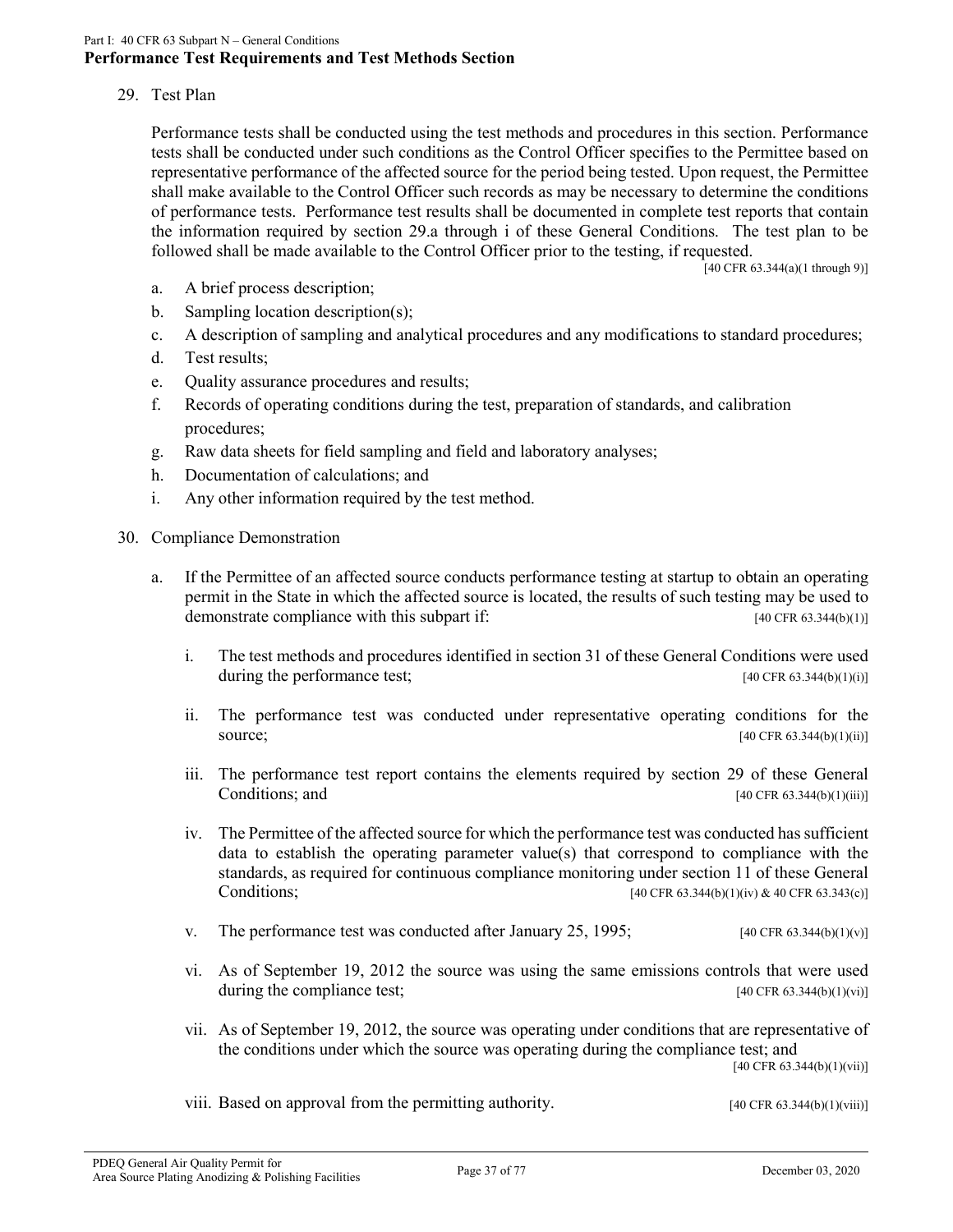31. Test methods.

A Permittee subject to the provisions of this Part and required by section 10 of these General Conditions to conduct an initial performance test shall use the test methods identified in this section to demonstrate compliance with the applicable emission limits in the emission limits section of Category 1, 2, or 3 this permit. [40 CFR 63.344(c), 40 CFR 63.343(b) & 40 CFR 63.342]

a. Method 306 or Method 306A, "Determination of Chromium Emissions From Decorative and Hard Chromium Electroplating and Anodizing Operations," Appendix A of 40 CFR 63 shall be used to determine the chromium concentration from hard or decorative chromium electroplating tanks or chromium anodizing tanks. The sampling time and sample volume for each run of Methods 306 and 306A, Appendix A of 40 CFR 63 shall be at least 120 minutes and 1.70 dscm (60 dscf), respectively. Methods 306 and 306A, Appendix A of 40 CFR 63, allow the measurement of either total chromium or hexavalent chromium emissions. For the purposes of this standard, sources using chromic acid baths must demonstrate compliance with the applicable emission limitation identified in the emission limits section in Category 1, 2 or 3 of this Part by measuring the total chromium.

[40 CFR 63.344(c)(1) & 40 CFR 63.342]

- b. The California Air Resources Board (CARB) Method 425 (which is available by contacting the California Air Resources Board, 1102 Q Street, Sacramento, California 95814) may be used to determine the chromium concentration from hard and decorative chromium electroplating tanks and chromium anodizing tanks if the following conditions are met:  $[40 \text{ CFR } 63.344(c)(2)]$ 
	- i. If a colorimetric analysis method is used, the sampling time and volume shall be sufficient to result in 33 to 66 micrograms of catch in the sampling train. [40 CFR 63.344(c)(2)(i)]
	- ii. If Atomic Absorption Graphite Furnace (AAGF) or Ion Chromatography with a Post-column Reactor (ICPCR) analyses were used, the sampling time and volume should be sufficient to result in a sample catch that is 5 to 10 times the minimum detection limit of the analytical method (i.e., 1.0 microgram per liter of sample for AAGF and 0.5 microgram per liter of sample for ICPCR). [40 CFR 63.344(c)(2)(ii)]
	- iii. In the case of either section 31.b.i or ii of these General Conditions, a minimum of 3 separate runs must be conducted. The other requirements of 40 CFR 63.7 that apply to affected sources, as indicated in Table 1 to Subpart N of Part 63 (Table 1 of this Part), must also be met (Refer to section VI, of these General Conditions).

 $[40 \text{ CFR } 63.344 \text{(c)} \text{(2)}$ (iii), 40 CFR 63.344(c)(2)(i) & 40 CFR 63.344(c)(2)(ii)]

- c. Method 306B, "Surface Tension Measurement and Recordkeeping for Tanks Used at Decorative Chromium Electroplating and Anodizing Facilities," Appendix A of 40 CFR 63 shall be used to measure the surface tension of electroplating and anodizing baths.  $[40 \text{ CFR } 63.344(c)(3)]$
- d. Alternate test methods may also be used if the method has been validated using Method 301, Appendix A of 40 CFR 63 and if approved by the Control Officer. Procedures for requesting and obtaining approval are contained in 40 CFR  $63.7(f)$ . [40 CFR  $63.344(c)(4)$ ]
- e. The South Coast Air Quality Management District (SCAQMD) Method 205.1 (which is available by contacting the South Coast AQMD, 21865 Copley Dr., Diamond Bar, CA 91765) may be used to determine the total chromium concentration from hard and decorative chromium electroplating tanks and chromium anodizing tanks.  $[40 \text{ CFR } 63.344(c)(5)]$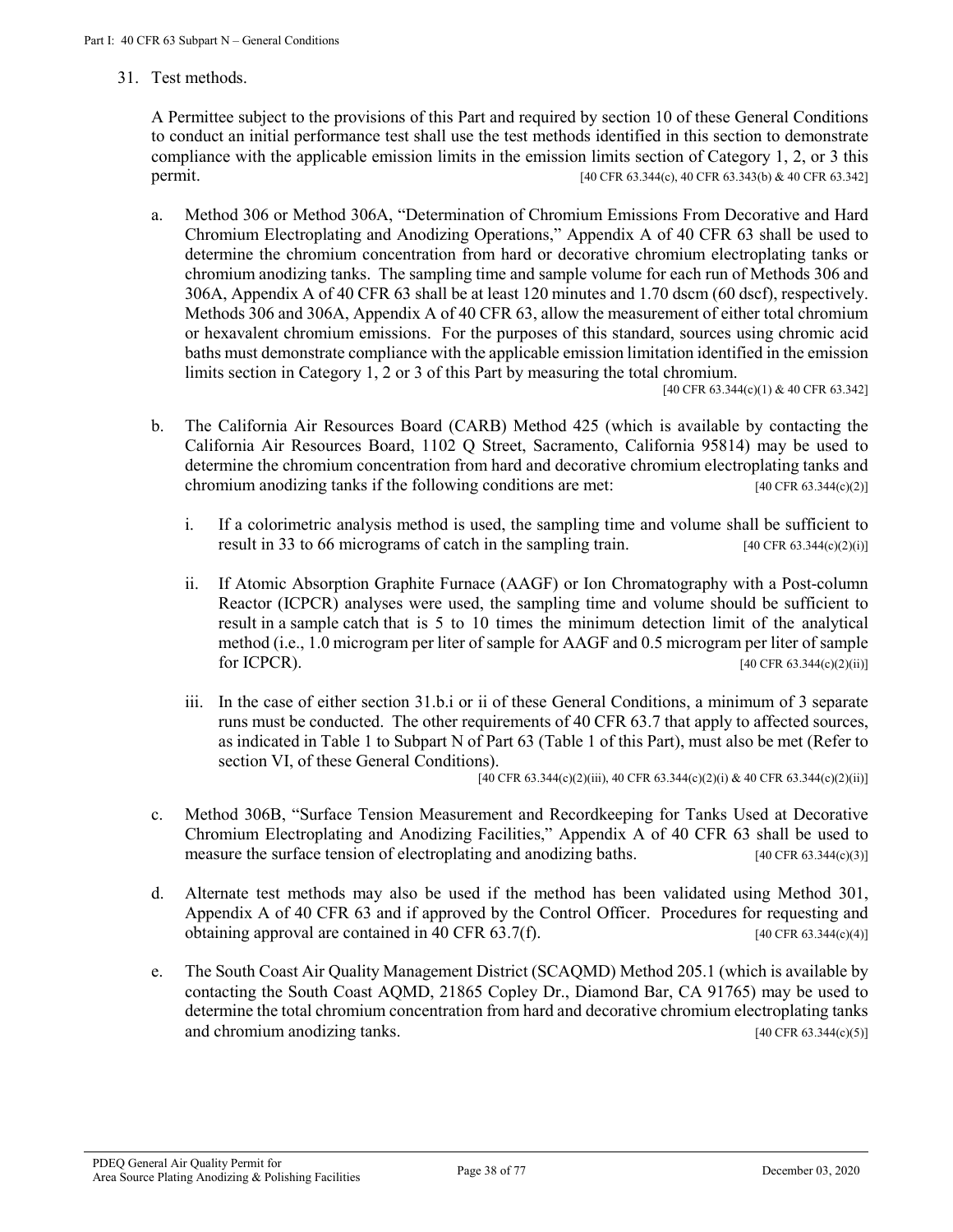32. Establishing site-specific operating parameter values. [40 CFR 63.344(d)]

- a. A Permittee required to establish site-specific operating parameters shall follow the procedures in this section.  $[40 \text{ CFR } 63.344 \text{ d})(1)]$
- b. All monitoring equipment shall be installed such that representative measurements of emissions or process parameters from the affected source are obtained. For monitoring equipment purchased from a vendor, verification of the operational status of the monitoring equipment shall include execution of the manufacturer's written specifications or recommendations for installation, operation, and calibration of the system.  $[40 \text{ CFR } 63.344 \text{ (d)}(2)]$ 
	- i. Specifications for differential pressure measurement devices used to measure velocity pressure shall be in accordance with section 2.2 of Method 2 (40 CFR Part 60, Appendix A).  $[40 \text{ CFR } 63.344(d)(2)(i)]$
	- ii. Specification for differential pressure measurement devices used to measure pressure drop across a control system shall be in accordance with manufacturer's accuracy specifications.  $[40 \text{ CFR } 63.344(d)(2)(ii)]$
- c. The surface tension of electroplating and anodizing baths shall be measured using Method 306B, "Surface Tension Measurement and Recordkeeping for Tanks used at Decorative Chromium Electroplating and Anodizing Facilities," Appendix A of 40 CFR Part 63. This method should also be followed when wetting agent type or combination wetting agent/foam blanket type fume suppressants are used to control chromium emissions from a hard chromium electroplating tank and surface tension measurement is conducted to demonstrate continuous compliance. [40 CFR 63.344(d)(3)]
- d. The Permittee of a source required to measure the velocity pressure at the inlet to an add-on air pollution control device in accordance with section 11.b of these General Conditions, shall establish the site-specific velocity pressure as follows:  $[40 \text{ CFR } 63.344 \text{ (d)}(4) \& 40 \text{ CFR } 63.343 \text{ (c)}(2)]$ 
	- i. Locate a velocity traverse port in a section of straight duct that connects the hooding on the plating tank or tanks with the control device. The port shall be located as close to the control system as possible, and shall be placed a minimum of 2 duct diameters downstream and 0.5 diameter upstream of any flow disturbance such as a bend, expansion, or contraction (see Method 1, 40 CFR part 60, appendix A). If 2.5 diameters of straight duct work does not exist, locate the port 0.8 of the duct diameter downstream and 0.2 of the duct diameter upstream from any flow disturbance.  $[40 \text{ CFR } 63.344 \text{ (d)} \times (4)(i)]$
	- ii. A 12-point velocity traverse of the duct to the control device shall be conducted along a single axis according to Method 2 (40 CFR part 60, appendix A) using an S-type pitot tube; measurement of the barometric pressure and duct temperature at each traverse point is not required, but is suggested. Mark the S-type pitot tube as specified in Method 1 (40 CFR part 60, appendix A) with 12 points. Measure the velocity pressure  $(\Delta p)$  values for the velocity points and record. Determine the square root of the individual velocity point  $\Delta$  p values and average. The point with the square root value that comes closest to the average square root value is the point of average velocity. The  $\Delta$  p value measured for this point during the performance test will be used as the reference for future monitoring. [40 CFR 63.344(d)(4)(ii)]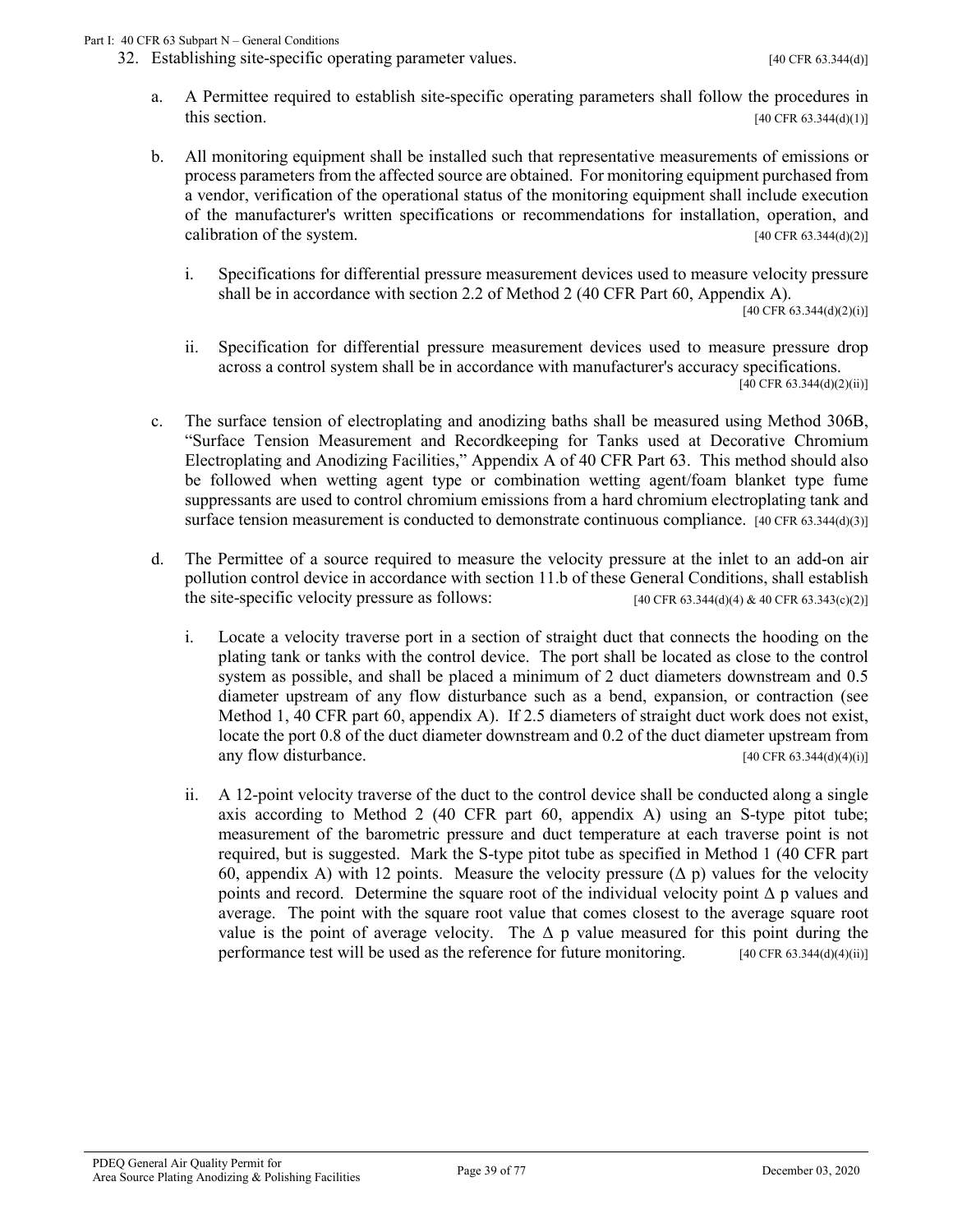e. The Permittee of a source required to measure the pressure drop across the add-on air pollution control device in accordance with section 11.a through d of these General Conditions may establish the pressure drop in accordance with the following guidelines:

 $[40 \text{ CFR } 63.344 \text{ (d)}(5) \& 40 \text{ CFR } 63.343 \text{ (c)}(1) \text{ through (4)}]$ 

- i. Pressure taps shall be installed at any of the following locations:  $[40 \text{ CFR } 63.344 \text{ (d)}(5) \text{ (i)}]$ 
	- (A) At the inlet and outlet of the control system. The inlet tap should be installed in the ductwork just prior to the control device and the corresponding outlet pressure tap should be installed on the outlet side of the control device prior to the blower or on the downstream side of the blower;  $[40 \text{ CFR } 63.344(d)(5)(i)(A)]$
	- (B) On each side of the packed bed within the control system or on each side of each mesh pad within the control system; or  $[40 \text{ CFR } 63.344(d)(5)(i)(B)]$
	- (C) On the front side of the first mesh pad and back side of the last mesh pad within the control system. [40 CFR 63.344(d)(5)(i)(C)]
- ii. Pressure taps shall be sited at locations that are:  $[40 \text{ CFR } 63.344 \text{ (d)}(5) \text{ (ii)}]$ 
	- (A) Free from pluggage as possible and away from any flow disturbances such as cyclonic demisters.  $[40 \text{ CFR } 63.344 \text{ (d)}(5) \text{ (ii)}(A)]$
	- (B) Situated such that no air infiltration at measurement site will occur that could bias the measurement.  $[40 \text{ CFR } 63.344(d)(5)(ii)(B)]$
- iii Pressure taps shall be constructed of either polyethylene, polybutylene, or other nonreactive  $\mu$  materials. [40 CFR 63.344(d)(5)(iii)]
- iv Nonreactive plastic tubing shall be used to connect the pressure taps to the device used to measure pressure drop. [40 CFR 63.344(d)(5)(iv)]
- v. Any of the following pressure gauges can be used to monitor pressure drop: a magnehelic gauge, an inclined manometer, or a "U" tube manometer.  $[40 \text{ CFR } 63.344 \text{ (d)}(5) \text{ (v)}]$
- vi. Prior to connecting any pressure lines to the pressure gauge $(s)$ , each gauge should be zeroed. No calibration of the pressure gauges is required.  $[40 \text{ CFR } 63.344 \text{ (d)}(5) \text{ (vi)}]$
- 33. Special compliance provisions for multiple sources controlled by a common add-on air pollution control device. [40 CRF 63.344(e)]
	- a. This section identifies procedures for measuring the outlet chromium concentration from an add-on air pollution control device that is used to control multiple sources that may or may not include sources not affected by this subpart. [40 CRF 63.344(e)(1)]
	- b. When multiple affected sources performing the same type of operation (e.g., all are performing hard chromium electroplating), and subject to the same emission limitation, are controlled with an add-on air pollution control device that is not controlling emissions from any other type of affected operation or from any nonaffected sources, the applicable emission limitation identified in the emission limits section in Category 1, 2 or 3 of this Part must be met at the outlet of the add-on air pollution control device.  $[40 \text{ CRF } 63.344(e)(2)]$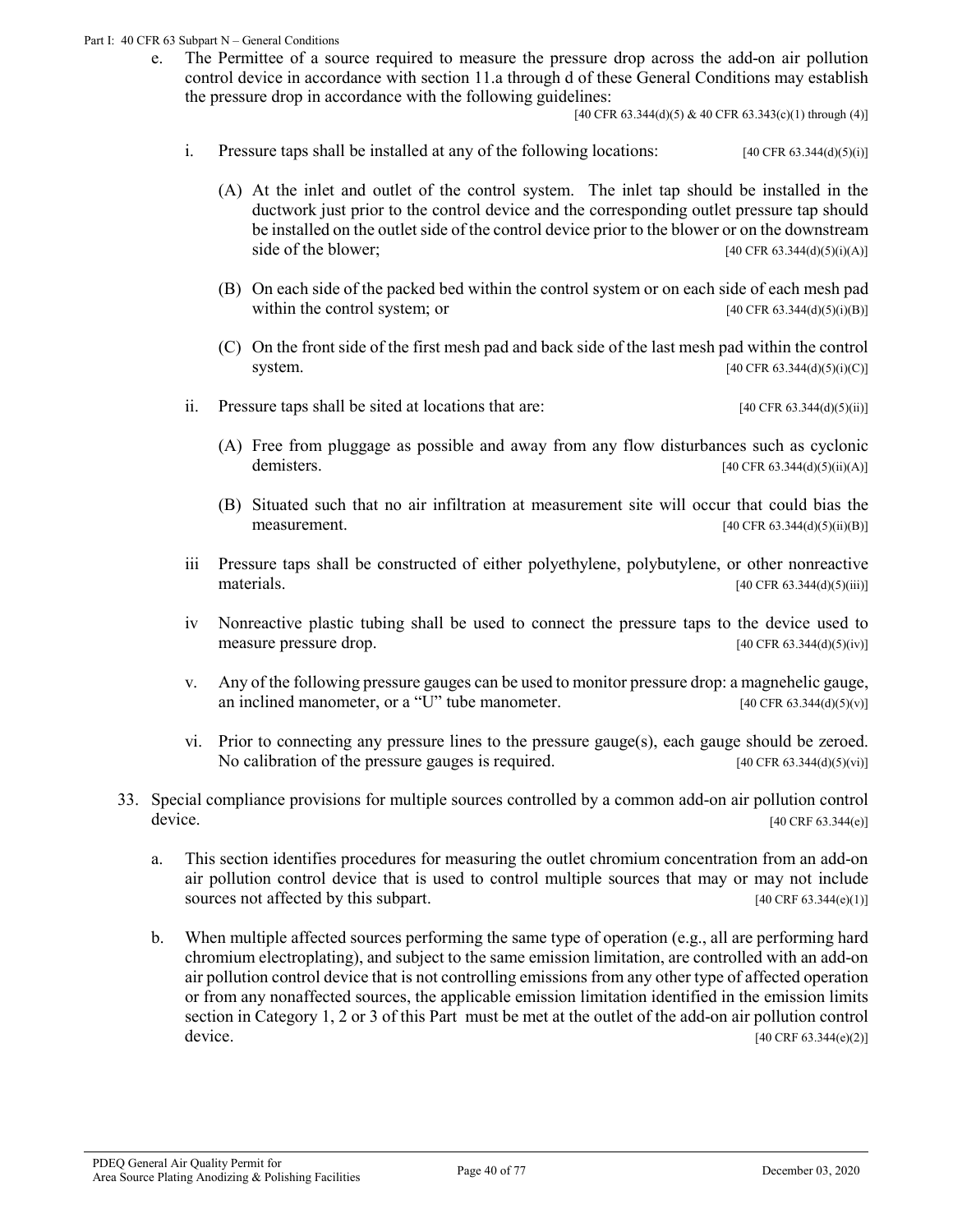- c. When multiple affected sources performing the same type of operation and subject to the same emission limitation are controlled with a common add-on air pollution control device that is also controlling emissions from sources not affected by these standards, the following procedures should be followed to determine compliance with the applicable emission limitation in the emission limits section in Category 1, 2 or 3 of this Part:  $[40 \text{ CRF } 63.344(e)(3) \& 40 \text{ CRF } 63.342]$ 
	- i. Calculate the cross-sectional area of each inlet duct (i.e., uptakes from each hood) including those not affected by the standard.  $[40 \text{ CRF } 63.344(e)(3)(i)]$
	- ii. Determine the total sample time per test run by dividing the total inlet area from all tanks connected to the control system by the total inlet area for all ducts associated with affected sources, and then multiply this number by 2 hours. The calculated time is the minimum sample time required per test run. [40 CRF 63.344(e)(3)(ii)]
	- iii. Perform Method 306 or 306A testing and calculate an outlet mass emission rate.

[40 CRF 63.344(e)(3)(iii)]

iv. Determine the total ventilation rate from the affected sources  $(VR<sub>inlet</sub>)$  by using equation 1: [40 CRF 63.344(e)(3)(iv)]

$$
VR_{tot} \times \frac{IDA_i}{\sum LA_{total}} = VR_{inlet} \tag{1}
$$

where  $VR_{tot}$  is the average total ventilation rate in dscm/min for the three test runs as determined at the outlet by means of the Method 306 or 306A testing; IDAi is the total inlet area for all ducts associated with affected sources; ΣΙΑ<sub>total</sub> is the sum of all inlet duct areas from both affected and nonaffected sources; and  $VR<sub>inlet</sub>$  is the total ventilation rate from all inlet ducts associated with affected sources.

v. Establish the allowable mass emission rate of the system (AMR<sub>sys</sub>) in milligrams of total chromium per hour (mg/hr) using equation 2:  $[40 \text{ CRF } 63.344 \text{ (e)}(3) \text{ (v)} \& 40 \text{ CFR } 63.342]$ 

*inlet AMRsys* ∑*VR* <sup>×</sup> *EL* <sup>×</sup> <sup>60</sup> min *utes*/ *hours* <sup>=</sup> (2)

where  $\Sigma$  VR<sub>inlet</sub> is the total ventilation rate in dscm/min from the affected sources, and EL is the applicable emission limitation in the emission limits section in Category 1, 2 or 3 of this Part in mg/dscm. The allowable mass emission rate  $(AMR<sub>sys</sub>)$  calculated from Equation (2) should be equal to or more than the outlet three-run average mass emission rate determined from Method 306 or 306A testing in order for the source to be in compliance with the standard.

- d. When multiple affected sources performing different types of operations (e.g., hard chromium electroplating, decorative chromium electroplating, or chromium anodizing) are controlled by a common add-on air pollution control device that may or may not also be controlling emissions from sources not affected by these standards, or if the affected sources controlled by the common add-on air pollution control device perform the same operation but are subject to different emission limitations (e.g., because one is a new hard chromium plating tank and one is an existing small, hard chromium plating tank), the following procedures should be followed to determine compliance with the applicable emission limitation in the emission limits section in Category 1, 2 or 3 of this Part:  $[40 \text{ CRF } 63.344(e)(4) \& 40 \text{ CRF } 63.341(e)(4)$ 
	- i. Follow the steps outlined in section 33.c.i, ii and iii of this Part.

[40 CRF 63.344(e)(4)(i), 40 CRF 63.344(e)(3)(i) & 40 CRF 63.344(e)(3)(iii)]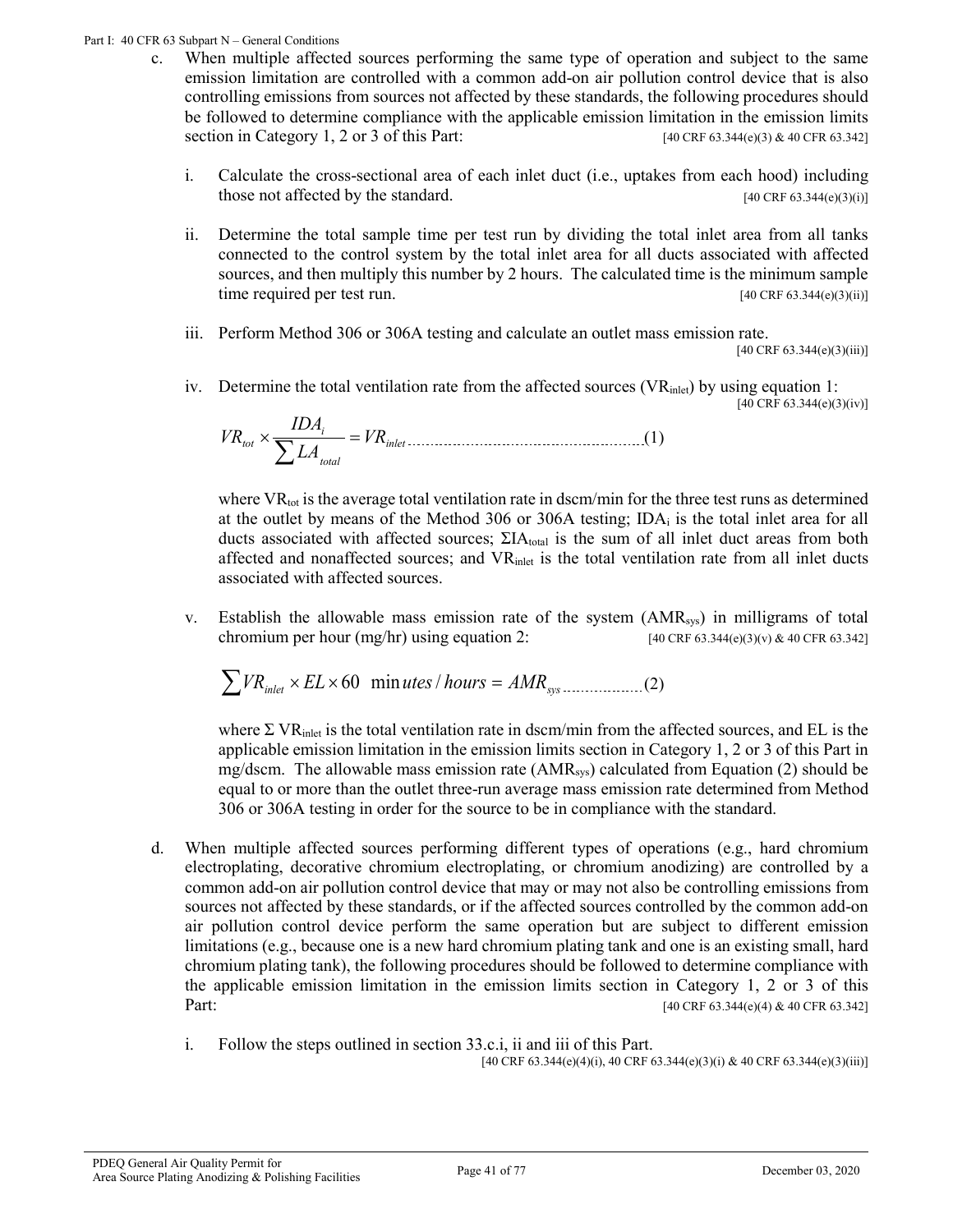ii. Determine the total ventilation rate for each type of affected source (VR<sub>inlet,a</sub>) using equation 3:  $[40 \text{ CRF } 63.344(e)(4)(ii)]$ 

*inlet a total i a tot VR IA IDA VR* , , × = ∑ (3)

where  $VR_{tot}$  is the average total ventilation rate in dscm/min for the three test runs as determined at the outlet by means of the Method 306 or 306A testing; IDAi,a is the total inlet duct area for all ducts conveying chromic acid from each type of affected source performing the same operation, or each type of affected source subject to the same emission limitation;  $\Sigma I A_{total}$  is the sum of all duct areas from both affected and nonaffected sources; and  $VR_{inlet,a}$  is the total ventilation rate from all inlet ducts conveying chromic acid from each type of affected source performing the same operation, or each type of affected source subject to the same emission limitation.

iii. Establish the allowable mass emission rate in mg/hr for each type of affected source that is controlled by the add-on air pollution control device using equation  $(4)$ ,  $(5)$ ,  $(6)$ , or $(7)$  as appropriate: [40 CRF 63.344(e)(4)(iii) & 40 CFR 63.342]

|  | $VR_{hel} \times EL_{hel} \times 60$ minutes/hour | $= AMR_{hc1}$ (4) |  |
|--|---------------------------------------------------|-------------------|--|
|  | $VR_{hc2} \times EL_{hc2} \times 60$ minutes/hour | $= AMR_{hc2}$ (5) |  |
|  | $VR_{dc} \times EL_{dc} \times 60$ minutes/hour   | $= AMR_{dc}$ (6)  |  |
|  | $VR_{ca} \times EL_{ca} \times 60$ minutes/hour   | $= AMR_{ca}$ (7)  |  |

where "hc" applies to the total of ventilation rates for all hard chromium electroplating tanks subject to the same emission limitation, "dc" applies to the total of ventilation rates for the decorative chromium electroplating tanks, "ca" applies to the total of ventilation rates for the chromium anodizing tanks, and EL is the applicable emission limitation from the emission limits section in Category 1, 2 or 3 of this Part in mg/dscm. There are two equations for hard chromium electroplating tanks because different emission limitations may apply (e.g., a new tank versus an existing, small tank).

iv. Establish the allowable mass emission rate of the system  $(AMR<sub>sys</sub>)$  in milligrams of total chromium per hour (mg/hr) using equation 8, including each type of affected source as appropriate:  $[40 \text{ CRF } 63.344 \text{ (e)} \text{ (4)} \text{ (iv)}]$ 

 $AMR_{hc1} + AMR_{hc2} + AMR_{dc} + AMR_{ca} = AMR_{sys}$  (8)

The allowable mass emission rate calculated from equation (8) should be equal to or more than the outlet three-run average mass emission rate determined from Method 306 or 306A testing in order for the source to be in compliance with the standards.

e. Each Permittee that uses the special compliance provisions of this section to demonstrate compliance with the emission limitations of the emission limits section in Category 1, 2 or 3 of this Part shall submit the measurements and calculations to support these compliance methods with the notification of compliance status required by section 27 of this Part.  $[40 \text{ CRF } 63.344 \text{ (e)}(5), 40 \text{ CFR } 63.342 \& 63.347 \text{ (e)}]$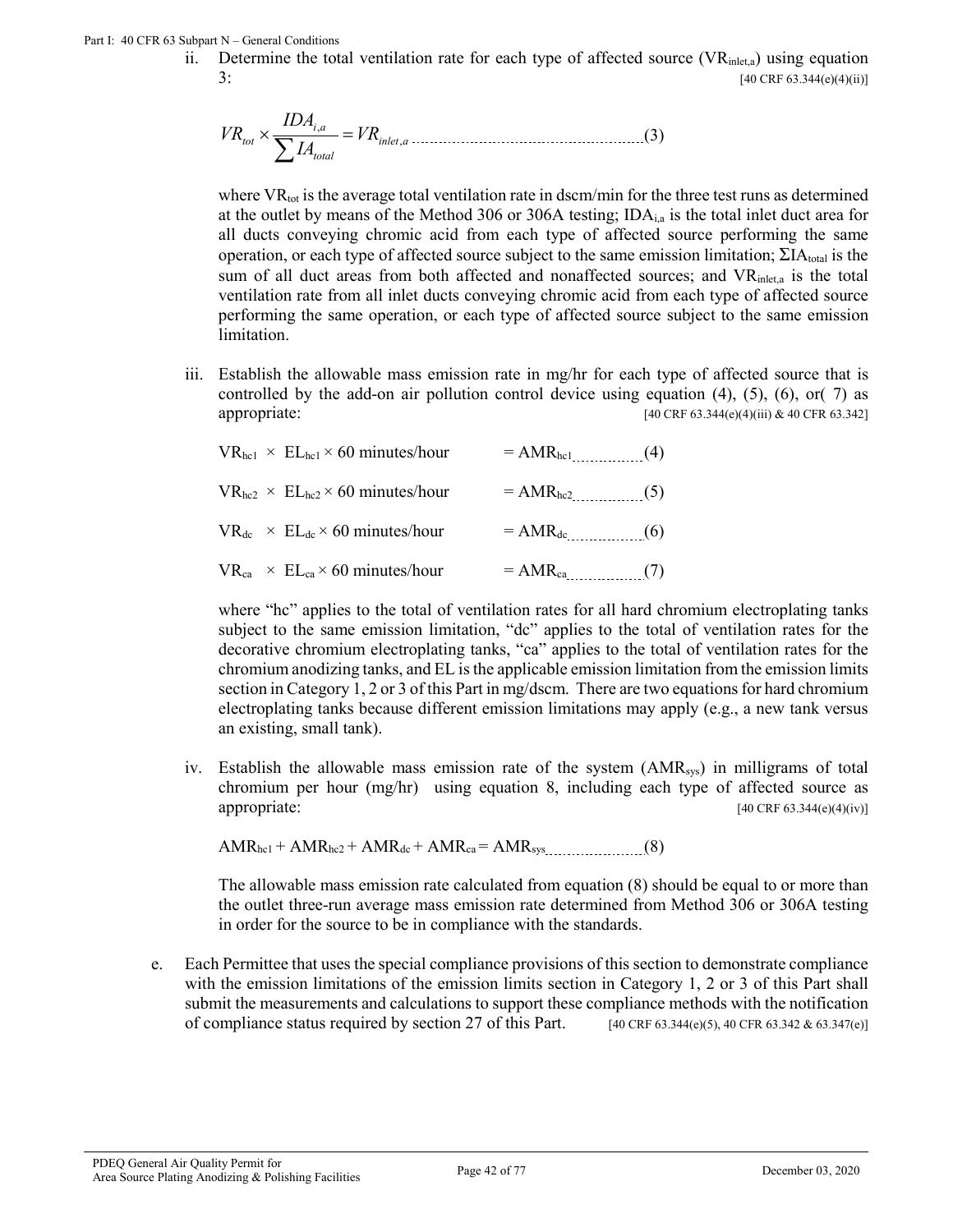f. Each Permittee that uses the special compliance provisions of this section to demonstrate compliance with the emission limitations of the emission limits section in Category 1, 2 or 3 of this Part shall repeat these procedures if a tank is added or removed from the control system regardless of whether that tank is a nonaffected source. If the new nonaffected tank replaces an existing nonaffected tank of the same size and is connected to the control system through the same size inlet duct then this procedure does not have to be repeated.  $[40 \text{ CRF } 63.344(e)(6) \& 40 \text{ CFR } 63.342]$ 

| <b>General provisions</b><br>reference | <b>Applies to</b><br>subpart N | <b>Comment</b>                                                                                                                                |
|----------------------------------------|--------------------------------|-----------------------------------------------------------------------------------------------------------------------------------------------|
| 63.1(a)(1)                             | Yes                            | Additional terms defined in §63.341; when overlap between subparts<br>A and N occurs, subpart N takes precedence.                             |
| 63.1(a)(2)                             | Yes                            |                                                                                                                                               |
| 63.1(a)(3)                             | Yes                            |                                                                                                                                               |
| 63.1(a)(4)                             | Yes                            | Subpart N clarifies the applicability of each paragraph in subpart A<br>to sources subject to subpart N.                                      |
| 63.1(a)(5)                             | No                             | [Reserved]                                                                                                                                    |
| 63.1(a)(6)                             | Yes                            |                                                                                                                                               |
| $63.1(a)(7)-(9)$                       | No                             | [Reserved]                                                                                                                                    |
| 63.1(a)(10)                            | Yes                            |                                                                                                                                               |
| 63.1(a)(11)                            | Yes                            | $\S63.347(a)$ of subpart N also allows report submissions via fax and<br>on electronic media.                                                 |
| 63.1(a)(12)                            | Yes                            |                                                                                                                                               |
| 63.1(b)(1)                             | No                             | §63.340 of subpart N specifies applicability.                                                                                                 |
| 63.1(b)(2)                             | No                             | [Reserved]                                                                                                                                    |
| 63.1(b)(3)                             | No                             | This provision in subpart A is being deleted. Also, all affected area<br>and major sources are subject to subpart N; there are no exemptions. |
| 63.1(c)(1)                             | Yes                            | Subpart N clarifies the applicability of each paragraph in subpart A<br>to sources subject to subpart N.                                      |
| 63.1(c)(2)                             | Yes                            | $§63.340(e)$ of Subpart N exempts area sources from the obligation to<br>obtain Title V operating permits.                                    |
| $63.1(c)(3)-(4)$                       | No                             | [Reserved]                                                                                                                                    |
| 63.1(c)(5)                             | No                             | Subpart N clarifies that an area source that becomes a major source<br>is subject to the requirements for major sources.                      |
| 63.1(e)                                | Yes                            |                                                                                                                                               |
| 63.2                                   | Yes                            | Additional terms defined in §63.341; when overlap between subparts<br>A and N occurs, subpart N takes precedence.                             |
| 63.3                                   | Yes                            | Other units used in subpart N are defined in that subpart.                                                                                    |
| $63.4(a)(1)-(2)$                       | Yes                            |                                                                                                                                               |

## **Table 1 to Subpart N of Part 63 (General Provisions Applicability to Subpart N)**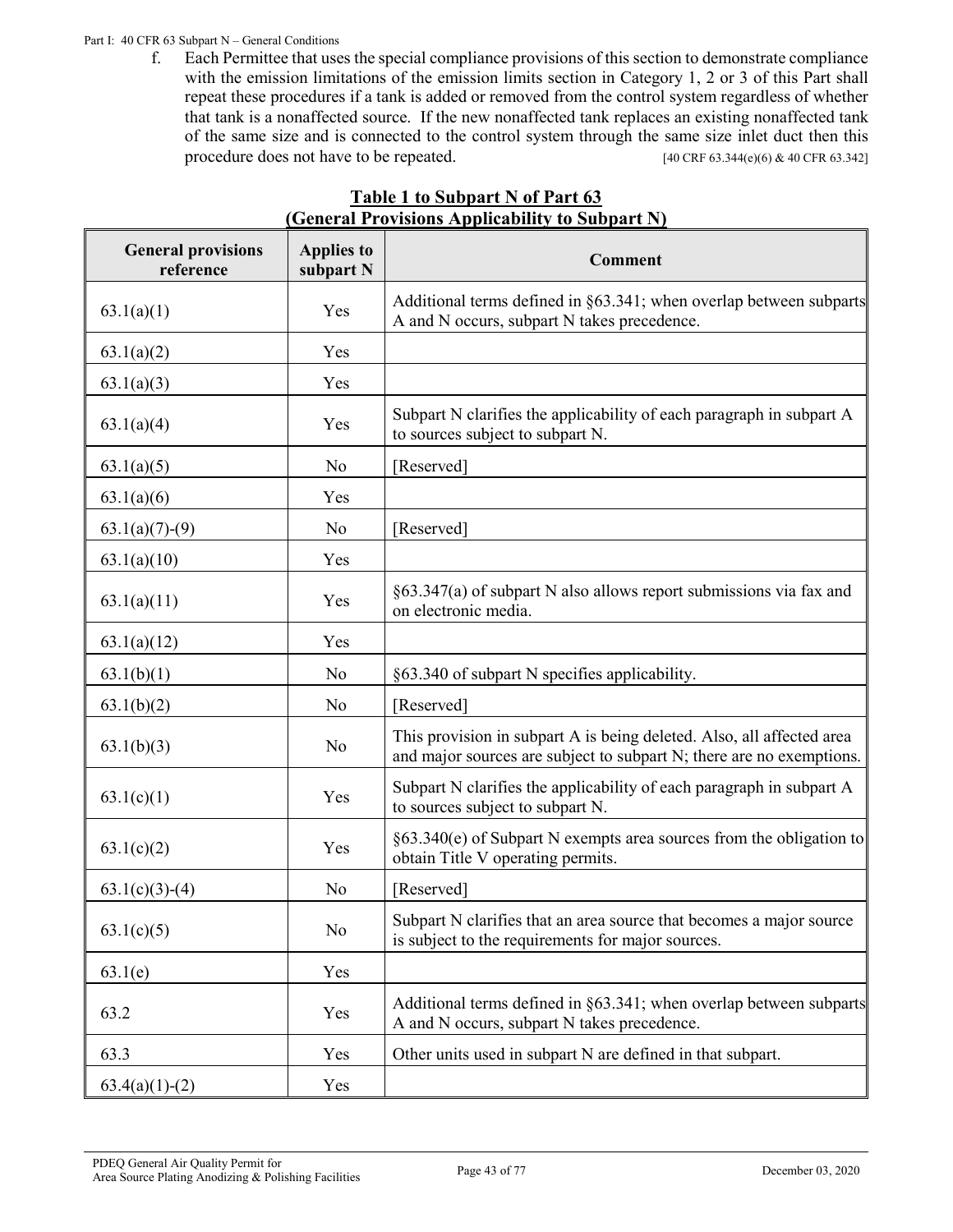| <b>General provisions</b><br>reference | <b>Applies to</b><br>subpart N | <b>Comment</b>                                                                                                                                                                                                                                                                     |
|----------------------------------------|--------------------------------|------------------------------------------------------------------------------------------------------------------------------------------------------------------------------------------------------------------------------------------------------------------------------------|
| $63.4(2)(a)(3)-(5)$                    | N <sub>o</sub>                 | [Reserved]                                                                                                                                                                                                                                                                         |
| $63.4(b)-(c)$                          | Yes                            |                                                                                                                                                                                                                                                                                    |
| 63.5(a)                                | Yes                            | Except replace the term "source" and "stationary source" in $\S 63.5(a)$<br>(1) and (2) of subpart A with "affected sources."                                                                                                                                                      |
| 63.5(b)(1)                             | Yes                            |                                                                                                                                                                                                                                                                                    |
| 63.5(b)(2)                             | No                             | [Reserved]                                                                                                                                                                                                                                                                         |
| 63.5(b)(3)                             | Yes                            | Applies only to major affected sources.                                                                                                                                                                                                                                            |
| 63.5(b)(4)                             | No                             | Subpart N $(\S63.345)$ specifies requirements for the notification of<br>construction or reconstruction for affected sources that are not<br>major.                                                                                                                                |
| 63.5(b)(5)                             | No                             | [Reserved]                                                                                                                                                                                                                                                                         |
| 63.5(b)(6)                             | Yes                            |                                                                                                                                                                                                                                                                                    |
| 63.5(c)                                | No                             | [Reserved]                                                                                                                                                                                                                                                                         |
| 63.5(d)(1)(i)                          | No                             | $\S 63.345(c)(5)$ of subpart N specifies when the application or<br>notification shall be submitted.                                                                                                                                                                               |
| 63.5(d)(1)(ii)                         | Yes                            | Applies to major affected sources that are new or reconstructed.                                                                                                                                                                                                                   |
| 63.5(d)(1)(iii)                        | Yes                            | Except information should be submitted with the Notification of<br>Compliance Status required by §63.347(e) of subpart N.                                                                                                                                                          |
| 63.5(d)(2)                             | Yes                            | Applies to major affected sources that are new or reconstructed<br>except: (1) replace "source" in $\S 63.5(d)(2)$ of subpart A with<br>"affected source"; and (2) actual control efficiencies are submitted<br>with the Notification of Compliance Status required by §63.347(e). |
| 63.5(d)(3)–(4)                         | Yes                            | Applies to major affected sources that are new or reconstructed.                                                                                                                                                                                                                   |
| 63.5(e)                                | Yes                            | Applies to major affected sources that are new or reconstructed.                                                                                                                                                                                                                   |
| 63.5(f)(1)                             | Yes                            | Except replace "source" in $\S 63.5(f)(1)$ of subpart A with "affected<br>source."                                                                                                                                                                                                 |
| 63.5(f)(2)                             | N <sub>o</sub>                 | New or reconstructed affected sources shall submit the request for<br>approval of construction or reconstruction under $§63.5(f)$ of subpart<br>A by the deadline specified in $\S 63.345(c)(5)$ of subpart N.                                                                     |
| 63.6(a)                                | Yes                            |                                                                                                                                                                                                                                                                                    |
| 63.6(b)(1)–(2)                         | Yes                            | Except replace "source" in $\S 63.6(b)(1)$ – (2) of part A with "affected<br>source."                                                                                                                                                                                              |
| 63.6(b)(3)–(4)                         | Yes                            |                                                                                                                                                                                                                                                                                    |
| 63.6(b)(5)                             | Yes                            | Except replace "source" in $\S 63.6(b)(5)$ of subpart A with "affected"<br>source."                                                                                                                                                                                                |
| 63.6(b)(6)                             | No                             | [Reserved]                                                                                                                                                                                                                                                                         |
| 63.6(b)(7)                             | No                             | Provisions for new area sources that become major sources are<br>contained in $\S 63.343(a)(4)$ of subpart N.                                                                                                                                                                      |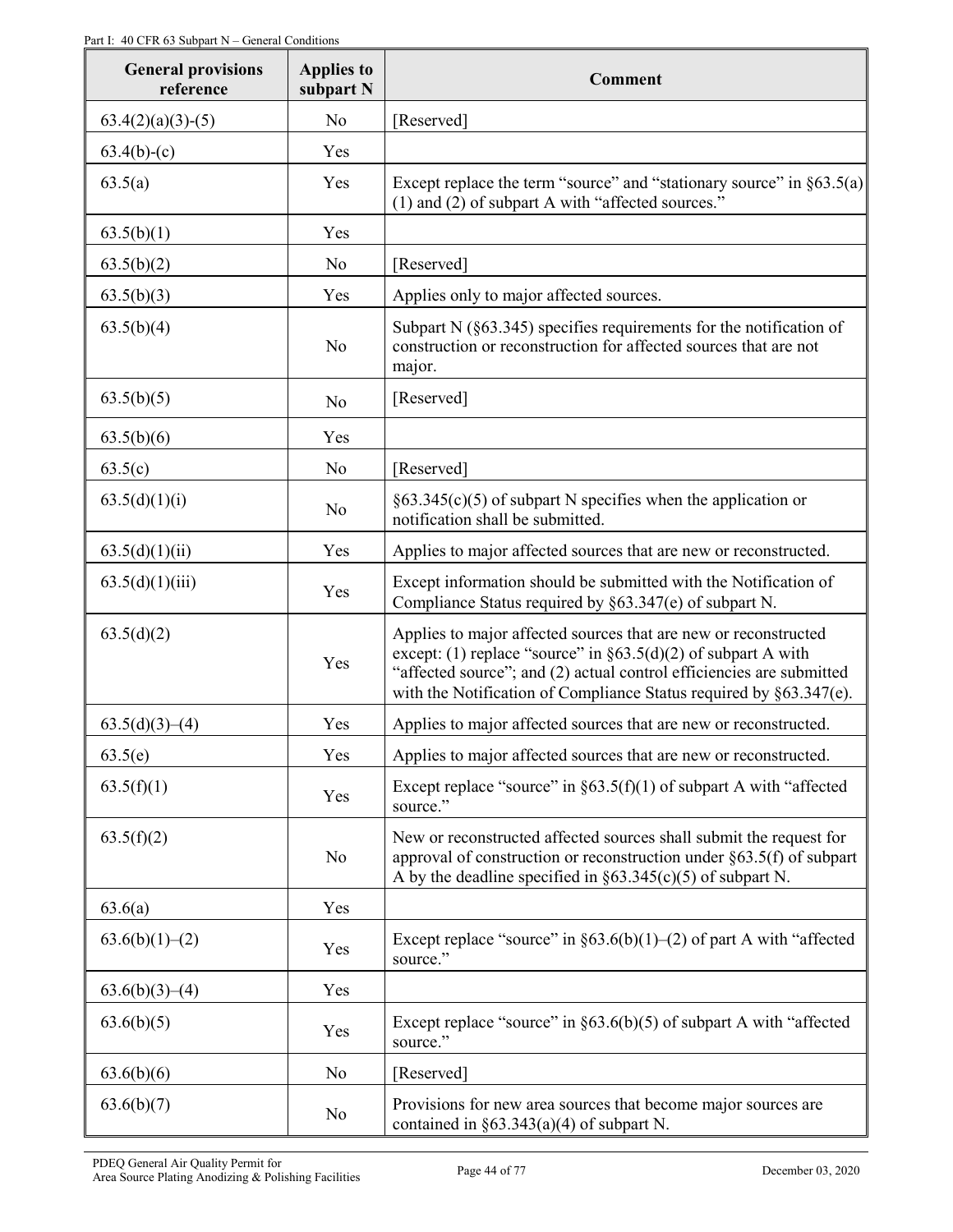| <b>General provisions</b><br>reference | <b>Applies to</b><br>subpart N | <b>Comment</b>                                                                                                                                                                                                                         |
|----------------------------------------|--------------------------------|----------------------------------------------------------------------------------------------------------------------------------------------------------------------------------------------------------------------------------------|
| 63.6(c)(1)–(2)                         | Yes                            | Except replace "source" in $\S 63.6(c)(1)$ –(2) of subpart A with<br>"affected source."                                                                                                                                                |
| $63.6(c)(3)-(4)$                       | No                             | [Reserved]                                                                                                                                                                                                                             |
| 63.6(c)(5)                             | No                             | Compliance provisions for existing area sources that become major<br>sources are contained in $\S 63.343(a)(3)$ of subpart N.                                                                                                          |
| 63.6(d)                                | No                             | [Reserved]                                                                                                                                                                                                                             |
| $63.6(e)(1)-(3)$                       | No                             | $§63.342(f)$ of subpart N contains work practice standards (operation<br>and maintenance requirements) that override these provisions.                                                                                                 |
| 63.6(f)(1)                             | No                             | §63.342(b) of subpart N specifies when the standards apply.                                                                                                                                                                            |
| 63.6(f)(2)(i)–(ii)                     | Yes                            |                                                                                                                                                                                                                                        |
| 63.6(f)(2)(iii)                        | No                             | $§63.344(b)$ of subpart N specifies instances in which previous<br>performance test results for existing sources are acceptable.                                                                                                       |
| 63.6(f)(2)(iv)                         | Yes                            |                                                                                                                                                                                                                                        |
| 63.6(f)(2)(v)                          | Yes                            |                                                                                                                                                                                                                                        |
| 63.6(f)(3)                             | Yes                            |                                                                                                                                                                                                                                        |
| 63.6(g)                                | Yes                            |                                                                                                                                                                                                                                        |
| 63.6(h)(1)                             | No                             | <b>SSM</b> Exception                                                                                                                                                                                                                   |
| 63.6(h)(2)                             | No                             | Subpart N does not contain any opacity or visible emission<br>standards.                                                                                                                                                               |
| 63.6(i)(1)                             | Yes                            |                                                                                                                                                                                                                                        |
| 63.6(i)(2)                             | Yes                            | Except replace "source" in $\S 63.6(i)(2)(i)$ and (ii) of subpart A with<br>"affected source."                                                                                                                                         |
| 63.6(i)(3)                             | Yes                            |                                                                                                                                                                                                                                        |
| 63.6(i)(4)(i)                          | No                             | $\S63.343(a)(6)$ of subpart N specifies the procedures for obtaining an<br>extension of compliance and the date by which such requests must<br>be submitted.                                                                           |
| 63.6(i)(4)(ii)                         | Yes                            |                                                                                                                                                                                                                                        |
| 63.6(i)(5)                             | Yes                            |                                                                                                                                                                                                                                        |
| 63.6(i)(6)(i)                          | Yes                            | This paragraph only references "paragraph (i)(4) of this section" for<br>compliance extension provisions. But, $\S 63.343(a)(6)$ of subpart N<br>also contains provisions for requesting a compliance extension.                       |
| 63.6(i)(6)(ii)                         | Yes                            |                                                                                                                                                                                                                                        |
| 63.6(i)(7)                             | Yes                            |                                                                                                                                                                                                                                        |
| 63.6(i)(8)                             | Yes                            | This paragraph only references "paragraphs $(i)(4)$ through $(i)(6)$ of<br>this section" for compliance extension provisions. But,<br>$\S63.343(a)(6)$ of subpart N also contains provisions for requesting a<br>compliance extension. |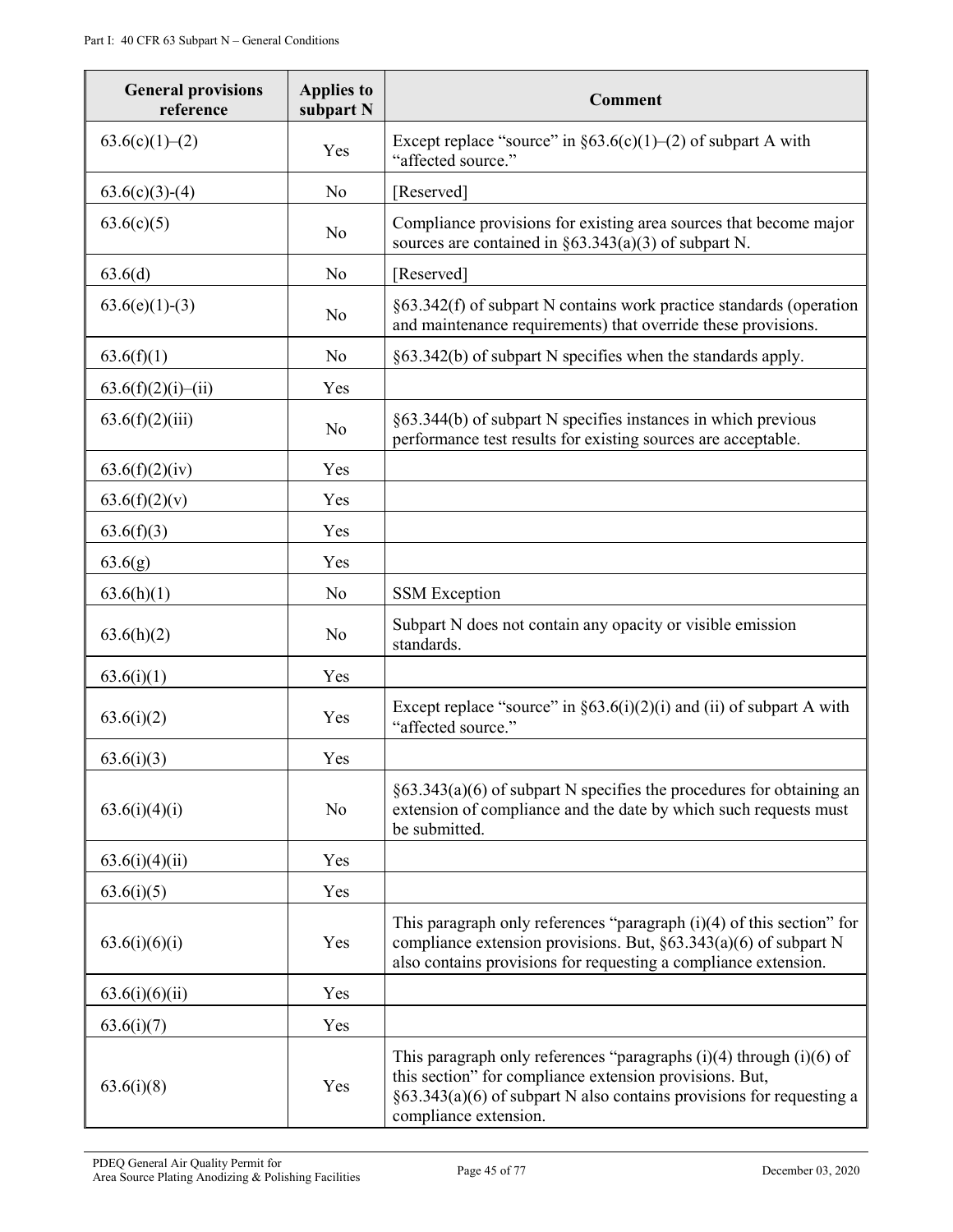| <b>General provisions</b><br>reference | <b>Applies to</b><br>subpart N | <b>Comment</b>                                                                                                                                                                                                                                                                                 |
|----------------------------------------|--------------------------------|------------------------------------------------------------------------------------------------------------------------------------------------------------------------------------------------------------------------------------------------------------------------------------------------|
| 63.6(i)(9)                             | Yes                            | This paragraph only references "paragraphs $(i)(4)$ through $(i)(6)$ of<br>this section" and "paragraphs $(i)(4)$ and $(i)(5)$ of this section" for<br>compliance extension provisions. But, $\S 63.343(a)(6)$ of subpart N<br>also contains provisions for requesting a compliance extension. |
| 63.6(i)(10)(i)–(iv)                    | Yes                            |                                                                                                                                                                                                                                                                                                |
| 63.6(i)(10)(v)(A)                      | Yes                            | This paragraph only references "paragraph $(i)(4)$ " for compliance<br>extension provisions. But, $\S 63.343(a)(6)$ of subpart N also contains<br>provisions for requesting a compliance extension.                                                                                            |
| 63.6(i)(10)(v)(B)                      | Yes                            |                                                                                                                                                                                                                                                                                                |
| 63.6(i)(11)                            | Yes                            |                                                                                                                                                                                                                                                                                                |
| 63.6(i)(12)(i)                         | Yes                            | This paragraph only references "paragraph $(i)(4)(i)$ or $(i)(5)$ of this<br>section" for compliance extension provisions. But, $\S 63.343(a)(6)$ of<br>subpart N also contains provisions for requesting a compliance<br>extension.                                                           |
| $63.6(i)(12)(ii) - (iii)$              | Yes                            |                                                                                                                                                                                                                                                                                                |
| 63.6(i)(13)                            | Yes                            |                                                                                                                                                                                                                                                                                                |
| 63.6(i)(14)                            | Yes                            |                                                                                                                                                                                                                                                                                                |
| 63.6(i)(15)                            | No                             | [Reserved]                                                                                                                                                                                                                                                                                     |
| 63.6(i)(16)                            | Yes                            |                                                                                                                                                                                                                                                                                                |
| 63.6(j)                                | Yes                            |                                                                                                                                                                                                                                                                                                |
| 63.7(a)(1)                             | Yes                            |                                                                                                                                                                                                                                                                                                |
| 63.7(a)(2)(i)–(viii)                   | No                             | [Reserved]                                                                                                                                                                                                                                                                                     |
| 63.7(a)(2)(ix)                         | Yes                            |                                                                                                                                                                                                                                                                                                |
| 63.7(a)(3)                             | Yes                            |                                                                                                                                                                                                                                                                                                |
| 63.7(a)(4)                             | Yes                            |                                                                                                                                                                                                                                                                                                |
| 63.7(b)(1)                             | No                             | §63.347(d) of subpart N requires notification prior to the performance<br>test. $\S 63.344(a)$ of subpart N requires submission of a site-specific<br>test plan upon request.                                                                                                                  |
| 63.7(b)(2)                             | Yes                            |                                                                                                                                                                                                                                                                                                |
| 63.7(c)                                | No                             | §63.344(a) of subpart N specifies what the test plan should contain,<br>but does not require test plan approval or performance audit samples.                                                                                                                                                  |
| 63.7(d)                                | Yes                            | Except replace "source" in the first sentence of $\S 63.7(d)$ of subpart A<br>with "affected source."                                                                                                                                                                                          |
| 63.7(e)(1)                             | No                             | See §63.344(a). Any reference to §63.7(e)(1) in any other general<br>provision incorporated by reference shall be treated as a cross-<br>reference to $\S 63.344(a)$ .                                                                                                                         |
| $63.7(e)(2)-(4)$                       | Yes                            | Subpart N also contains test methods specific to affected sources<br>covered by that subpart.                                                                                                                                                                                                  |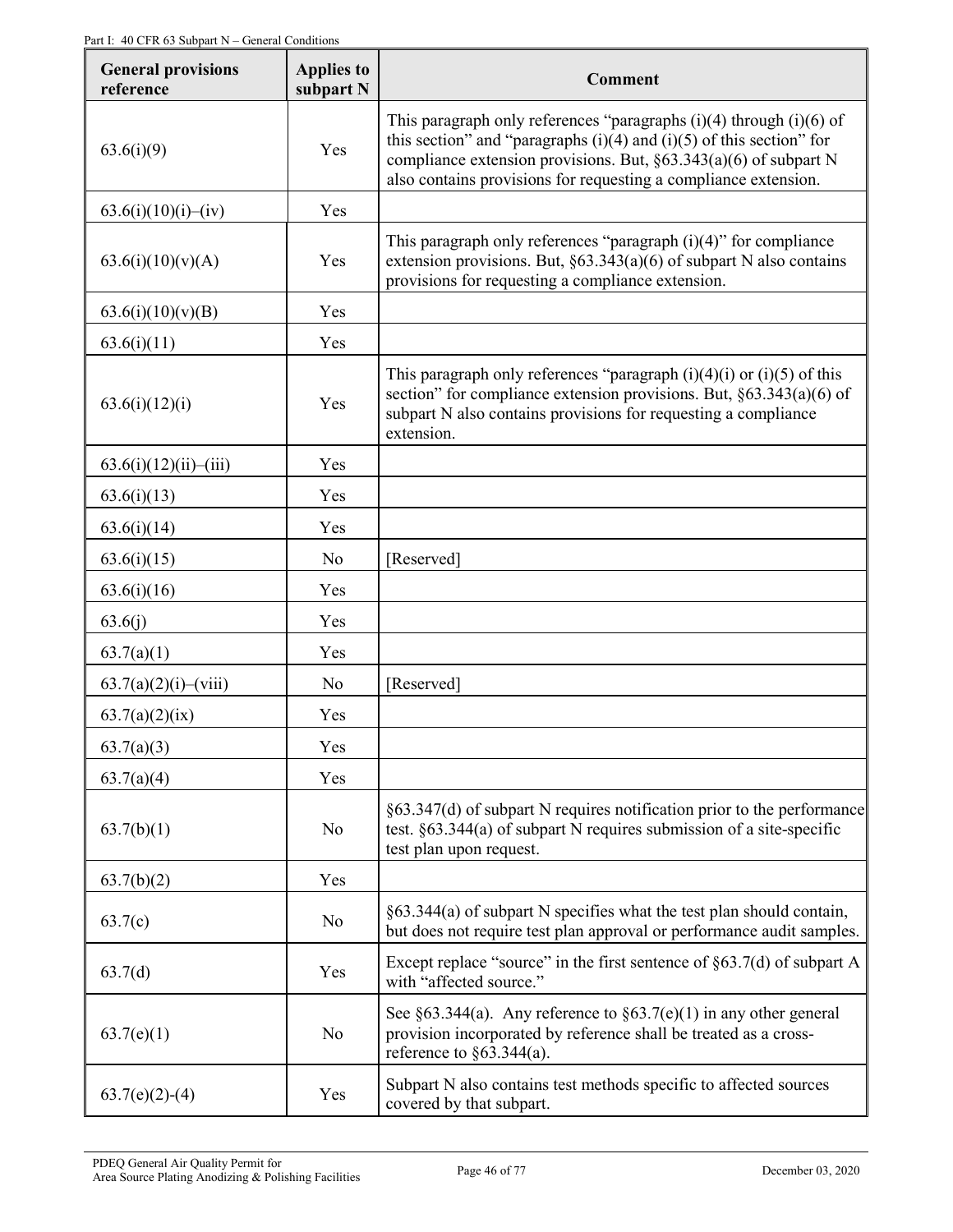| <b>General provisions</b><br>reference | <b>Applies to</b><br>subpart N | <b>Comment</b>                                                                                                                                                                                 |
|----------------------------------------|--------------------------------|------------------------------------------------------------------------------------------------------------------------------------------------------------------------------------------------|
| 63.7(f)                                | Yes                            | §63.344(c)(2) of subpart N identifies CARB Method 425 as<br>acceptable under certain conditions.                                                                                               |
| 63.7(g)(1)                             | No                             | Subpart N identifies the items to be reported in the compliance test<br>$\lceil \S 63.344(a) \rceil$ and the time frame for submitting the results<br>$\S 63.347(f)$ .                         |
| 63.7(g)(2)                             | N <sub>o</sub>                 | [Reserved]                                                                                                                                                                                     |
| 63.7(g)(3)                             | Yes                            |                                                                                                                                                                                                |
| 63.7(h)(1)–(2)                         | Yes                            |                                                                                                                                                                                                |
| 63.7(h)(3)(i)                          | Yes                            | This paragraph only references " $\S 63.6(i)$ " for compliance extension<br>provisions. But, $\S 63.343(a)(6)$ of subpart N also contains provisions<br>for requesting a compliance extension. |
| 63.7(h)(3)(ii)–(iii)                   | Yes                            |                                                                                                                                                                                                |
| 63.7(h)(4)–(5)                         | Yes                            |                                                                                                                                                                                                |
| 63.8(a)(1)                             | Yes                            |                                                                                                                                                                                                |
| 63.8(a)(2)                             | No                             | Work practice standards are contained in $\S 63.342(f)$ of subpart N.                                                                                                                          |
| 63.8(a)(3)                             | N <sub>o</sub>                 | [Reserved]                                                                                                                                                                                     |
| 63.8(a)(4)                             | N <sub>o</sub>                 |                                                                                                                                                                                                |
| 63.8(b)(1)                             | Yes                            |                                                                                                                                                                                                |
| 63.8(b)(2)                             | N <sub>o</sub>                 | §63.344(d) of subpart N specifies the monitoring location when there<br>are multiple sources.                                                                                                  |
| 63.8(b)(3)                             | No                             | $\S63.347(g)(4)$ of subpart N identifies reporting requirements when<br>multiple monitors are used.                                                                                            |
| 63.8(c)(1)(i)                          | No                             | Subpart N requires proper maintenance of monitoring devices<br>expected to be used by sources subject to subpart N.                                                                            |
| 63.8(c)(1)(ii)                         | N <sub>o</sub>                 | $\S63.342(f)(3)(iv)$ of subpart N specifies reporting when the O&M<br>plan is not followed.                                                                                                    |
| 63.8(c)(1)(iii)                        | N <sub>o</sub>                 | $\S63.343(f)(2)$ identifies the criteria for whether O&M procedures are<br>acceptable.                                                                                                         |
| 63.8(c)(2)–(3)                         | N <sub>o</sub>                 | $§63.344(d)(2)$ requires appropriate use of monitoring devices.                                                                                                                                |
| 63.8(c)(4)–(7)                         | No                             |                                                                                                                                                                                                |
| 63.8(d)                                | No                             | Maintenance of monitoring devices is required by $\S$ $\S$ 63.342(f) and<br>$63.344(d)(2)$ of subpart N.                                                                                       |
| 63.8(e)                                | N <sub>o</sub>                 | There are no performance evaluation procedures for the monitoring<br>devices expected to be used to comply with subpart N.                                                                     |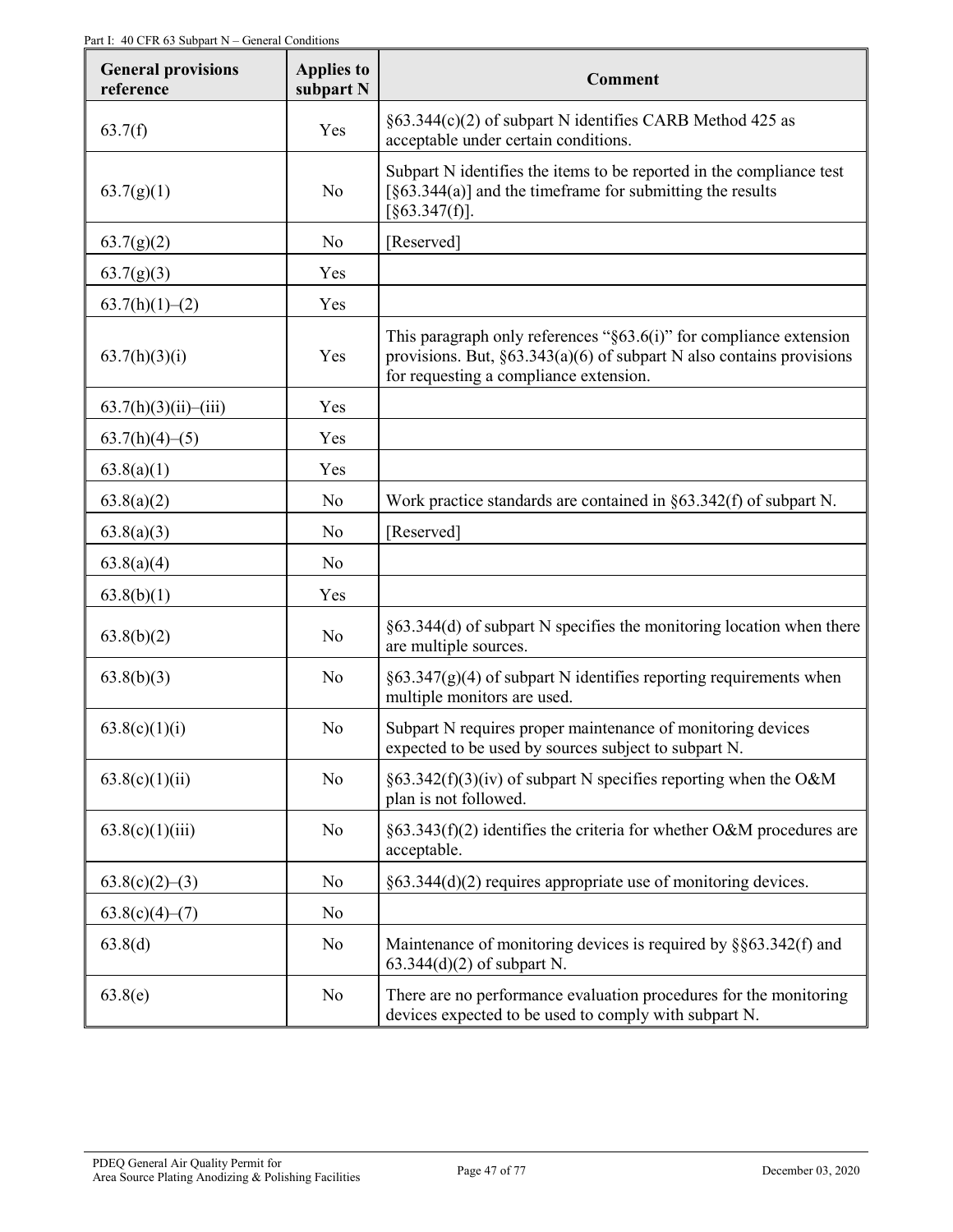| <b>General provisions</b><br>reference | <b>Applies to</b><br>subpart N | <b>Comment</b>                                                                                                                                                                                                                                                                                                             |
|----------------------------------------|--------------------------------|----------------------------------------------------------------------------------------------------------------------------------------------------------------------------------------------------------------------------------------------------------------------------------------------------------------------------|
| 63.8(f)(1)                             | Yes                            |                                                                                                                                                                                                                                                                                                                            |
| 63.8(f)(2)                             | No                             | Instances in which the Administrator may approve alternatives to the<br>monitoring methods and procedures of subpart N are contained in<br>§63.343(c)(8) of subpart N.                                                                                                                                                     |
| 63.8(f)(3)                             | Yes                            |                                                                                                                                                                                                                                                                                                                            |
| 63.8(f)(4)                             | Yes                            |                                                                                                                                                                                                                                                                                                                            |
| 63.8(f)(5)                             | Yes                            |                                                                                                                                                                                                                                                                                                                            |
| 63.8(f)(6)                             | No                             | Subpart N does not require the use of CEM's.                                                                                                                                                                                                                                                                               |
| 63.8(g)                                | N <sub>o</sub>                 | Monitoring data does not need to be reduced for reporting purposes<br>because subpart N requires measurement once/day.                                                                                                                                                                                                     |
| 63.9(a)                                | Yes                            |                                                                                                                                                                                                                                                                                                                            |
| 63.9(b)(1)(i)–(ii)                     | No                             | $\S63.343(a)(3)$ of subpart N requires area sources to comply with<br>major source provisions if an increase in HAP emissions causes them<br>to become major sources.                                                                                                                                                      |
| 63.9(b)(1)(iii)                        | No                             | §63.347(c)(2) of subpart N specifies initial notification requirements<br>for new or reconstructed affected sources.                                                                                                                                                                                                       |
| 63.9(b)(2)                             | N <sub>o</sub>                 | $\S63.347(c)(1)$ of subpart N specifies the information to be contained<br>in the initial notification.                                                                                                                                                                                                                    |
| 63.9(b)(3)                             | No                             | [Reserved]                                                                                                                                                                                                                                                                                                                 |
| 63.9(b)(4)                             | No                             |                                                                                                                                                                                                                                                                                                                            |
| 63.9(b)(5)                             | No                             |                                                                                                                                                                                                                                                                                                                            |
| 63.9(c)                                | Yes                            | This paragraph only references " $\S 63.6(i)(4)$ through $\S 63.6(i)(6)$ " for<br>compliance extension provisions. But, $\S 63.343(a)(6)$ of subpart N<br>also contains provisions for requesting a compliance extension.<br>Subpart N provides a different timeframe for submitting the request<br>than $\S 63.6(i)(4)$ . |
| 63.9(d)                                | Yes                            | This paragraph only references "the notification dates established in<br>paragraph (g) of this section." But, §63.347 of subpart N also<br>contains notification dates.                                                                                                                                                    |
| 63.9(e)                                | No                             | Notification of performance test is required by $\S 63.347(d)$ of subpart<br>N.                                                                                                                                                                                                                                            |
| 63.9(f)                                | No                             |                                                                                                                                                                                                                                                                                                                            |
| 63.9(g)                                | No                             | Subpart N does not require a performance evaluation or relative<br>accuracy test for monitoring devices.                                                                                                                                                                                                                   |
| 63.9(h)(1)–(3)                         | No                             | $§63.347(e)$ of subpart N specifies information to be contained in the<br>notification of compliance status and the timeframe for submitting<br>this information.                                                                                                                                                          |
| 63.9(h)(4)                             | No                             | [Reserved]                                                                                                                                                                                                                                                                                                                 |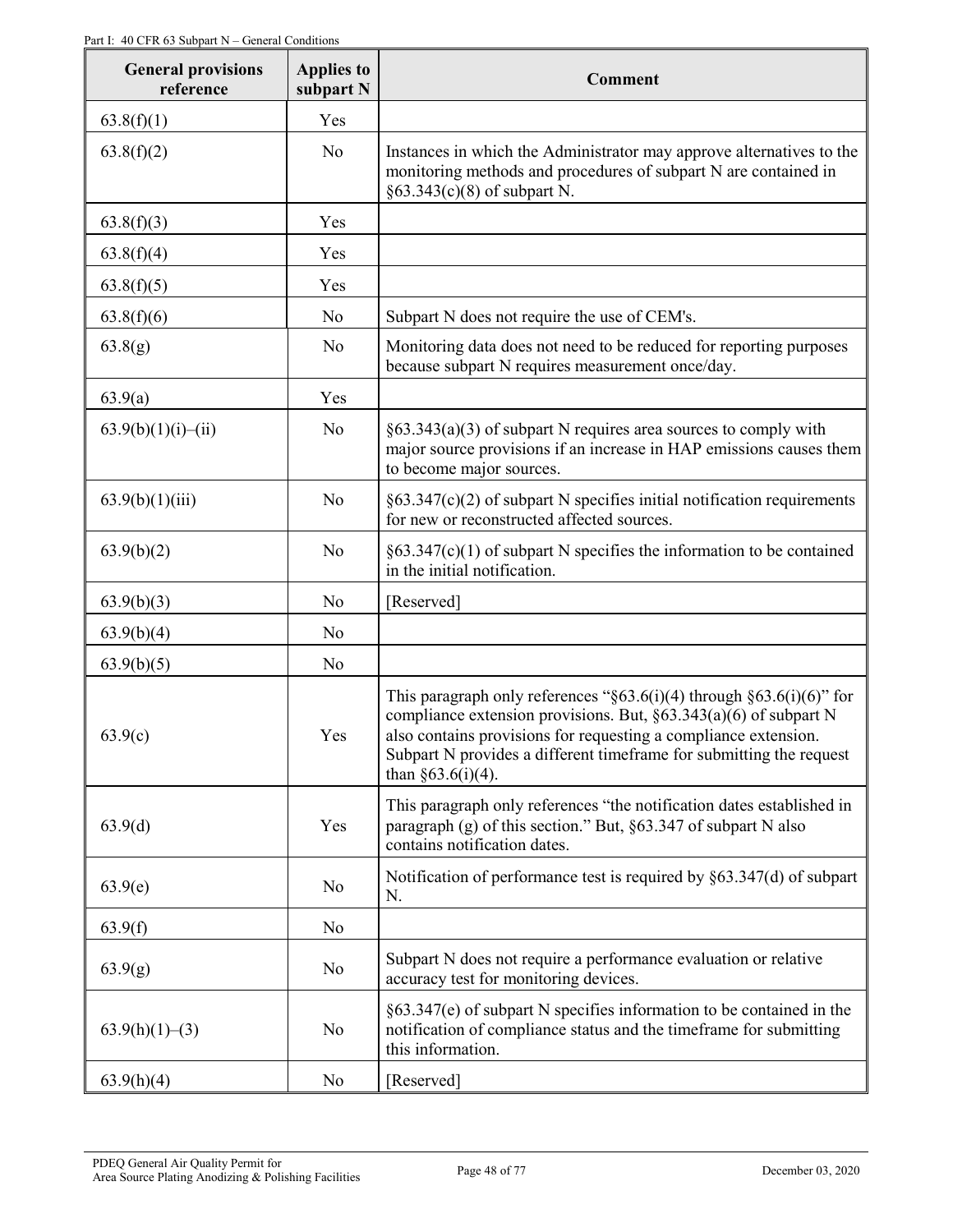| <b>General provisions</b><br>reference | <b>Applies to</b><br>subpart N | <b>Comment</b>                                                                                                                                                                                                                         |
|----------------------------------------|--------------------------------|----------------------------------------------------------------------------------------------------------------------------------------------------------------------------------------------------------------------------------------|
| 63.9(h)(5)                             | N <sub>o</sub>                 | Similar language has been incorporated into $\S 63.347(e)(2)(iii)$ of<br>subpart N.                                                                                                                                                    |
| 63.9(h)(6)                             | Yes                            |                                                                                                                                                                                                                                        |
| 63.9(i)                                | Yes                            |                                                                                                                                                                                                                                        |
| 63.9(j)                                | Yes                            |                                                                                                                                                                                                                                        |
| 63.10(a)                               | Yes                            |                                                                                                                                                                                                                                        |
| 63.10(b)(1)                            | Yes                            |                                                                                                                                                                                                                                        |
| 63.10(b)(2)                            | No                             | $\S63.346(b)$ of subpart N specifies the records that must be<br>maintained.                                                                                                                                                           |
| 63.10(b)(3)                            | No                             | Subpart N applies to major and area sources.                                                                                                                                                                                           |
| 63.10(c)                               | N <sub>o</sub>                 | Applicable requirements of $\S63.10(c)$ have been incorporated into<br>§63.346(b) of subpart N.                                                                                                                                        |
| 63.10(d)(1)                            | Yes                            |                                                                                                                                                                                                                                        |
| 63.10(d)(2)                            | No                             | §63.347(f) of subpart N specifies the timeframe for reporting<br>performance test results.                                                                                                                                             |
| 63.10(d)(3)                            | No                             | Subpart N does not contain opacity or visible emissions standards.                                                                                                                                                                     |
| 63.10(d)(4)                            | Yes                            |                                                                                                                                                                                                                                        |
| 63.10(d)(5)                            | N <sub>o</sub>                 | $\S63.342(f)(3)(iv)$ and $\S63.347(g)(3)$ of subpart N specify reporting<br>associated with malfunctions.                                                                                                                              |
| 63.10(e)                               | N <sub>o</sub>                 | $\S63.347(g)$ and (h) of subpart N specify the frequency of periodic<br>reports of monitoring data used to establish compliance. Applicable<br>requirements of $\S 63.10(e)$ have been incorporated into $\S 63.347(g)$<br>and $(h)$ . |
| 63.10(f)                               | Yes                            |                                                                                                                                                                                                                                        |
| 63.11                                  | N <sub>o</sub>                 | Flares will not be used to comply with the emission limits.                                                                                                                                                                            |
| $63.12 - 63.15$                        | Yes                            |                                                                                                                                                                                                                                        |

# **List of Applicable Regulations**

## **Requirements Specifically Identified as Applicable**

Title 40 of the Code of Federal Regulations, Part 63 (40 CFR 63)

Subpart N National Emission Standards for Chromium Emissions From Hard and Decorative Chromium Electroplating and Chromium Anodizing Tanks

Pima County Code (PCC) Title 17, Chapters:

- 17.16.040 Standards and Applicability (Including NESHAPS).
- 17.16.130 Applicability.
- 17.16.530 National Emission Standards for Hazardous Air Pollutants (NESHAP).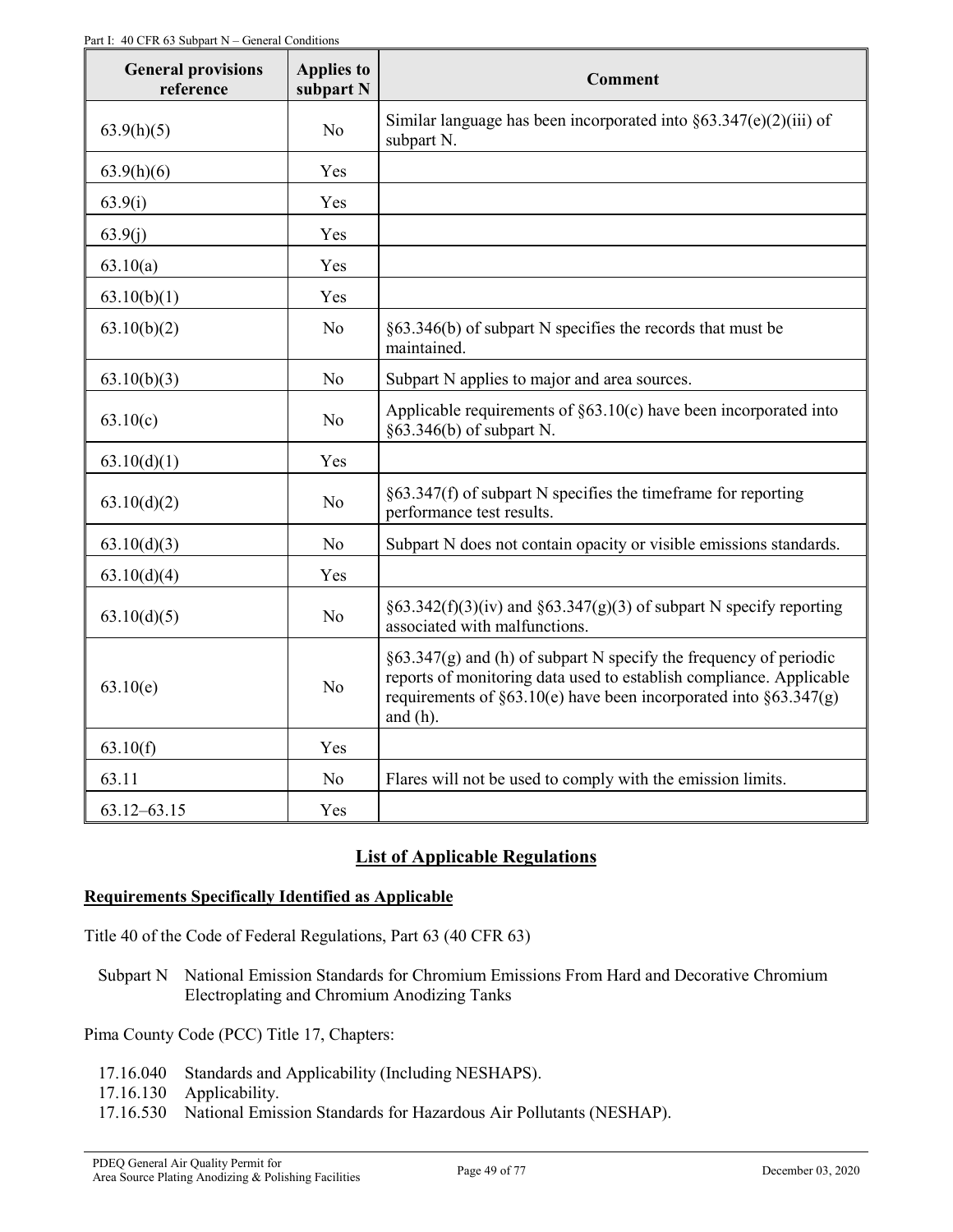## **Part I**

# **Category 1**

# **Specific Conditions**

## *Open Surface Hard Chromium Electroplating Tanks*

#### **Designation of Sources Section**

1. The affected source to which the provisions of this Category 1 apply is each Open Surface Hard Chromium Electroplating Tank located at a large or small hard chromium electroplating facility.

 $[40 \text{ CFR } 63.340(a)]$ 

- 2. A Permittee may demonstrate the size of a hard chromium electroplating facility through the definitions presented in Part I of this permit. Alternatively, the Permittee of a facility with a maximum cumulative potential rectifier capacity of 60 million amp-hr/yr or more may be considered small if the actual cumulative rectifier capacity is less than 60 million amp-hr/yr as demonstrated using the following procedures:  $[40 \text{ CFR } 63.342 \text{ (c)}(3)(i)]$ 
	- a. If records show that the facility's previous annual actual rectifier capacity was less than 60 million amp-hr/yr, by using nonresettable ampere-hr meters and keeping monthly records of actual amperehr usage for each 12-month rolling period following the compliance date in accordance with section 21.l of Part I (General Conditions). The actual cumulative rectifier capacity for the previous 12 month rolling period shall be tabulated monthly by adding the capacity for the current month to the capacities for the previous 11 months; or  $[40 \text{ CFR } 63.342 \text{ (c)}(3) \text{ (i)}(\text{A)} \& 40 \text{ CFR } 63.346 \text{ (b)}(12)]$
	- b. By accepting a federally-enforceable limit on the maximum cumulative potential rectifier capacity of a hard chromium electroplating facility and by maintaining monthly records in accordance with section 21.l of Part I (General Conditions) to demonstrate that the limit has not been exceeded. The actual cumulative rectifier capacity for the previous 12-month rolling period shall be tabulated monthly by adding the capacity for the current month to the capacities for the previous 11 months.  $[4\overline{0}$  CFR 63.342(c)(3)(i)(B) &40 CFR 63.346(b)(12)]
- 3. Once the monthly records required to be kept by section 21.l of Part I (General Conditions) and by this paragraph 3, show that the actual cumulative rectifier capacity over the previous 12-month rolling period corresponds to the large designation, the Permittee of an open surface hard chromium electroplating tank is subject to the emission limitation identified in Category 1 section 5.a or Category 1 section 5.c of Part I (General Conditions), in accordance with the compliance schedule of section 4 of this Category. [40 CFR 63.342(c)(3)(ii), 40 CFR 63.346(b)(12), 40 CFR 63.342(c)(1)(i) & (iii), 40 CFR 63.342(c)(2)(i), (iii) & (iv) and 40 CFR 63.343(a)(5)]
- 4. The Permittee of an existing open surface hard chromium electroplating tank or tanks located at a small, hard chromium electroplating facility that increases its maximum cumulative potential rectifier capacity, or its actual cumulative rectifier capacity, such that the facility becomes a large, hard chromium electroplating facility must comply with the emission limitation of section 5.a or 5.c of this Category, for all open surface hard chromium electroplating tanks at the facility no later than 1 year after the month in which monthly records required by section 2 of this Category and section 21.l of Part I (General Conditions), show that the large designation is met, or by the compliance date specified in section 9.a of Part I (General Conditions), whichever is later.

[40 CFR 63.343(a)(5), 40 CFR 63.342(c)(1)(i), 40 CFR 63.342(c)(3)(i) , 40 CFR 63.346(b)(12) & 40 CFR 63.343(a)(1)]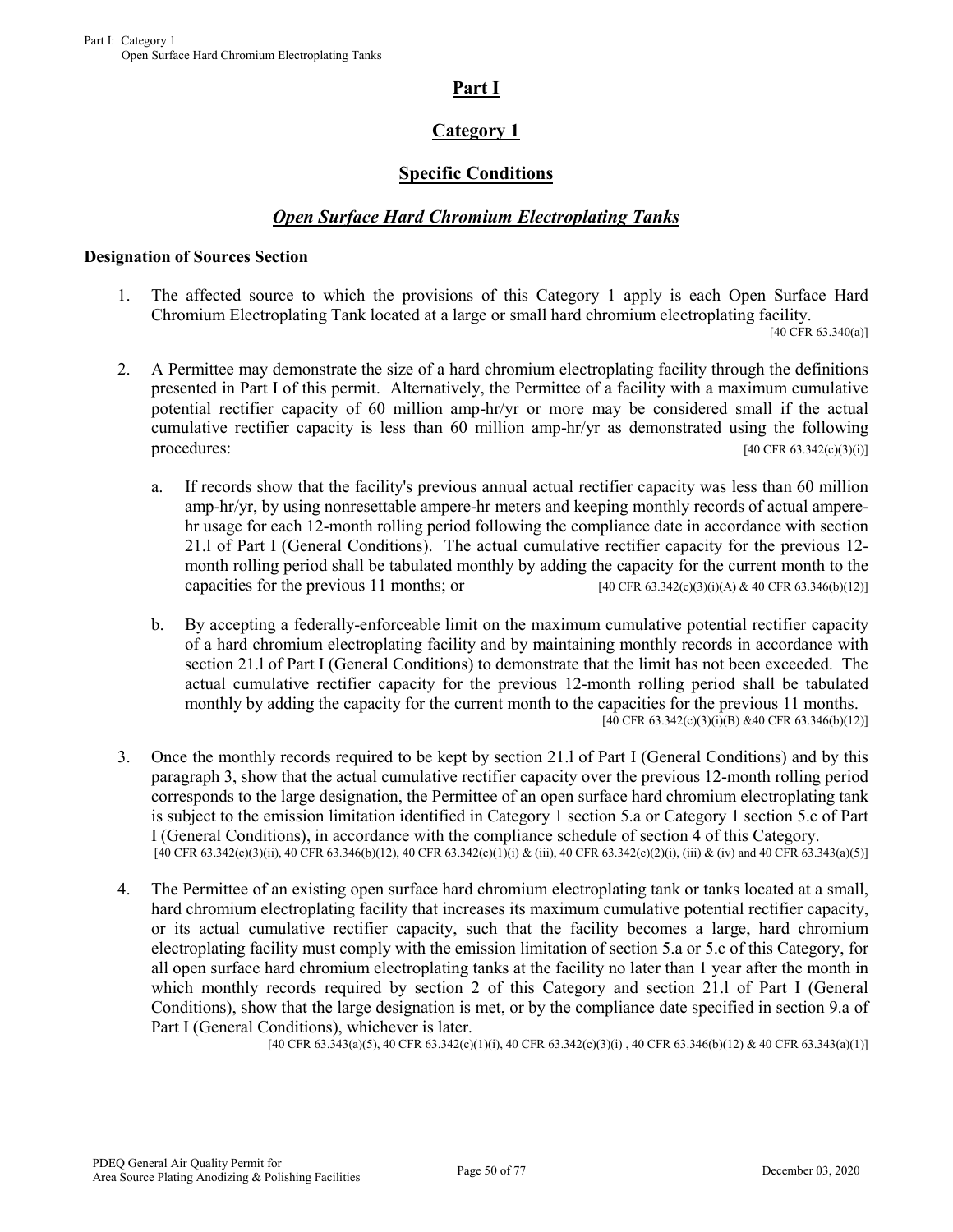#### **Emission Limits Section** [PCC 17.13.020.A.2]

- 5. During tank operation, the Permittee of an existing, new, or reconstructed affected source shall control chromium emissions discharged to the atmosphere from that affected source by either: [40 CFR 63.342(c)(1)]
	- a. Not allowing the concentration of total chromium in the exhaust gas stream discharged to the atmosphere to exceed 0.011 milligrams of total chromium per dry standard cubic meter (mg/dscm) of ventilation air (4.8×10−6 grains per dry standard cubic foot (gr/dscf)) for all open surface hard chromium electroplating tanks that are existing affected sources and are located at large hard chromium electroplating facilities; or  $[40 \text{ CFR } 63.342(c)(1)(i)]$
	- b. Not allowing the concentration of total chromium in the exhaust gas stream discharged to the atmosphere to exceed 0.015 mg/dscm  $(6.6\times10^{-5}$  gr/dscf) for all open surface hard chromium electroplating tank that are existing affected sources and are located at small, hard chromium electroplating facilities; or  $[40 \text{ CFR } 63.342 \text{ (c)}(1) \text{ (ii)}]$
	- c. If a chemical fume suppressant containing a wetting agent is used, not allowing the surface tension of the electroplating or anodizing bath contained within the affected tank to exceed 40 dynes per centimeter (dynes/cm) (2.8×10−3 pound-force per foot (lbf/ft)) as measured by a Stalagmometer or 33 dynes/cm  $(2.3\times10^{-3}$  lbf/ft) as measured by a Tensiometer at any time during tank operation; or  $[40 \text{ CFR } 63.342(c)(1)(iii)]$
	- d. Not allowing the concentration of total chromium in the exhaust gas stream discharged to the atmosphere to exceed 0.006 mg/dscm of ventilation air (2.6×10−6 grains per dry standard cubic foot (gr/dscf)) for all open surface hard chromium electroplating tanks that are new affected sources. [40 CFR 63.342(c)(1)(iv)]
- 6. After September 21, 2015, the Permittee of an affected open surface hard chromium electroplating tank shall not add PFOS-based fume suppressants to any affected open surface hard chromium electroplating  $tanh.$  [40 CFR 63.342(c)(1)(v)]

### **Reporting Section** [PCC 17.13.020.A.5]

In addition to the general conditions applicable to all affected sources identified in sections 23 through 28 of Part I (General Conditions), the following reporting requirements are applicable to process tanks subject to this Category:

Initial Notification: The initial notification reporting requirement shall include the following information:

- 7. The maximum potential cumulative potential rectifier capacity  $[40 \text{ CFR } 63.347 \text{(c)(vi)}]$
- 8. A statement of whether the affected source(s) is located at a small or large, hard chromium electroplating facility and whether this will be demonstrated through actual or maximum potential cumulative rectifier capacity.  $[40 \text{ CFR } 63.347 \text{ (c)(vii)}]$
- 9. A statement of whether the Permittee of an affected source(s) will limit the maximum potential cumulative rectifier capacity in accordance with section 2 of this Category such that the hard chromium electroplating facility is considered small.  $[40 \text{ CFR } 63.647(c)(\text{viii}) \& 40 \text{ CFR } 63.342(c)(3)]$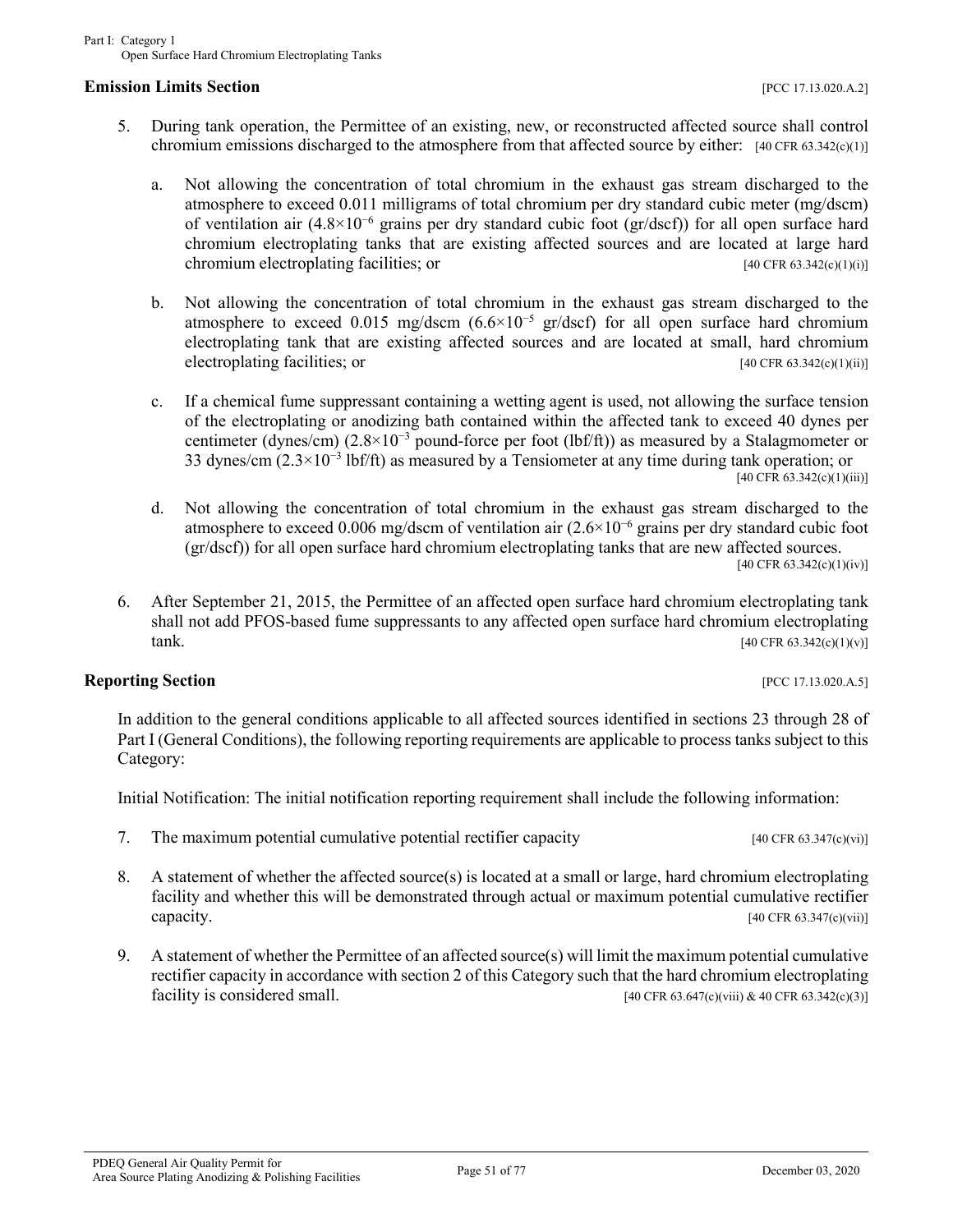## **Part I**

# **Category 2**

# **Specific Conditions**

# **Enclosed Surface Hard Chromium Electroplating Tanks**

### **Applicability and Designation of Sources Section**

1. The affected source to which the provisions of this Category apply is each Enclosed Surface Hard Chromium Electroplating Tank located at a large or small hard chromium electroplating facility.

[40 CFR 63.340(a)]

2. A Permittee may demonstrate the size of a hard chromium electroplating facility through the definitions presented in this Part. Alternatively, the Permittee of a facility with a maximum cumulative potential rectifier capacity of 60 million amp-hr/yr or more may be considered small if the actual cumulative rectifier capacity is less than 60 million amp-hr/yr as demonstrated using the following procedures:  $[40 \text{ CFR } 63.342(c)(3)(i)]$ 

a. If records show that the facility's previous annual actual rectifier capacity was less than 60 million amp-hr/yr, by using nonresettable ampere-hr meters and keeping monthly records of actual amperehr usage for each 12-month rolling period following the compliance date in accordance with section 21.l of Part I (General Conditions). The actual cumulative rectifier capacity for the previous 12-

- month rolling period shall be tabulated monthly by adding the capacity for the current month to the capacities for the previous 11 months; or  $[40 \text{ CFR } 63.342 \text{ (c)}(3) \text{ (i)}(A) \& 40 \text{ CFR } 63.346 \text{ (b)}(12)]$
- b. By accepting a federally-enforceable limit on the maximum cumulative potential rectifier capacity of a hard chromium electroplating facility and by maintaining monthly records in accordance with section 21.l of Part I (General Conditions) to demonstrate that the limit has not been exceeded. The actual cumulative rectifier capacity for the previous 12-month rolling period shall be tabulated monthly by adding the capacity for the current month to the capacities for the previous 11 months.  $[40 \text{ CFR } 63.342 \text{(c)}(3) \text{(i)}(B) \& 40 \text{ CFR } 63.346 \text{(b)}(12)]$
- 3. Once the monthly records required to be kept by section 21.l of Part I (General Conditions) and by this paragraph 3, show that the actual cumulative rectifier capacity over the previous 12-month rolling period corresponds to the large designation, the Permittee of an enclosed surface hard chromium electroplating tank is subject to the emission limitation identified in Category 2 section 5.a, Category 2 section 5.b or Category 2 section 5.g of this Part, in accordance with the compliance schedule of section 4 of this Category.

[40 CFR 63.342(c)(3)(ii), 40 CFR 63.346(b)(12), 40 CFR 63.342(c)(1)(i) & (iii), 40 CFR 63.342(c)(2)(i), (iii) & (iv) and 40 CFR 63.343(a)(5)]

4. The Permittee of an existing hard chromium electroplating tank or tanks located at a small, hard chromium electroplating facility that increases its maximum cumulative potential rectifier capacity, or its actual cumulative rectifier capacity, such that the facility becomes a large, hard chromium electroplating facility must comply with the emission limitation of section 5.a of this Category, for all hard chromium electroplating tanks at the facility no later than 1 year after the month in which monthly records required by section 2 of this Category and section 21.l of Part I (General Conditions), show that the large designation is met, or by the compliance date specified in section 9.a of Part I (General Conditions), whichever is later.

[40 CFR 63.343(a)(5), 40 CFR 63.342(c)(1)(i), 40 CFR 63.342(c)(3)(i) , 40 CFR 63.346(b)(12) & 40 CFR 63.343(a)(1)]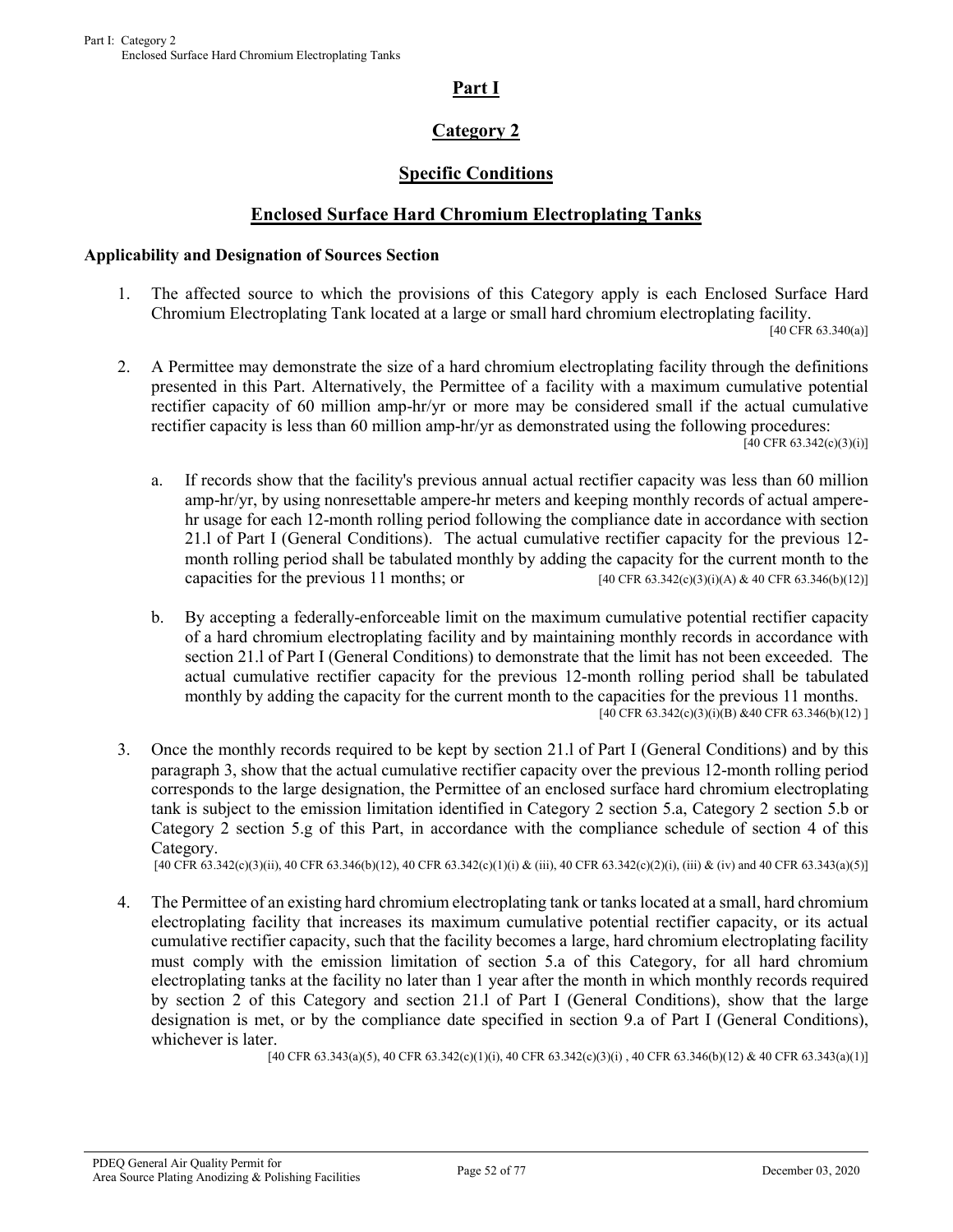- 5. During tank operation, the Permittee of an existing, new, or reconstructed affected source shall control chromium emissions discharged to the atmosphere from that affected source by either: [40 CFR 63.342(c)(2)]
	- a. Not allowing the concentration of total chromium in the exhaust gas stream discharged to the atmosphere to exceed 0.011 milligrams of total chromium per dry standard cubic meter (mg/dscm) (4.8×10−6 grains per dry standard cubic foot (gr/dscf)) for all enclosed hard chromium electroplating tanks that are existing affected sources located at large, hard chromium electroplating facilities; or  $[40 \text{ CFR } 63.342 \text{(c)}(2) \text{(i)}]$
	- b. Not allowing the mass rate of total chromium in the exhaust gas stream discharged to the atmosphere to exceed the maximum allowable mass emission rate determined by using the calculation procedure in section 7.a and section 7.b of this Category for all enclosed hard chromium electroplating tanks that are existing affected sources located at large, hard chromium electroplating facilities; or [40 CFR 63.342(c)(2)(iv) & 40 CFR 63.344(f)(1)(i)]
	- c. Not allowing the concentration of total chromium in the exhaust gas stream discharged to the atmosphere to exceed 0.015 mg/dscm  $(6.6\times10^{-6} \text{ gr/dsc})$  for all enclosed hard chromium electroplating tanks that are existing affected sources and are located at small, hard chromium electroplating facilities; or  $[40 \text{ CFR } 63.342 \text{ (c)}(2) \text{ (ii)}]$
	- d. Not allowing the mass rate of total chromium in the exhaust gas stream discharged to the atmosphere to exceed the maximum allowable mass emission rate determined by using the calculation procedure in section 7.c and section 7.d of this Category if the enclosed hard chromium electroplating tank is an existing affected source and is located at a small, hard chromium electroplating facility; or  $[40 \text{ CFR } 63.342 \text{(c)} \cdot \text{(2)} \cdot \text{(v)} \& 40 \text{ CFR } 63.344 \text{(f)} \cdot \text{(1)} \cdot \text{(ii)}]$
	- e. Not allowing the concentration of total chromium in the exhaust gas stream discharged to the atmosphere to exceed 0.006 mg/dscm of ventilation air (2.6×10−6 gr/dscf) for enclosed hard chromium electroplating tanks that are new affected sources; or  $[40 \text{ CFR } 63.342 \text{ (c)}(2)\text{ (vi)}]$
	- f. Not allowing the mass rate of total chromium in the exhaust gas stream discharged to the atmosphere to exceed the maximum allowable mass emission rate determined by using the calculation procedures in section 7.e and section 7.f of this Category if the enclosed tank is a new affected source; or [40 CFR 63.342(c)(2)(vii) & 40 CFR 63.344(f)(1)(iii)]
	- g. If a chemical fume suppressant containing a wetting agent is used, by not allowing the surface tension of the electroplating or anodizing bath contained within the affected tank to exceed 40 dynes/cm  $(2.8\times10^{-3} \text{ lbf/ft})$  as measured by a Stalagmometer or 33 dynes/cm  $(2.3\times10^{-3} \text{ lbf/ft})$  as measured by a Tensiometer at any time during tank operation. [40 CFR 63.342(c)(2)(iii)]
- 6. After September 21, 2015, the Permittee of an affected enclosed hard chromium electroplating tank shall not add PFOS-based fume suppressants to any affected open surface hard chromium electroplating tank. [40 CFR 63.342(c)(2)(viii)]
- 7. Compliance provisions for the mass rate emission standard for enclosed hard chromium electroplating tanks. This section identifies procedures for calculating the maximum allowable mass emission rate for Permittees of affected sources who choose to meet the mass emission rate standard in section 5.b, 5.d and 5.f of this Category. 40 CFR 63.344(f)(1) & 40 CFR 63.342(c)(2)(iv) - (v)]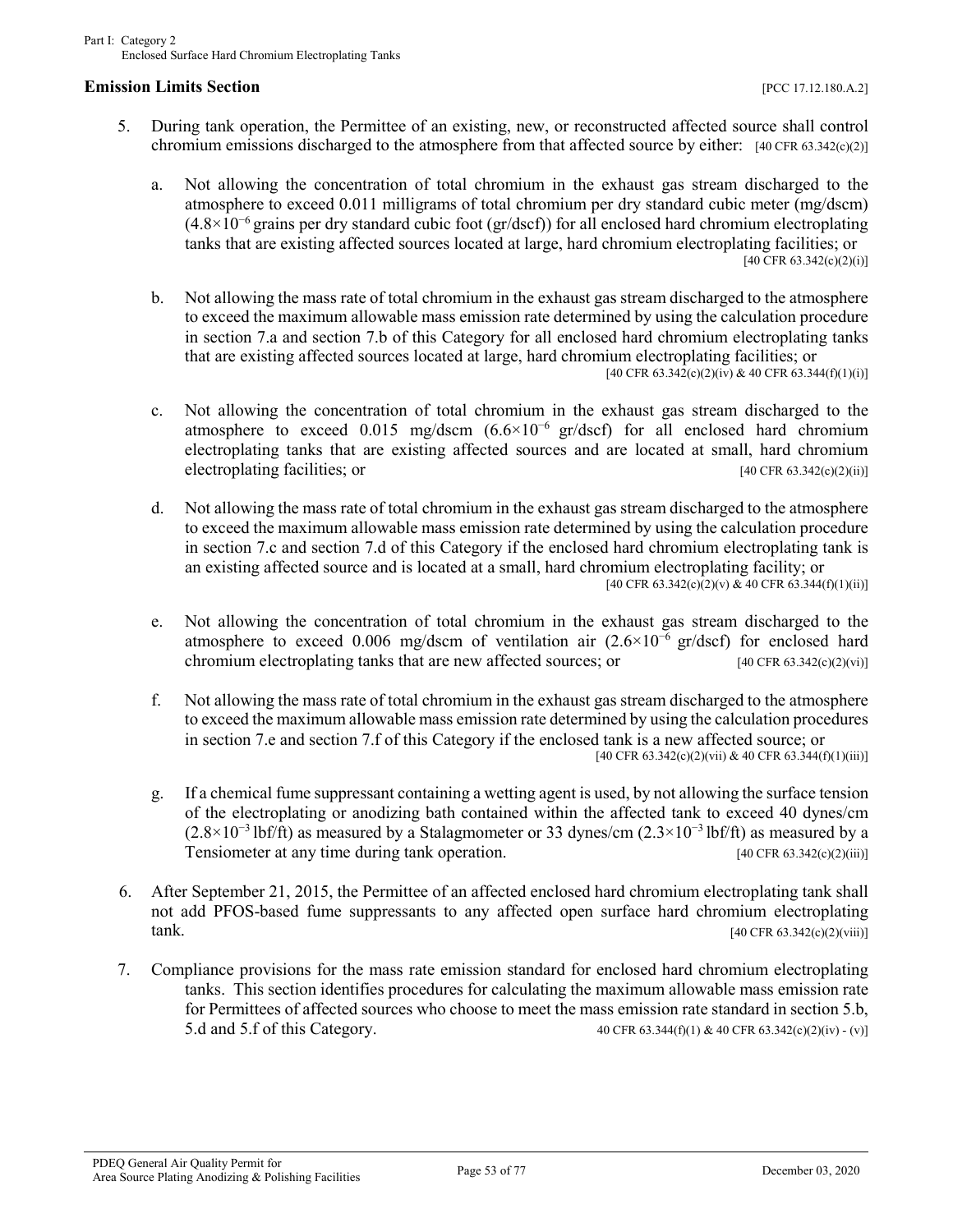#### Part I: Category 2 Enclosed Surface Hard Chromium Electroplating Tanks

a. The Permittee of an enclosed hard chromium electroplating tank that is an existing affected source and is located at a large hard chromium electroplating facility who chooses to meet the mass emission rate standard in section 5.b of this Category shall determine compliance by not allowing the mass rate of total chromium in the exhaust gas stream discharged to the atmosphere to exceed the maximum allowable mass emission rate calculated using equation (A):

[40 CFR 63.344(f)(1)(i)(A) & 40 CFR 63.342(c)(2)(iv), 40 CFR 63 Subpart N - equation 9]

 $MAMER = ETSA \times K \times 0.011 mg/dscm$  (A)

Where:

MAMER= the alternative emission rate for enclosed hard chromium electroplating tanks in milligram per hour (mg/hr).

ETSA  $=$  the hard chromium electroplating tank surface area in square feet (ft<sup>2</sup>).

K = a conversion factor,  $425 \text{ dscm} / (ft^2 \times hr)$ .

- b. Compliance with the alternative mass emission limit is demonstrated if the three-run average mass emission rate determined from Method 306 testing is less than or equal to the maximum allowable mass emission rate calculated from equation  $(A)$ . [40 CFR 63.344(f)(1)(i)(B) & 40 CFR 63 Subpart N - equation 9]
- c. The Permittee of an enclosed hard chromium electroplating tank that is an existing affected source located at a small hard chromium electroplating facility who chooses to meet the mass emission rate standard in section 5.d of this Category shall determine compliance by not allowing the mass rate of total chromium in the exhaust gas stream discharged to the atmosphere to exceed the maximum allowable mass emission rate calculated using equation (B):

 $[40 \text{ CFR } 63.344 \text{(f)}(1) \text{(ii)}(A), 40 \text{ CFR } 63.342 \text{(c)}(2) \text{(v)} \& 40 \text{ CFR } 63 \text{ Subpart N - equation } 10]$ 

MAMER = ETSA × K × 0.015 mg/dscm. (B)

d. Compliance with the alternative mass emission limit is demonstrated if the three-run average mass emission rate determined from testing using Method 306 of appendix A to Part 63 is less than or equal to the maximum allowable mass emission rate calculated from equation (B).

 $[40 \text{ CFR } 63.344(f)(1)(ii)(B) \& 40 \text{ CFR } 63 \text{ Subpart N - equation } 10]$ 

e. The Permittee of an enclosed hard chromium electroplating tank that is a new source who chooses to meet the mass emission rate standard in section 5.f of this Category shall determine compliance by not allowing the mass rate of total chromium in the exhaust gas stream discharged to the atmosphere to exceed the maximum allowable mass emission rate calculated using equation (C): [40 CFR 63.344(f)(1)(iii)(A) & 40 CFR 63.342(c)(2)(vii), 40 CFR 63 Subpart N - equation 11]

MAMER = ETSA × K × 0.006 mg/dscm (C)

f. Compliance with the alternative mass emission limit is demonstrated if the three-run average mass emission rate determined from testing using Method 306 or 306A of appendix A to part 63 is less than or equal to the maximum allowable mass emission rate calculated for equation (C).

[40 CFR 63.344(f)(1)(iii)(B) & 40 CFR 63 Subpart N - equation 11]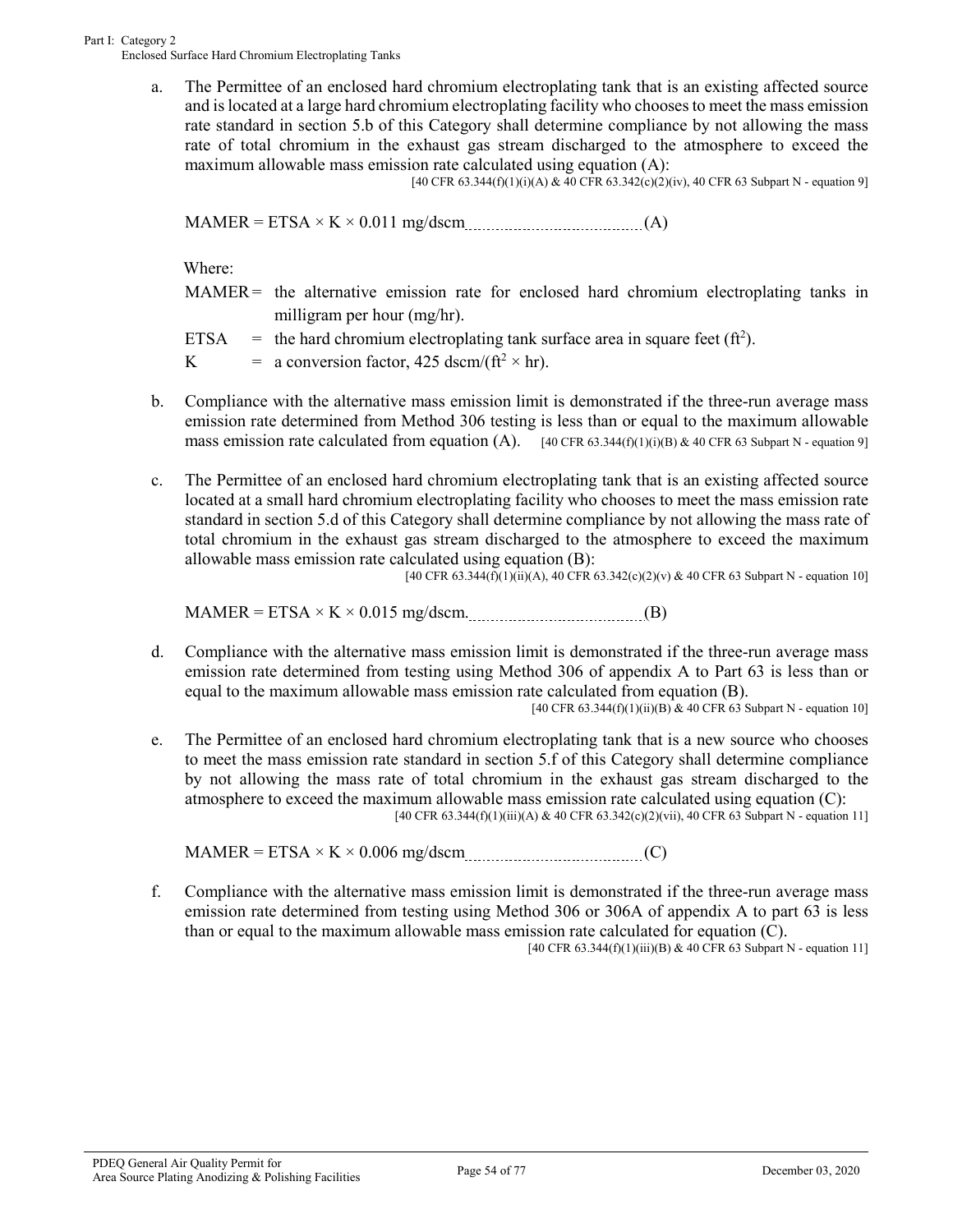## **Reporting Section** [PCC 17.13.020.A.5]

- 8. In addition to the general conditions applicable to all affected sources identified in sections 23 through 28 of Part I General Conditions, process tanks subject to this Category shall submit an Initial Notification report. The initial notification reporting requirement shall include the following information:
	- a. The maximum potential cumulative potential rectifier capacity;  $[40 \text{ CFR } 63.347 \text{(c)(vi)}]$
	- b. A statement of whether the affected source(s) is located at a small or large, hard chromium electroplating facility and whether this will be demonstrated through actual or maximum potential cumulative rectifier capacity; and  $[40 \text{ CFR } 63.347(\text{c})(\text{vii})]$
	- c. A statement of whether the Permittee of an affected source(s) will limit the maximum potential cumulative rectifier capacity in accordance with section 2 of this Category such that the hard chromium electroplating facility is considered small. [40 CFR 63.647(c)(viii) & 40 CFR 63.342(c)(3)]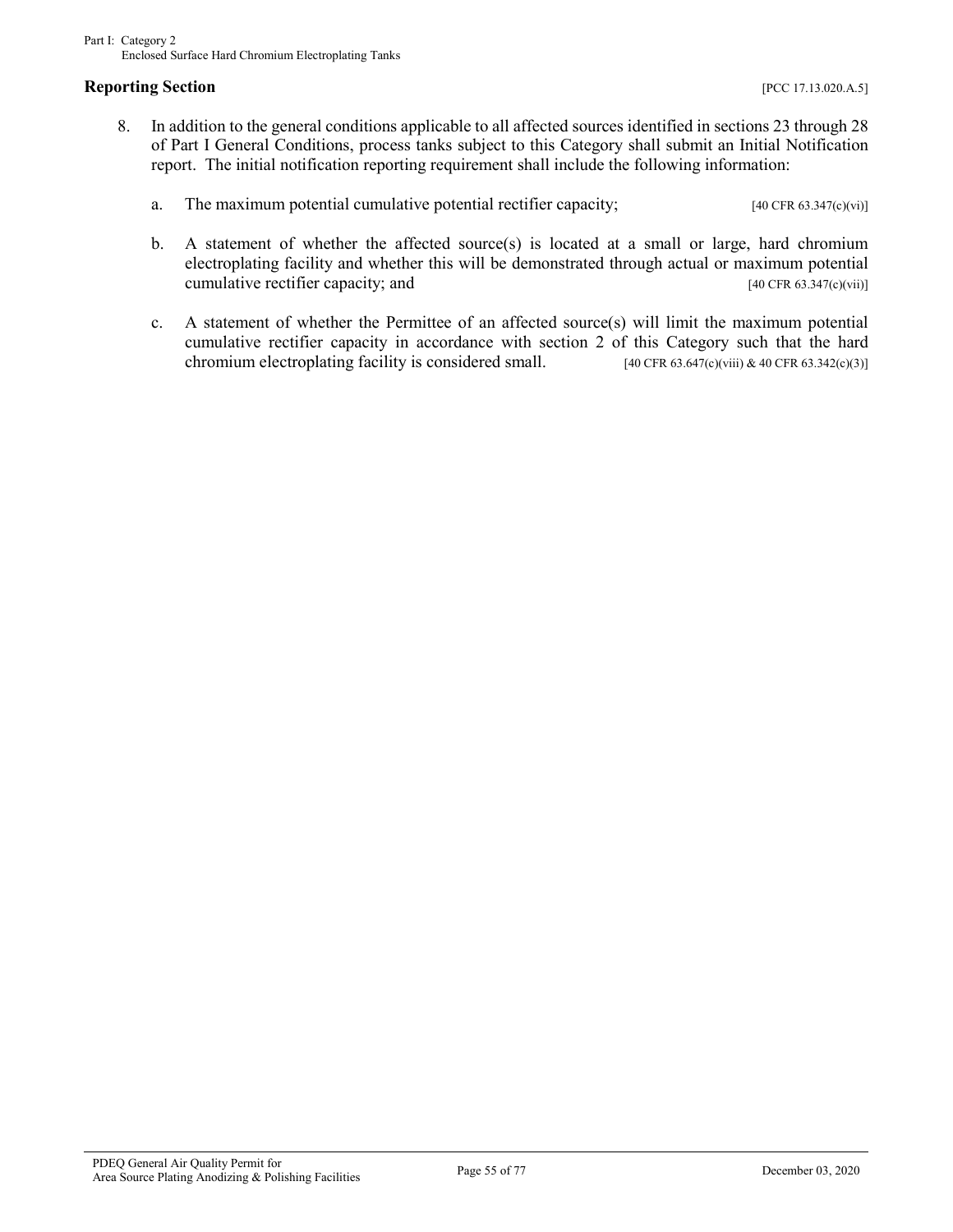Part I: Category 3

Decorative Chromium Electroplating Tanks using a Chromic Acid Bath, Decorative Chromium Electroplating Tanks using a Trivalent Chromium Bath that does NOT Incorporate a Wetting Agent and Chromium Anodizing Tanks

# **Part I**

# **Category 3**

# **Specific Conditions**

## **Decorative Chromium Electroplating Tanks using a Chromic Acid Bath Decorative Chromium Electroplating Tanks using a Trivalent Chromium Bath that do NOT Incorporate a Wetting Agent and Chromium Anodizing Tanks**

### **Designation of Sources Section**

Existing, new or reconstructed affected sources to which the provisions of this Category apply are:

- 1. Decorative Chromium Electroplating Tanks Using a Chromic Acid Bath, [40 CFR 63.342(d)]
- 2. Decorative Chromium Electroplating Tanks that use a trivalent chromium bath that does not incorporate a wetting agent as a bath ingredient and  $[40 \text{ CFR } 63.342(e)(3) \& 40 \text{ CFR } 63.342(d)]$
- 3. Chromium Anodizing Tanks. [40 CFR 63.342(d)]

### **Emission Limits Section**

During tank operation, the Permittee of an existing, new, or reconstructed affected source listed in section I of this Category, shall control chromium emissions discharged to the atmosphere from that affected source by either: [40 CFR 63.342(d)]

- 4. Not allowing the concentration of total chromium in the exhaust gas stream discharged to the atmosphere to exceed 0.007 milligrams of total chromium per dry standard cubic meter (mg/dscm) (3.1×10−6 grains per dry standard cubic foot (gr/dscf)) for the existing affected sources listed in section I of this Category; or  $[40 \text{ CFR } 63.342 \text{ (d)}(1)]$
- 5. Not allowing the concentration of total chromium in the exhaust gas stream discharged to the atmosphere to exceed 0.006 mg/dscm (2.6×10−6 grains per dry standard cubic foot (gr/dscf)) for all new or reconstructed affected sources listed in section I of this Category; or [40 CFR 63.342(d)(2)]
- 6. If a chemical fume suppressant containing a wetting agent is used, by not allowing the surface tension of the electroplating or anodizing bath contained within the affected source to exceed 40 dynes/cm (2.8×10−3 pound-force per foot (lbf/ft)) as measured by a Stalagmometer or 33 dynes/cm (2.3×10−3 lbf/ft) as measured by a Tensiometer at any time during operation of the tank; or  $[40 \text{ CFR } 63.342 \text{ (d)}(3)]$
- 7. After September 21, 2015, the Permittee of an affected source listed in sections 1, 2 and 3 of this Category shall not add PFOS-based fume suppressants to any affected tank. [40 CFR 63.342(d)(4)]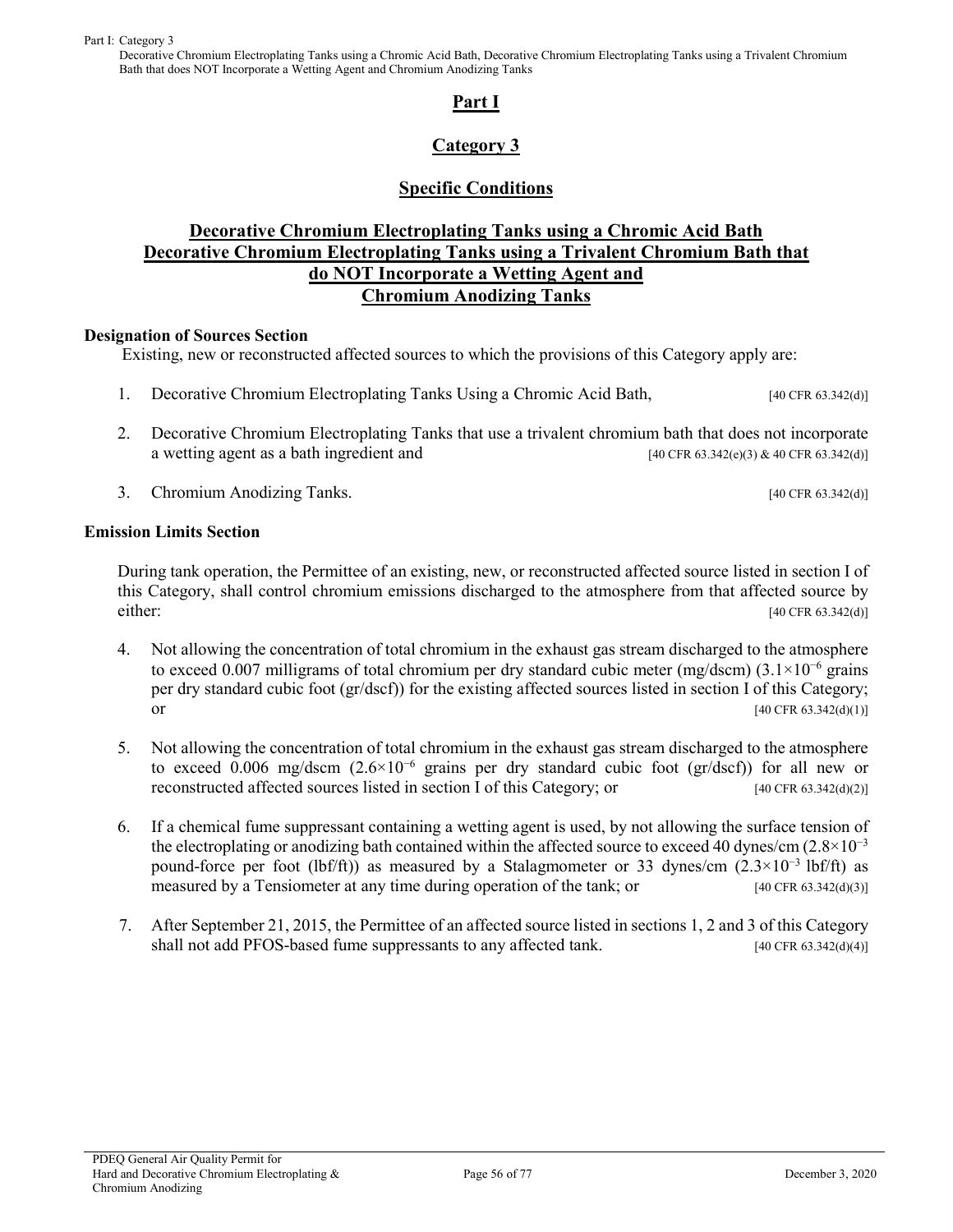# **Part I**

# **Category 4**

# **Specific Conditions**

## **Decorative Chromium Electroplating Tanks using a Trivalent Chromium Bath that Incorporates a Wetting Agent**

## **Applicability and Designation of Sources Section**

1. The affected sources to which the provisions of this Category apply are Decorative Chromium Tanks using a Trivalent Chromium Bath that incorporates a wetting agent as a bath ingredient.

[40 CFR 63.340(a)]

- 2. The Permittee of an existing, new, or reconstructed decorative chromium electroplating tank that uses a trivalent chromium bath that incorporates a wetting agent as a bath ingredient is subject to the recordkeeping requirements of sections 6 and 7 and reporting requirements of sections 8, 9 and 10 of this Category, but is not subject to the work practice requirements of sections 14, 15 and 16 of Part I (General Conditions), or the continuous compliance monitoring requirements in section 9 of Part I (General Conditions). The wetting agent must be an ingredient in the trivalent chromium bath components purchased as a package. [40 CFR 63.342(e)(1), 40 CFR 63.346(b)(14), 40 CFR 63.347(i) & 40 CFR 63.343(e)]
- 3. After September 21, 2015, the Permittee of an affected decorative chromium electroplating tank using trivalent chromium bath shall not add PFOS-based fume suppressants to any affected decorative chromium electroplating tank. [40 CFR 63.342(e)(2)]
- 4. The Permittee of existing, new, or reconstructed decorative chromium electroplating tank that had been using a trivalent chromium bath that incorporated a wetting agent and ceases using this type of bath must fulfill the reporting requirements of section 10 of this Category and comply with the applicable emission limitation within the timeframe specified in section 5 of this Category.

 $[40 \text{ CFR } 63.342(e)(4), 40 \text{ CFR } 63.347(i)(3) \& 40 \text{ CFR } 63.343(a)(7)]$ 

5. The Permittee of a decorative chromium electroplating tank that uses a trivalent chromium bath that incorporates a wetting agent, and that ceases using the trivalent chromium process, must comply with the emission limitation now applicable to the tank within 1 year of switching bath operation.

[40 CFR 63.343(a)(7)]

## **Recordkeeping Section**

The Permittee of a Category 4 affected source is not subject to the recordkeeping requirements of sections 20, 21 and 22 of Part I (General Conditions). The following recordkeeping requirement is applicable to decorative chromium electroplating tanks using a trivalent chromium bath that incorporates a wetting agent as a bath ingredient:

- 6. The Permittee of each affected source complying with this Category, shall maintain records of the bath components purchased, with the wetting agent clearly identified as a bath constituent contained in one of the components.  $[40 \text{ CFR } 63.346(b)(14) \& 40 \text{ CFR } 63.342(e)]$
- 7. All records shall be maintained for a period of 5 years in accordance with 40 CFR 63.10(b)(1).

 $[40 \text{ CFR } 63.346(c)]$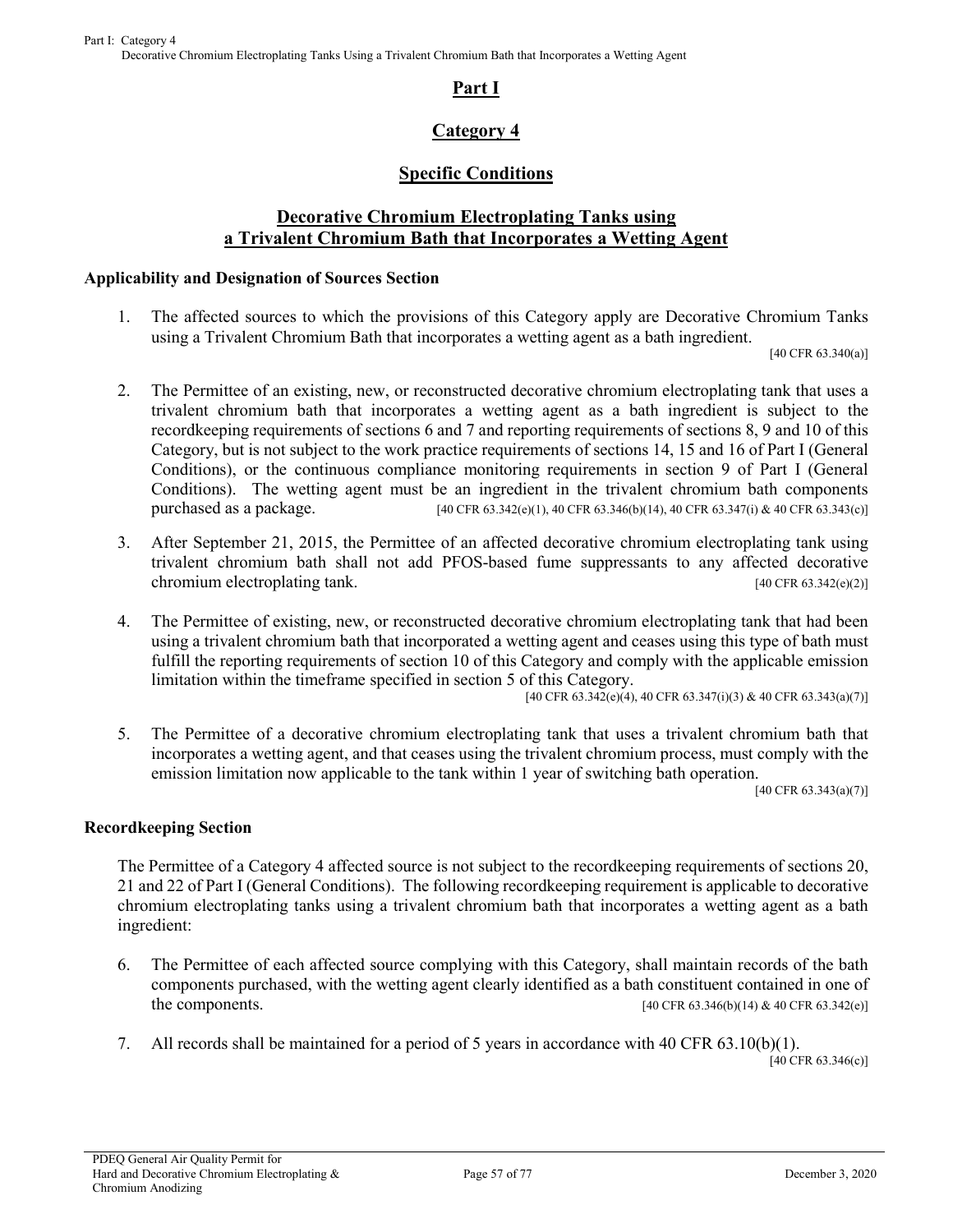## **Reporting Section**

The Permittee of an affected source identified in section 1 of this Category is not subject to the reporting requirements identified in section 17 and sections 23 through 25.b.iii of Part I (General Conditions) if the Permittee is complying with the provisions of sections 2 through 5 of this Category, but must instead submit the following reports: [40 CFR 63.347(i)]

8. Within 180 days after January 25, 1995, submit an initial notification that includes:

[40 CFR 63.347(i)(1)]

- a. The same information as is required by section 25.a.i through v of Part I (General Conditions); and  $[40 \text{ CFR } 63.347(i)(1)(i)]$
- b. A statement that a trivalent chromium process that incorporates a wetting agent will be used to comply with section 2 through 5 of this Category; and [40 CFR 63.347(i)(1)(ii) & 40 CFR 63.342(e)]
- c. The list of bath components that comprise the trivalent chromium bath, with the wetting agent clearly  $\text{identified; and}$  [40 CFR 63.347(i)(1)(iii)]
- 9. Within 30 days of the compliance date specified in section 9 of Part I (General Conditions), a notification of compliance status that contains an update of the information submitted or a statement that the information is still accurate; and  $[40 \text{ CFR } 63.347 \text{ (i)}(2) \& 40 \text{ CFR } 63.343 \text{ (a)}]$
- 10. Within 30 days of a change to the trivalent chromium electroplating process, a report that includes: [40 CFR 63.347(i)(3)]
	- a. A description of the manner in which the process has been changed and the emission limitation, if any, now applicable to the affected source;  $[40 \text{ CFR } 63.347 \text{ (i)}(3) \text{ (i)}]$
	- b. If a different emission limitation applies, the applicable information required by section 25.a of this Part and [40 CFR 63.347(i)(3)(ii)]
	- c. The notification and reporting requirements of section 26 through 28 and sections 17 through 19 of Part I General Conditions, which shall be submitted in accordance with the schedules identified in those sections. [40 CFR 63.347(i)(3)(iii), 40 CFR 63.346(d), (e), (f) and (h)]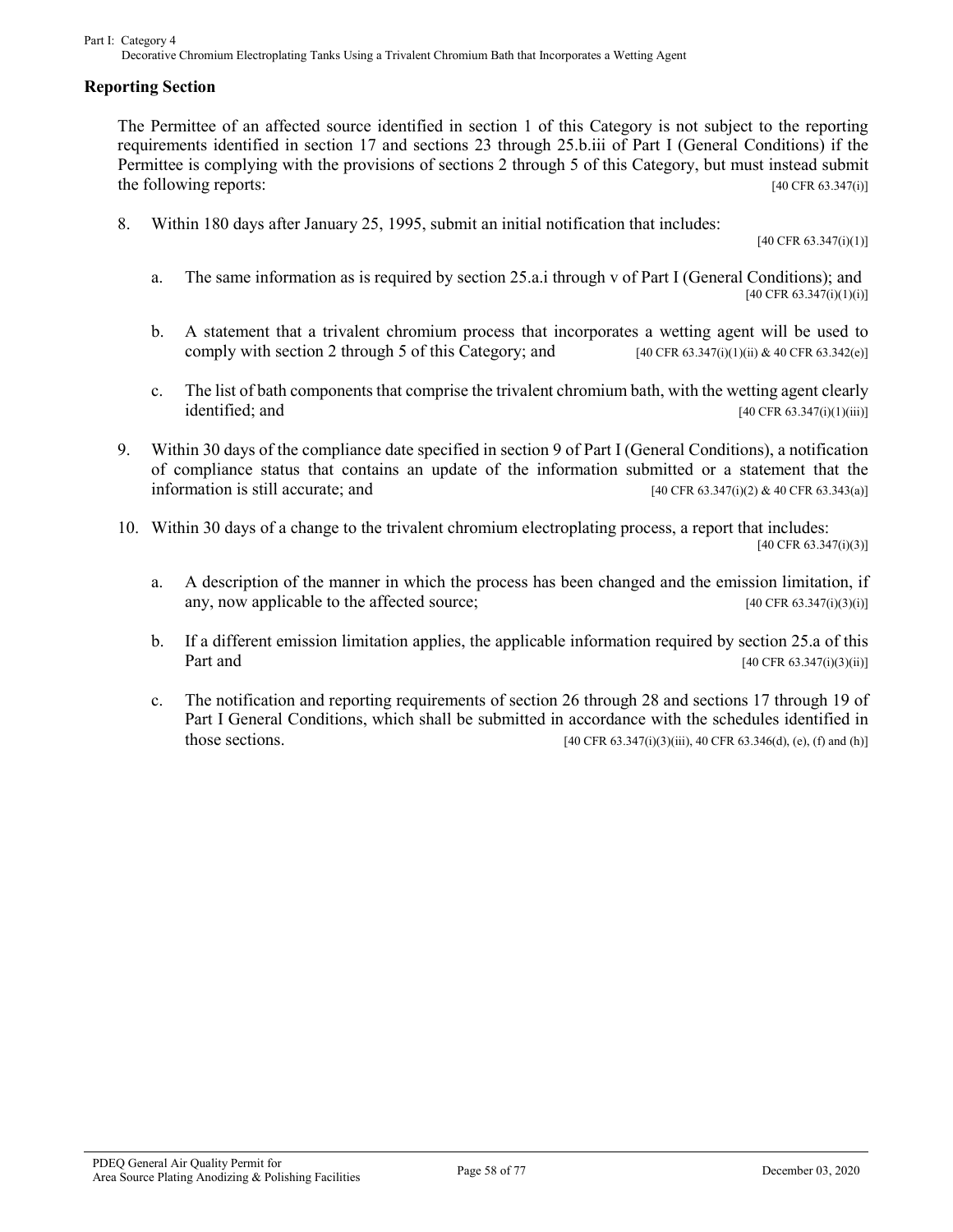# **Part II**

# **Plating and Polishing Facilities Subject to 40 CFR 63 Subpart WWWWWW**

# **Definitions**

The definitions used in Part II of this general permit are defined in 40 CFR, Part 63, Subpart 6W, unless otherwise noted, are provided below for reference:

**Batch Electrolytic Process Tank** means a tank used for an electrolytic process in which a part or group of parts, typically mounted on racks or placed in barrels, is placed in the tank and immersed in an electrolytic process solution as a single unit (i.e., as a batch) for a predetermined period of time, during which none of the parts are removed from the tank and no other parts are added to the tank, and after which the part or parts are removed from the tank as a unit.

**Bath** means the liquid contents of a tank, as defined in this section, which is used for electroplating, electroforming, electropolishing, or other metal coating processes at a plating and polishing facility.

**Bench-scale** means any operation that is small enough to be performed on a bench, table, or similar structure so that the equipment is not directly contacting the floor.

**Capture system** means the collection of components used to capture gases and fumes released from one or more emissions points and then convey the captured gas stream to a control device, as part of a complete control system. A capture system may include, but is not limited to, the following components as applicable to a given capture system design: duct intake devices, hoods, enclosures, ductwork, dampers, manifolds, plenums, and fans.

**Cartridge filter** means a type of control device that uses perforated metal cartridges containing a pleated paper or non-woven fibrous filter media to remove PM from a gas stream by sieving and other mechanisms. Cartridge filters can be designed with single use cartridges, which are removed and disposed after reaching capacity, or continuous use cartridges, which typically are cleaned by means of a pulse-jet mechanism.

**Composite mesh pad** means a type of control device similar to a mesh pad mist eliminator except that the device is designed with multiple pads in series that are woven with layers of material with varying fiber diameters, which produce a coalescing effect on the droplets or PM that impinge upon the pads.

**Continuous electrolytic process tank** means a tank that uses an electrolytic process and in which a continuous metal strip or other type of continuous substrate is fed into and removed from the tank continuously. This process is also called reel-to-reel electrolytic plating.

**Control device** means equipment that is part of a control system that collects and/or reduces the quantity of a pollutant that is emitted to the air. The control device receives emissions that are transported from the process by the capture system.

**Control system** means the combination of a capture system and a control device. The capture system is designed to collect and transport air emissions from the affected source to the control device. The overall control efficiency of any control system is a combination of the ability of the system to capture the air emissions (i.e., the capture efficiency) and the control device efficiency. Consequently, it is important to achieve good capture to ensure good overall control efficiency. Capture devices that are known to provide high capture efficiencies include hoods, enclosures, or any other duct intake devices with ductwork, dampers, manifolds, plenums, or fans.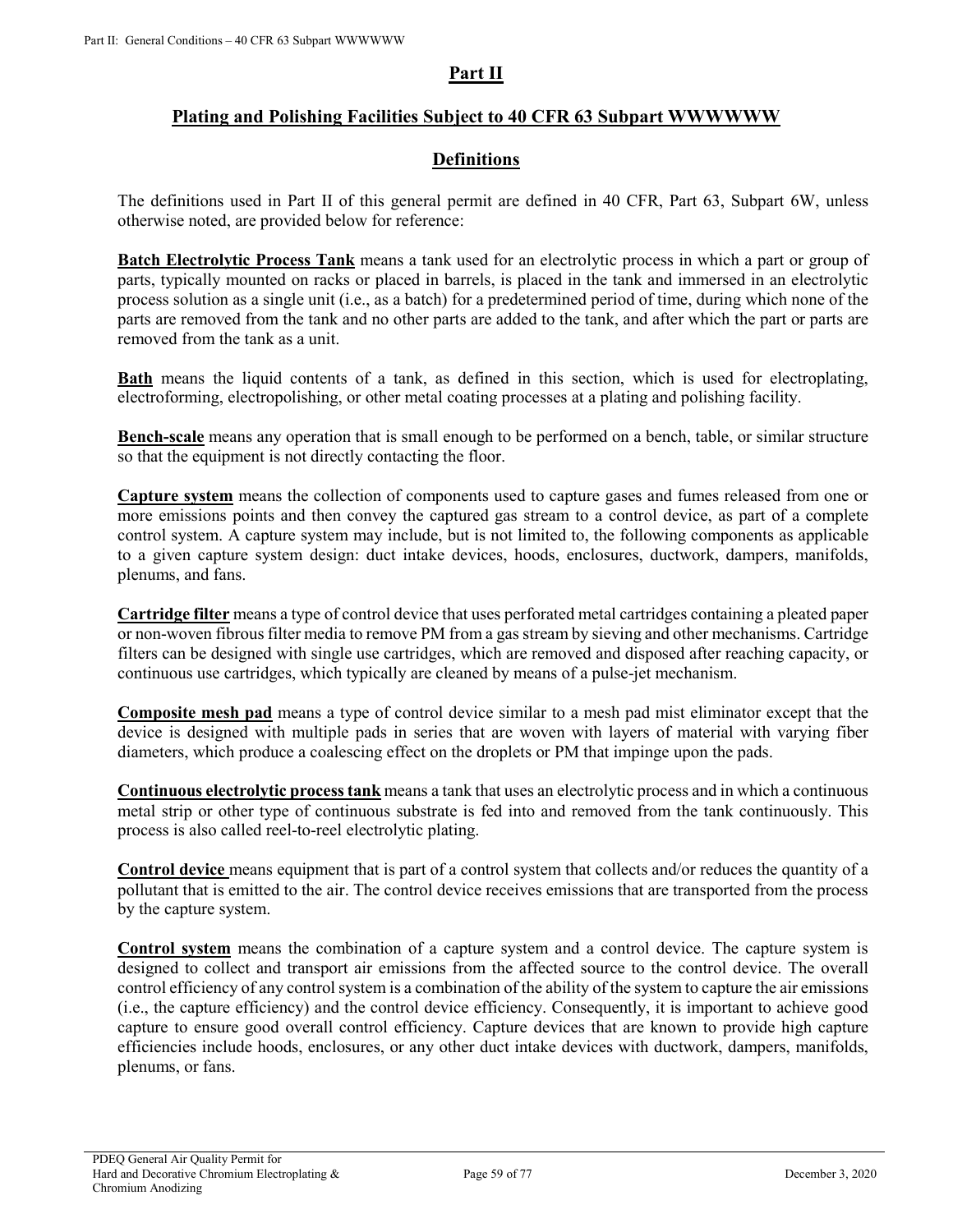**Conversion coatings** are coatings that form a hard metal finish on an object when the object is submerged in a tank bath or solution that contains the conversion coatings. Conversion coatings for the purposes of this rule include coatings composed of chromium, as well as the other plating and polishing metal HAP, where no electrical current is used.

**Cyanide plating** means plating processes performed in tanks that use cyanide as a major bath ingredient and that operate at pH of 12 or more, and use or emit any of the plating and polishing metal HAP, as defined in this section. Electroplating and electroforming are performed with or without cyanide. The cyanide in the bath works to dissolve the HAP metal added as a cyanide compound (e.g., cadmium cyanide) and creates free cyanide in solution, which helps to corrode the anode. These tanks are self-regulating to a pH of 12 due to the caustic nature of the cyanide bath chemistry. The cyanide in the bath is a major bath constituent and not an additive; however, the self-regulating chemistry of the bath causes the bath to act as if wetting agents/fume suppressants are being used and to ensure an optimum plating process. All cyanide plating baths at pH greater than or equal to 12 have cyanide-metal complexes in solution. The metal HAP to be plated is not emitted because it is either bound in the metal-cyanide complex or reduced at the cathode to elemental metal, and plated onto the immersed parts. Cyanide baths are not intentionally operated at pH less 12 since unfavorable plating conditions would occur in the tank, among other negative effects.

**Deviation** means any instance in which an affected source or an owner or operator of such an affected source:

(1) Fails to meet any requirement or obligation established by this rule including, but not limited to, any equipment standard (including emissions and operating limits), management practice, or operation and maintenance requirement;

(2) Fails to meet any term or condition that is adopted to implement an applicable requirement in this rule and that is included in the operating permit for any affected facility required to obtain such a permit; or

(3) Fails to meet any equipment standard (including emission and operating limits), management standard, or operation and maintenance requirement in this rule during startup, shutdown, or malfunction.

**Dry mechanical polishing** means a process used for removing defects from and smoothing the surface of finished metals and formed products after plating or thermal spraying with any of the plating and polishing metal HAP, as defined in this section, using automatic or manually-operated machines that have hard-faced abrasive wheels or belts and where no liquids or fluids are used to trap the removed metal particles. The affected process does not include polishing with use of pastes, liquids, lubricants, or any other added materials.

**Electroforming** means an electrolytic process using or emitting any of the plating and polishing metal HAP, as defined in this section, that is used for fabricating metal parts. This process is essentially the same as electroplating except that the plated substrate (mandrel) is removed, leaving only the metal plate. In electroforming, the metal plate is self-supporting and generally thicker than in electroplating.

**Electroless plating** means a non-electrolytic process that uses or emits any of the plating and polishing metal HAP, as defined in this section, in which metallic ions in a plating bath or solution are reduced to form a metal coating at the surface of a catalytic substrate without the use of external electrical energy. Electroless plating is also called non-electrolytic plating. Examples include, but are not limited to, chromate conversion coating, nickel acetate sealing, sodium dichromate sealing, and manganese phosphate coating.

**Electrolytic plating processes** means electroplating and electroforming that use or emit any of the plating and polishing metal HAP, as defined in this section, where metallic ions in a plating bath or solution are reduced to form a metal coating on the surface of parts and products using electrical energy.

**Electroplating** means an electrolytic process that uses or emits any of the plating and polishing metal HAP, as defined in this section, in which metal ions in solution are reduced onto the surface of the work piece (the cathode) via an electrical current. The metal ions in the solution are usually replenished by the dissolution of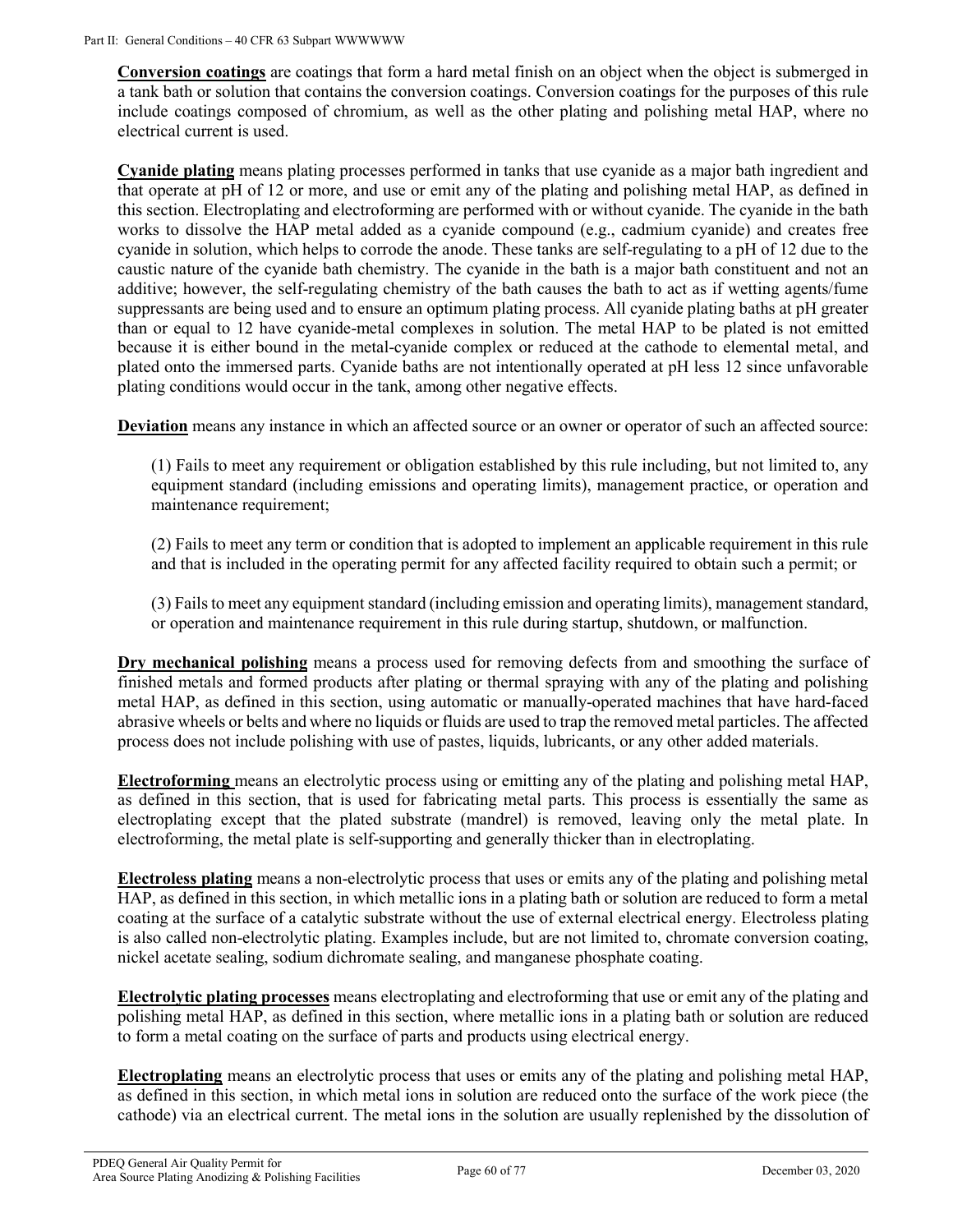metal from solid metal anodes fabricated of the same metal being plated, or by direct replenishment of the solution with metal salts or oxides; electroplating is also called electrolytic plating.

**Electropolishing** means an electrolytic process performed in a tank after plating that uses or emits any of the plating and polishing metal HAP, as defined in this section, in which a work piece is attached to an anode immersed in a bath, and the metal substrate is dissolved electrolytically, thereby removing the surface contaminant; electropolishing is also called electrolytic polishing. For the purposes of this subpart, electropolishing does not include bench-scale operations.

**Fabric filter** means a type of control device used for collecting PM by filtering a process exhaust stream through a filter or filter media. A fabric filter is also known as a baghouse.

**Filters,** for the purposes of this part, include cartridge, fabric, or HEPA filters, as defined in this section.

**Flash electroplating** means an electrolytic process performed in a tank that uses or emits any of the plating and polishing metal HAP, as defined in this section, and that is used no more than 3 cumulative minutes per hour or no more than 1 cumulative hour per day.

**General Provisions of this part (40 CFR part 63, subpart A)** means the section of the Code of Federal Regulations (CFR) that addresses air pollution rules that apply to all HAP sources addressed in part 63, which includes the National Emission Standards for Hazardous Air Pollutants (NESHAP).

**HAP** means hazardous air pollutant as defined from the list of 188 chemicals and compounds specified in the CAA Amendments of 1990; HAP are also called "air toxics." The five plating and polishing metal HAP, as defined in this section, are on this list of 188 chemicals.

**High efficiency particulate air (HEPA) filter** means a type of control device that uses a filter composed of a mat of randomly arranged fibers and is designed to remove at least 99.97 percent of airborne particles that are 0.3 micrometers or larger in diameter.

**Maintenance** is any process at a plating and polishing facility that is performed to keep the process equipment or the facility operating properly and is not performed on items to be sold as products.

**Major facility for HAP** is any facility that emits greater than 10 tpy of any HAP, or that emits a combined total of all HAP of over 25 tpy, where the HAP used to determine the total facility emissions are not restricted to only plating and polishing metal HAP or from only plating and polishing operations.

**Mesh pad mist eliminator** means a type of control device, consisting of layers of interlocked filaments densely packed between two supporting grids that remove liquid droplets and PM from the gas stream through inertial impaction and direct interception.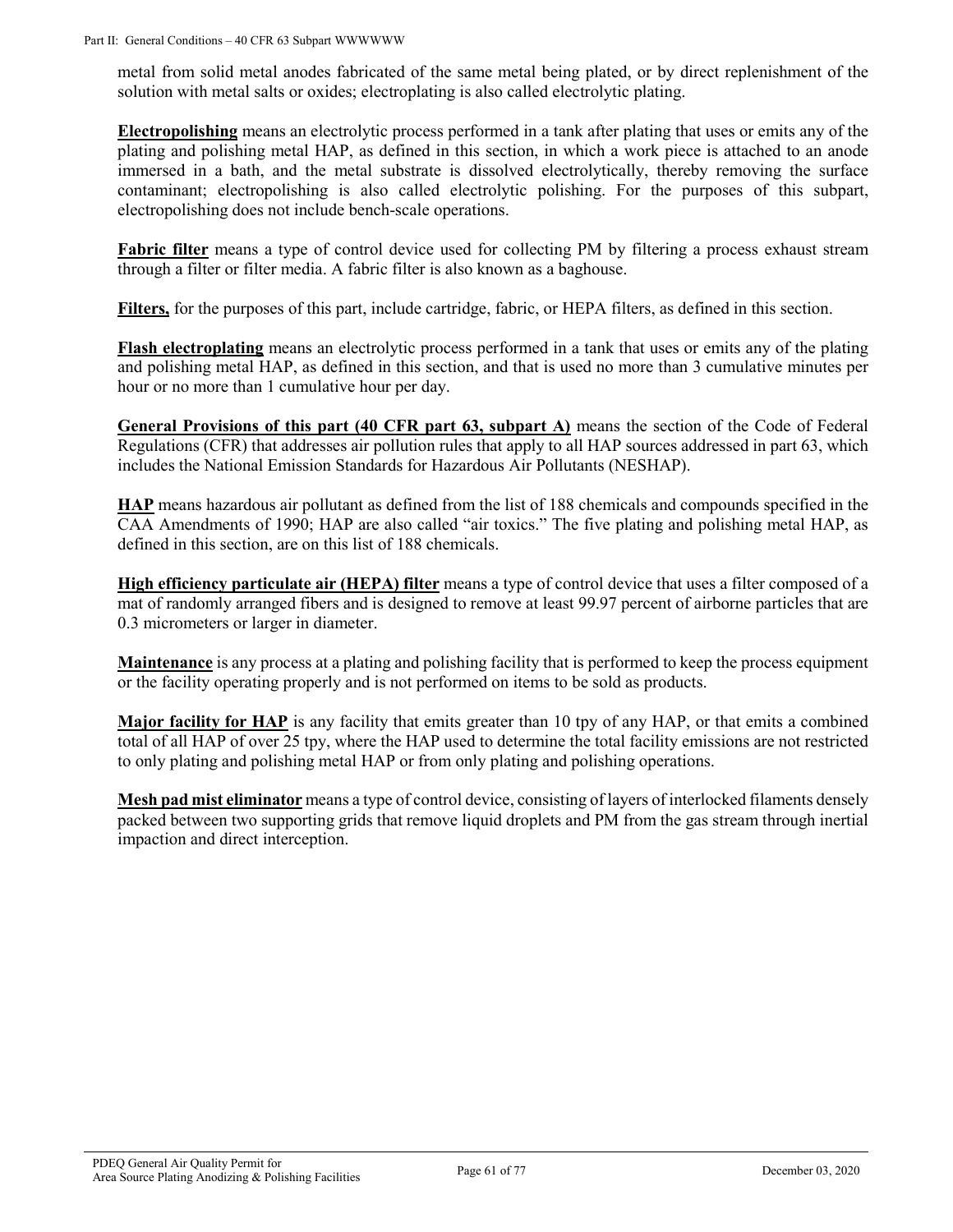**Metal coating operation** means any process performed either in a tank that contains liquids or as part of a thermal spraying operation, that applies one or more plating and polishing metal HAP, as defined in this section, to the surface of parts and products used in manufacturing. These processes include but are not limited to: non-chromium electroplating; electroforming; electropolishing; non-electrolytic metal coating processes, such as chromate conversion coating, electroless nickel plating, nickel acetate sealing, sodium dichromate sealing, and manganese phosphate coating; and thermal or flame spraying.

**Metal HAP content of material used in plating and polishing** is the HAP content as determined from an analysis or engineering estimate of the HAP contents of the tank bath or solution, in the case of plating, metal coating, or electropolishing; or the HAP content of the metal coating being applied in the case of thermal spraying. Safety data sheet (SDS) information may be used in lieu of testing or engineering estimates but is not required to be used.

**New source** means any affected source for which you commenced construction or reconstruction after March 14, 2008.

**Non-cyanide electrolytic plating and electropolishing processes** means electroplating, electroforming, and electropolishing that uses or emits any of the plating and polishing metal HAP, as defined in this section, performed without cyanide in the tank. These processes do not use cyanide in the tank and operate at pH values less than 12. These processes use electricity and add or remove metals such as metal HAP from parts and products used in manufacturing. Both electroplating and electroforming can be performed with cyanide as well.

**Non-electrolytic plating** means a process that uses or emits any of the plating and polishing metal HAP, as defined in this section, in which metallic ions in a plating bath or solution are reduced to form a metal coating at the surface of a catalytic substrate without the use of external electrical energy. Non-electrolytic plating is also called electroless plating. Examples include chromate conversion coating, nickel acetate sealing, electroless nickel plating, sodium dichromate sealing, and manganese phosphate coating.

**Packed-bed scrubber** means a type of control device that includes a single or double packed bed that contains packing media on which PM and droplets impinge and are removed from the gas stream. The packed-bed section of the scrubber is followed by a mist eliminator to remove any water entrained from the packed-bed section.

**Plating and polishing facility** means a facility engaged in one or more of the following processes that uses or emits any of the plating and polishing metal HAP, as defined in this section: electroplating processes other than chromium electroplating (i.e., non-chromium electroplating); electroless plating; other non-electrolytic metal coating processes performed in a tank, such as chromate conversion coating, nickel acetate sealing, sodium dichromate sealing, and manganese phosphate coating; thermal spraying; and the dry mechanical polishing of finished metals and formed products after plating or thermal spraying. Plating is performed in a tank or thermally sprayed so that a metal coating is irreversibly applied to an object. Plating and polishing does not include any bench-scale processes.

**Plating and polishing metal HAP** means any compound of any of the following metals: cadmium, chromium, lead, manganese, and nickel, or any of these metals in the elemental form, with the exception of lead. Any material that does not contain cadmium, chromium, lead, or nickel in amounts greater than or equal to 0.1 percent by weight (as the metal), and does not contain manganese in amounts greater than or equal to 1.0 percent by weight (as the metal), as reported on the Material Safety Data Sheet for the material, is not considered to be a plating and polishing metal HAP.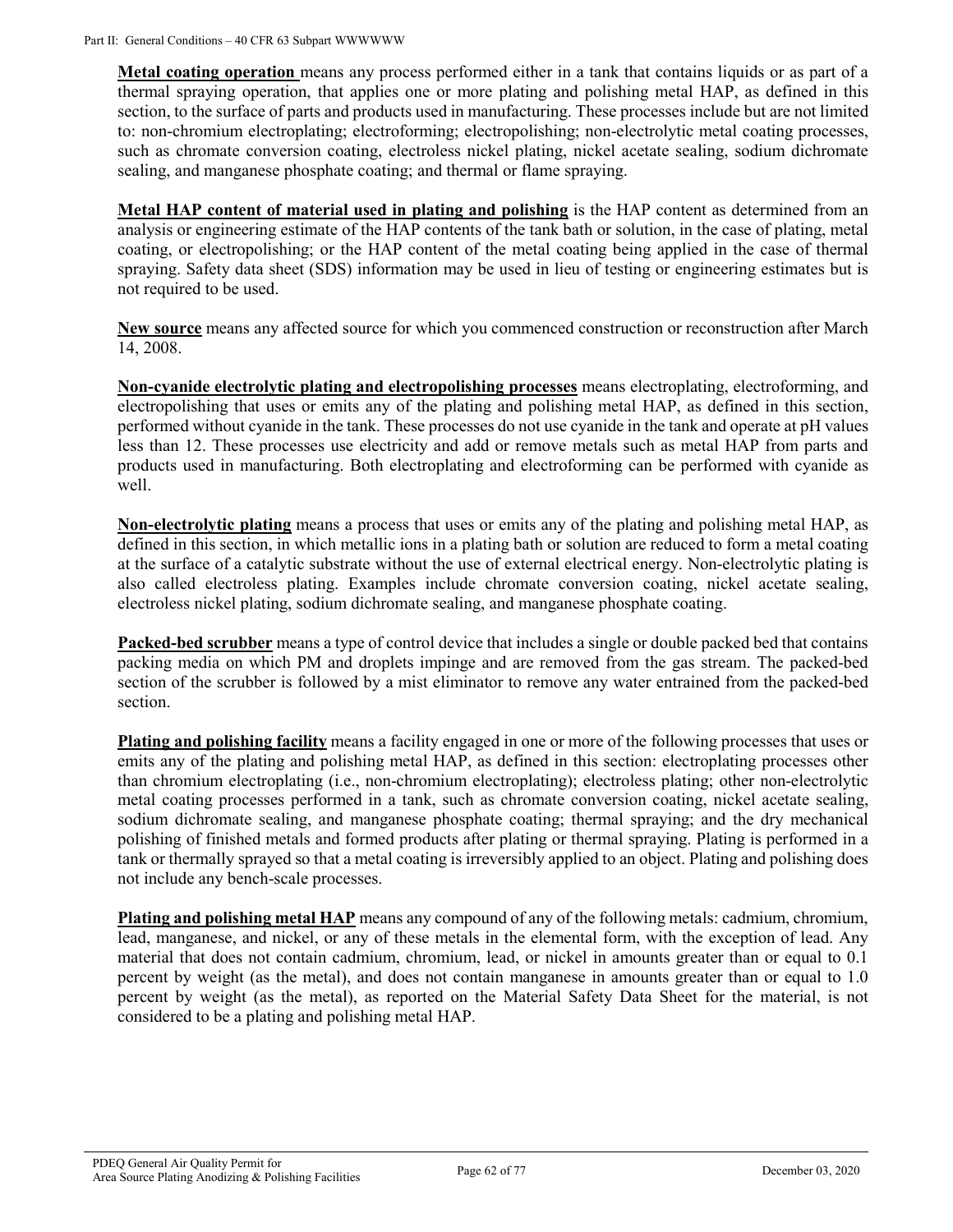**Plating and polishing process tanks** means any tank in which a process is performed at an affected plating and polishing facility that uses or has the potential to emit any of the plating and polishing metal HAP, as defined in this section. The processes performed in plating and polishing tanks include the following: electroplating processes other than chromium electroplating (i.e., non-chromium electroplating) performed in a tank; electroless plating; and non-electrolytic metal coating processes, such as chromate conversion coating, nickel acetate sealing, sodium dichromate sealing, and manganese phosphate coating; and electropolishing. This term does not include tanks containing solutions that are used to clean, rinse or wash parts prior to placing the parts in a plating and polishing process tank, or subsequent to removing the parts from a plating and polishing process tank. This term also does not include any bench-scale operations.

**PM** means solid or particulate matter that is emitted into the air.

**Repair** means any process used to return a finished object or tool back to its original function or shape.

**Research and development process unit** means any process unit that is used for conducting research and development for new processes and products and is not used to manufacture products for commercial sale, except in a de minimis manner.

**Short-term plating** means an electroplating process that uses or emits any of the plating and polishing metal HAP, as defined in this section, and that is used no more than 3 cumulative minutes per hour or 1 hour cumulative per day.

**Startup of the tank bath** is when the components or relative proportions of the various components in the bath have been altered from the most recent operating period. Startup of the bath does not include events where only the tank's heating or agitation and other mechanical operations are turned back on after being turned off for a period of time.

**Tank cover for batch process units** means a solid structure made of an impervious material that is designed to cover the entire open surface of a tank or process unit that is used for plating or other metal coating processes.

**Tank cover for continuous process units** means a solid structure or combination of structures, made of an impervious material that is designed to cover at least 75 percent of the open surface of the tank or process unit that is used for continuous plating or other continuous metal coating processes.

**Temporary thermal spraying** means a thermal spraying operation that uses or emits any of the plating and polishing metal HAP, as defined in this section, and that lasts no more than 1 hour in duration during any one day and is conducted in situ. Thermal spraying that is conducted in a dedicated thermal spray booth or structure is not considered to be temporary thermal spraying.

**Thermal spraying (also referred to as metal spraying or flame spraying)** is a process that uses or emits any of the plating and polishing metal HAP, as defined in this section, in which a metallic coating is applied by projecting heated, molten, or semi-molten metal particles onto a substrate. Commonly-used thermal spraying methods include high velocity oxy-fuel (HVOF) spraying, flame spraying, electric arc spraying, plasma arc spraying, and detonation gun spraying. This operation does not include spray painting at ambient temperatures.

**Water curtain** means a type of control device that draws the exhaust stream through a continuous curtain of moving water to scrub out suspended PM.

**Wetting agent/fume suppressant** means any chemical agent that reduces or suppresses fumes or mists from a plating and polishing tank by reducing the surface tension of the tank bath.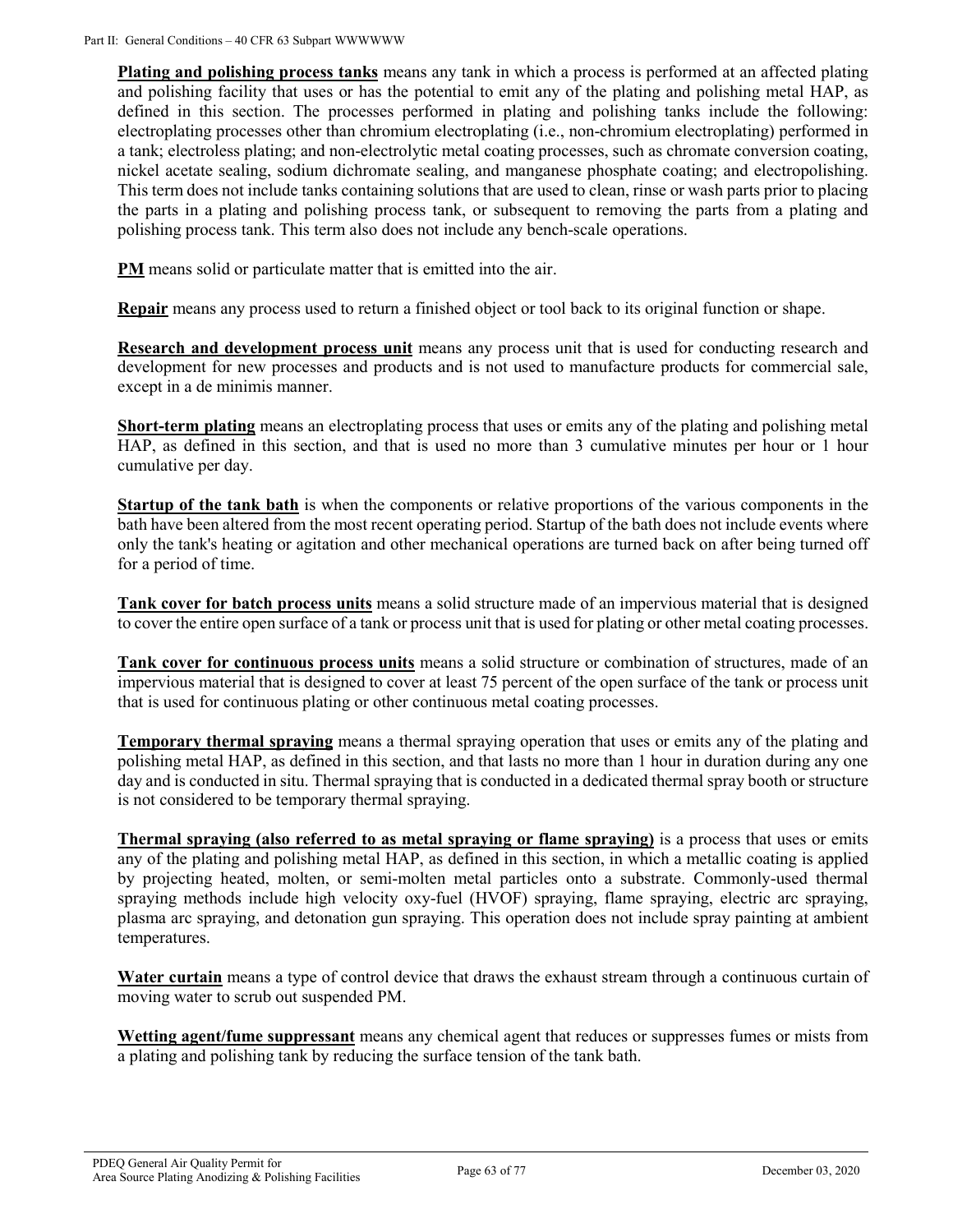## **Part II**

# **General Conditions**

## (Applicable to **all** plating and polishing operations subject to 40 CFR 63 Subpart 6W)

#### *All standards, conditions and provisions of this permit are federally enforceable unless otherwise stated.*

#### **Applicability Section**

- 1. Part II applies to the following new or existing affected area sources (a through c): [40 CFR 63.11505(a)]
	- a. Each tank that contains one or more of the plating and polishing metal HAP and is used for nonchromium electroplating; electroforming; electropolishing; electroless plating or other nonelectrolytic metal coating operations, such as chromate conversion coating, nickel acetate sealing, sodium dichromate sealing, and manganese phosphate coating. [40 CFR 63.11505(a)(1)]
	- b. Each thermal spraying operation that applies one or more of the plating and polishing metal HAP.  $[40 \text{ CFR } 63.11505(a)(2)]$
	- c. Each dry mechanical polishing operation that emits one or more of the plating and polishing metal  $HAP.$  [40 CFR 63.11505(a)(3)]
- 2. A plating or polishing facility is an area source of HAP emissions, where an area source is any stationary source or group of stationary sources within a contiguous area under common control that does not have the potential to emit any single HAP at a rate of 9.07 megagrams per year  $(Mg/yr)$  (10 tons per year (tpy)) or more and any combination of HAP at a rate of 22.68 Mg/yr (25 tpy) or more. [40 CFR 63.11504(a)(2)]
- 3. Plating and polishing metal HAP means any compound of any of the following metals: **cadmium, chromium, lead, manganese, and nickel**. With the exception of lead, plating and polishing metal HAP also include any of these metals in the elemental form. [40 CFR 63.11504(a)(3)]
- 4. An affected source is existing if construction or reconstruction of the affected source commenced on or before March 14, 2008. [40 CFR 63.11505(b)]
- 5. An affected source is new if construction or reconstruction of the affected source commenced after March 14, 2008. [40 CFR 63.11505(c)]
- 6. Part II of this permit does not apply to any of the following process units or operations (a through f):  $[40 \text{ CFR } 63.11505(d)]$ 
	- a. Process units that are subject to the requirements of 40 CFR Part 63, subpart N (National Emission Standards for Chromium Emissions from Hard and Decorative Chromium Electroplating and Chromium Anodizing Tanks). [40 CFR 63.11505(d)(1)]
	- b. Research and development process units. [40 CFR 63.11505(d)(2)]
	- c. Process units that are used strictly for educational purposes.  $[40 \text{ CFR } 63.11505 \text{ (d)}(3)]$
	- d. Plating, polishing, coating, or thermal spraying conducted to repair surfaces or equipment. [40 CFR 63.11505(d)(4)]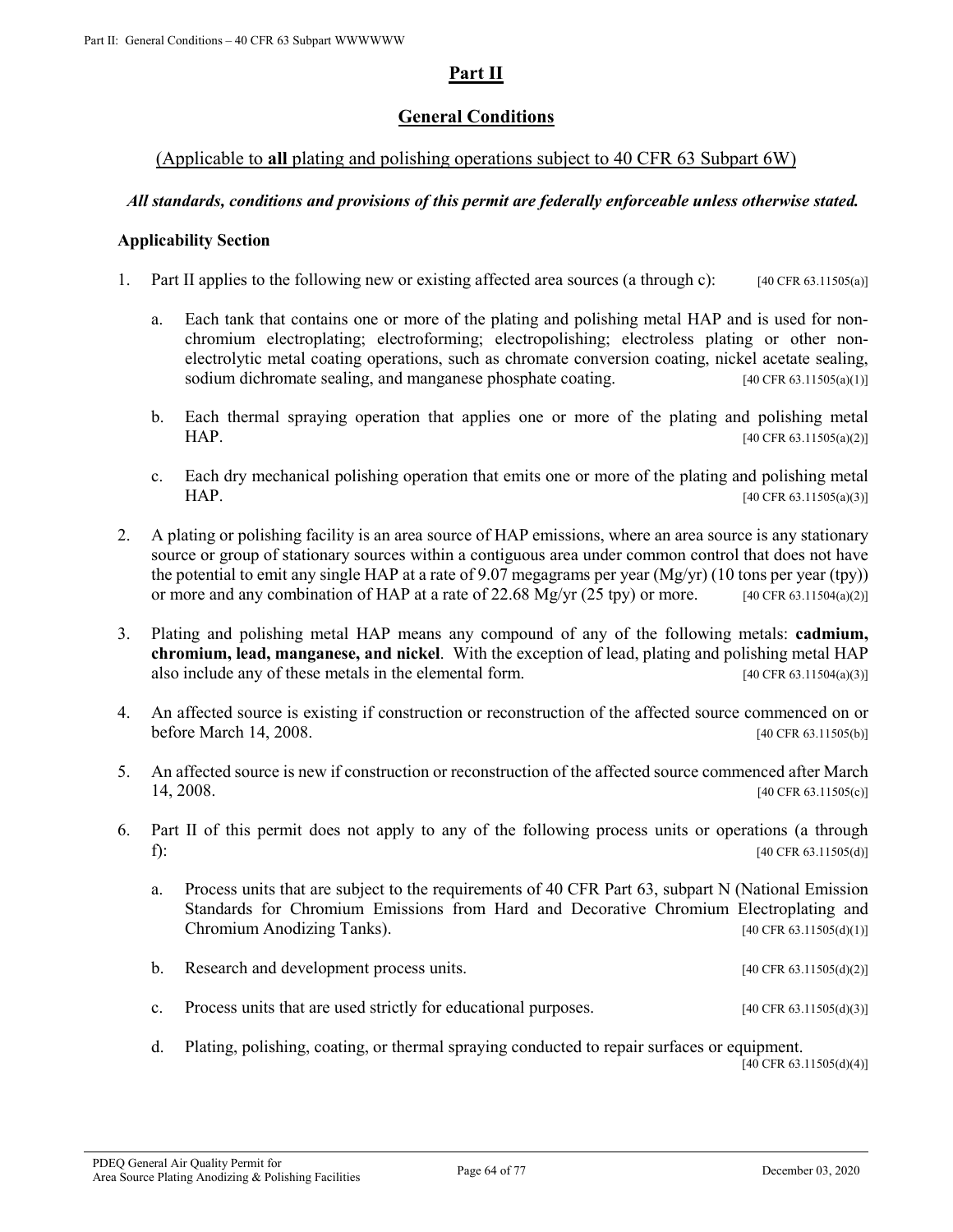- e. Dry mechanical polishing conducted to restore the original finish to a surface.  $[40 \text{ CFR } 63.11505 \text{ (d)}(5)]$
- f. Any plating or polishing process that uses process materials that contain cadmium, chromium, lead, or nickel (as the metal) in amounts less than 0.1 percent by weight, or that contain manganese in amounts less than 1.0 percent by weight (as the metal), as used. Information used to determine the amount of plating and polishing metal HAP in materials used in the plating or polishing process may include information reported on the Material Safety Data Sheet for the material, but is not required. For plating or polishing tanks, the HAP content may be determined from the final bath contents "as used" to plate or to polish.  $[40 \text{ CFR } 63.11505(d)(6)]$
- 7. The Permittee is exempt from the obligation to obtain a permit under 40 CFR part 70 or 40 CFR part 71, "Title V," provided the Permittee is not otherwise required to obtain a permit under 40 CFR 70.3(a) or 40 CFR 71.3(a) for a reason other than your status as an area source under this subpart. Notwithstanding the previous sentence, you must continue to comply with the provisions of this subpart applicable to area sources. [40 CFR 63.11505(e)]

## **Compliance Dates Section**

- 8. The Permittee of an existing affected source shall achieve compliance with the applicable provisions of Part II of this permit no later than July 1, 2010.  $[40 \text{ CFR } 63.11506(a)]$
- 9. The Permittee of a new affected source for which the initial startup date is on or before July 1, 2008, shall achieve compliance with the provisions of Part II of this permit no later than July 1,  $2008.$  [40 CFR 63.11506(b)]
- 10. The Permittee of a new affected source for which the initial startup date is after July 1, 2008, shall achieve compliance with the provisions of Part II of this permit upon initial startup of the affected source. [40 CFR 63.11506(c)]

## **General Requirements Section**

- 11. The Permittee shall operate and maintain the affected source, including air pollution control equipment at all times according to the manufacturer's specifications and operating instructions. [40 CFR 63.11508(d)(1)]
- 12. Management Practices: The Permittee shall implement the following applicable management practices, as practicable (a through l): [40 CFR 63.11507(a), (b), (c), (d)(2), (f)(3)(ii),(g) & 63.11508(c)(1)(iii), (2)(iii), (3)(iii), (4)(iii), (5)(ii), (6)(iii), (7)(ii), (11)(i)]
	- a. Minimize bath agitation when removing any parts processed in the tank, as practicable, except when necessary to meet part quality requirements. [40 CFR 63.11507(g)(1)]
	- b. Maximize the draining of bath solution back into the tanks, as practicable, by extending drip time when removing parts from the tank; using drain boards (also known as drip shields); or withdrawing parts slowly from the tank, as practicable. [40 CFR 63.11507(g)(2)]
	- c. Optimized the design of barrels, racks and parts to minimize dragout of bath solution (such as by using slotted barrels and tilted racks, or by designing parts with flow-through holes to allow the tanks solution to drip back into the tank), as practicable.  $[40 \text{ CFR } 63.11507(g)(3)]$
	- d. Use tank covers, if already owned and available at the facility, whenever practicable.

[40 CFR 63.11507(g)(4)]

e. Minimize or reduce heating of process tanks, as practicable (e. g. when doing so would not interrupt production or adversely affect part quality). [40 CFR 63.11507(g)(5)]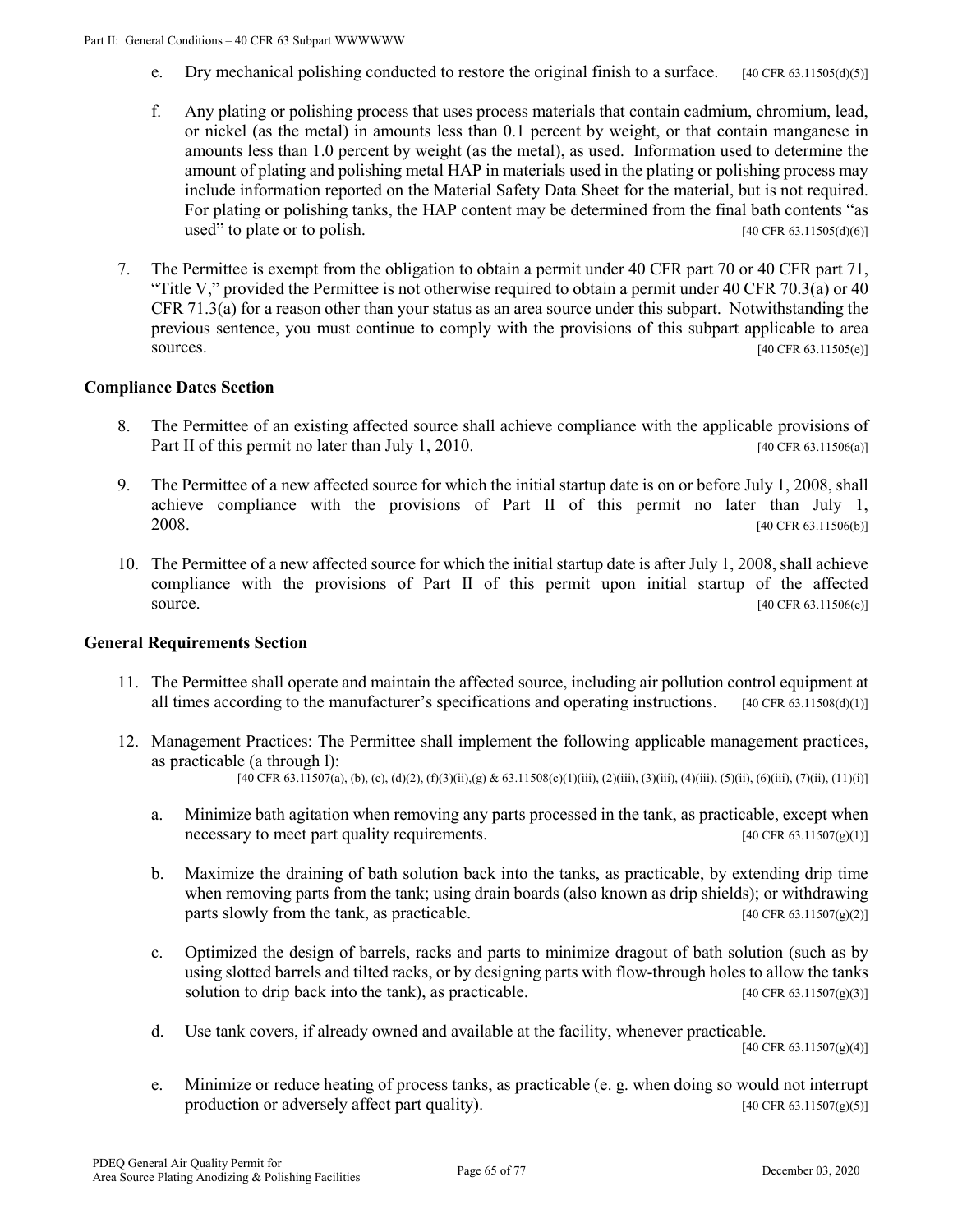- f. Perform regular repair, maintenance, and preventive maintenance of racks, barrels, and other equipment associated with affected sources, as practicable. [40 CFR 63.11507(g)(6)]
- g. Minimize bath contamination, such as through the prevention or quick recovery of dropped parts, use of distilled/de-ionized water, water filtration, pre-cleaning of parts to be plated, and thorough rinsing of pre-treated parts to be plated, as practicable.  $[40 \text{ CFR } 63.11507(g)(7)]$
- h. Maintain quality control of chemicals, and chemical and other bath ingredient concentrations in the tanks, as practicable.  $[40 \text{ CFR } 63.11507(g)(8)]$
- i. Perform general good housekeeping, such as regular sweeping or vacuuming, if needed, and periodic wash downs, as practicable.  $[40 \text{ CFR } 63.11507(g)(9)]$
- j. Minimize spills and overflow of tanks, as practicable. [40 CFR 63.11507(g)(10)]
- k. Use squeegee rolls in continuous or reel-to-reel plating tanks, as practicable.
- l. Perform regular inspections to identify leaks and other opportunities for pollution prevention. [40 CFR 63.11507(g)(12)]
- 13. The Permittee shall implement the applicable management practices in section 12 of Part II (General Conditions) during all times that the affected tank or process is in operation.

[40 CFR 63.11508(d)(8)(i)]

[40 CFR 63.11507(g)(11)]

14. The Permittee shall be in compliance with the applicable management practices and equipment standards in Part II (General Conditions) at all times. [40 CFR 63.11508(b)]

#### **Notifications and Reporting Section**

| 15. The Permittee shall submit an Initial Notification to the Control Officer according to the following (a<br>$through c)$ :<br>[40 CFR 63.11509(a)] |     |                                                                                                                                                                                                                                                                   |                                     |
|-------------------------------------------------------------------------------------------------------------------------------------------------------|-----|-------------------------------------------------------------------------------------------------------------------------------------------------------------------------------------------------------------------------------------------------------------------|-------------------------------------|
| a.                                                                                                                                                    |     | The Initial Notification shall include the following information:                                                                                                                                                                                                 | [40 CFR 63.11509(a)(1)]             |
|                                                                                                                                                       | i.  | The name and address of the Permittee;                                                                                                                                                                                                                            | [40 CFR 63.9(b)(2)(i)]              |
|                                                                                                                                                       | 11. | The address (i.e., physical location) of the affected source;                                                                                                                                                                                                     | $[40 \text{ CFR } 63.9(b)(2)(ii)]$  |
|                                                                                                                                                       | 111 | An identification of the relevant standard (i.e., this subpart, 40 CFR 63, Subpart WWWWW),<br>that is the basis of the notification and the source's compliance date;                                                                                             | $[40 \text{ CFR } 63.9(b)(2)(iii)]$ |
|                                                                                                                                                       | iv  | A brief description of the nature, size, design, and method of operation of the source and an<br>identification of the types of emission points within the affected source subject to the relevant<br>standard and types of hazardous air pollutants emitted; and | [40 CFR 63.9(b)(2)(iv)]             |
|                                                                                                                                                       |     | iv. A description of the compliance method for each affected source.                                                                                                                                                                                              | [40 CFR 63.11509(a)(2)]             |
| b.                                                                                                                                                    |     | If startup of the affected source is on or before July 1, 2008, submit an Initial Notification not later<br>than 120 calendar days after July 1, 2008.                                                                                                            | [40 CFR 63.11509(a)(3)]             |

c. If startup of the new affected source is after July 1, 2008, submit an Initial Notification upon initial startup. [40 CFR 63.11509(a)(4)]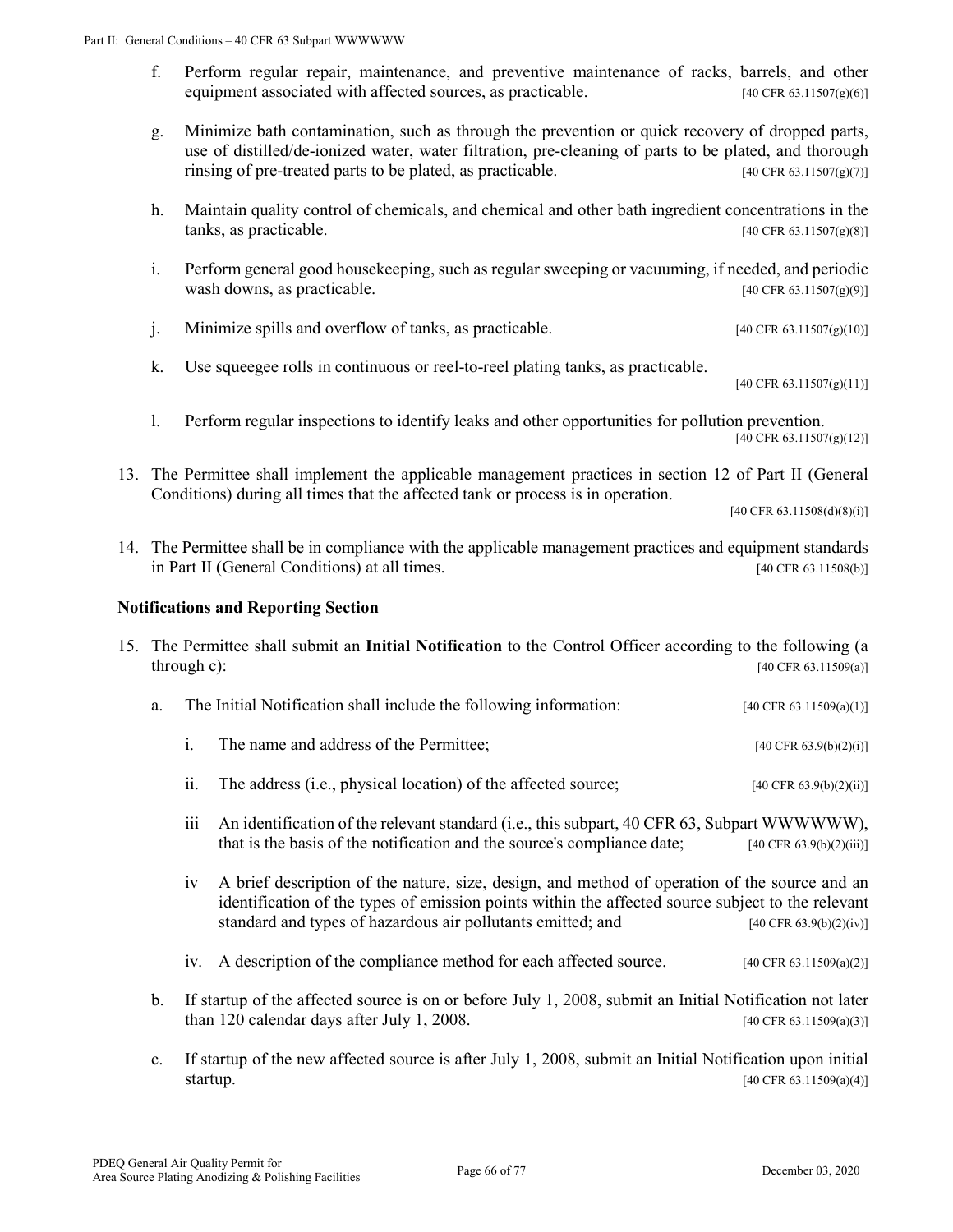- 16. The Permittee shall submit a **Notification of Compliance Status** to the Control Officer according to the following (a through c): [40 CFR 63.11509(b) & 40 CFR 63.11508(a)]
	- a. The Notification of Compliance Status shall be submitted before the close of business on the compliance date specified in B of the General Conditions. [40 CFR 63.11509(b)(1) & 40 CFR 63.11506]
	- b. The Notification of Compliance Status shall include the following items (i through v):

 $[40 \text{ CFR } 63.11509(b)(2)]$ 

- i. List of affected sources and the plating and polishing metal HAP used in, or emitted by, those sources. [40 CFR 63.11509(b)(2)(i)]
- ii. Methods used to comply with the applicable management practices and equipment standards. [40 CFR 63.11509(b)(2)(ii)]
- iii. Description of the capture and emission control systems used to comply with the applicable equipment standards.  $[40 \text{ CFR } 63.11509(b)(2)(iii)]$
- iv. Statement by the Permittee of the affected source as to whether the source is in compliance with the applicable standards or other requirements.  $[40 \text{ CFR } 63.11509(b)(2)(iv)]$
- v. Statement by the Permittee of the affected source that the applicable management practices specified in 12 of the General Conditions have been implemented.  $[40 \text{ CFR } 63.11508(c)(1)(iv), (2)(iv), (3)(iv), (4)(iv), (5)(iii), (6)(iv), (7)(iii) \& (11)(ii)]$
- c. If a facility makes a change to any items in sections 16.b.i, iii and iv of Part II (General Conditions) that does not result in a deviation, an amended Notification of Compliance Status should be submitted within 30 days of the change.  $[40 \text{ CFR } 63.11509(b)(3)]$
- 17. The Permittee shall prepare an **Annual Certification of Compliance** report according to the following (a through d) and the applicable requirements specified in each source Category: These reports do not need to be submitted unless a deviation from the requirements of Part II (General Conditions) has occurred during the reporting year, in which case, the annual compliance report must be submitted along with the deviation report to the Control Officer. The report shall be kept in a readily accessible location for inspector review. [40 CFR 63.11509(c) & 63.11508(d)(2)]
	- a. The Permittee shall state, in the Annual Certification, that the applicable management practices specified in section 12 of Part II (General Conditions) have been implemented as practicable.  $[40 \text{ CFR } 63.11508 \text{ (d)}(8) \text{ (ii) } \& 63.11509 \text{ (c)} \text{ (6)}]$
	- b. Each annual compliance report shall be prepared no later than January 31 of the year immediately following the reporting period and kept in a readily-accessible location for inspector review.

[40 CFR 63.11509(c)(7)]

- c. If a deviation has occurred during the year, each annual compliance report shall be submitted to the Control Officer along with the Deviation Report, and postmarked or delivered no later than January 31 of the year immediately following the reporting period.  $[40 \text{ CFR } 63.11509(c)(7)]$
- d. The Deviation Report shall include any deviations from the compliance requirements specified in Part II (General Conditions), along with the corrective actions taken. [40 CFR 63.11509(d)]
- 18. The Permittee shall postmark required submittals on or before the number of days specified in an applicable requirement.  $[40 \text{ CFR } 63.1(a)(11)]$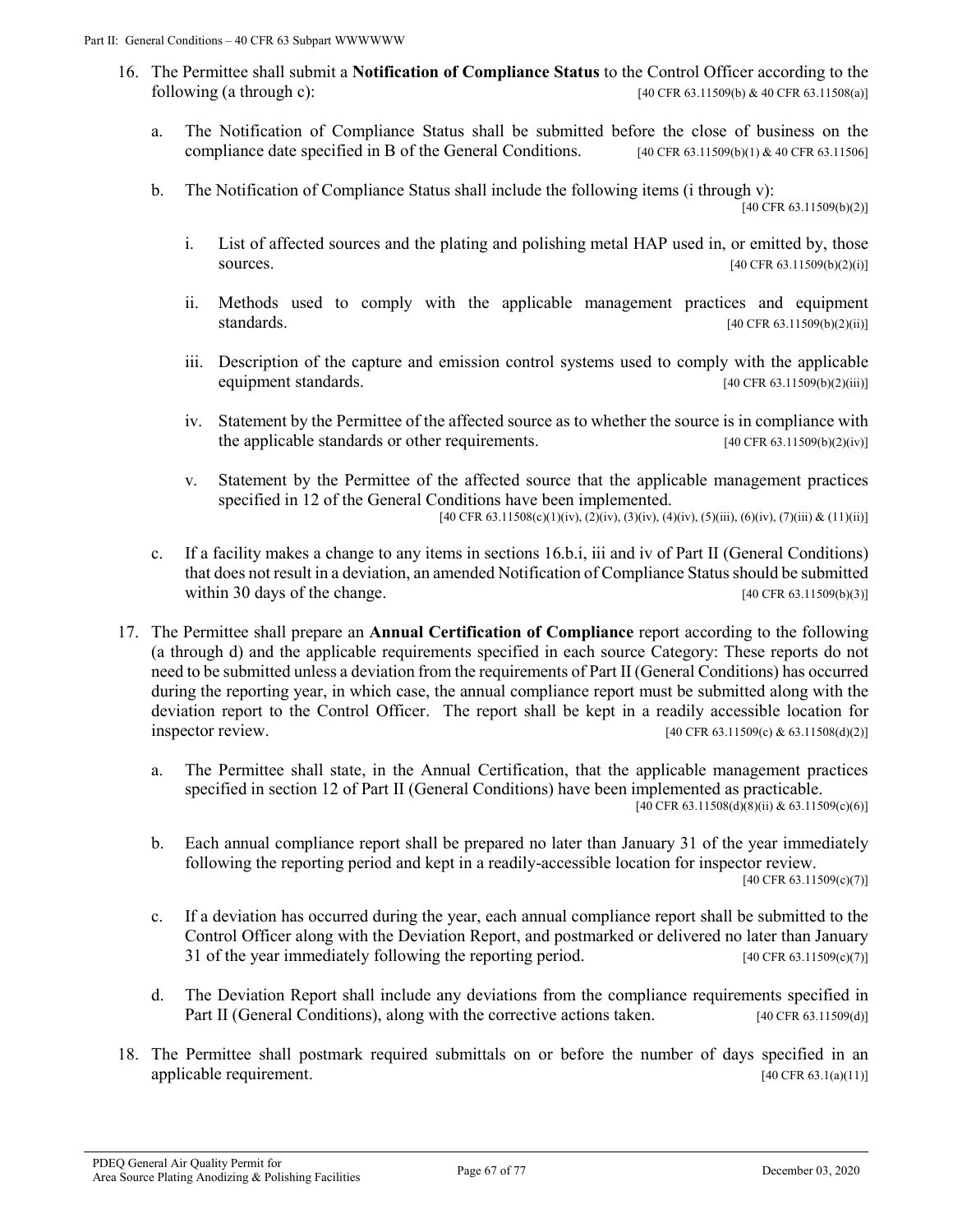#### **Recordkeeping Section**

- 19. The Permittee shall keep the following records (a through e): [40 CFR 63.11509(e)]
	- a. Copies of the Initial Notification and Notification of Compliance Status submitted and all documentation supporting those notifications. [40 CFR 63.11509(e)(1) & 40 CFR 63.10(b)(2)(xiv)]
	- b. The occurrence and duration of each startup or shutdown when the startup or shutdown causes the source to exceed any applicable emission limitation in the relevant emission standards;

[40 CFR 63.10(b)(2)(i)]

- c. The occurrence and duration of each malfunction of operation (i.e., process equipment) or the required air pollution control and monitoring equipment;  $[40 \text{ CFR } 63.10 \text{ (b)}(2) \text{ (ii)}]$
- d. All required maintenance performed on the air pollution control and monitoring equipment;  $[40 \text{ CFR } 63.10 \text{ (b)} (2) \text{ (iii)}]$
- e. The Annual Compliance Certifications and all records required to show continuous compliance with each management practice and equipment standard that applies to the affected source.

[40 CFR 63.11509(e)(3) & 40 CFR 11508(d)(2)]

20. The Permittee shall keep each record for a minimum of 5 years following the date of each occurrence, measurement, maintenance, corrective action, report, or record. Each record shall be kept onsite for at least 2 years after the date of each occurrence, measurement, maintenance, corrective action, report, or record, according to  $\S 63.10(b)(1)$  of the General Provisions to part 63. You may keep the records offsite for the remaining 3 years. Such files may be maintained on microfilm, on a computer, on computer floppy disks, on magnetic tape disks, or on microfiche. [40 CFR 63.11509(f) & 40 CFR 63.10(b)(1)]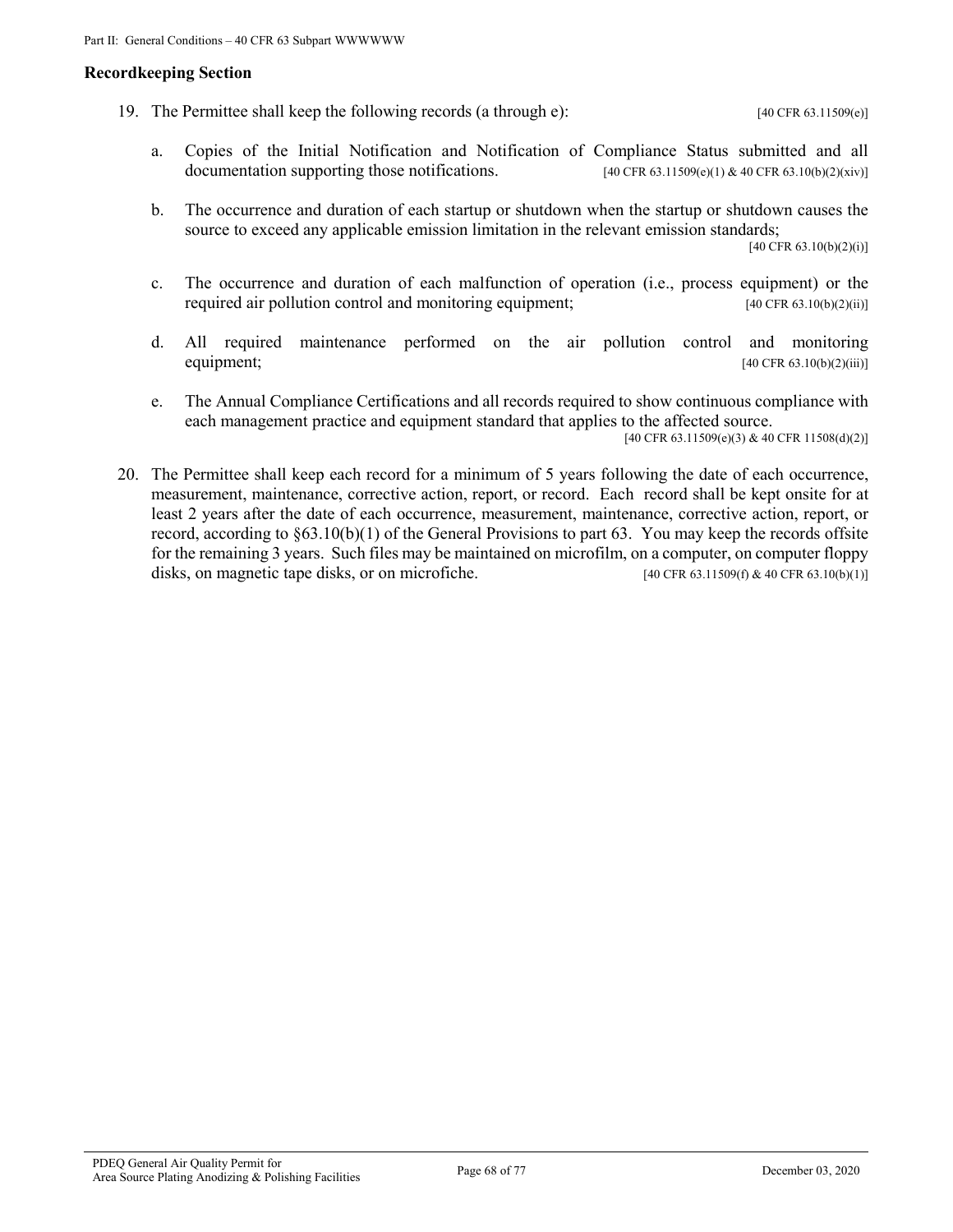### **General Provisions**

If you own or operate a new or existing affected source, you must comply with the requirements of the General Provisions (40 CFR part 63, subpart A) according to Table 1 below. [40 CFR 63.11510]

# **Table 1 to Subpart WWWWWW of Part 63**

## **Applicability of General Provisions to Plating and Polishing Area Sources**

| <b>Citation</b>                                              | <b>Subject</b>                                                                 |
|--------------------------------------------------------------|--------------------------------------------------------------------------------|
| 63.1 <sup>1</sup>                                            | Applicability.                                                                 |
| 63.2                                                         | Definitions.                                                                   |
| 63.3                                                         | Units and abbreviations.                                                       |
| 63.4                                                         | Prohibited activities.                                                         |
| 63.6(a), (b)(1)-(b)(5), (c)(1), (c)(2), (c)(5), and (j)      | Compliance with standards and maintenance<br>requirements.                     |
| 63.10(a), (b)(1), (b)(2)(i)-(iii), (xiv), (b)(3), (d)(1),(f) | Recordkeeping and reporting.                                                   |
| 63.12                                                        | State authority and delegations.                                               |
| 63.13                                                        | Addresses of State air pollution control agencies and<br>EPA regional offices. |
| 63.14                                                        | Incorporation by reference.                                                    |
| 63.15                                                        | Availability of information and confidentiality.                               |

<sup>1</sup>Section 7 of the General Conditions exempts affected sources from the obligation to obtain title V operating permits.

# **List of Applicable Regulations**

### **Requirements Specifically Identified As Applicable**

Title 40 of the Code of Federal Regulations, Part 63 (40 CFR 63)

Subpart WWWWWW National Emission Standards for Hazardous Air Pollutants: Area Source Standards for Plating and Polishing Operations.

Pima County Code (PCC) Title 17, Chapters:

- 17.16.040 Standards and Applicability (Including NESHAPS)
- 17.16.130 Applicability.
- 17.16.530 National Emission Standards for Hazardous Air Pollutants (NESHAP).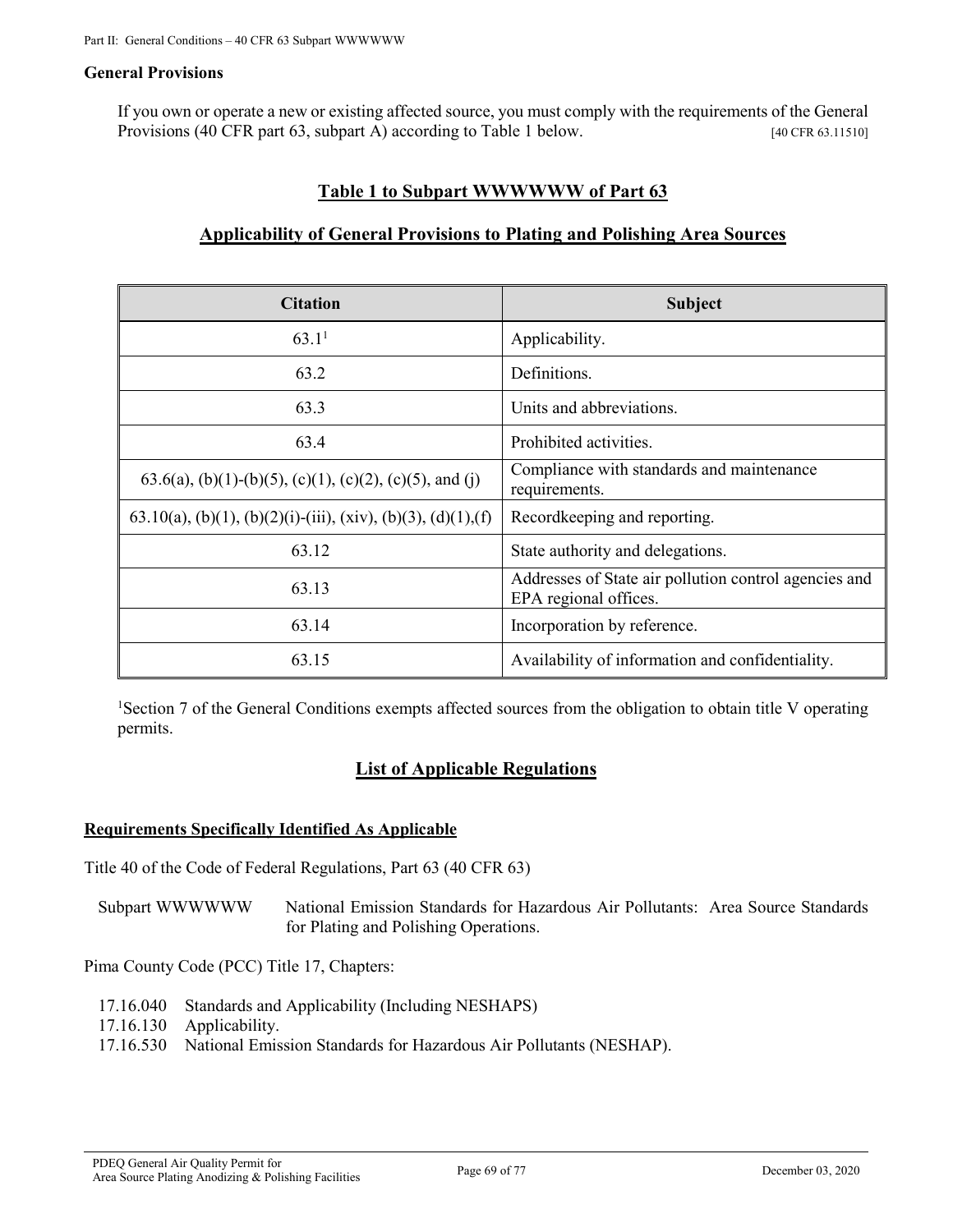# **Part II**

# **Category 5**

# **Specific Conditions**

# **Non-Cyanide Electrolytic Process Tanks**

**This category applies to affected plating and polishing operations, located at an area source for Hazardous Air Pollutants that involve the use of non-cyanide electroplating, electroforming or electropolishing and operate at a pH of less than 12.**

### **Management Requirements Section**

- 1. The Permittee of a non-cyanide electrolytic process, that is **NOT** considered short-term or "flash" electroplating, shall comply with one of the following  $(a, b \text{ or } c)$ : [40 CFR 63.11507(a)]
	- a. Use a wetting agent/fume suppressant in the bath of the affected tank as follows (i through iii): [40 CFR 63.11507(a)(1)]
		- i. Add the wetting agent/fume suppressant initially to the bath of each affected tank in the amounts recommended by the manufacturer's specifications and instructions for the specific type of electrolytic process.  $[40 \text{ CFR } 63.11507(a)(1)(i) \& 11508(c)(1)(i)]$
		- ii. Add wetting agent/fume suppressant in proportion to the other bath chemistry ingredients that are added to replenish the tank bath, as in the original make-up of the tank, or in proportions such that the bath contents are returned to that of the original make-up of the bath.

 $[40 \text{ CFR } 63.11507(a)(1)(ii) & 63.11508(d)(3)(ii)(A)]$ 

iii. If a wetting agent/fume suppressant is included in the electrolytic process bath chemicals used in the affected tank according to the manufacturer's instructions, it is not necessary to add additional wetting agent/fume suppressants to the tank to comply with this rule.

[40 CFR 63.11507(a)(1)(iii)]

- b. Capture and exhaust emissions from the affected tank to any one of the following emission control devices; composite mesh pad, packed bed scrubber, or mesh pad mist eliminator, according to the following procedures (i through iii):  $[40 \text{ CFR } 63.11507(a)(2) \& \text{ CFR } 40.63.11508(c)(2)(i)]$ 
	- i. Operate all capture and control devices according to the manufacturer's specifications and operating instructions at all times.  $[40 \text{ CFR } 63.11507(a)(2)(i) \& 40 \text{ CFR } 11508(c)(2)(v)]$
	- ii. Keep the manufacturer's specifications and operating instructions at the facility at all times in a location where they can be easily accessed by operators.

[40 CFR 63.11507(a)(2)(ii) & 40 CFR 63.11508(d)(4)(v)]

iii. Following any malfunction or failure of the capture or control devices to operate properly, immediate corrective action must be taken to return the equipment to normal operation according to the manufacturer's specifications and operating instructions.

[40 CFR 63.11508(d)(4)(ii)]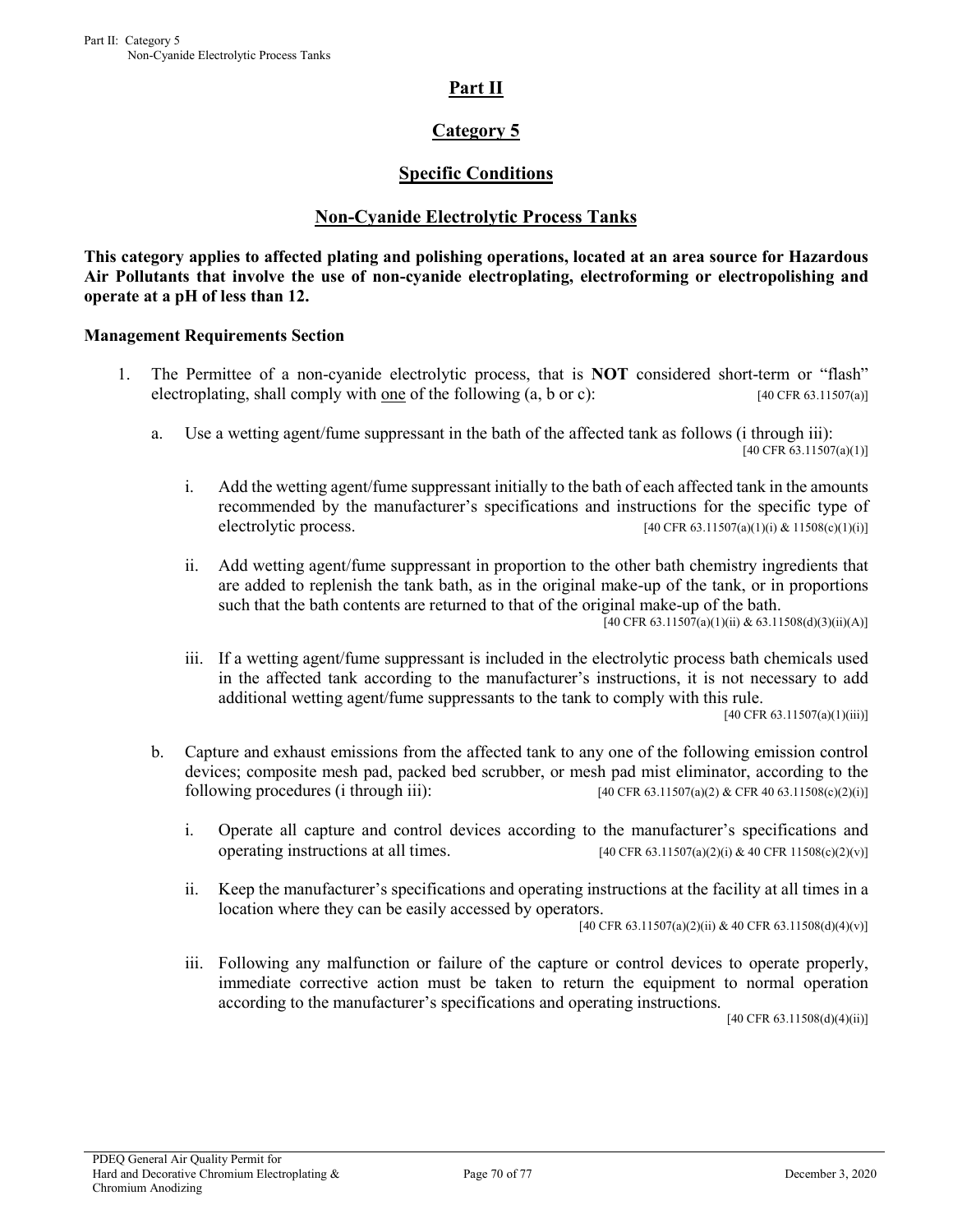- c. Cover the tank surface according to the following procedures (i through ii):  $[40 \text{ CFR } 63.11507(a)(3)]$ 
	- i. For Batch Electrolytic Process tanks, a tank cover must be used over the effective (entire) surface area of the tank for at least 95 percent of the electrolytic process operation time.

 $[40 \text{ CFR } 63.11507(a)(3)(i) \& 11508(d)(6)(i)]$ 

ii. For Continuous Electrolytic Process tanks, a cover must be used over at least 75 percent of the surface area of the tank, whenever the electrolytic process tank is in operation.

 $[40 \text{ CFR } 63.11507(a)(3)(ii), 63.11508(c)(4)(i) \& 63.11508(d)(7)(i)]$ 

- 2. The Permittee of a Short-Term or Flash Electroplating Process shall comply with one of the following (a or b): [40 CFR 63.11507(b)]
	- a. Limit short-term or flash electroplating to no more than 1 cumulative hour per day or 3 cumulative minutes per hour of plating time.  $[40 \text{ CFR } 63.11507(b)(1) \& 63.11508(d)(5)(i)]$
	- b. Use a tank cover for at least 95 percent of the plating time.  $[40 \text{ CFR } 63.11507(b)(2) \& 63.11508(d)(6)(i)]$
- 3. The Permittee of an affected new or existing process tank that is used both for short-term electroplating and for electrolytic processing of longer duration (i.e., processing that does not meet the definition of short-term or flash electroplating) shall meet the requirements specified in 1 or 2 of this Category, whichever apply to the process operation, and implement the applicable management practices in section 12 of the General Conditions of Part II, as practicable. [40 CFR 63.11507(c) & 40 CFR 63.11507(g)]

## **Reporting Requirements Section**

- 4. If, per section 1.a of this Category, a wetting agent/fume suppressant is used in the bath of the affected tank, the Permittee shall:  $[40 \text{ CFR } 63.11508(c)(1)]$ 
	- a. Demonstrate Initial Compliance by recording in the Notification of Compliance Status required in section 16 of the General Conditions of Part II that the wetting agent/fume suppressant was added to the tank according to the manufacturer's specifications and instructions.  $[40 \text{ CFR } 63.11508(c)(1)(ii)]$
	- b. Demonstrate Continuous Compliance according to the following (i through iii):
		- i. Recording that the wetting agent/fume suppressant was added as a component of the original chemical make-up of the tank if the wetting agent/fume suppressant was a component of the ingredients added to the tank bath in the original chemical make-up of the tank,

[40 CFR 63.11508(d)(3)(i)]

ii. Where the wetting agent/fume suppressant component is a separate ingredient from the other tank additives, record each addition of wetting agent/fume suppressant to the tank bath.

[40 CFR 63.11508(d)(3)(ii) & (ii)(B)]

iii. Recording in the Annual Compliance Certification required in section 17 of the General Conditions of Part II that the wetting agent/fume suppressant was added to the bath according to the manufacturer's specifications and instructions.

[40 CFR 63.11508(d)(3)(iii) & 40 CFR 63.11509(c)(1)]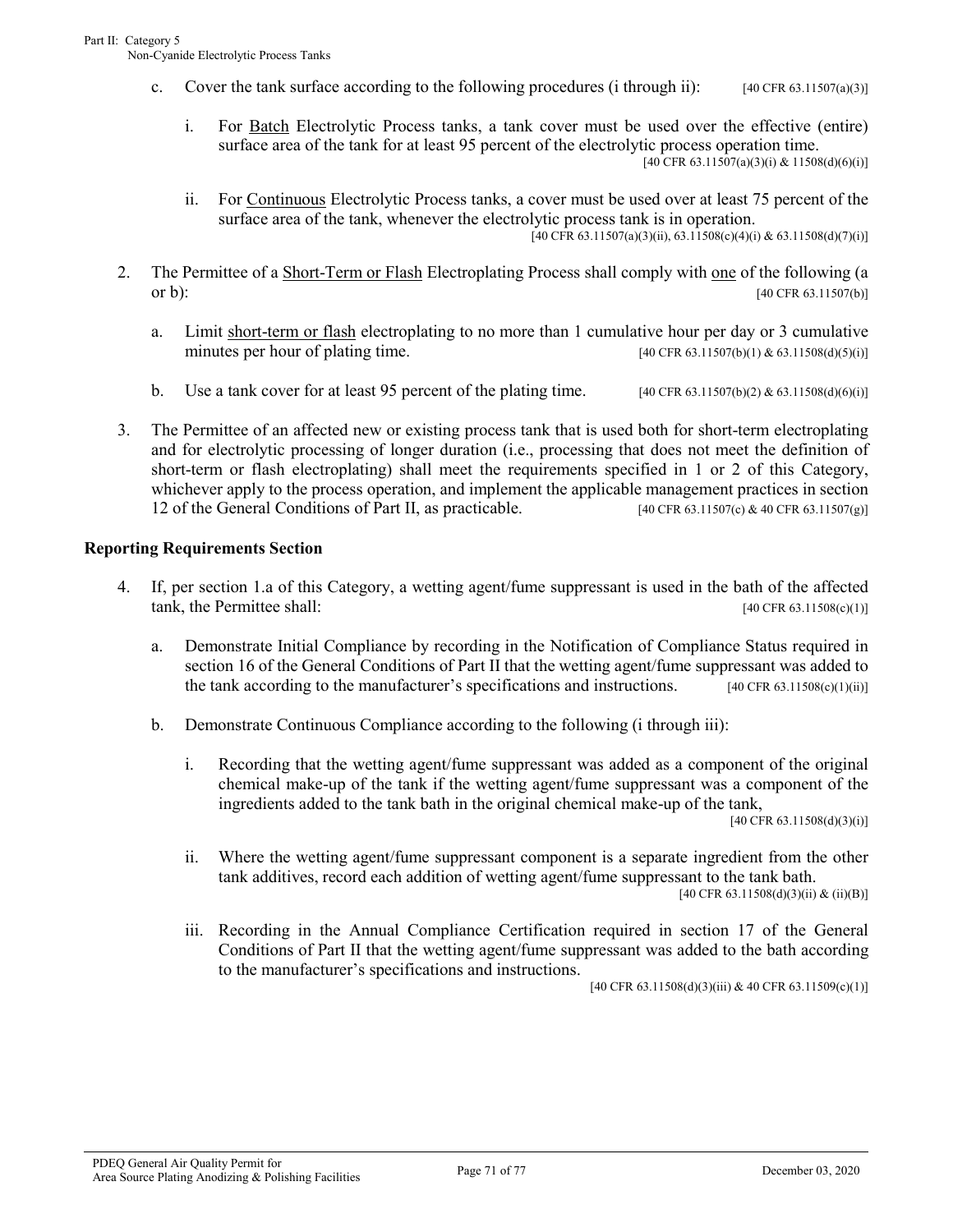- 5. If, per section 1.b of this Category, a control system is used to capture emissions from the bath of the affected tank, the Permittee shall:
	- a. Demonstrate Initial Compliance by recording in the Notification of Compliance Status required in section 16 of the General Conditions of Part II that the control system has been installed in accordance with the manufacturer's specifications and instructions. [40 CFR 63.11508(c)(2) & (2)(ii)]
	- b. Demonstrate Continuous Compliance by:
		- i. Operating and maintaining the control system according to the manufacturer's specifications and instructions.  $[40 \text{ CFR } 63.11508(d)(4)(i)]$
		- ii. Recording in the Annual Compliance Certification required in section 17 of the General Conditions of Part II that the control system has been operated and maintained according to the manufacturer's specifications and instructions. [40 CFR 63.11508(d)(4)(iii) & 40 CFR 63.11509(e)(2) & (2)(i)]
		- iii. Recording the results of all control system inspections, deviations from proper operation, and any corrective action taken. [40 CFR 63.11508(d)(4)(iv)]
- 6. If, per section 1.c of this Category, a tank cover is used for the bath of the affected tank, the Permittee shall:
	- a. Demonstrate Initial Compliance by:
		- i. Recording in the Notification of Compliance Status required in section 16 of the General Conditions of Part II that the tank is operated with the cover in place, over the entire (effective) surface area, for at least 95 percent of any Batch electrolytic process operating time. [40 CFR 63.11508(c)(3)(ii)]
		- ii. Recording in the Notification of Compliance Status required in section 16 of the General Conditions of Part II that the tank is operated with the cover in place, over at least 75 percent of the surface area, whenever any Continuous electrolytic process is in operation.

[40 CFR 63.11508(c)(4)(ii)]

- b. Demonstrate Continuous Compliance by:
	- i. Recording the times that the tank is operated and the times that the tank is covered on a daily basis for any Batch electrolytic process tank.  $[40 \text{ CFR } 63.11508(d)(6)(ii)]$
	- ii. Recording in the Annual Certification of Compliance required in section 17 of the General Conditions of Part II that the tank is operated with the cover in place, over the entire surface area, for at least 95 percent of any Batch electrolytic process operating time.  $[40 \text{ CFR } 63.11508 \text{ (d)} \cdot (6)(iii) \& 40 \text{ CFR } 63.11509 \text{ (c)} \cdot (4)]$

iii. Recording in the Annual Certification of Compliance required in section 17 of the General Conditions of Part II that the tank is operated with the cover in place, over at least 75 percent of the surface area, whenever any Continuous electrolytic process is in operation.

 $\left[40 \text{ CFR } 63.11508 \left(\frac{1}{4}\right)\left(7\right) \left(\frac{1}{11}\right) \& 40 \text{ CFR } 63.11509 \left(\frac{1}{15}\right)\right]$ 

- 7. If, per section 2.b of this Category, a tank cover is used for the bath of the affected tank, the Permittee shall:
	- a. Demonstrate Initial Compliance by recording in the Notification of Compliance Status required in section 16 of the General Conditions of Part II that the tank is operated with the cover in place at least 95 percent of the plating time for any Flash or Short Term Electroplating Tank.

 $[40 \text{ CFR } 63.11508(c)(6)(ii)]$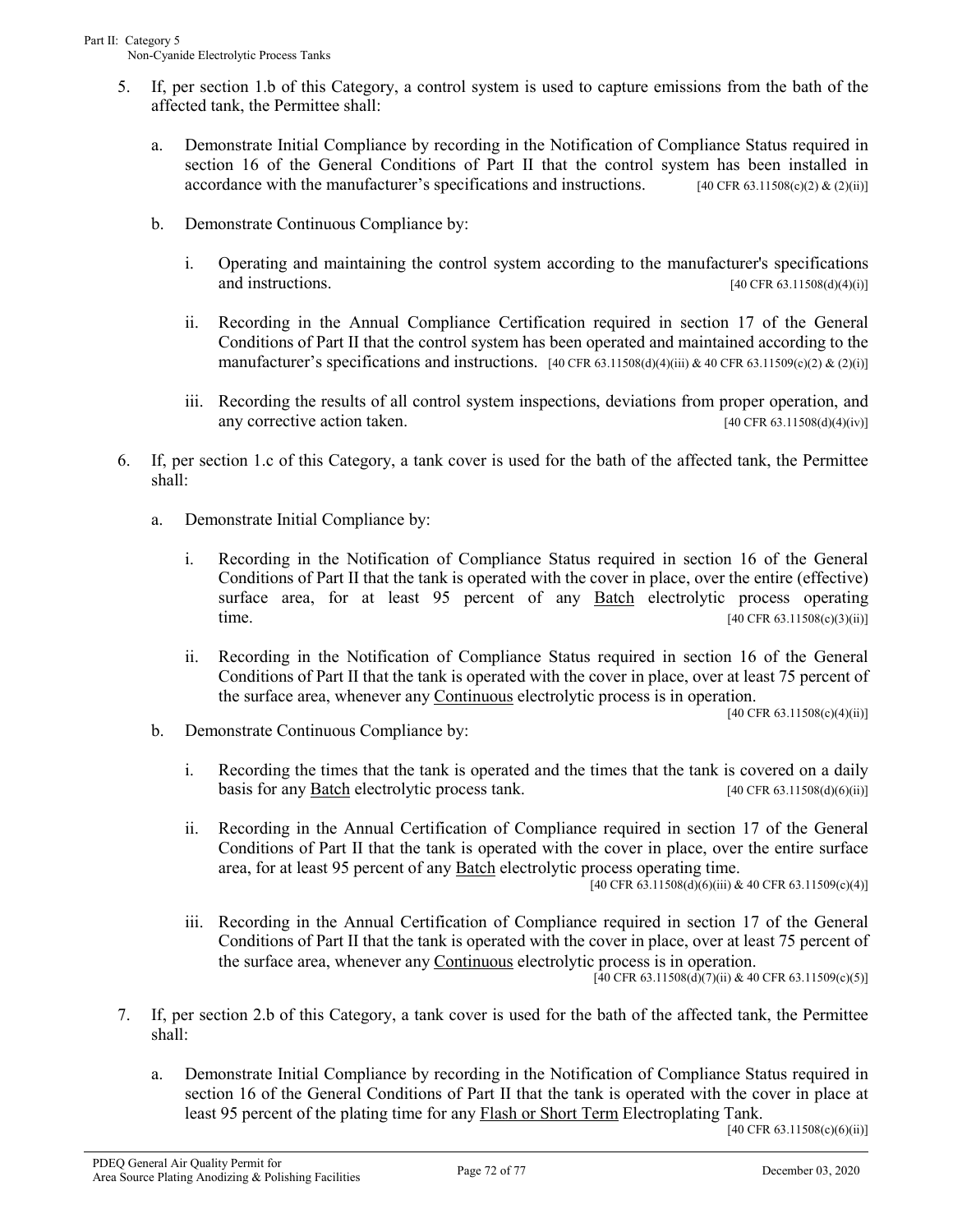- b. Demonstrate Continuous Compliance by:
	- i. Recording the times that the tank is operated and the times that the tank is covered on a daily basis for any Short-Term or Flash electroplating tank. [40 CFR 63.11508(d)(6)(ii)]
	- ii. Recording in the Annual Certification of Compliance required in section 17 of the General Conditions of Part II that the tank is operated with the cover in place, over the entire surface area, for at least 95 percent of any Short-Term or Flash electroplating tank operating time.  $\frac{1}{2}$ [40 CFR 63.11508(d)(6)(iii) & 40 CFR 63.11509(c)(4)]
- 8. If, per section 2.a of this Category, the plating time of the affected tank is being limited, the Permittee  $shall:$  [40 CFR 63.11508(c)(5)]
	- a. Demonstrate Initial Compliance by recording in the Notification of Compliance Status required in section 16 of the General Conditions of Part II that the operation of the Short-Term or Flash electroplating process is limited to no more than 1 cumulative hour per day, or 3 cumulative minutes per hour of plating time.  $[40 \text{ CFR } 63.11508(c)(5)(i)]$
	- b. Demonstrate Continuous Compliance by:
		- i. Recording the times that the affected tank is operated each day.  $[40 \text{ CFR } 63.11508 \text{ (d)}(5) \text{ (ii)}]$
		- ii. Recording in the Annual Certification of Compliance required in section 17 of the General Conditions of Part II that the operation of the Short-Term or Flash electroplating process is limited to no more than 1 cumulative hour per day, or 3 cumulative minutes per hour of plating time. [40 CFR 63.11508(d)(5)(iii) & & 40 CFR 63.11509(c)(3)]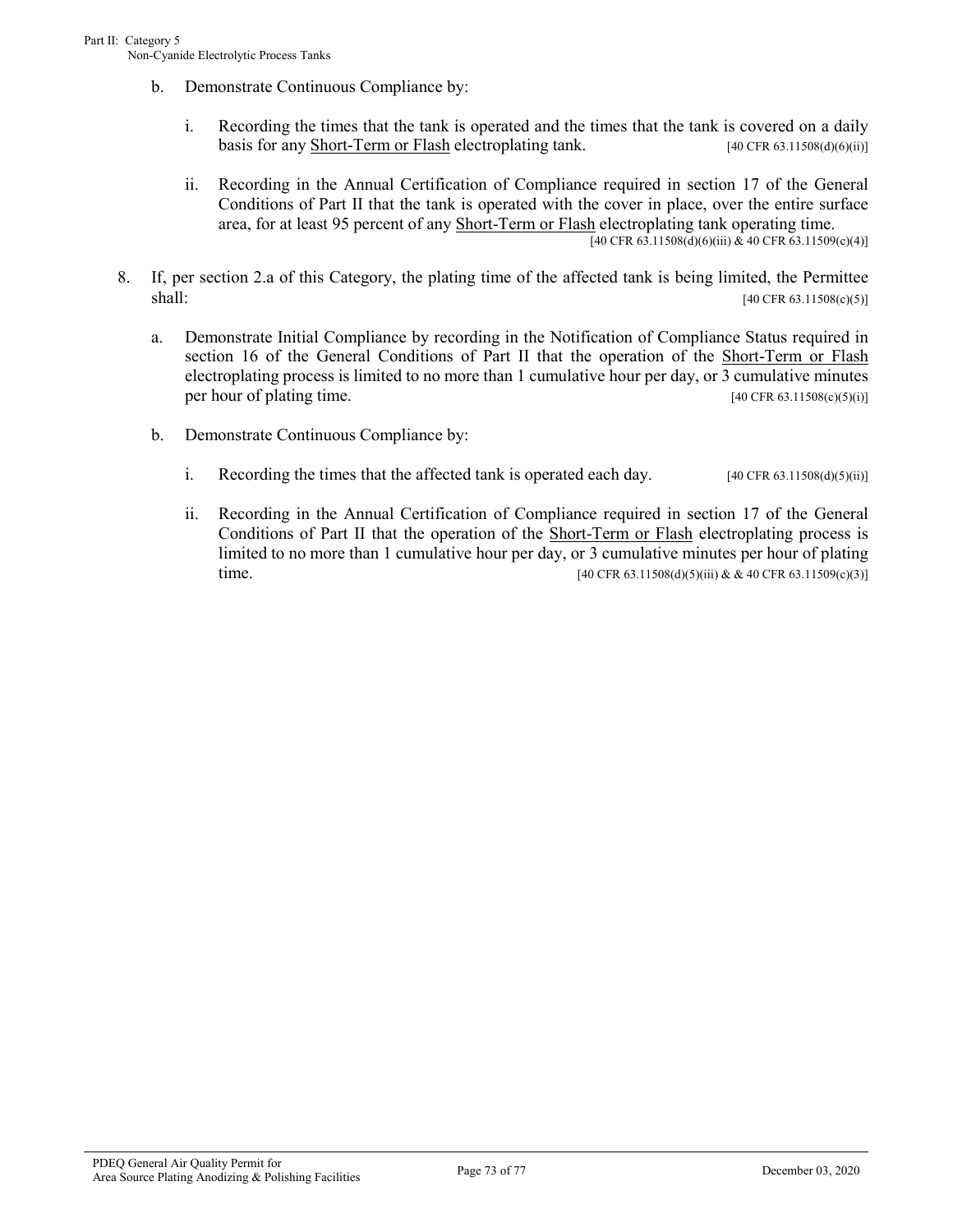### **Part II**

## **Category 6**

### **Specific Conditions**

#### **Cyanide Electrolytic Process Tanks**

**This Category applies to all affected electroplating operations, located at an area source for Hazardous Air Pollutants that involve the use of cyanide electroplating and operate at a pH greater than or equal to 12 and use or emit one of the plating and polishing metal HAPs, per 3 of the General Conditions of Part II**

#### **Monitoring & Reporting Requirements Section**

- 1. The Permittee shall measure and record the pH of the bath upon startup of the bath. No additional pH measurements are required.  $[40 \text{ CFR } 63.11507(d)(1)]$
- 2. To demonstrate Initial Compliance the Permittee shall report in the Notification of Compliance Status required in section 16 of the General Conditions of Part II, the pH of the bath solution that was measured at startup.  $[40 \text{ CFR } 63.11508(c)(7)(i)]$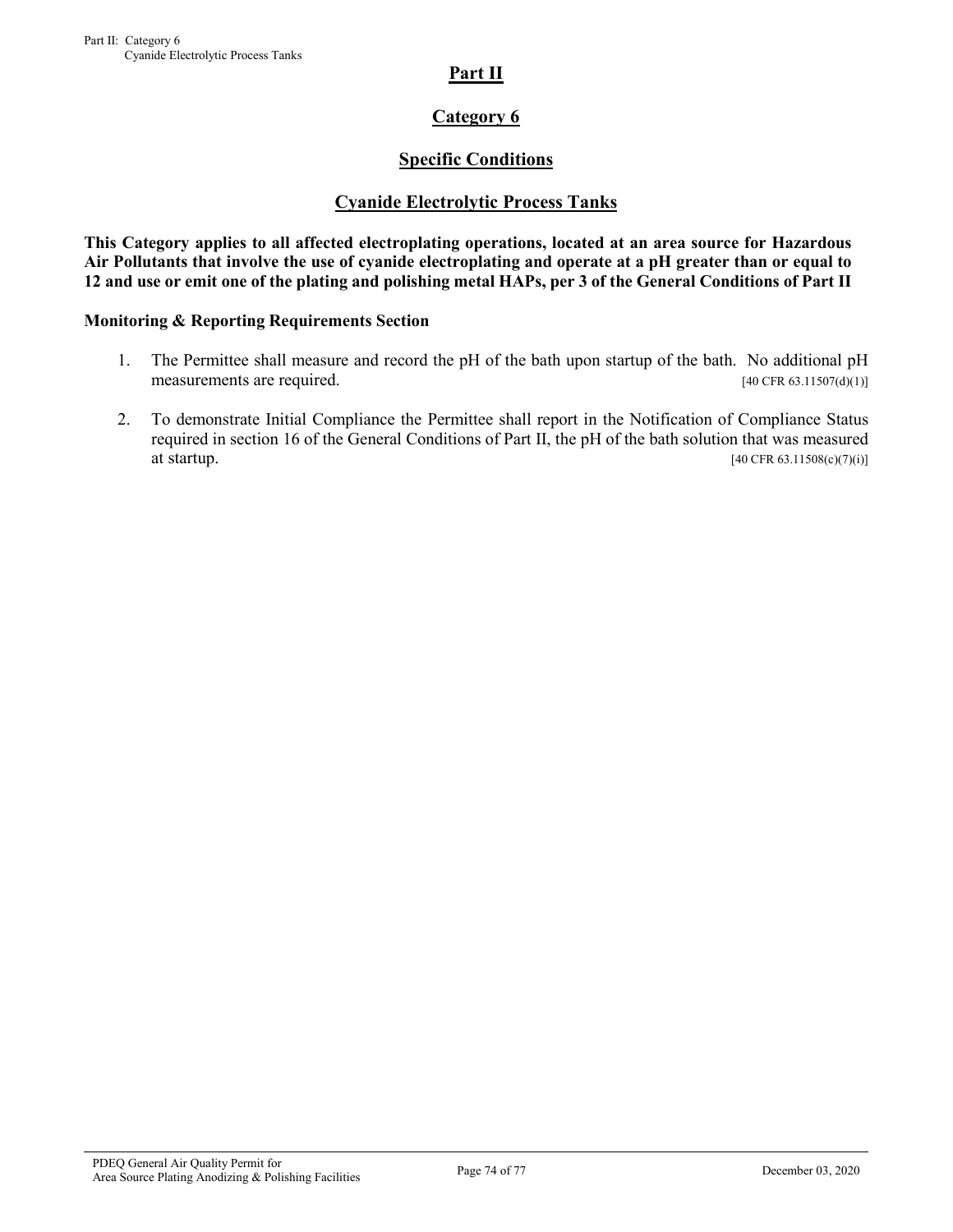#### **Part II Category 7**

# **Specific Conditions**

## **Thermal Spraying Operations**

#### **This Category applies to all affected Thermal Spraying Operations located at an area source for Hazardous Air Pollutants.**

#### **Management Requirements Section**

- 1. The Permittee of an **existing permanent** thermal spraying operation shall install and operate a capture system that collects PM emissions from the thermal spraying process and transports the emissions to a water curtain, fabric filter, cartridge, or HEPA filter.  $[40 \text{ CFR } 63.11507(f)(1) \& 40 \text{ CFR } 63.11508(e)(9)(i)]$
- 2. The Permittee of a **new permanent** thermal spraying operation shall install and operate a capture system that collects PM emissions from the thermal spraying process and transports the emissions to a fabric, cartridge, or HEPA filter, and  $[40 \text{ CFR } 63.11507(f)(2) \& 40 \text{ CFR } 63.11508(c)(10)(i)]$
- 3. The Permittee of a **new and existing permanent** thermal spraying operation shall:
	- a. Operate and maintain all capture and control devices according to the manufacturer's specifications and instructions, and  $[40 \text{ CFR } 63.11507(f)(1)(i), 40 \text{ CFR } 63.11507(f)(2)(i) \& 40 \text{ CFR } 63.11508(d)(4)(i)]$ **Federal Register / Vol. 73, No. 127 / Tuesday, July 1, 2008 / Rules and Regulations**
	- b. Keep a copy of the manufacturer's operating instructions at the facility at all times in a location where they can be easily accessed by the operators. [40 CFR 63.11507(f)(1)(ii), 40 CFR 63.11507(f)(2)(ii), 40 CFR 63.11508(c)(9)(iii) & 40 CFR 63.11508(c)(10)(iii) ] **Federal Register / Vol. 73, No. 127 / Tuesday, July 1, 2008 / Rules and Regulations**
	- c. Following any malfunction or failure of the capture or control devices to operate properly, the Permittee shall take immediate corrective action to return the equipment to normal operation according to the manufacturer's specifications and operating instructions.  $[40 \text{ CFR } 63.11508(d)(4)(ii)]$
- 4. The Permittee of a **temporary** thermal spraying operations shall document the amount of time the thermal spraying occurs each day, and where it is conducted.  $[40 \text{ CFR } 63.11507 \cdot (f)(3)(i)]$

#### **Reporting Requirements Section**

5. To demonstrate Initial Compliance, the Permittee of a **new or existing permanent** thermal spraying operation shall report in the Notification of Compliance Status required in section 16 of the General Conditions of Part II that the control system has been installed and is operated according to the manufacturer's specifications and instructions.

[40 CFR 63.11508(c)(9), 40 CFR 63.11508(c)(9)(ii), 40 CFR 63.11508(c)(10) & 40 CFR 63.11508(c)(10)(ii)]

- 6. To demonstrate Continual Compliance, the Permittee of a **new or existing permanent** thermal spraying operation shall:  $[40 \text{ CFR } 63.11508 \text{ (d)}(4)]$ 
	- a. Report in the Annual Certification of Compliance required in section 17 of the General Conditions of Part II that the control system is operated and maintained according to the manufacturer's specifications and instructions.  $[40 \text{ CFR } 63.11508(d)(4)(iii)] \& 40 \text{ CFR } 63.11509(c)(2)(iii)]$
	- b. Record the results of all control system inspections, deviations from proper operation, and any corrective action taken.  $[40 \text{ CFR } 63.11508(d)(4)(iv)]$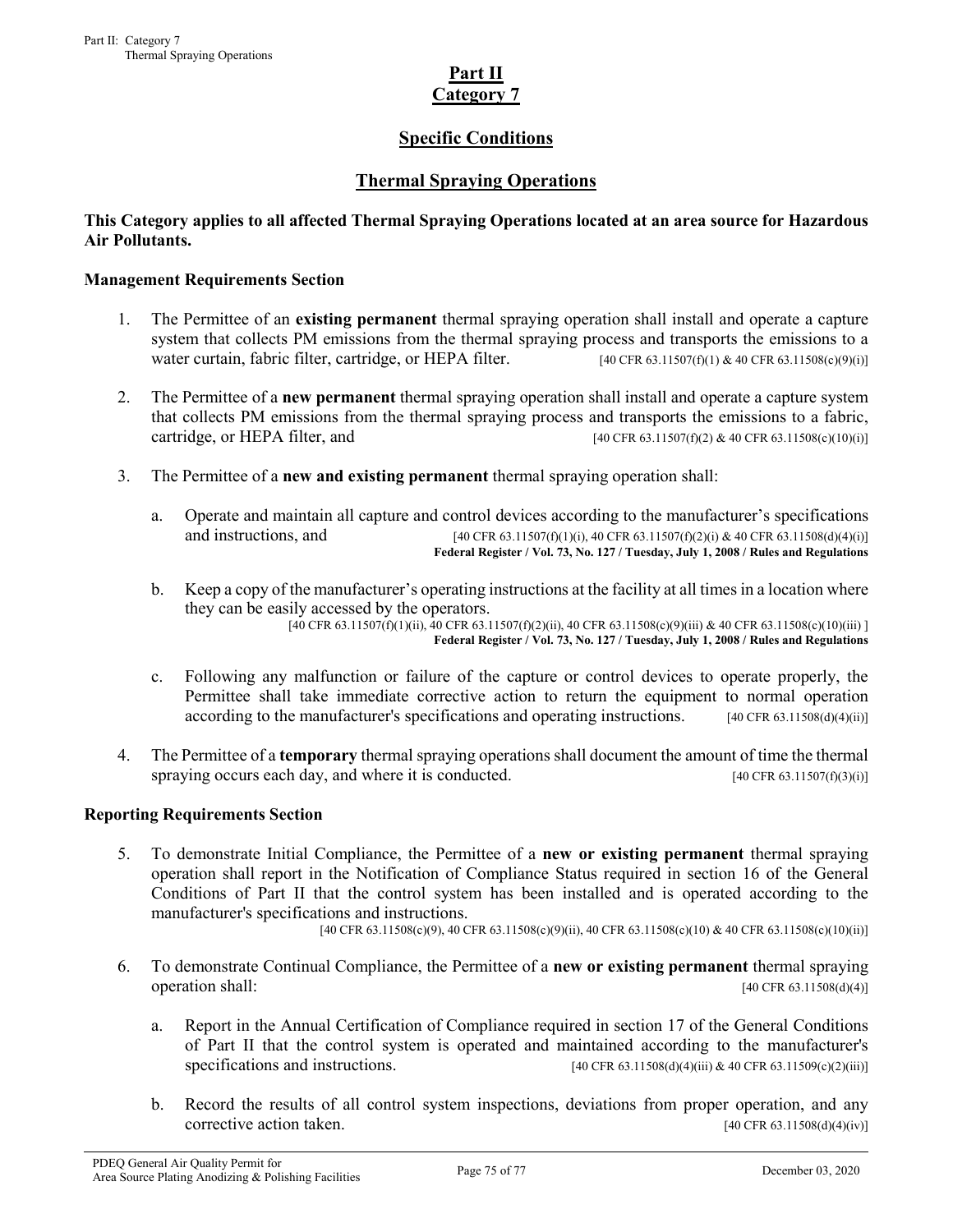### **Part II**

### **Category 8**

### **Specific Conditions**

#### *Dry Mechanical Polishing Operations*

**This Category applies to all affected Dry Mechanical Polishing Processes located at an area source for Hazardous Air Pollutants that performs dry mechanical polishing of finished metals and formed products after plating or thermal spraying.** 

#### **Management Requirements Section**

- 1. The Permittee of an affected new or existing dry mechanical polishing machine shall:
	- a. Install and Operate a control system that captures particulate matter (PM) emissions from the dry mechanical polishing process and transports the emissions to a cartridge, fabric, or high efficiency particulate air (HEPA) filter. [40 CFR 63.11507(e) & 40 CFR 63.11508(c)(8)(i)]
	- b. Operate and maintain all capture and control devices according to the manufacturer's specifications and operating instructions.  $[40 \text{ CFR } 63.11507(e)(1) \& 40 \text{ CFR } 63.11508(d)(4)(i)]$
	- c. Keep the manufacturer's specifications and operating instructions at the facility at all times in a location where they can be easily accessed by the operators.

 $[40 \text{ CFR } 63.11507 \text{(e)} \text{(2)}, 40 \text{ CFR } 63.11508 \text{(c)} \text{(8)} \text{(iii)} \& 40 \text{ CFR } 63.11508 \text{(d)} \text{(4)} \text{(v)}]$ 

2. Following any malfunction or failure of the capture or control devices to operate properly, the Permittee shall take immediate corrective action to return the equipment to normal operation according to the manufacturer's specifications and operating instructions. [40 CFR 63.11508(d)(4)(ii)]

#### **Reporting Requirements & Equipment Standards Section**

3. To demonstrate Initial Compliance, the Permittee of a mechanical polishing operation shall report in the Notification of Compliance Status required in section 16 of the General Conditions of Part II that the control system is installed according to the manufacturer's specifications and instructions.

[40 CFR 63.11508(c)(8) & (8)(ii)]

4. To demonstrate Continual Compliance, the Permittee of a mechanical polishing operation shall:

[40 CFR 63.11508(d)(4)]

- a. Report in the Annual Certification of Compliance required in section 17 of the General Conditions of Part II that the control system is operated and maintained according to the manufacturer's specifications and instructions.  $[40 \text{ CFR } 63.11508(d)(4)(iii) \& 40 \text{ CFR } 63.11509(c)(2)(ii)]$
- b. Record the results of all control system inspections, deviations from proper operation, and any corrective action taken.  $[40 \text{ CFR } 63.11508(d)(4)(iv)]$